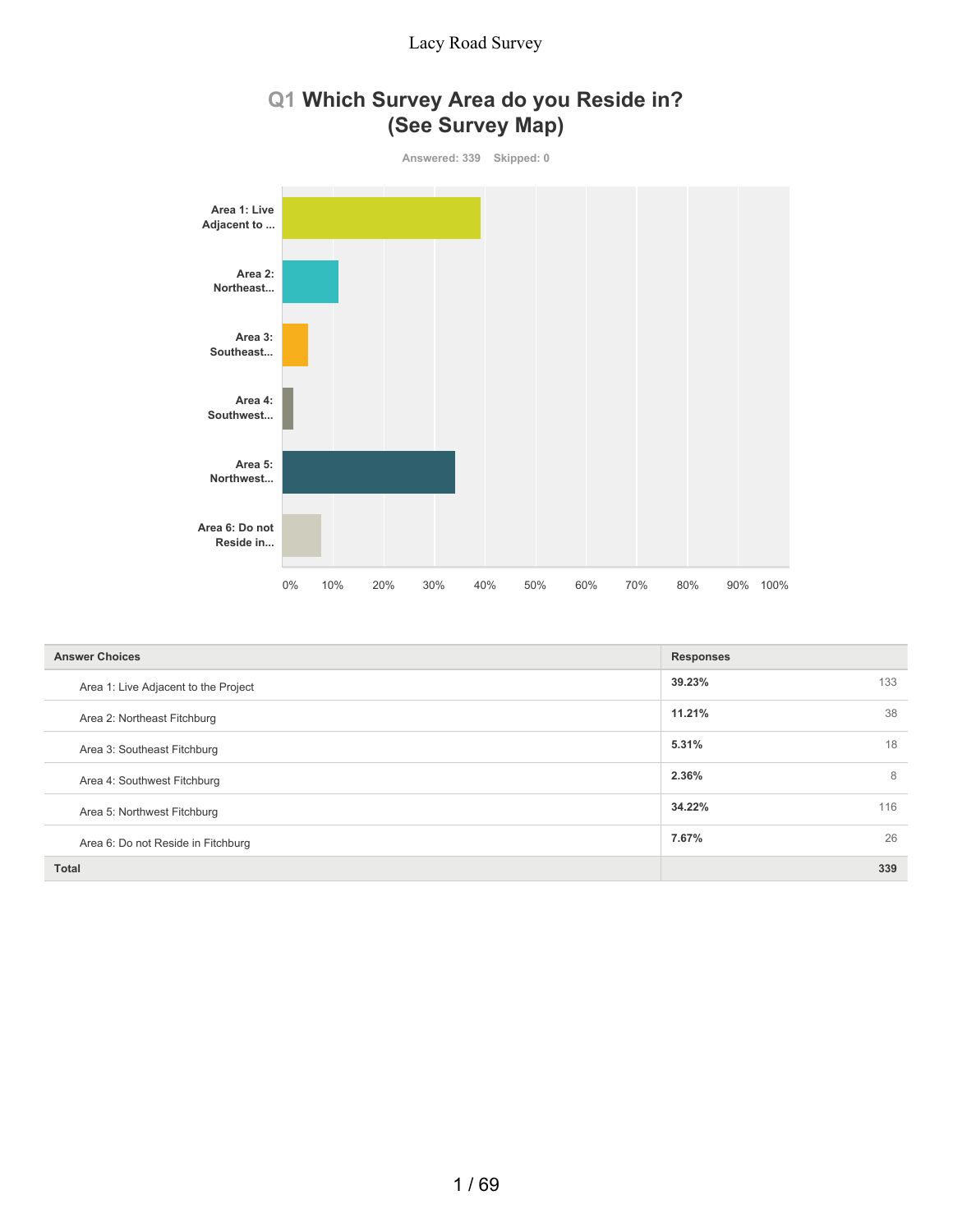# **Q2 Which Neighborhood Association do you belong to?**

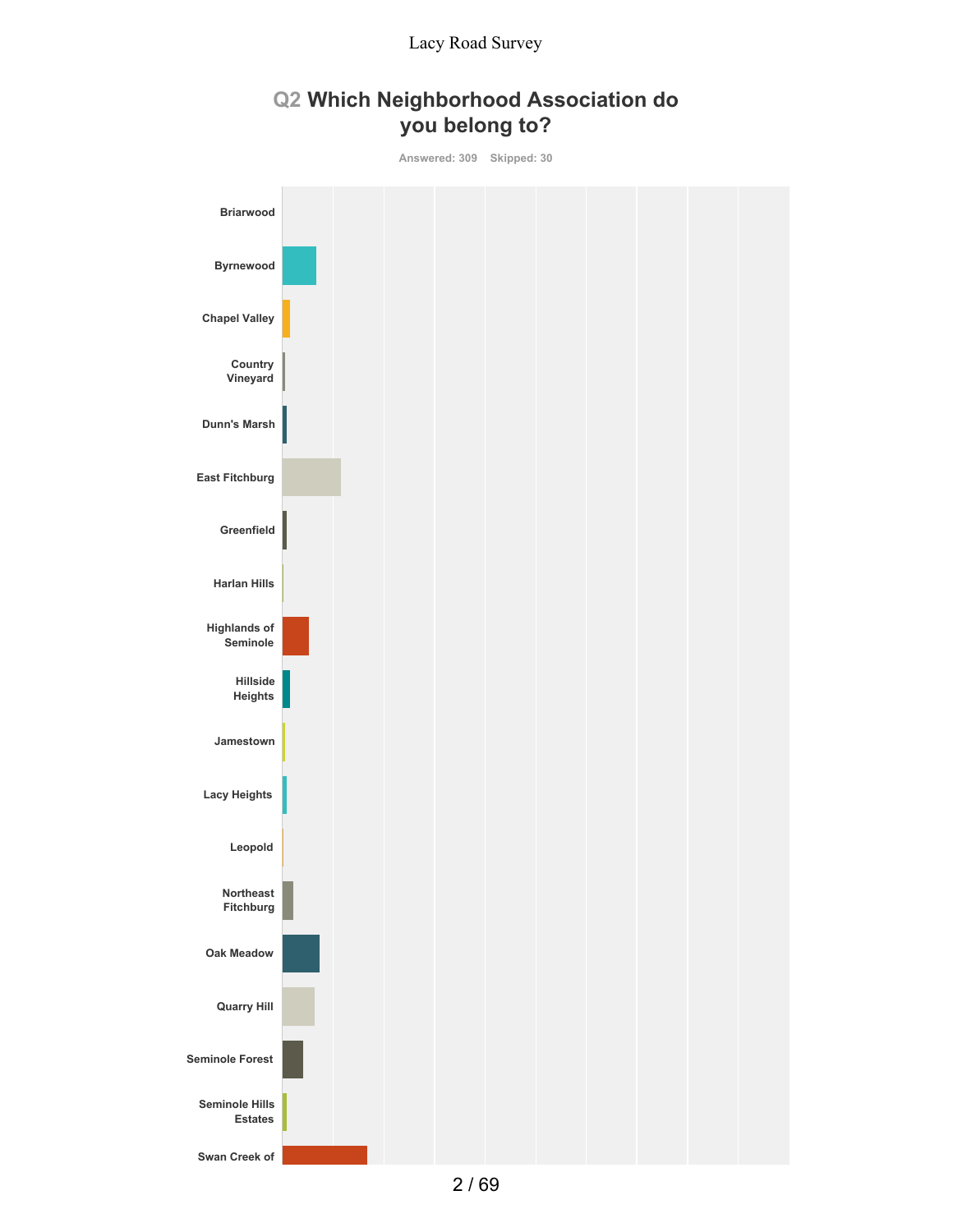

| <b>Answer Choices</b>      | <b>Responses</b>        |  |
|----------------------------|-------------------------|--|
| Briarwood                  | $0.00\%$<br>$\mathbf 0$ |  |
| Byrnewood                  | 6.80%<br>21             |  |
| Chapel Valley              | 5<br>1.62%              |  |
| Country Vineyard           | 0.65%<br>$\overline{2}$ |  |
| Dunn's Marsh               | 0.97%<br>3              |  |
| East Fitchburg             | 11.65%<br>36            |  |
| Greenfield                 | 0.97%<br>3              |  |
| Harlan Hills               | 0.32%<br>$\mathbf{1}$   |  |
| Highlands of Seminole      | 5.50%<br>17             |  |
| <b>Hillside Heights</b>    | 1.62%<br>5              |  |
| Jamestown                  | 0.65%<br>$\overline{2}$ |  |
| Lacy Heights               | 0.97%<br>3              |  |
| Leopold                    | 0.32%<br>$\mathbf{1}$   |  |
| Northeast Fitchburg        | 2.27%<br>$\overline{7}$ |  |
| Oak Meadow                 | 7.44%<br>23             |  |
| Quarry Hill                | 6.47%<br>20             |  |
| Seminole Forest            | 4.21%<br>13             |  |
| Seminole Hills Estates     | 0.97%<br>3              |  |
| Swan Creek of Nine Springs | 16.83%<br>52            |  |
| Waterford Glen             | 3.24%<br>10             |  |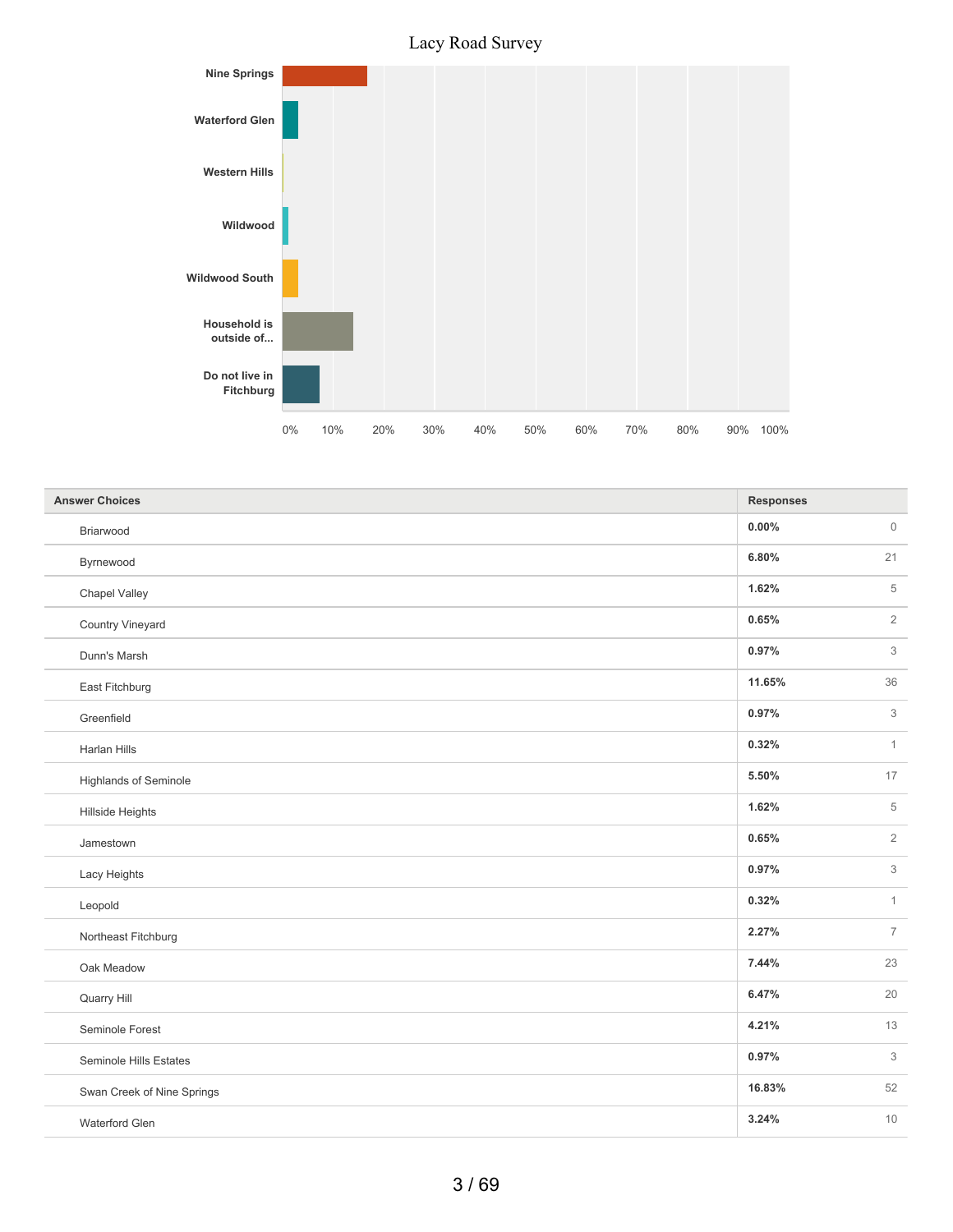| Western Hills                                              | 0.32%  |     |
|------------------------------------------------------------|--------|-----|
| Wildwood                                                   | 1.29%  |     |
| Wildwood South                                             | 3.24%  | 10  |
| Household is outside of neighborhood association territory | 14.24% | 44  |
| Do not live in Fitchburg                                   | 7.44%  | 23  |
| <b>Total</b>                                               |        | 309 |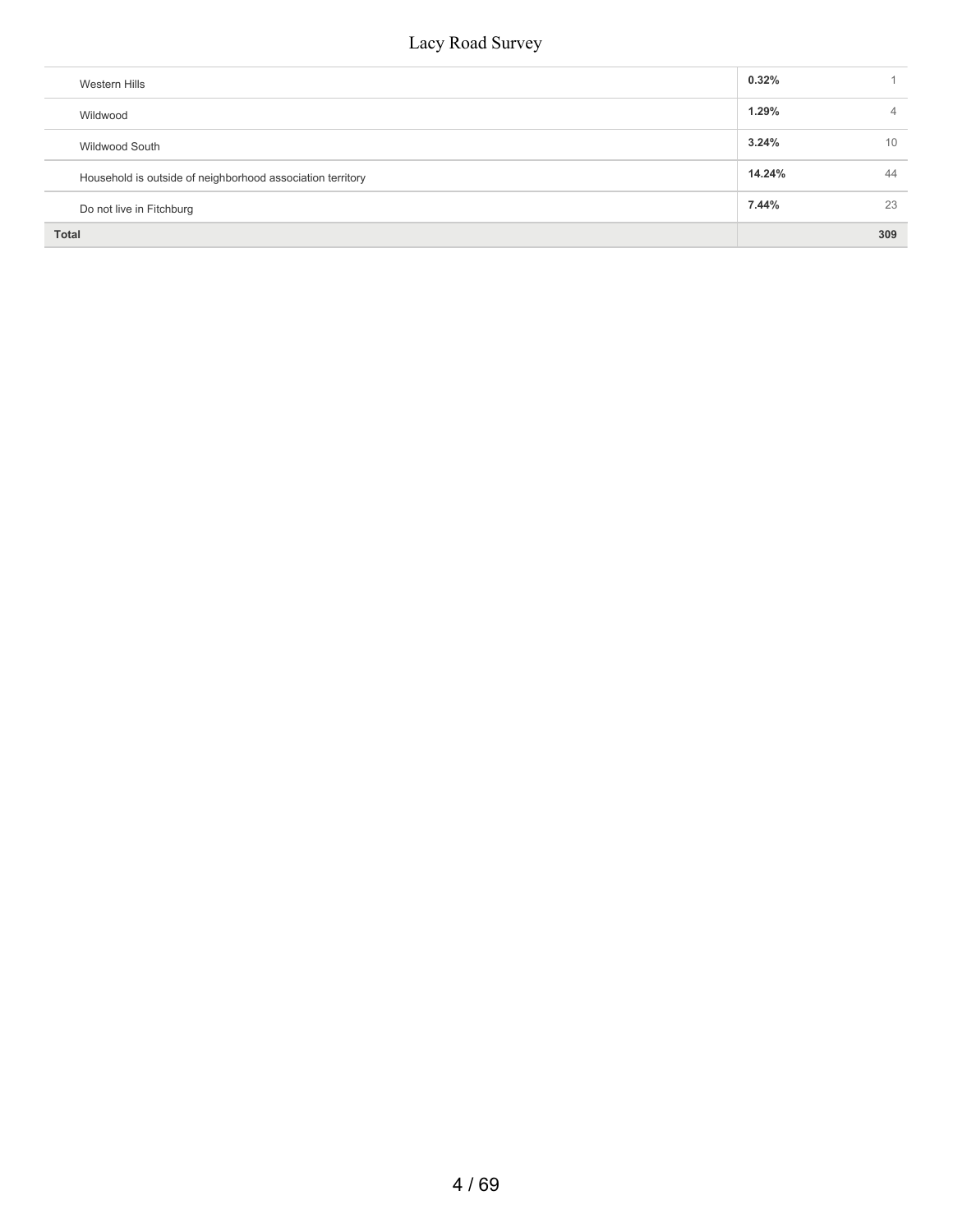## **Q3 How many people are living in your household?**



#### **Number of people**

|                           | $\bf{0}$ |        | $\overline{2}$ | 3              | $\overline{4}$ | $5+$           | <b>Total</b> |
|---------------------------|----------|--------|----------------|----------------|----------------|----------------|--------------|
| Under the age of 10       | 54.35%   | 17.83% | 24.35%         | 2.17%          | 0.87%          | 0.43%          |              |
|                           | 125      | 41     | 56             | 5              | $\overline{2}$ |                | 230          |
| Between the ages of 11-17 | 81.03%   | 11.28% | 5.64%          | 1.54%          | $0.00\%$       | 0.51%          |              |
|                           | 158      | 22     | 11             | 3              | $\mathbf{0}$   |                | 195          |
| Between the ages of 18-60 | 19.53%   | 8.75%  | 64.65%         | 6.40%          | 0.34%          | 0.34%          |              |
|                           | 58       | 26     | 192            | 19             |                |                | 297          |
| Over the age of 60        | 44.09%   | 18.18% | 35,00%         | 0.91%          | $0.00\%$       | 1.82%          |              |
|                           | 97       | 40     | 77             | $\overline{2}$ | $\mathbf{0}$   | $\overline{4}$ | 220          |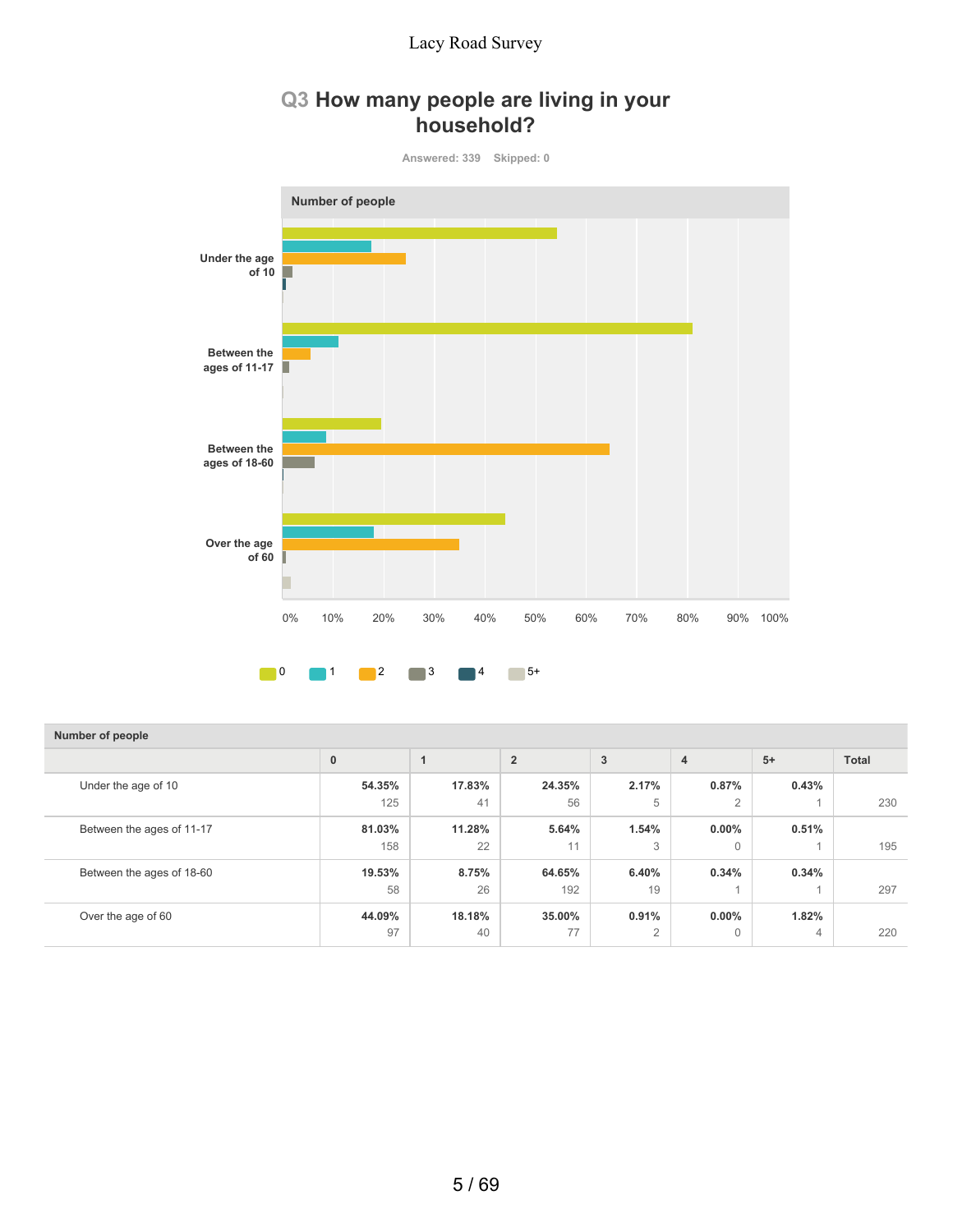### **Q4 Rank which elements of the Lacy Road Reconstruction Project are the most important to you? (1 - Most Important, 7 - Least Important) Note: \*Goals cannot have the same rank, they must follow in order from 1 through 7\***

**Improved visibility/s... Minimal right of way... Enhanced bicycle and... Improved compliance w... Minimal impact on mature trees Utility improvements Incorporate sustainable...** 0 1 2 3 4 5 6 7 8 9 10

|                                                | $\mathbf{1}$ | $\overline{2}$ | 3      | 4      | 5      | 6      | $\overline{7}$ | <b>Total</b> | Score |
|------------------------------------------------|--------------|----------------|--------|--------|--------|--------|----------------|--------------|-------|
| Improved visibility/safety                     | 26.84%       | 23.89%         | 15.63% | 13.86% | 10.62% | 6.78%  | 2.36%          |              |       |
|                                                | 91           | 81             | 53     | 47     | 36     | 23     | 8              | 339          | 5.13  |
| Minimal right of way acquisition               | 13.86%       | 7.67%          | 12.39% | 11.21% | 16.22% | 16.22% | 22.42%         |              |       |
|                                                | 47           | 26             | 42     | 38     | 55     | 55     | 76             | 339          | 3.53  |
| Enhanced bicycle and pedestrian accommodations | 34.81%       | 17.70%         | 9.44%  | 6.78%  | 5.60%  | 4.42%  | 21.24%         |              |       |
|                                                | 118          | 60             | 32     | 23     | 19     | 15     | 72             | 339          | 4.71  |
| Improved compliance with posted speed limits   | 5.90%        | 12.09%         | 20.06% | 16.52% | 12.98% | 15.34% | 17.11%         |              |       |
|                                                | 20           | 41             | 68     | 56     | 44     | 52     | 58             | 339          | 3.67  |
| Minimal impact on mature trees                 | 10.62%       | 21.24%         | 19.17% | 16.22% | 12.98% | 12.39% | 7.37%          |              |       |
|                                                | 36           | 72             | 65     | 55     | 44     | 42     | 25             | 339          | 4.34  |
| Utility improvements                           | 3.24%        | 7.96%          | 9.14%  | 16.52% | 19.76% | 25.07% | 18.29%         |              |       |
|                                                | 11           | 27             | 31     | 56     | 67     | 85     | 62             | 339          | 3.10  |
| Incorporate sustainable stormwater treatment   | 4.72%        | 9.44%          | 14.16% | 18.88% | 21.83% | 19.76% | 11.21%         |              |       |
|                                                | 16           | 32             | 48     | 64     | 74     | 67     | 38             | 339          | 3.52  |

**Answered: 339 Skipped: 0**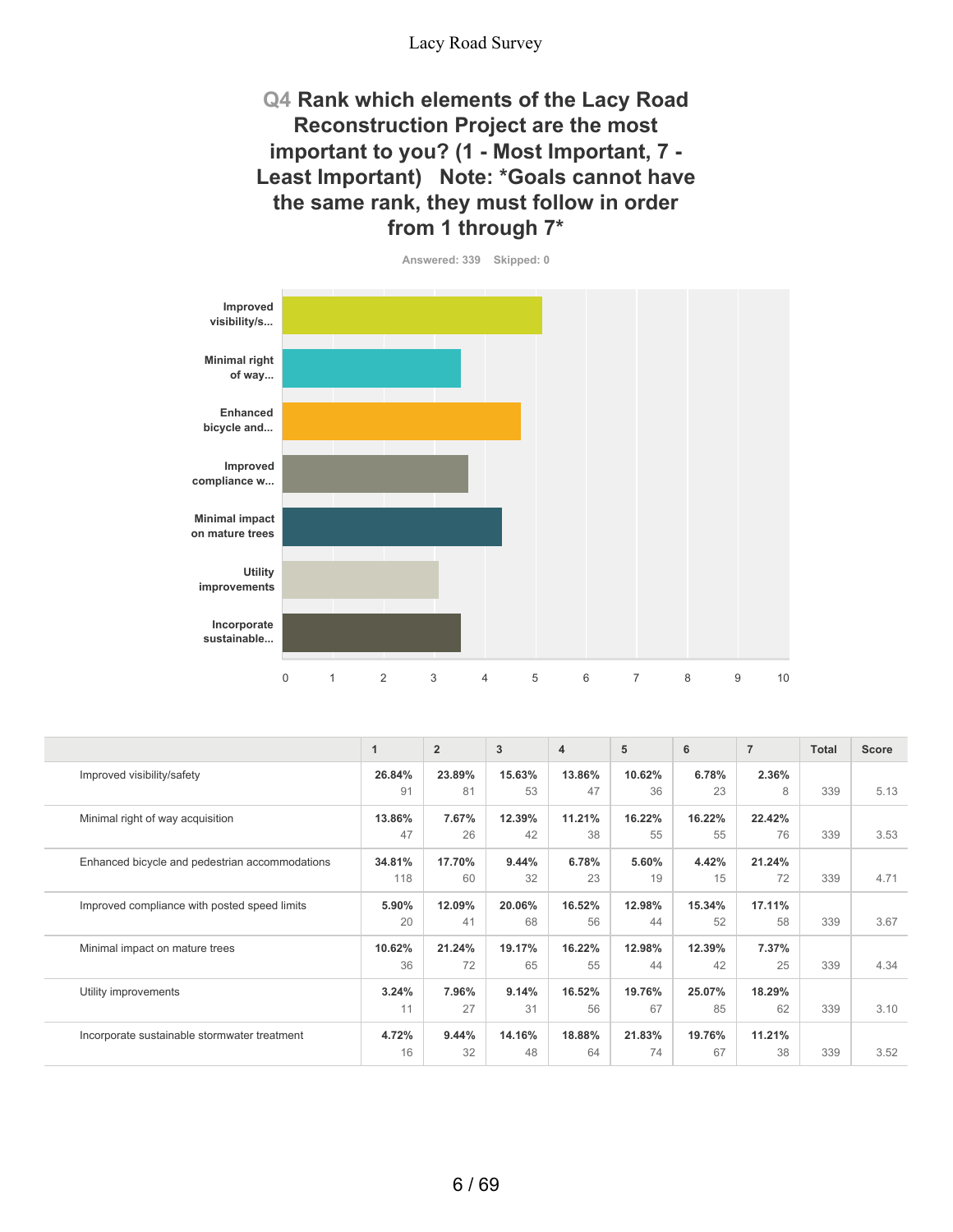

# **Q5 How often do you currently walk or bike along Lacy Road?**

| <b>Answer Choices</b>            | <b>Responses</b> |
|----------------------------------|------------------|
| 4+ times a week                  | 4.42%<br>15      |
| 1-3 times a week                 | 67<br>19.76%     |
| Once a month                     | 47<br>13.86%     |
| Less than once a month           | 62<br>18.29%     |
| Do not walk or bike on Lacy Road | 148<br>43.66%    |
| <b>Total</b>                     | 339              |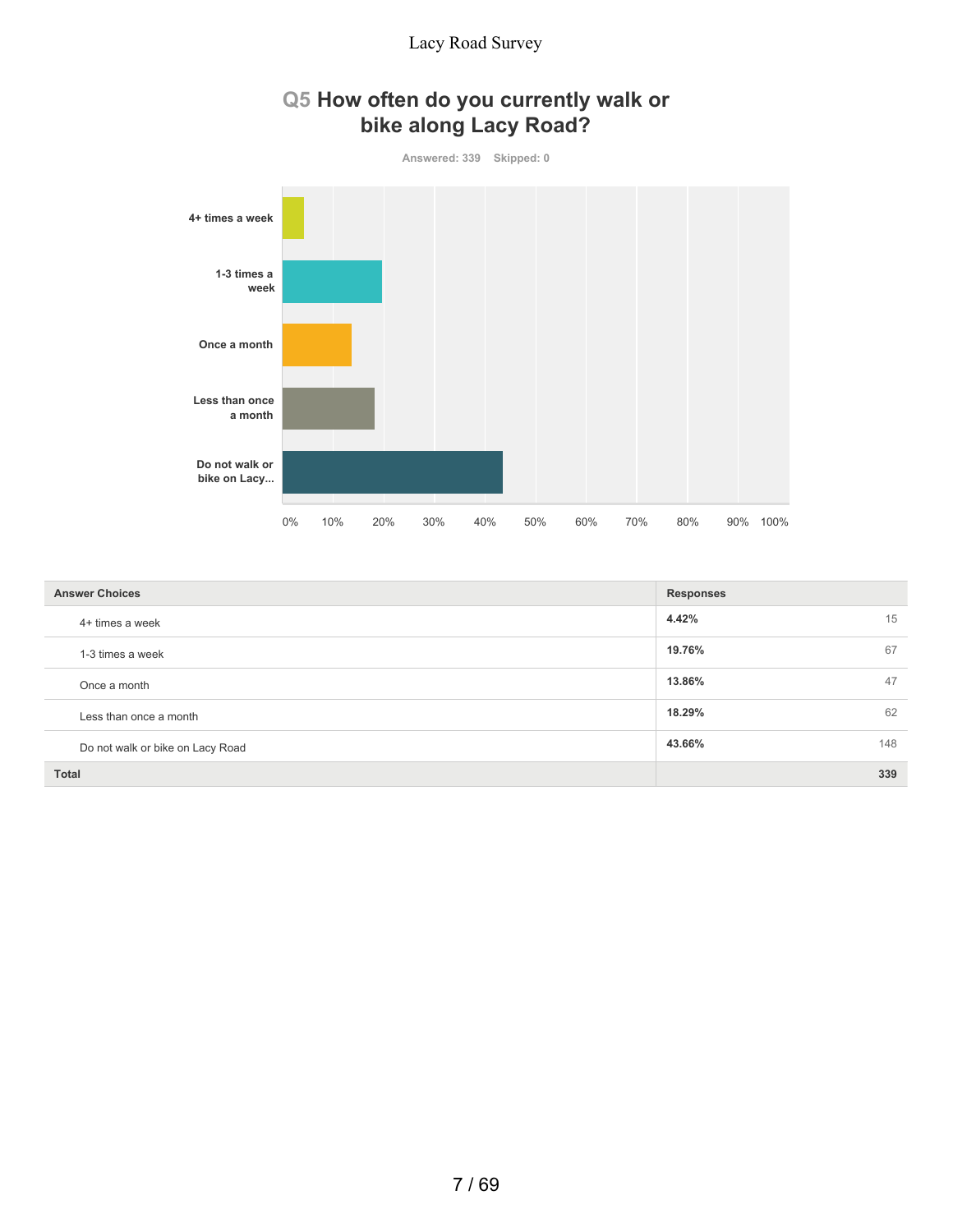## **Q6 How often would you walk or bike along Lacy Road if a sidewalk or multi-use path was built?**



| <b>Answer Choices</b>               | <b>Responses</b> |     |
|-------------------------------------|------------------|-----|
| 4+ times a week                     | 24.19%           | 82  |
| 1-3 times a week                    | 27.73%           | 94  |
| Once a month                        | 14.75%           | 50  |
| Less than once a month              | 9.73%            | 33  |
| Would not walk or bike on Lacy Road | 23.60%           | 80  |
| <b>Total</b>                        |                  | 339 |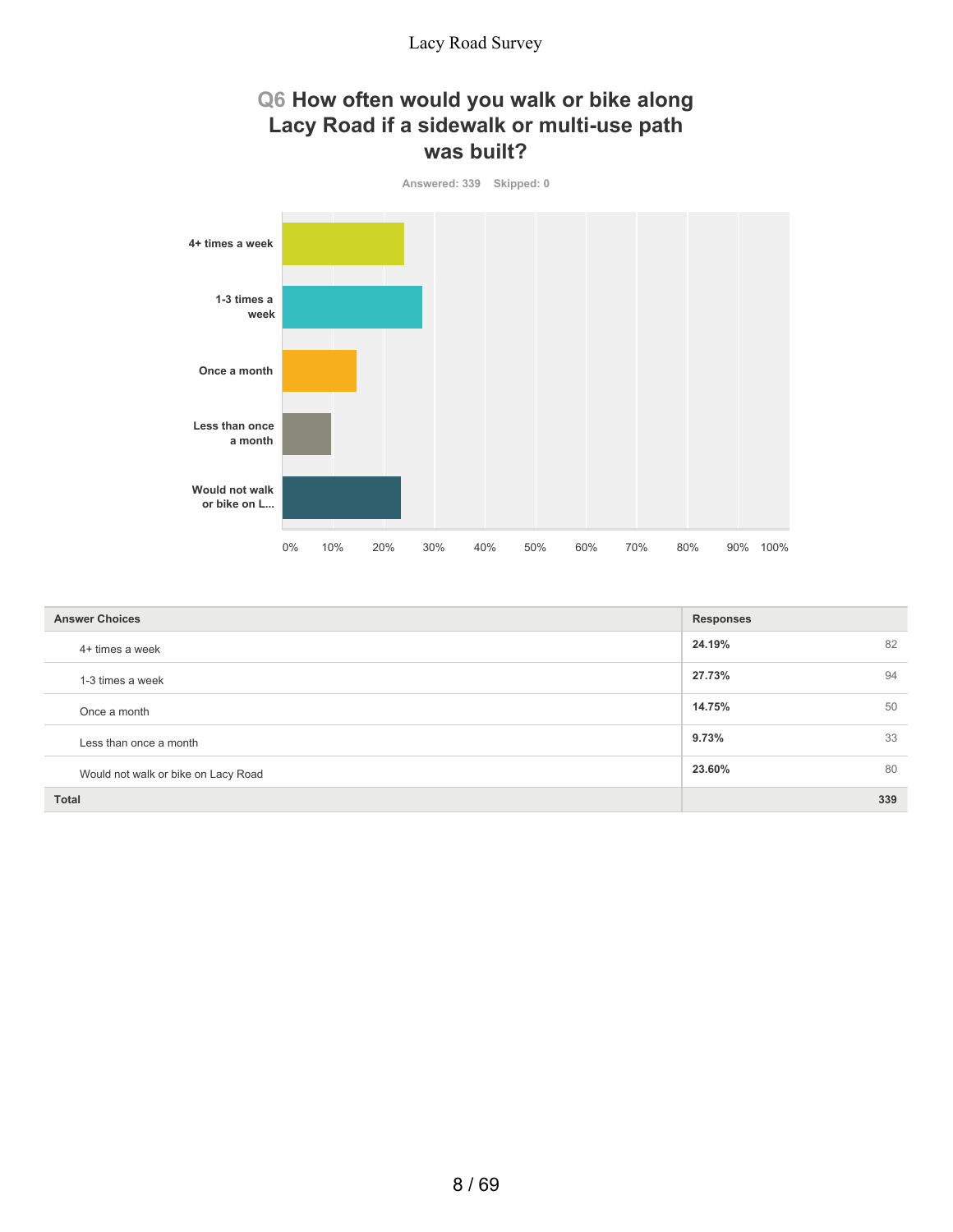# **Q7 What streets do you walk or bike on near Lacy Road? (list streets below)**

**Answered: 260 Skipped: 79**

| #            | <b>Responses</b>                                                                                                                                                                                                                                                                                                                             | <b>Date</b>        |
|--------------|----------------------------------------------------------------------------------------------------------------------------------------------------------------------------------------------------------------------------------------------------------------------------------------------------------------------------------------------|--------------------|
| $\mathbf{1}$ | Fish Hatchery Cheryl Dr Nobel Dr                                                                                                                                                                                                                                                                                                             | 9/19/2015 1:22 PM  |
| 2            | East Cheryl. My family avoids Lacy road, currently unsafe for bike/pedestrian traffic.                                                                                                                                                                                                                                                       | 9/19/2015 8:21 AM  |
| 3            | none                                                                                                                                                                                                                                                                                                                                         | 9/18/2015 4:25 PM  |
| 4            | East Cheryl, Syene Rd, Sunflower Dr, Jones Farm                                                                                                                                                                                                                                                                                              | 9/18/2015 3:36 PM  |
| 5            | Syene Road, Irish lane                                                                                                                                                                                                                                                                                                                       | 9/18/2015 1:27 PM  |
| 6            | E Cheryl bikepath                                                                                                                                                                                                                                                                                                                            | 9/18/2015 9:46 AM  |
| 7            | East Cheryl                                                                                                                                                                                                                                                                                                                                  | 9/18/2015 7:51 AM  |
| 8            | E. cheryl                                                                                                                                                                                                                                                                                                                                    | 9/18/2015 7:37 AM  |
| 9            | East Cheryl, south syene, sunflower                                                                                                                                                                                                                                                                                                          | 9/18/2015 12:49 AM |
| 10           | E cheryl                                                                                                                                                                                                                                                                                                                                     | 9/17/2015 10:56 PM |
| 11           | Cheryl parkway                                                                                                                                                                                                                                                                                                                               | 9/17/2015 10:54 PM |
| 12           | E Cheryl Pkwy                                                                                                                                                                                                                                                                                                                                | 9/17/2015 10:44 PM |
| 13           | East Cheryl around the entire swan Creek bike paths and then crossing over Fish Hatchery to get to the fitchburg<br>ackee park using the trails                                                                                                                                                                                              | 9/17/2015 10:38 PM |
| 14           | E. Cheryl                                                                                                                                                                                                                                                                                                                                    | 9/17/2015 10:16 PM |
| 15           | Most of them; I'm a marathon runner and I cover a lot of ground in my training.                                                                                                                                                                                                                                                              | 9/17/2015 9:47 PM  |
| 16           | Neighborhood bike path                                                                                                                                                                                                                                                                                                                       | 9/17/2015 9:30 PM  |
| 17           | Sunflower, E Cheryl pkwy, stoneman, hollyhock, side street which runs between Lacy and E Cheryl near library                                                                                                                                                                                                                                 | 9/17/2015 9:29 PM  |
| 18           | Lacy rd to McGraw park or swan creek community                                                                                                                                                                                                                                                                                               | 9/17/2015 9:28 PM  |
| 19           | Cheryl Pkwy                                                                                                                                                                                                                                                                                                                                  | 9/17/2015 9:13 PM  |
| 20           | I walk on Lacy from Syene to sunflower                                                                                                                                                                                                                                                                                                       | 9/17/2015 9:07 PM  |
| 21           | Swan Creek path                                                                                                                                                                                                                                                                                                                              | 9/17/2015 9:04 PM  |
| 22           | E Cheryl Rd. All paths around Swan creek                                                                                                                                                                                                                                                                                                     | 9/17/2015 9:00 PM  |
| 23           | Bike path right in Swan Creek Neighborhood.                                                                                                                                                                                                                                                                                                  | 9/17/2015 8:57 PM  |
| 24           | East Cheryl Parkway, Research Park, Fish Hatchery Road, and Syene Road.                                                                                                                                                                                                                                                                      | 9/17/2015 8:21 PM  |
| 25           | Dommers Dr / McGaw Park                                                                                                                                                                                                                                                                                                                      | 9/17/2015 7:35 PM  |
| 26           | Mica Road, Fahey Glen, Notre Dame                                                                                                                                                                                                                                                                                                            | 9/17/2015 3:47 PM  |
| 27           | Osmundsen                                                                                                                                                                                                                                                                                                                                    | 9/17/2015 11:56 AM |
| 28           | Cheryl, Syene, Targhee, Nutone, Seminole, Osmundson, Richardson, Fish Hatchery, Mutchler, Irish. Note: I currently<br>bike or run on Lacy Road west of Fish Hatchery several times a week. I bike or run on Lacy Road east of Fish<br>Hatchery only about once a month, but I would choose to bike or run there more often if it were safer. | 9/16/2015 1:54 PM  |
| 29           | Sunflower, Research Blvd, Tower Hill, Osmundsen, Fish Hatchery, McGaw Park Rd.                                                                                                                                                                                                                                                               | 9/16/2015 10:10 AM |
| 30           | South Syene Road, East Cheryl Parkway, Sunflower Drive through McGaw Park to Wildheather Drive, Multi-use path<br>along Fish Hatchery road                                                                                                                                                                                                   | 9/16/2015 7:13 AM  |
| 31           | Fish Hatchery, Richardson, Cheryl                                                                                                                                                                                                                                                                                                            | 9/15/2015 6:40 PM  |
| 32           | Fish Hatchery, Research Park Drive, E Cheryl Pkwy                                                                                                                                                                                                                                                                                            | 9/15/2015 5:19 PM  |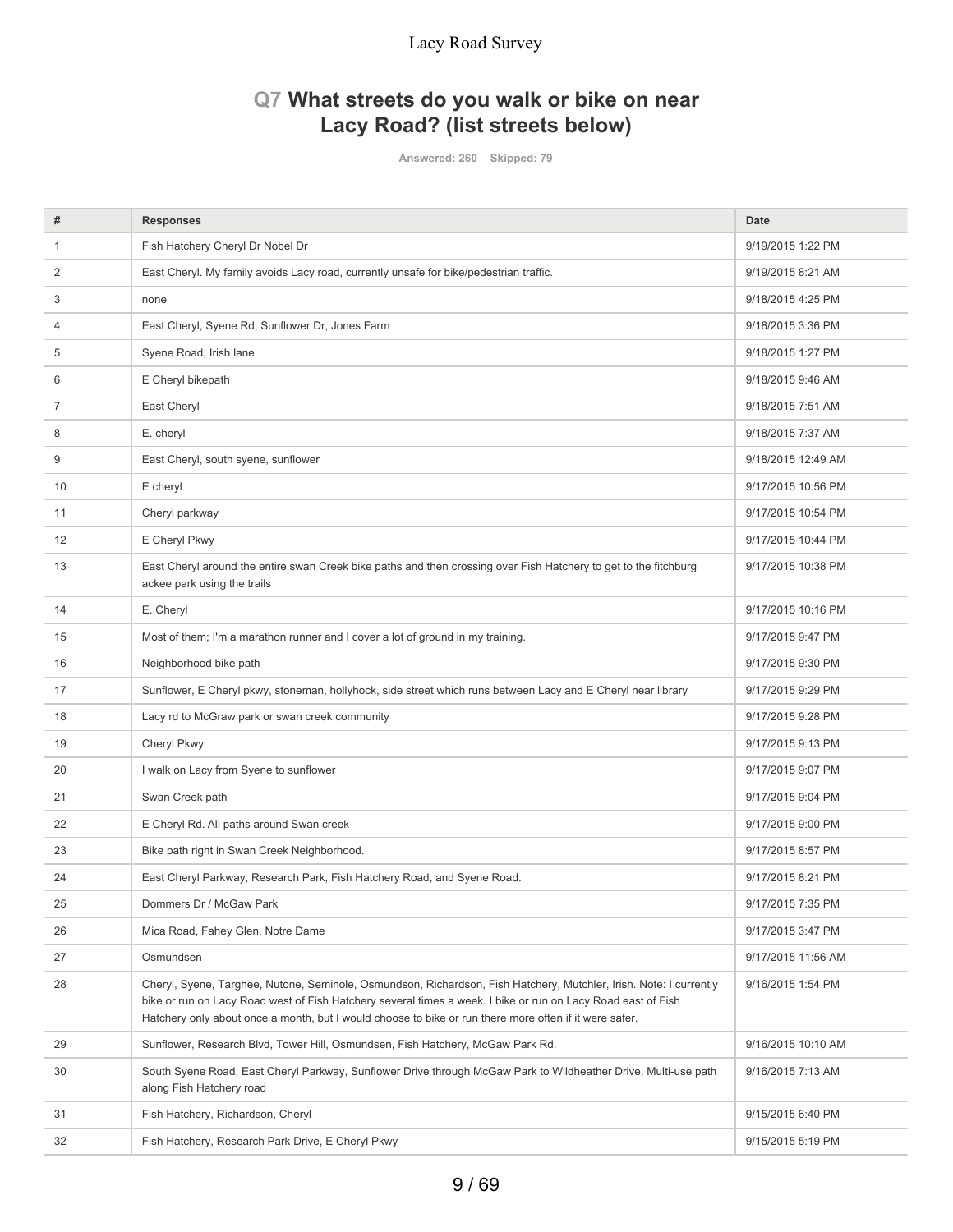| 33 | Schumann Osmundsen Fish Hatchery                                                                                                                                                                                                                                | 9/15/2015 12:10 PM |
|----|-----------------------------------------------------------------------------------------------------------------------------------------------------------------------------------------------------------------------------------------------------------------|--------------------|
| 34 | All of the streets in the Quarry Hill Neighborhood and the Fahey Glen area                                                                                                                                                                                      | 9/15/2015 10:47 AM |
| 35 | Cheryl Parkway                                                                                                                                                                                                                                                  | 9/15/2015 10:24 AM |
| 36 | All around Seminole Forest, Woods Hollow, the Library, Agora Pavilion Area                                                                                                                                                                                      | 9/15/2015 10:18 AM |
| 37 | Cheryl Parkway Research Park Drive                                                                                                                                                                                                                              | 9/15/2015 9:17 AM  |
| 38 | Waterford Glen and Quarry Hill neighborhoods                                                                                                                                                                                                                    | 9/14/2015 7:19 PM  |
| 39 | Fahry Glen, Lismore, Quarry Hill & throughout that neighborhood                                                                                                                                                                                                 | 9/14/2015 7:18 PM  |
| 40 | E. Cheryl Parkway; Sunflower                                                                                                                                                                                                                                    | 9/14/2015 6:43 PM  |
| 41 | Cheryl                                                                                                                                                                                                                                                          | 9/14/2015 6:38 PM  |
| 42 | East Cheryl, Syene Road and Fish Hatchery because they have bike paths or sidewalks in those areas.                                                                                                                                                             | 9/14/2015 6:37 PM  |
| 43 | Fish Hatchery, Cheryl Parkway, Schumann Dr                                                                                                                                                                                                                      | 9/14/2015 5:37 PM  |
| 44 | Jones farm, Cheryl, all bike paths in swan creek and sidewalks throughout area                                                                                                                                                                                  | 9/14/2015 1:11 PM  |
| 45 | Fish Hachery                                                                                                                                                                                                                                                    | 9/14/2015 12:44 PM |
| 46 | Syene Road, Irish Lane, Whalen Road, E. Cheryl Parkway, Fish Hatchery                                                                                                                                                                                           | 9/14/2015 12:35 PM |
| 47 | <b>Cheryl Drive</b>                                                                                                                                                                                                                                             | 9/14/2015 12:34 PM |
| 48 | Richardson, Lacy, Fish Hatchery                                                                                                                                                                                                                                 | 9/14/2015 12:23 PM |
| 49 | Mica to the park                                                                                                                                                                                                                                                | 9/14/2015 9:52 AM  |
| 50 | e cheryl parkway and all streets in Swan Creek                                                                                                                                                                                                                  | 9/13/2015 6:29 PM  |
| 51 | Oak Meadow subdivision and the Fitchburg tech park since they have sidewalks. A multi-use path along Lacy Rd.<br>could help connect us to the Badger State Trail.                                                                                               | 9/13/2015 11:37 AM |
| 52 | Mica RD                                                                                                                                                                                                                                                         | 9/13/2015 9:58 AM  |
| 53 | Swan Creek Bike Path                                                                                                                                                                                                                                            | 9/13/2015 9:52 AM  |
| 54 | Cheryl Parkway/Cap City Trail and connectors                                                                                                                                                                                                                    | 9/13/2015 9:16 AM  |
| 55 | Mica                                                                                                                                                                                                                                                            | 9/13/2015 7:58 AM  |
| 56 | Cheryl Creek and many of the streets in Swan Creek                                                                                                                                                                                                              | 9/13/2015 7:11 AM  |
| 57 | Research Park Drive, Fitchburg Senior Center Access, Syene Road.                                                                                                                                                                                                | 9/12/2015 10:29 PM |
| 58 | Sunflower, East Cheryl                                                                                                                                                                                                                                          | 9/12/2015 8:07 PM  |
| 59 | S. Fish Hatchery Rd.                                                                                                                                                                                                                                            | 9/12/2015 7:55 PM  |
| 60 | I often walk my dog on no oaks ridge --> cheryl --> lacy --> sunflower                                                                                                                                                                                          | 9/12/2015 6:11 PM  |
| 61 | Many                                                                                                                                                                                                                                                            | 9/12/2015 5:23 PM  |
| 62 | entire Quarry Hills and Waterford Glen Neighborhoods Research Park Drive to East Cheryl to Big Bluestem to bike<br>trail                                                                                                                                        | 9/12/2015 4:56 PM  |
| 63 | Gunflint Trail; Capital City Trail. I generally avoid biking along Fitchburg streets because there is too much traffic and<br>too little safe accommodation for bicycles. I WOULD like to patronize Fitchburg businesses, but the traffic is too<br>unpleasant. | 9/12/2015 4:40 PM  |
| 64 | Bike/walking trails - Swan Creek                                                                                                                                                                                                                                | 9/12/2015 4:18 PM  |
| 65 | Barbara, Tower Hill, Richardson                                                                                                                                                                                                                                 | 9/12/2015 4:14 PM  |
| 66 | We occasionally walk from our house on Lacy Road to the library (maybe 500 feet away, also on Lacy). Most of that<br>distance already has a sidewalk.                                                                                                           | 9/12/2015 3:45 PM  |
| 67 | None- there is no development to walk towards                                                                                                                                                                                                                   | 9/12/2015 3:40 PM  |
| 68 | Syene                                                                                                                                                                                                                                                           | 9/12/2015 12:31 PM |
| 69 | s syene. byrne rd, hilltop rd                                                                                                                                                                                                                                   | 9/12/2015 11:27 AM |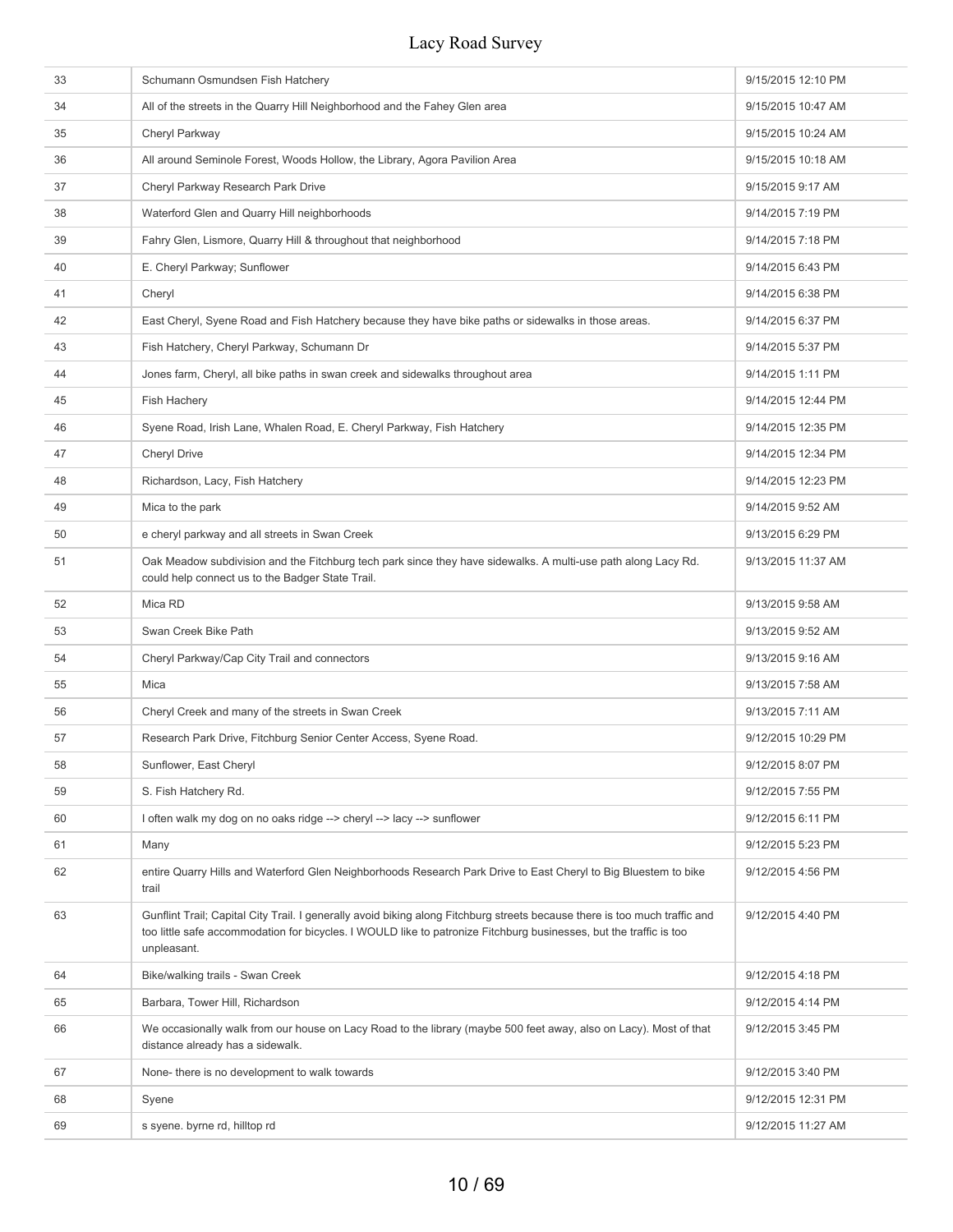| 70  | Too many to count! But you have to go on Lacy to link up between Fahey Glen and Notre Dame, and it's pretty<br>dangerous at night.                                                                        | 9/12/2015 10:53 AM |
|-----|-----------------------------------------------------------------------------------------------------------------------------------------------------------------------------------------------------------|--------------------|
| 71  | Granite Circle, Mica, Quarry Hill                                                                                                                                                                         | 9/12/2015 10:49 AM |
| 72  | <b>SunFlower Drive</b>                                                                                                                                                                                    | 9/12/2015 9:42 AM  |
| 73  | Fish Hatchery, Mickelson, in McKee Farms Park, McKee, Cheryl, Cap City Trail, Cannonball                                                                                                                  | 9/12/2015 8:44 AM  |
| 74  | Fish Hatch, Mickelson, Cheryl, the Cap City Trail. Right now we confine most of our walking to McKee Farms Park, but<br>would love to have sidewalks that make it safe to go farther.                     | 9/12/2015 8:28 AM  |
| 75  | e cheryl parkway syene                                                                                                                                                                                    | 9/12/2015 7:32 AM  |
| 76  | Fish hatchery east Cheryl                                                                                                                                                                                 | 9/11/2015 10:42 PM |
| 77  | Quarry Hill neighborhood streets                                                                                                                                                                          | 9/11/2015 10:36 PM |
| 78  | East Cheryl Fish Hatchery Lacy (between of Fish Hatch and Seminole only because Lacy between Fish Hatch and<br>Syene is terrifying, Lacy between Seminole and Fitchrona is terrifying) Osmundsen Seminole | 9/11/2015 9:47 PM  |
| 79  | Osmundsen, Richardson, Raritan, Cheryl, Syene, Seminole. I bike/walk on any road besides that portion of Lacy as it<br>is incredibly dangerous for non-car traffic.                                       | 9/11/2015 9:47 PM  |
| 80  | I use East Cheryl Parkway to avoid Lacy Road, which is dangerous due to the traffic.                                                                                                                      | 9/11/2015 9:13 PM  |
| 81  | Fish Hatchery Research Drive East Cheryl                                                                                                                                                                  | 9/11/2015 5:49 PM  |
| 82  | Sunflower, research park drive                                                                                                                                                                            | 9/11/2015 4:25 PM  |
| 83  | Fish Hatchery, Richardson-Raritan                                                                                                                                                                         | 9/11/2015 2:32 PM  |
| 84  | Targhee                                                                                                                                                                                                   | 9/11/2015 8:15 AM  |
| 85  | Lacy, S Syene, Sunflower, McGaw Park                                                                                                                                                                      | 9/10/2015 1:46 AM  |
| 86  | Mica, Research Park Drive                                                                                                                                                                                 | 9/9/2015 6:52 PM   |
| 87  | Quarry Ridge, Mica, Quartz, Quiet Stone, Fahey Glen, Sunflower, E. Cheryl Parkway                                                                                                                         | 9/9/2015 5:32 PM   |
| 88  | E. Cheryl                                                                                                                                                                                                 | 9/9/2015 11:19 AM  |
| 89  | Richardson Rd, Fish Hatchery Rd, Cheryl Pkwy                                                                                                                                                              | 9/9/2015 10:09 AM  |
| 90  | Syene Road, Jones Farm Drive, Northlight Way, Stoneman Drive, Research Park Drive, E. Cheryl Parkway, Haight<br>Farm Road                                                                                 | 9/9/2015 8:49 AM   |
| 91  | Fish Hatchery; Syene, Irish                                                                                                                                                                               | 9/9/2015 12:10 AM  |
| 92  | I utilize the Capital City Trails                                                                                                                                                                         | 9/8/2015 1:50 PM   |
| 93  | Research park dr, McGann, Fish Hatchery                                                                                                                                                                   | 9/8/2015 11:59 AM  |
| 94  | Through McGaw Park into the Swan Creek neighborhood. Cheryl to Fish Hatcher. Swan Creek to Capital City Trail.                                                                                            | 9/8/2015 11:42 AM  |
| 95  | Through Waterford Glen, through the Quarry Hill Park, then through Quarry Hill to get to McKee Farms Park, the<br>library, Roman Candle, etc                                                              | 9/8/2015 11:35 AM  |
| 96  | E. Cheryl Irish Lane Whalen Rd Syene Rd                                                                                                                                                                   | 9/8/2015 8:23 AM   |
| 97  | Syene Rd, Ninebark Dr, E Cheryl Pkwy, Sunflower, in general all the roads/paths in the Swan Creek neighborhood                                                                                            | 9/8/2015 7:46 AM   |
| 98  | Fish Hatchery, Cheryl, syene                                                                                                                                                                              | 9/8/2015 6:00 AM   |
| 99  | Fish Hatchery Tower Hill Oak Knoll Research Park By McGaw Park                                                                                                                                            | 9/7/2015 11:52 PM  |
| 100 | Fish Hatchery, Cheryl, Glacier Valley                                                                                                                                                                     | 9/7/2015 11:06 PM  |
| 101 | Osmundson, Seminole Hwy                                                                                                                                                                                   | 9/7/2015 5:18 PM   |
| 102 | South Syene Road, Cheryl Parkway, Stoneman Drive, Research Park Drive                                                                                                                                     | 9/7/2015 1:45 PM   |
| 103 | Lacy Syene Roads in Swan Creek                                                                                                                                                                            | 9/5/2015 9:14 AM   |
| 104 | Osmundsen                                                                                                                                                                                                 | 9/4/2015 11:48 AM  |
| 105 | Richardson.                                                                                                                                                                                               | 9/3/2015 1:19 PM   |
| 106 | City Center asphalt paths                                                                                                                                                                                 | 9/3/2015 9:32 AM   |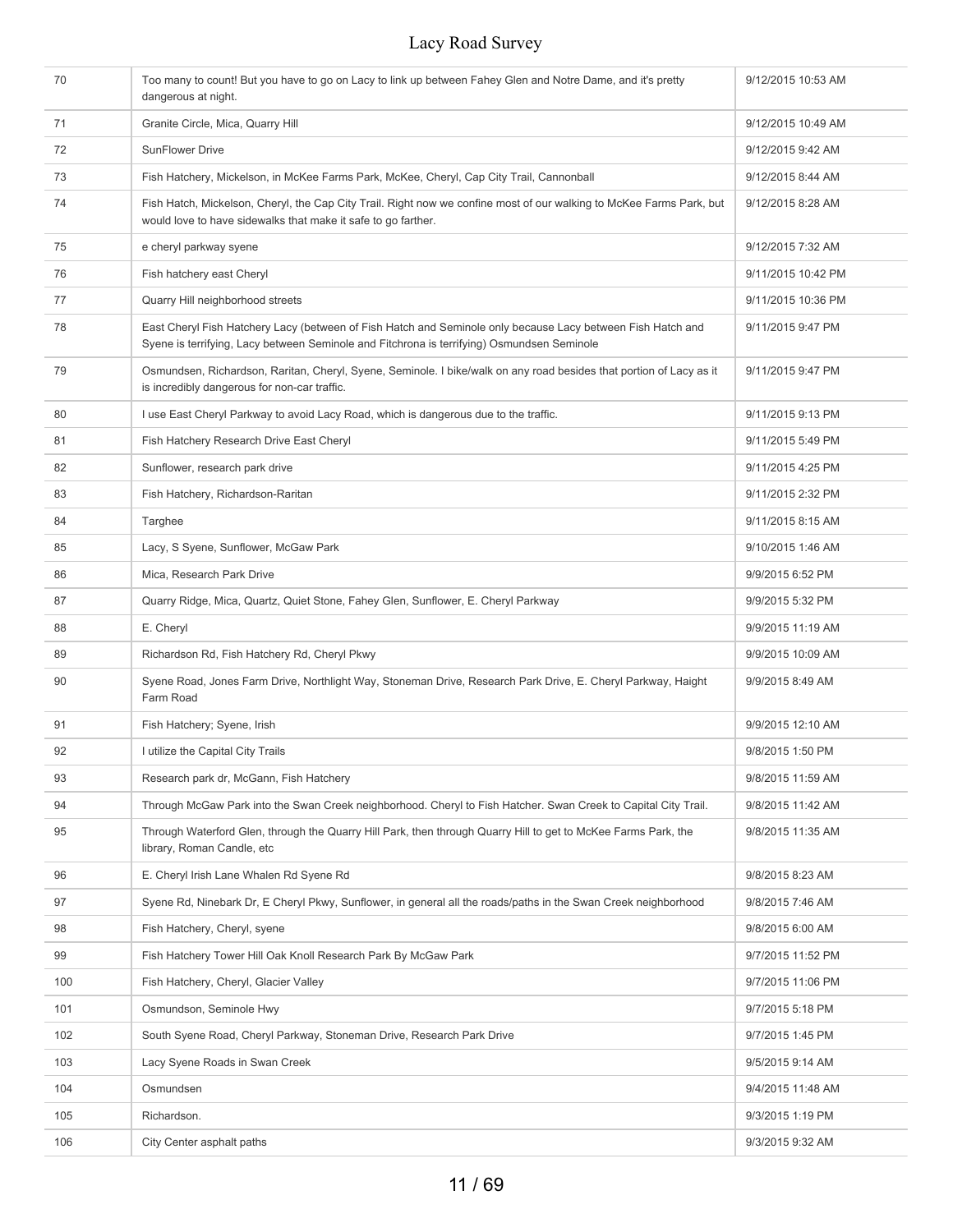| 107 | Research Park, quarry Hill, Shale, Nobel, Cheryl Pkwy                                                                                                                                  | 9/2/2015 3:01 PM   |
|-----|----------------------------------------------------------------------------------------------------------------------------------------------------------------------------------------|--------------------|
| 108 | E. Cheryl Pkwy, Research Park Drive                                                                                                                                                    | 9/2/2015 2:28 PM   |
| 109 | Mcgaw Park                                                                                                                                                                             | 9/2/2015 7:49 AM   |
| 110 | Fish Hatchery Rd, Cheryl Pkwy, Hollyhock St, Sunflower Dr, Stoneman Dr                                                                                                                 | 9/1/2015 1:50 PM   |
| 111 | Cheryl, Fish Hatchery, Glacier Valley, Woods Hollow, Mica, Research Park, Capitol City Trail                                                                                           | 9/1/2015 11:12 AM  |
| 112 | East Cheryl, Research Park Dr.                                                                                                                                                         | 9/1/2015 8:51 AM   |
| 113 | All of Lacy, Cheryl, Quarry Hill & Swan Creek neighborhoods, and to & from Seminole pool                                                                                               | 9/1/2015 8:38 AM   |
| 114 | Richardson                                                                                                                                                                             | 8/31/2015 7:07 PM  |
| 115 | Fish Hatchery and E. Cheryl                                                                                                                                                            | 8/31/2015 3:35 PM  |
| 116 | Fish Hatchery Road                                                                                                                                                                     | 8/31/2015 1:36 PM  |
| 117 | Richardson etc                                                                                                                                                                         | 8/31/2015 12:09 PM |
| 118 | Sunflower, Syene, Crinkle Root                                                                                                                                                         | 8/31/2015 11:49 AM |
| 119 | Only the frontage road/sidewalk at the Crossing Condominiums from Notre Dame Drive to the end of their property and<br>also for crossing the street at McGaw Park and Sunflower Drive. | 8/31/2015 11:22 AM |
| 120 | capital city trail                                                                                                                                                                     | 8/31/2015 8:23 AM  |
| 121 | Noble Rd, East Cheryl, Fish Hatchery                                                                                                                                                   | 8/30/2015 10:20 PM |
| 122 | Sunflower                                                                                                                                                                              | 8/30/2015 9:08 PM  |
| 123 | McGaw Park, Lacy, Sunflower                                                                                                                                                            | 8/30/2015 5:10 PM  |
| 124 | Fish Hatchery (where bike path exists), E. Cheryl, Whalen, Syene, MM, Nobel, research park dr, branson rd                                                                              | 8/30/2015 2:19 PM  |
| 125 | None                                                                                                                                                                                   | 8/30/2015 11:52 AM |
| 126 | None. There are no destinations or purposes for which I, would walk or bike on or near Lacy Road.                                                                                      | 8/30/2015 11:23 AM |
| 127 | Swan Creek, McGaw Park                                                                                                                                                                 | 8/30/2015 10:52 AM |
| 128 | i get my exercise by walking on designated paths. walking on a road like                                                                                                               | 8/30/2015 8:11 AM  |
| 129 | Richardson                                                                                                                                                                             | 8/30/2015 7:41 AM  |
| 130 | Nutone Street Norwich Street Richardson Street Monument Court Nutone Court                                                                                                             | 8/30/2015 12:21 AM |
| 131 | Seminole Hwy, and Irish Lane. These are the two roads that REALLY need bike lanes due to the number oF bikers<br>using them inc. races of all sorts.                                   | 8/29/2015 7:11 PM  |
| 132 | Pond view way Harvest way McGaw rd                                                                                                                                                     | 8/29/2015 4:32 PM  |
| 133 | none                                                                                                                                                                                   | 8/29/2015 3:55 PM  |
| 134 | We live at the Crossing so we walk in the park and along Syene Road and on the walking paths behind Northern<br>Lights. We need walking paths along Syene road as well!                | 8/29/2015 12:29 PM |
| 135 | Sunflower, Syene,                                                                                                                                                                      | 8/29/2015 12:10 PM |
| 136 | Mccaw park road. Notre dame                                                                                                                                                            | 8/29/2015 12:03 PM |
| 137 | Pond View & Harvest Way                                                                                                                                                                | 8/29/2015 11:19 AM |
| 138 | Fish Hatchery E & W Cheryl Parkway McKee Research park drive Lacy Rd Seyne Rd                                                                                                          | 8/29/2015 11:10 AM |
| 139 | Pond View Way                                                                                                                                                                          | 8/29/2015 10:51 AM |
| 140 | McGaw Park Road, Sunflower Drive, Wild Heather                                                                                                                                         | 8/29/2015 10:40 AM |
| 141 | Syene and Cheryl Pkwy                                                                                                                                                                  | 8/29/2015 7:49 AM  |
| 142 | Recreational use: Cheryl Parkway, bike paths through McKee & Swan Creek.                                                                                                               | 8/29/2015 6:58 AM  |
| 143 | S. Syene Rd., & Irish Lane                                                                                                                                                             | 8/28/2015 10:28 PM |
| 144 | none                                                                                                                                                                                   | 8/28/2015 9:10 PM  |
| 145 | Fish Hatchery sidewalks toward Community Center                                                                                                                                        | 8/28/2015 6:34 PM  |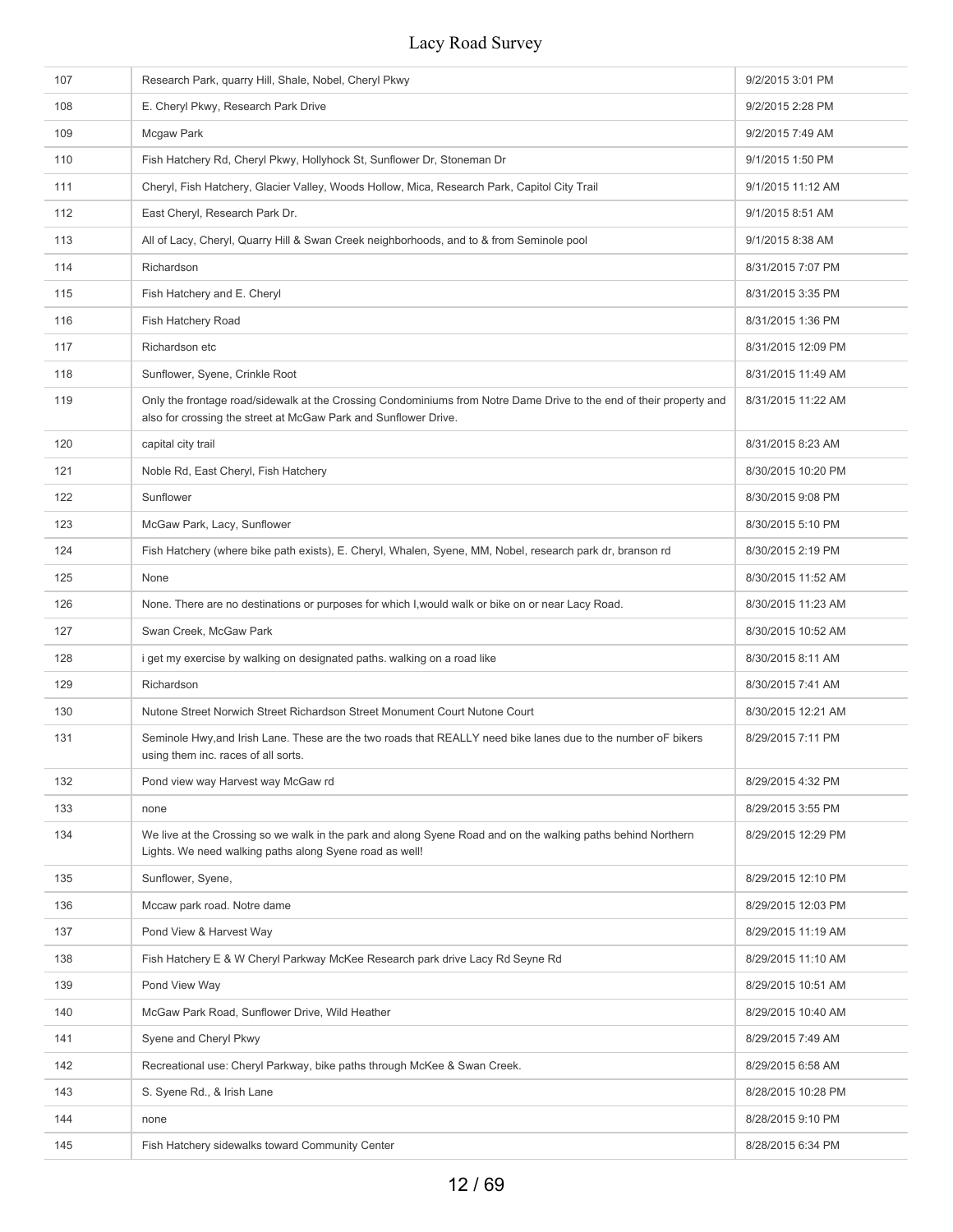| 146 | Cheryl Pkwy, Richardson, Seminole Hwy                                                                                                                                                                                                                                  | 8/28/2015 4:53 PM  |
|-----|------------------------------------------------------------------------------------------------------------------------------------------------------------------------------------------------------------------------------------------------------------------------|--------------------|
| 147 | All around Madison                                                                                                                                                                                                                                                     | 8/28/2015 4:20 PM  |
| 148 | I drive to Cheryl Pkwy to walk in and around the Prairie Swale -(Promega)                                                                                                                                                                                              | 8/28/2015 3:59 PM  |
| 149 | Richardson, Osmundssen, Fish Hatchery                                                                                                                                                                                                                                  | 8/28/2015 3:41 PM  |
| 150 | Syene, Cheryl                                                                                                                                                                                                                                                          | 8/28/2015 10:52 AM |
| 151 | I bike on bike paths                                                                                                                                                                                                                                                   | 8/28/2015 10:04 AM |
| 152 | Fish Hatchery Road Bike Path                                                                                                                                                                                                                                           | 8/28/2015 9:45 AM  |
| 153 | I bike commute on Lacy Road west of Fish Hatchery, which is not part of this redevelopment. I would probably use the<br>redeveloped part of the road 2 to 4 times a week for recreation if it was safe. I currently use Fish Hatchery Road and<br>Glacier Valley Road. | 8/28/2015 9:04 AM  |
| 154 | n/a                                                                                                                                                                                                                                                                    | 8/28/2015 9:00 AM  |
| 155 | fish hatchery, east cheryl, lacy road west of fish hatchery                                                                                                                                                                                                            | 8/28/2015 8:39 AM  |
| 156 | S. Syene Rd Seminole Highway Fish Hatchery Road                                                                                                                                                                                                                        | 8/28/2015 8:09 AM  |
| 157 | Portion of Lacy Rd. from Fish Hatchery to Library. Research Park Rd., Fish Hatchery, Cheryl Park Way                                                                                                                                                                   | 8/28/2015 6:49 AM  |
| 158 | just around my neighborhood                                                                                                                                                                                                                                            | 8/28/2015 12:20 AM |
| 159 | McGaw Park, Fahey, Mica, Sunflower, Syene, Research, Cheryl, Fish Hatchery, Osmundsen                                                                                                                                                                                  | 8/27/2015 10:15 PM |
| 160 | Research Park Rd                                                                                                                                                                                                                                                       | 8/27/2015 9:49 PM  |
| 161 | Lacy, Syene, Research Park                                                                                                                                                                                                                                             | 8/27/2015 9:31 PM  |
| 162 | Stoneman Dr                                                                                                                                                                                                                                                            | 8/27/2015 8:44 PM  |
| 163 | Fish Hatchery Road Cheryl Parkway                                                                                                                                                                                                                                      | 8/27/2015 8:33 PM  |
| 164 | <b>Fisch Hatchery Road</b>                                                                                                                                                                                                                                             | 8/27/2015 8:27 PM  |
| 165 | Whalan                                                                                                                                                                                                                                                                 | 8/27/2015 8:02 PM  |
| 166 | None                                                                                                                                                                                                                                                                   | 8/27/2015 5:15 PM  |
| 167 | Whalen, Seyne, Irish Lane, Seminole                                                                                                                                                                                                                                    | 8/27/2015 3:08 PM  |
| 168 | Lacy on other side of Fish Hatchery, East Cheryl, Sunflower, Jones Farm, McGaw Park roads                                                                                                                                                                              | 8/27/2015 2:39 PM  |
| 169 | S. Syene Rd.                                                                                                                                                                                                                                                           | 8/27/2015 2:37 PM  |
| 170 | Seminole, Fish Hatchery, Whalen, Seyne, Irish                                                                                                                                                                                                                          | 8/27/2015 2:34 PM  |
| 171 | E Cheryl, McGaw Park path, Nobel Drive & adjacent neighborhood, S Syene                                                                                                                                                                                                | 8/27/2015 12:02 PM |
| 172 | E. Cheryl, Research Park, Fish Hatchery                                                                                                                                                                                                                                | 8/27/2015 10:47 AM |
| 173 | Need to go over the hill/Quarry Hill Drive to get anywhere from Waterford Glenn because biking on Lacy is unsafe.                                                                                                                                                      | 8/27/2015 9:47 AM  |
| 174 | Nobel, Cheryl, several streets that cross Lacy                                                                                                                                                                                                                         | 8/27/2015 9:28 AM  |
| 175 | I do not walk or bike on Lacy Rd because it is not safe. Instead we bike through Quarry Hill park then through the<br>Quarry Hill neighborhood to get to Roman Candle, the library, McKee Farms park, etc.                                                             | 8/27/2015 9:13 AM  |
| 176 | <b>Fish Hatchery</b>                                                                                                                                                                                                                                                   | 8/27/2015 8:58 AM  |
| 177 | private trails thru woods behind Promega                                                                                                                                                                                                                               | 8/27/2015 8:51 AM  |
| 178 | Bike paths                                                                                                                                                                                                                                                             | 8/27/2015 7:11 AM  |
| 179 | Fitchrona,                                                                                                                                                                                                                                                             | 8/27/2015 6:54 AM  |
| 180 | Wiltshire, Richardson, schuman                                                                                                                                                                                                                                         | 8/27/2015 2:11 AM  |
| 181 | McGaw Park Tarpleywick Hills streets Swan Creek Syene road                                                                                                                                                                                                             | 8/27/2015 12:49 AM |
| 182 | Mutchler, Osmudsun, Richardson, Fish Hatchery, Seminole                                                                                                                                                                                                                | 8/26/2015 10:56 PM |
| 183 | Cheryl Parkway Fish Hatchery Road McKee Rd                                                                                                                                                                                                                             | 8/26/2015 9:49 PM  |
| 184 | haight farm road                                                                                                                                                                                                                                                       | 8/26/2015 8:40 PM  |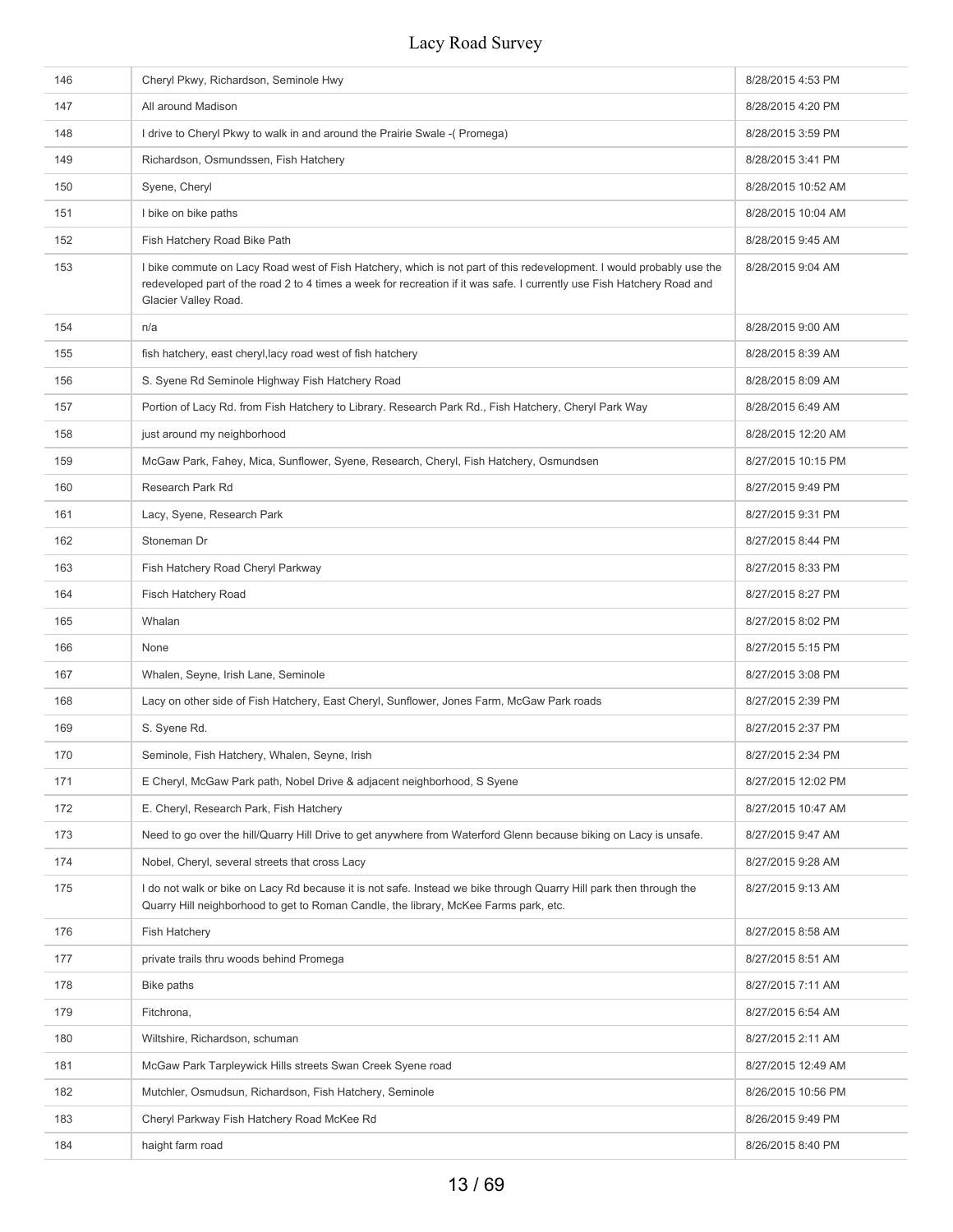| 185 | Do not walk or bike in that area                                                                                                                                                                                                                                                                                                                                                                                                                                                                                                                                                                                                                                                                                                                                                                                                                                                              | 8/26/2015 7:55 PM  |
|-----|-----------------------------------------------------------------------------------------------------------------------------------------------------------------------------------------------------------------------------------------------------------------------------------------------------------------------------------------------------------------------------------------------------------------------------------------------------------------------------------------------------------------------------------------------------------------------------------------------------------------------------------------------------------------------------------------------------------------------------------------------------------------------------------------------------------------------------------------------------------------------------------------------|--------------------|
| 186 | Any side streets that connect my neighborhood to the adjacent neighborhoods or library area and parks. I cannot get<br>to anything without either walking along Lacy or crossing it where there is no pedestrian crossing. This means my<br>children can't get to area parks, friends houses in adjacent neighborhoods or the most often visited library and city hall<br>area for recreation options. They also cannot get to the school bus without walking along Lacy Rd in the worst section<br>where Mica rd is. there is no sidewalk, no shoulder and zero visibility. We could go on about how awful that area is in<br>the winters, never mind in the nice weather with the adundance of cars go well over the posted speed limits to the<br>point of having a police officer sit at the bottom of the hill on Lacy and Swan Creek to help control the speeders during<br>bus routes. | 8/26/2015 6:04 PM  |
| 187 | I currently bike on Lacy but not the area looking to get redone. I bike from my house to the SW bike path.                                                                                                                                                                                                                                                                                                                                                                                                                                                                                                                                                                                                                                                                                                                                                                                    | 8/26/2015 5:12 PM  |
| 188 | Jones farm, McGaw park, ninebark, big blue stem, e. Cheryl pkwy                                                                                                                                                                                                                                                                                                                                                                                                                                                                                                                                                                                                                                                                                                                                                                                                                               | 8/26/2015 4:04 PM  |
| 189 | Cheryl                                                                                                                                                                                                                                                                                                                                                                                                                                                                                                                                                                                                                                                                                                                                                                                                                                                                                        | 8/26/2015 4:00 PM  |
| 190 | South Syene Rd, Byrne Rd. Caine Rd. Irish Lane                                                                                                                                                                                                                                                                                                                                                                                                                                                                                                                                                                                                                                                                                                                                                                                                                                                | 8/26/2015 3:39 PM  |
| 191 | Jones Farm Road, Syene Road, Cheryl Parkway, Nannyberry, Stoneman,                                                                                                                                                                                                                                                                                                                                                                                                                                                                                                                                                                                                                                                                                                                                                                                                                            | 8/26/2015 3:27 PM  |
| 192 | Mica Road                                                                                                                                                                                                                                                                                                                                                                                                                                                                                                                                                                                                                                                                                                                                                                                                                                                                                     | 8/26/2015 3:26 PM  |
| 193 | Richardson, Cheryl                                                                                                                                                                                                                                                                                                                                                                                                                                                                                                                                                                                                                                                                                                                                                                                                                                                                            | 8/26/2015 3:02 PM  |
| 194 | Mica, Fahey Glen, Granite Hill, etc                                                                                                                                                                                                                                                                                                                                                                                                                                                                                                                                                                                                                                                                                                                                                                                                                                                           | 8/26/2015 2:48 PM  |
| 195 | Woods edge road, timber ridge, Schumann, osmundsen, McKee                                                                                                                                                                                                                                                                                                                                                                                                                                                                                                                                                                                                                                                                                                                                                                                                                                     | 8/26/2015 2:42 PM  |
| 196 | McGaw Park, Swan Creek                                                                                                                                                                                                                                                                                                                                                                                                                                                                                                                                                                                                                                                                                                                                                                                                                                                                        | 8/26/2015 2:41 PM  |
| 197 | The bike paths on swan creek, mcgaw park, pondview way                                                                                                                                                                                                                                                                                                                                                                                                                                                                                                                                                                                                                                                                                                                                                                                                                                        | 8/26/2015 2:02 PM  |
| 198 | Fish Hatchery, Cheryl Pkwy, Syene Rd                                                                                                                                                                                                                                                                                                                                                                                                                                                                                                                                                                                                                                                                                                                                                                                                                                                          | 8/26/2015 1:56 PM  |
| 199 | East Cheryl Parkway                                                                                                                                                                                                                                                                                                                                                                                                                                                                                                                                                                                                                                                                                                                                                                                                                                                                           | 8/26/2015 1:29 PM  |
| 200 | Cheryl Parkway or Irish Lane instead of Lacy because Lacy is dangerous for bikers                                                                                                                                                                                                                                                                                                                                                                                                                                                                                                                                                                                                                                                                                                                                                                                                             | 8/26/2015 1:23 PM  |
| 201 | <b>Fish Hatchery</b>                                                                                                                                                                                                                                                                                                                                                                                                                                                                                                                                                                                                                                                                                                                                                                                                                                                                          | 8/26/2015 1:18 PM  |
| 202 | Fahey Glen, Dungarven, Lismore                                                                                                                                                                                                                                                                                                                                                                                                                                                                                                                                                                                                                                                                                                                                                                                                                                                                | 8/26/2015 1:05 PM  |
| 203 | Path to City Buildings, cross in designated crossings and walk on either side of Lacy.                                                                                                                                                                                                                                                                                                                                                                                                                                                                                                                                                                                                                                                                                                                                                                                                        | 8/26/2015 1:05 PM  |
| 204 | N/A                                                                                                                                                                                                                                                                                                                                                                                                                                                                                                                                                                                                                                                                                                                                                                                                                                                                                           | 8/26/2015 12:47 PM |
| 205 | E Cheryl Parkway, Research Drive                                                                                                                                                                                                                                                                                                                                                                                                                                                                                                                                                                                                                                                                                                                                                                                                                                                              | 8/26/2015 12:33 PM |
| 206 | Fahey Glen, Ballyduff, Dungarven, Quarry Hill, Lismore LN, Mica                                                                                                                                                                                                                                                                                                                                                                                                                                                                                                                                                                                                                                                                                                                                                                                                                               | 8/26/2015 11:54 AM |
| 207 | Osmondsen, Norwich, Richardson, Stanbrook, Tudor, Penbrook, Devoro, Barbara                                                                                                                                                                                                                                                                                                                                                                                                                                                                                                                                                                                                                                                                                                                                                                                                                   | 8/26/2015 11:52 AM |
| 208 | Fish Hatchery Road bike path, Osmundsen, Richardson                                                                                                                                                                                                                                                                                                                                                                                                                                                                                                                                                                                                                                                                                                                                                                                                                                           | 8/26/2015 11:48 AM |
| 209 | Whalen, Fish Hatchery, Irish, Caine, Syene, Byrne                                                                                                                                                                                                                                                                                                                                                                                                                                                                                                                                                                                                                                                                                                                                                                                                                                             | 8/26/2015 11:38 AM |
| 210 | McGaw Park                                                                                                                                                                                                                                                                                                                                                                                                                                                                                                                                                                                                                                                                                                                                                                                                                                                                                    | 8/26/2015 11:38 AM |
| 211 | Cheryl, Syene, Fish Hatch                                                                                                                                                                                                                                                                                                                                                                                                                                                                                                                                                                                                                                                                                                                                                                                                                                                                     | 8/26/2015 11:10 AM |
| 212 | Fish Hatchery (shared use path south of Lacy), Nobel Dr.                                                                                                                                                                                                                                                                                                                                                                                                                                                                                                                                                                                                                                                                                                                                                                                                                                      | 8/26/2015 10:57 AM |
| 213 | Cheryl, Sunflower                                                                                                                                                                                                                                                                                                                                                                                                                                                                                                                                                                                                                                                                                                                                                                                                                                                                             | 8/26/2015 10:51 AM |
| 214 | Quarry Hill, E. Cheryl Parkway, Fish Hatchery                                                                                                                                                                                                                                                                                                                                                                                                                                                                                                                                                                                                                                                                                                                                                                                                                                                 | 8/26/2015 8:30 AM  |
| 215 | Jones Farm Road, S. Syene                                                                                                                                                                                                                                                                                                                                                                                                                                                                                                                                                                                                                                                                                                                                                                                                                                                                     | 8/25/2015 6:54 PM  |
| 216 | Lacy Rd. Would like bike and walking access to town center and library as well as neighbors on Lacy Rd                                                                                                                                                                                                                                                                                                                                                                                                                                                                                                                                                                                                                                                                                                                                                                                        | 8/25/2015 2:02 PM  |
| 217 | Syene                                                                                                                                                                                                                                                                                                                                                                                                                                                                                                                                                                                                                                                                                                                                                                                                                                                                                         | 8/25/2015 11:56 AM |
| 218 | Fish Hatchery Whalen Rd. Seminole Rd. Mutchler Rd.                                                                                                                                                                                                                                                                                                                                                                                                                                                                                                                                                                                                                                                                                                                                                                                                                                            | 8/25/2015 9:21 AM  |
| 219 | McGaw park access rd                                                                                                                                                                                                                                                                                                                                                                                                                                                                                                                                                                                                                                                                                                                                                                                                                                                                          | 8/25/2015 9:03 AM  |
| 220 | None.                                                                                                                                                                                                                                                                                                                                                                                                                                                                                                                                                                                                                                                                                                                                                                                                                                                                                         | 8/24/2015 10:25 PM |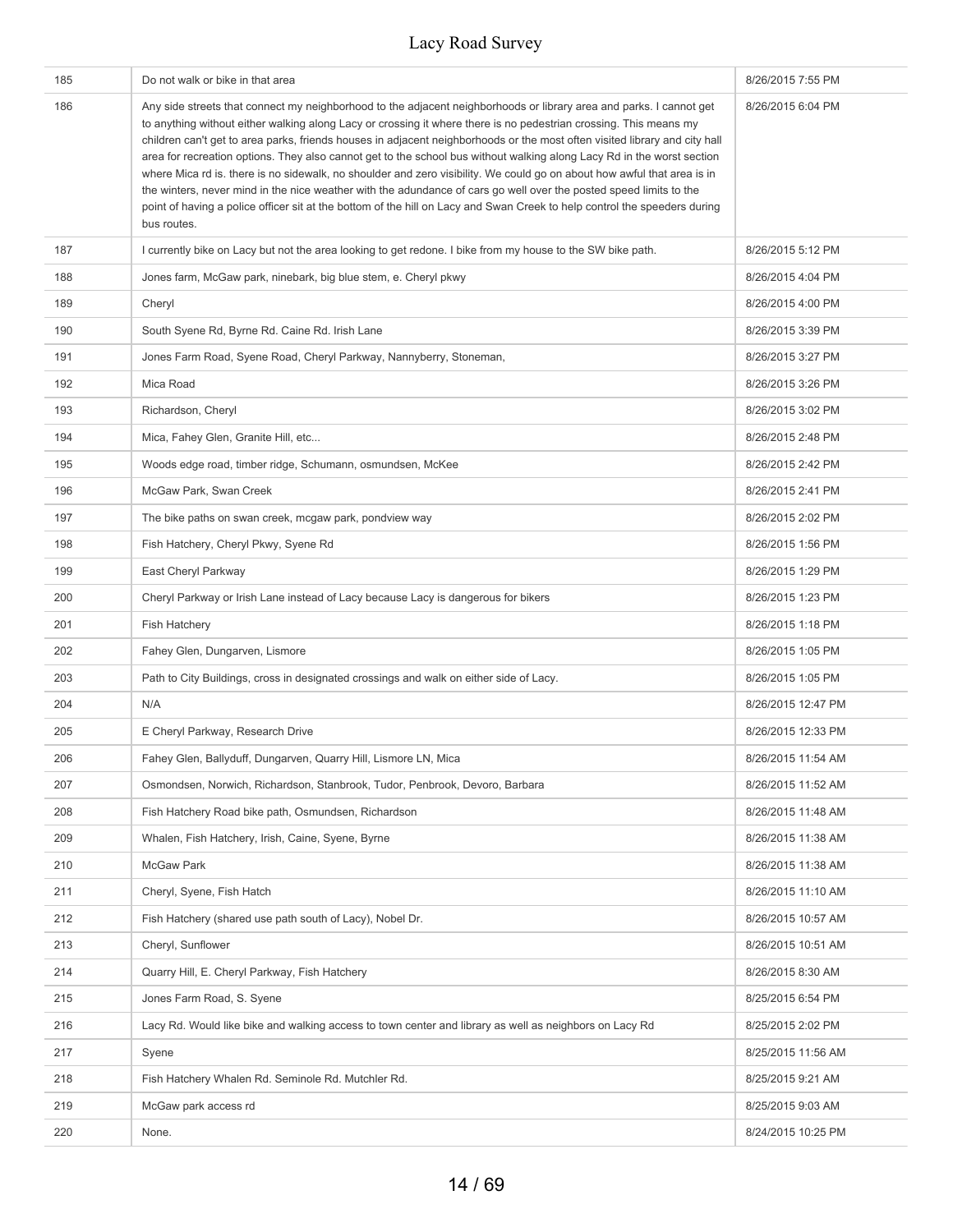| 221 | sunflower, mcgaw park entrance, e cheryl parkway, jones farm dr, bike path along syene                                  | 8/24/2015 8:42 PM  |
|-----|-------------------------------------------------------------------------------------------------------------------------|--------------------|
| 222 | Jones Farm. SunFlower. Syene. Fahey Glen                                                                                | 8/24/2015 8:07 PM  |
| 223 | Cheryl Drive Throughout Tarplywick                                                                                      | 8/24/2015 7:05 PM  |
| 224 | Do not walk or bike on any streets.                                                                                     | 8/24/2015 3:41 PM  |
| 225 | Do not walk or bike on the streets                                                                                      | 8/24/2015 2:55 PM  |
| 226 | Lacy, Quarry Hill, Fish Hatchery, Cheryl Pkwy, McGaw access                                                             | 8/24/2015 2:28 PM  |
| 227 | Jones Farm Road, Northlight Way, E Cheryl Pkwy                                                                          | 8/24/2015 9:38 AM  |
| 228 | Fahey Glen Rd, Sunflower Rd, Notre Dame Dr, Mica Rd                                                                     | 8/24/2015 8:23 AM  |
| 229 | none                                                                                                                    | 8/24/2015 7:54 AM  |
| 230 | Research Park Dr, Fahey Glen, Mica Rd, E Cheryl Pkwy                                                                    | 8/23/2015 8:20 PM  |
| 231 | Mica road or bike path that goes between Lacy road and Cheryl Parkway                                                   | 8/23/2015 2:37 AM  |
| 232 | East Cheryl Parkway bike path, Swan Creek bike paths                                                                    | 8/22/2015 8:20 PM  |
| 233 | I frequently walk along quarry hill to the library, but I don't feel safeusing Lacy                                     | 8/22/2015 8:15 PM  |
| 234 | Tarpleywick Dr, dragon wick Lane, Kittycrest Lane, Wildheather dr., Curly Oaks Lane                                     | 8/22/2015 5:10 PM  |
| 235 | Quarry Hill, Dungarvan Rd, Fahey Glen Swan Creek neighborhood Fish Hatchery Syene Rd.                                   | 8/22/2015 4:05 PM  |
| 236 | Fahey Glen                                                                                                              | 8/22/2015 2:49 PM  |
| 237 | Waterford Glen and Quarry Hill                                                                                          | 8/22/2015 1:55 PM  |
| 238 | Run along Lacy to get to paths through Swan Creek and then loop back past the library                                   | 8/22/2015 12:33 PM |
| 239 | Fairy glen dungarven.                                                                                                   | 8/22/2015 9:27 AM  |
| 240 | designated bike/ walk trail that ends across the street from community center and the trails through the research parks | 8/22/2015 9:26 AM  |
| 241 | Fahey Glen, Quarry Hill, Ballyduff, Dungarvan                                                                           | 8/22/2015 9:06 AM  |
| 242 | fahey glen mica                                                                                                         | 8/22/2015 8:57 AM  |
| 243 | Dungarvan Rd, Fahey Glen, Quarry Hill, Sparkle Stone Crescent, Research Park                                            | 8/22/2015 8:10 AM  |
| 244 | Sunflower Drive McGaw Park Access Road Fahey                                                                            | 8/22/2015 4:06 AM  |
| 245 | None                                                                                                                    | 8/21/2015 6:46 PM  |
| 246 | Fahey Glen, Mica, Nobel                                                                                                 | 8/21/2015 6:03 PM  |
| 247 | east Cheryl parkway                                                                                                     | 8/21/2015 4:49 PM  |
| 248 | Fahey Glen Mica Rd                                                                                                      | 8/21/2015 4:43 PM  |
| 249 | Micah St and the Promega area                                                                                           | 8/21/2015 4:07 PM  |
| 250 | Glenn Arbor Way, Research Park Dr., Quarry HII Dr.                                                                      | 8/21/2015 1:01 PM  |
| 251 | Northlight Way                                                                                                          | 8/21/2015 11:02 AM |
| 252 | None                                                                                                                    | 8/21/2015 9:53 AM  |
| 253 | Jones Farm Road to multi use path                                                                                       | 8/21/2015 7:49 AM  |
| 254 | mica                                                                                                                    | 8/21/2015 7:29 AM  |
| 255 | E Cheryl Pkwy, S Syene rd, Big Bluestem Pkwy                                                                            | 8/20/2015 11:39 PM |
| 256 | none handicaped                                                                                                         | 8/20/2015 10:14 PM |
| 257 | Jones Farm Drive                                                                                                        | 8/20/2015 7:14 PM  |
| 258 | Jones Farm Drive E. Cheryl Pkwy Stoneman Snapdragon Big Bluestem Crinkleroot Ninebark & Swan Creek and other<br>trails  | 8/20/2015 6:36 PM  |
| 259 | Most of them                                                                                                            | 8/20/2015 5:50 PM  |
| 260 | All those in my neighborhood of Waterford Glen and use the Quarry Hill Park                                             | 8/20/2015 4:04 PM  |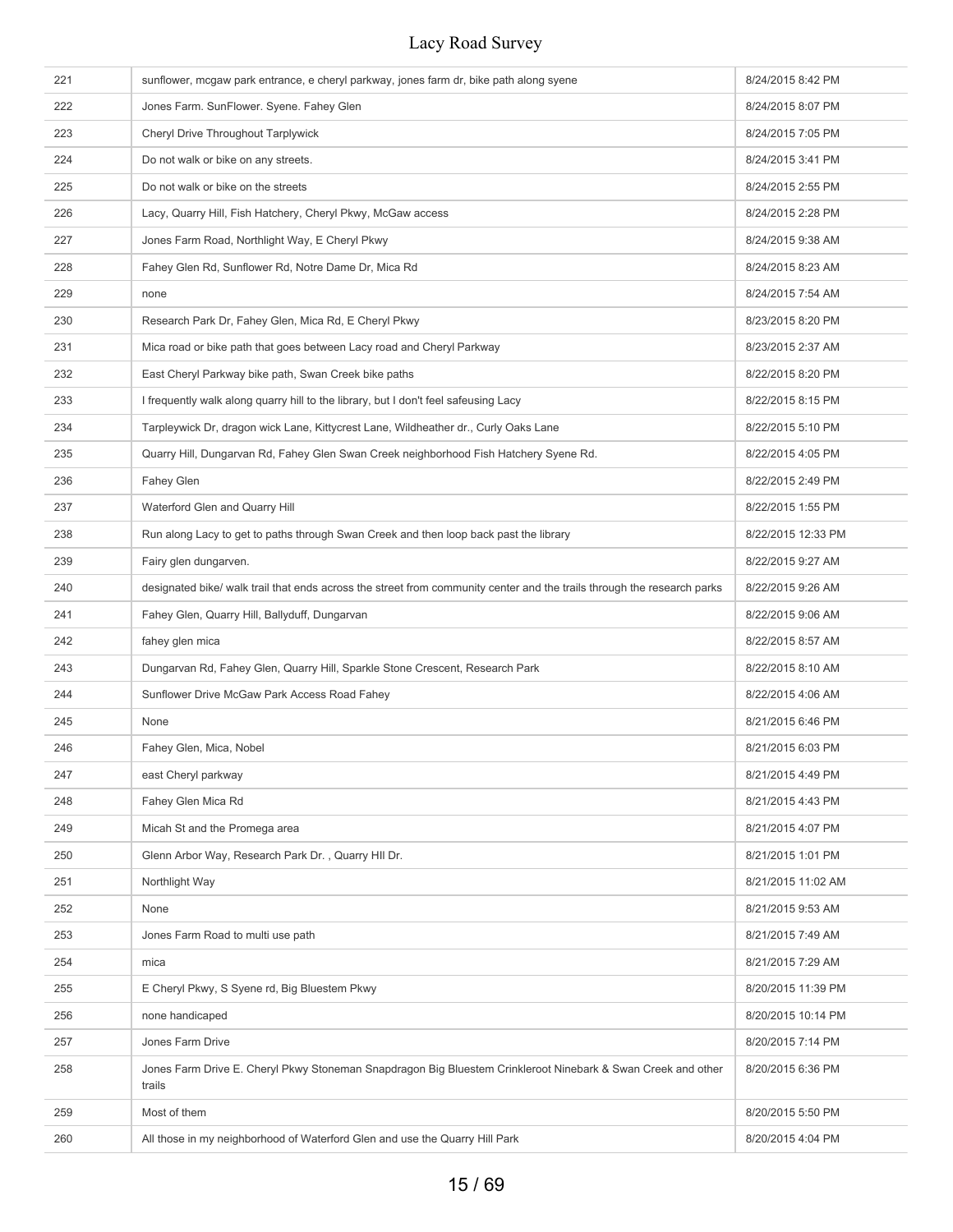## **Q8 Which destinations would you walk or bike to along Lacy Road if you were comfortable with the pedestrian/bicycle accommodations? (Select all that apply)**





| <b>Answer Choices</b>                                                |        | <b>Responses</b> |  |
|----------------------------------------------------------------------|--------|------------------|--|
| Fitchburg Public Library                                             | 58.51% | 196              |  |
| Fitchburg Community Center/City Hall                                 | 41.49% | 139              |  |
| Parks (McGaw, Quarry Hill, Swan Creek, Oak Meadow, Nannyberry, etc.) | 54.03% | 181              |  |
| Capital City State Trail                                             | 48.66% | 163              |  |
| Visit Friends and Neighbors                                          | 25.97% | 87               |  |
| Transit Service on Research Park Dr.                                 | 7.16%  | 24               |  |
| Shops along Research Park Dr.                                        | 30.75% | 103              |  |
| Would recreationally bike or walk                                    | 59.40% | 199              |  |
| Would not walk or bike to destinations along Lacy Road               | 22.39% | 75               |  |
| Other (please specify)                                               | 17.01% | 57               |  |
| <b>Total Respondents: 335</b>                                        |        |                  |  |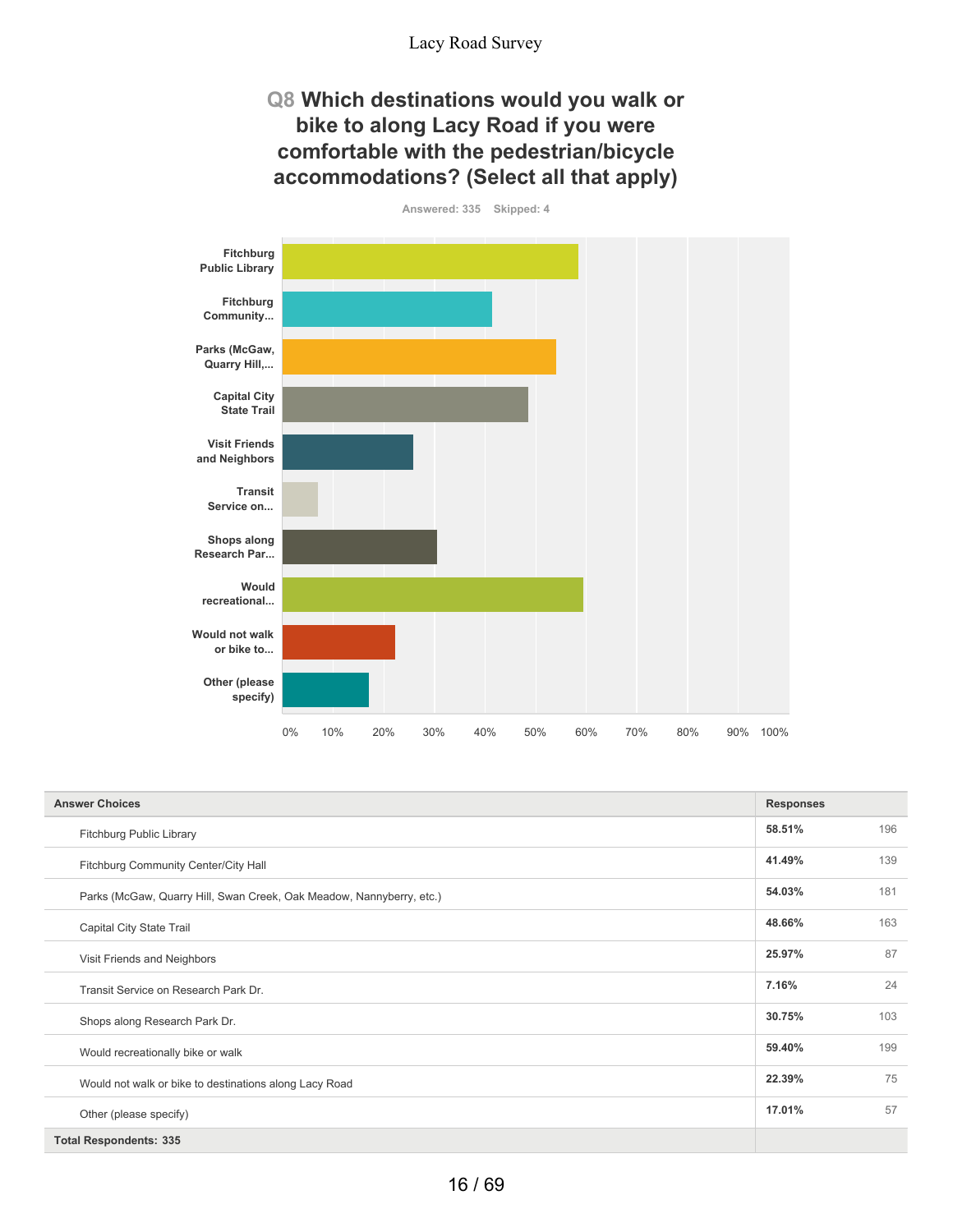| #  | Other (please specify)                                                                                                                                                                                                                                                                                                                                                                                                                                                                                                                                                                                                                                                                                                                                           | <b>Date</b>        |
|----|------------------------------------------------------------------------------------------------------------------------------------------------------------------------------------------------------------------------------------------------------------------------------------------------------------------------------------------------------------------------------------------------------------------------------------------------------------------------------------------------------------------------------------------------------------------------------------------------------------------------------------------------------------------------------------------------------------------------------------------------------------------|--------------------|
| 1  | Roman candle                                                                                                                                                                                                                                                                                                                                                                                                                                                                                                                                                                                                                                                                                                                                                     | 9/18/2015 12:50 AM |
| 2  | I'm very comfortable with the pedestrian/bicycle accommodations that Lacy Road has to offer, and the current<br>offerings do not limit my visits to the above destinations. As a woman, I feel more comfortable being visible to traffic,<br>pedestrians, and others passing by than an underutilized path where personal safety may be more of a question<br>(especially since recent CapCity Trail incident).                                                                                                                                                                                                                                                                                                                                                  | 9/17/2015 9:53 PM  |
| 3  | Do not want sidewalks that need to be maintained by the property owners. I am for a ped/ bike pathway which is<br>MAINTAINED by the city. Please fix the bump in the road in front of 2689 Lacy Road. Very disturbing noise heard a<br>block away from dump trucks driving over the bump. Our windows shake a block away.                                                                                                                                                                                                                                                                                                                                                                                                                                        | 9/17/2015 9:49 PM  |
| 4  | Complete the Swan Creek walking path circuit.                                                                                                                                                                                                                                                                                                                                                                                                                                                                                                                                                                                                                                                                                                                    | 9/17/2015 9:08 PM  |
| 5  | I would run on the path.                                                                                                                                                                                                                                                                                                                                                                                                                                                                                                                                                                                                                                                                                                                                         | 9/17/2015 8:22 PM  |
| 6  | I bike on the shortest possible sections because I am afraid to do more. I go from the Quarry Hill neighborhood,<br>through Quarry Hill Park, out Fahey Glen, down Lacy to The Commons, ride through the Commons to McGaw Park<br>Road, then out to Lacy, crossing onto the Swan Creek paths to reach the Capitol City Trail. A ped/bike path along<br>Lacy would greatly simplify the process of getting anywhere significant on my bike. I would also use such a trail to<br>access the Library and City services                                                                                                                                                                                                                                              | 9/17/2015 3:51 PM  |
| 7  | We don't currently live on Lacy, but own property (5329 Lacy) that we lived at for 29 years and may live at again in<br>future. It is very hazardous walking ANYWHERE from there.                                                                                                                                                                                                                                                                                                                                                                                                                                                                                                                                                                                | 9/16/2015 10:13 AM |
| 8  | I would use Lacy Road for biking to hook up with Seminole Highway. Now, I bike up Cheryl Parkway and cut over on<br>Research Park Drive, hook up with Lacy and then Seminole. I've tried biking down the Lacy Road stretch from Syene<br>Road, but you take your life in your hands doing so. I've also tried walking down Lacy Road to the library and the<br>community center, but again, it's not safe. I use Cheryl Parkway and cut over on the path across from Agora to get to<br>the community center. I take Zumba there 3 times a week. I've seen bikers on Lacy Road at rush hour and I just think<br>it's a very dangerous situation, especially when the sun is setting. It's hard to see bikers and people are in a hurry to<br>get home from work. | 9/15/2015 9:22 AM  |
| 9  | Oasis Cafe; Walgreens                                                                                                                                                                                                                                                                                                                                                                                                                                                                                                                                                                                                                                                                                                                                            | 9/14/2015 6:45 PM  |
| 10 | I'm comfortable now with cycling on Lacy, this is a very bias question                                                                                                                                                                                                                                                                                                                                                                                                                                                                                                                                                                                                                                                                                           | 9/14/2015 12:46 PM |
| 11 | Would bike to downtown or work near Star Cinema                                                                                                                                                                                                                                                                                                                                                                                                                                                                                                                                                                                                                                                                                                                  | 9/14/2015 12:33 PM |
| 12 | While we might use Lacy Road to the Library or Community Center it would be infrequent, Cheryl Creek is the more<br>likely route. We use a planned 3.25 mile route or other streets within Swan Creek for exercising which would be much<br>more enjoyable than walking on Lacy or Cheryl with heavier and noisier traffic.                                                                                                                                                                                                                                                                                                                                                                                                                                      | 9/13/2015 7:24 AM  |
| 13 | <b>Farmer's Market</b>                                                                                                                                                                                                                                                                                                                                                                                                                                                                                                                                                                                                                                                                                                                                           | 9/12/2015 10:30 PM |
| 14 | Perennial Yoga, Ecco Salon, Rejuvenation Spa, Farmer's Market                                                                                                                                                                                                                                                                                                                                                                                                                                                                                                                                                                                                                                                                                                    | 9/12/2015 4:20 PM  |
| 15 | There is another back route through a neighborhood with less traffic and more scenic than Lacy, so we would prefer<br>to take that route.                                                                                                                                                                                                                                                                                                                                                                                                                                                                                                                                                                                                                        | 9/12/2015 10:50 AM |
| 16 | Atomic Koi Coffee Shop                                                                                                                                                                                                                                                                                                                                                                                                                                                                                                                                                                                                                                                                                                                                           | 9/12/2015 7:32 AM  |
| 17 | I do not currently walk Lacy Rd because it lacks sidewalks/pathways because of safety concerns, but I would use it<br>often if they were available.                                                                                                                                                                                                                                                                                                                                                                                                                                                                                                                                                                                                              | 9/11/2015 2:33 PM  |
| 18 | Memorial UCC Church                                                                                                                                                                                                                                                                                                                                                                                                                                                                                                                                                                                                                                                                                                                                              | 9/11/2015 8:15 AM  |
| 19 | Would form convenient route back to home on Fitchburg/Oregon road rides that incorporate Syenne.                                                                                                                                                                                                                                                                                                                                                                                                                                                                                                                                                                                                                                                                 | 9/9/2015 12:11 AM  |
| 20 | If there were more restaurants nearby (eg where Veranda used to be, in the new apartment developments) then those<br>would be common destinations.                                                                                                                                                                                                                                                                                                                                                                                                                                                                                                                                                                                                               | 9/8/2015 11:37 AM  |
| 21 | I already walk to these areas on the existing sidewalks & paths in the area without the proposed improvements to<br>Lacy Rd.                                                                                                                                                                                                                                                                                                                                                                                                                                                                                                                                                                                                                                     | 9/8/2015 7:48 AM   |
| 22 | Walk down Lacy Road to visit at Senior Center. Ride up and down Lacy Road on Bicycle to Coffee shop and Library<br>daily. Community walking group would use sidewalks to walk from new apartment development to coffee, library and<br>restaurants. Would not patronize businesses in Fitchburg if I had to use my car or get ride from neighbor, as I do not<br>feel safe walking on Lacy with no protection from vehicles.                                                                                                                                                                                                                                                                                                                                     | 9/7/2015 1:50 PM   |
| 23 | Would use it to commute via bike to work                                                                                                                                                                                                                                                                                                                                                                                                                                                                                                                                                                                                                                                                                                                         | 9/1/2015 1:51 PM   |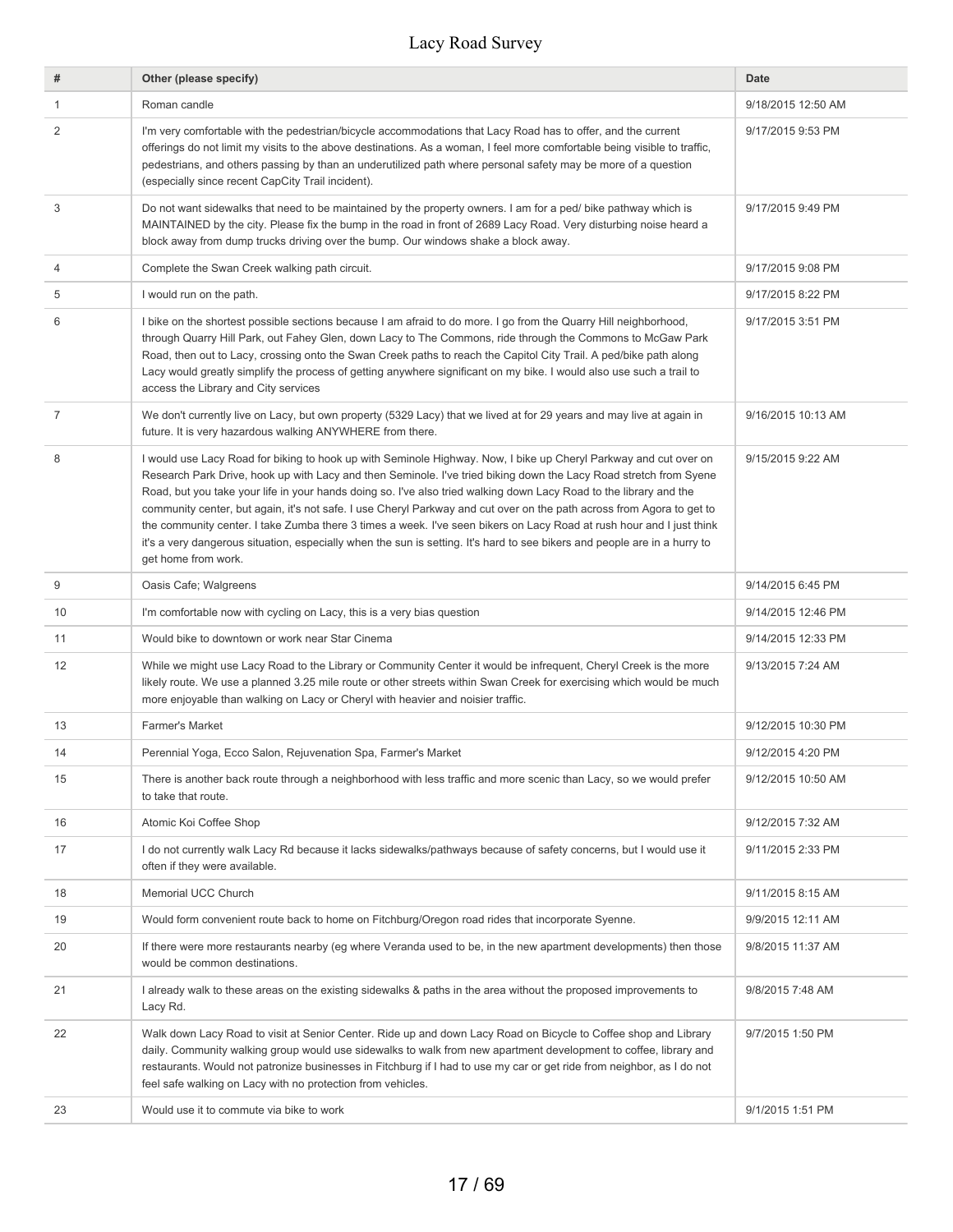| 24 | Same as now. It would be nice if this survey allowed us to indicate that sidewalks are NOT desired, merely the need<br>for some/ better shoulder or bike/run lane on Lacy.                                                                                                                                                                                                                                                                                                                                                                                                                                                                                                                                                                                                                                                                                                                                                                                                                                                                                                                                                                                                                                                                                                                                                                                                                                                                                                                                                                                                                                                                                                                                                                                                                                                                                                                                              | 9/1/2015 8:39 AM   |
|----|-------------------------------------------------------------------------------------------------------------------------------------------------------------------------------------------------------------------------------------------------------------------------------------------------------------------------------------------------------------------------------------------------------------------------------------------------------------------------------------------------------------------------------------------------------------------------------------------------------------------------------------------------------------------------------------------------------------------------------------------------------------------------------------------------------------------------------------------------------------------------------------------------------------------------------------------------------------------------------------------------------------------------------------------------------------------------------------------------------------------------------------------------------------------------------------------------------------------------------------------------------------------------------------------------------------------------------------------------------------------------------------------------------------------------------------------------------------------------------------------------------------------------------------------------------------------------------------------------------------------------------------------------------------------------------------------------------------------------------------------------------------------------------------------------------------------------------------------------------------------------------------------------------------------------|--------------------|
| 25 | I am comfortable walking anywhere now                                                                                                                                                                                                                                                                                                                                                                                                                                                                                                                                                                                                                                                                                                                                                                                                                                                                                                                                                                                                                                                                                                                                                                                                                                                                                                                                                                                                                                                                                                                                                                                                                                                                                                                                                                                                                                                                                   | 8/31/2015 7:09 PM  |
| 26 | Would like to walk most places                                                                                                                                                                                                                                                                                                                                                                                                                                                                                                                                                                                                                                                                                                                                                                                                                                                                                                                                                                                                                                                                                                                                                                                                                                                                                                                                                                                                                                                                                                                                                                                                                                                                                                                                                                                                                                                                                          | 8/31/2015 12:09 PM |
| 27 | I would use the same routes as I currently do and was listed on the previous question. I take that route twice per day,<br>daily.                                                                                                                                                                                                                                                                                                                                                                                                                                                                                                                                                                                                                                                                                                                                                                                                                                                                                                                                                                                                                                                                                                                                                                                                                                                                                                                                                                                                                                                                                                                                                                                                                                                                                                                                                                                       | 8/31/2015 11:24 AM |
| 28 | this survey reads as to as if one were trying to encourage or force sidewalks into the Lacy Road project. so far this<br>survey is tainted way to one side. please be open and ask for citizen involvement w/o slanting the out come by the<br>design of the survey.                                                                                                                                                                                                                                                                                                                                                                                                                                                                                                                                                                                                                                                                                                                                                                                                                                                                                                                                                                                                                                                                                                                                                                                                                                                                                                                                                                                                                                                                                                                                                                                                                                                    | 8/30/2015 8:14 AM  |
| 29 | I already use the path thru McGaw park and go across the road and then use the paths thru the neighborhood to get<br>to the east side of the Cheryl Drive apartments bordering Syene which takes me directly to the Syene parking lot<br>adjacent to the CAPITOL TRAIL                                                                                                                                                                                                                                                                                                                                                                                                                                                                                                                                                                                                                                                                                                                                                                                                                                                                                                                                                                                                                                                                                                                                                                                                                                                                                                                                                                                                                                                                                                                                                                                                                                                  | 8/29/2015 7:23 PM  |
| 30 | I love the library and do fitness classes at the Community center and Senior Center. It would be great to walk or bike<br>along Lacy Road if we had paths for walking or biking. Right now it is way too dangerous to walk or bike on this road.                                                                                                                                                                                                                                                                                                                                                                                                                                                                                                                                                                                                                                                                                                                                                                                                                                                                                                                                                                                                                                                                                                                                                                                                                                                                                                                                                                                                                                                                                                                                                                                                                                                                        | 8/29/2015 12:31 PM |
| 31 | not in this neighborhood                                                                                                                                                                                                                                                                                                                                                                                                                                                                                                                                                                                                                                                                                                                                                                                                                                                                                                                                                                                                                                                                                                                                                                                                                                                                                                                                                                                                                                                                                                                                                                                                                                                                                                                                                                                                                                                                                                | 8/28/2015 4:21 PM  |
| 32 | It would be nice to be able to do a loop from Fish Hatchery Road to Syene on Lacy, then North to the Capitol City Trail<br>and back to Glacier Valley/Fish Hatchery Road.                                                                                                                                                                                                                                                                                                                                                                                                                                                                                                                                                                                                                                                                                                                                                                                                                                                                                                                                                                                                                                                                                                                                                                                                                                                                                                                                                                                                                                                                                                                                                                                                                                                                                                                                               | 8/28/2015 9:07 AM  |
| 33 | I have walked, run, biked and horseback ridden along this road for 30 years. No one has ever asked me this before.                                                                                                                                                                                                                                                                                                                                                                                                                                                                                                                                                                                                                                                                                                                                                                                                                                                                                                                                                                                                                                                                                                                                                                                                                                                                                                                                                                                                                                                                                                                                                                                                                                                                                                                                                                                                      | 8/27/2015 10:18 PM |
| 34 | Perennial yoga, Ecco Salon etc                                                                                                                                                                                                                                                                                                                                                                                                                                                                                                                                                                                                                                                                                                                                                                                                                                                                                                                                                                                                                                                                                                                                                                                                                                                                                                                                                                                                                                                                                                                                                                                                                                                                                                                                                                                                                                                                                          | 8/27/2015 9:44 PM  |
| 35 | N                                                                                                                                                                                                                                                                                                                                                                                                                                                                                                                                                                                                                                                                                                                                                                                                                                                                                                                                                                                                                                                                                                                                                                                                                                                                                                                                                                                                                                                                                                                                                                                                                                                                                                                                                                                                                                                                                                                       | 8/27/2015 8:41 PM  |
| 36 | i have absolutely no reason to walk on lacy.                                                                                                                                                                                                                                                                                                                                                                                                                                                                                                                                                                                                                                                                                                                                                                                                                                                                                                                                                                                                                                                                                                                                                                                                                                                                                                                                                                                                                                                                                                                                                                                                                                                                                                                                                                                                                                                                            | 8/27/2015 3:05 PM  |
| 37 | I would like to see more locally owned restaurants and other businesses go in to our area. Given the increased high<br>density construction (so many apartments!), more amenities are warranted.                                                                                                                                                                                                                                                                                                                                                                                                                                                                                                                                                                                                                                                                                                                                                                                                                                                                                                                                                                                                                                                                                                                                                                                                                                                                                                                                                                                                                                                                                                                                                                                                                                                                                                                        | 8/27/2015 9:13 AM  |
| 38 | Commute to work                                                                                                                                                                                                                                                                                                                                                                                                                                                                                                                                                                                                                                                                                                                                                                                                                                                                                                                                                                                                                                                                                                                                                                                                                                                                                                                                                                                                                                                                                                                                                                                                                                                                                                                                                                                                                                                                                                         | 8/27/2015 7:12 AM  |
| 39 | The proposed Fahey Fields development west of McGaw Park, will have a multi-use path connecting McGaw Park<br>east-west to Quarry Hill Park. This multi-use path will be FAR away from Lacy Road, behind and south of many Lacy<br>Road properties, and be a FAR better location and route and scenic pathway for bikes and pedestrians. It is also a<br>much more direct route for travelling between McGaw Park and Quarry Hill Park. It is also a more convenient and<br>safer pathway route for anyone travelling between these two Parks, because it is a much shorter distance, and FAR<br>away from any street. Your premise that all non-motor transit, especially the bike & ped you ask about in this question,<br>should still follow along Lacy Road, is ignoring the wider area imminent plans, and wrongly assumes all this non-motor<br>bike & ped activity must still follow next to major roads. Look at nearby Swan Creek. There is a system of bike-ped<br>multi-use pathways, and seldom are they parallel to, and adjoining a street. Most are behind residences, thru mid-<br>block backyard routes, and only come out to connect with access points at intersections or crossings. These are<br>enjoyed often by many, and are cleared all the same by Parks staff. They are very scenic and quiet. The preferred<br>route for anyone in Tarpleywick Hills, is thru McGaw Park, use the future link to Quarry Hill Park, take any quiet Quarry<br>Hill residential street, or a multi-use path in Quarry Hill if available, and cross Lacy Road by the SE corner of the<br>Community Center, (as shown in your next page picture), if going to any destination of City Hall, Comm Ctr, Library, or<br>any & all points west and north, i.e. Walgreens, Copps, etc. The same route would apply for any who come from<br>further south on Syene Road, like from the Irish Lane / south Syene area. | 8/27/2015 12:49 AM |
| 40 | School bus stops!!!                                                                                                                                                                                                                                                                                                                                                                                                                                                                                                                                                                                                                                                                                                                                                                                                                                                                                                                                                                                                                                                                                                                                                                                                                                                                                                                                                                                                                                                                                                                                                                                                                                                                                                                                                                                                                                                                                                     | 8/26/2015 6:05 PM  |
| 41 | Do not need both bike and pedestran paths. Make them dual use. There is not that much bike or walking done now.<br>Share the paths to save money and yet get some use                                                                                                                                                                                                                                                                                                                                                                                                                                                                                                                                                                                                                                                                                                                                                                                                                                                                                                                                                                                                                                                                                                                                                                                                                                                                                                                                                                                                                                                                                                                                                                                                                                                                                                                                                   | 8/26/2015 2:04 PM  |
| 42 | Stoneman Farm                                                                                                                                                                                                                                                                                                                                                                                                                                                                                                                                                                                                                                                                                                                                                                                                                                                                                                                                                                                                                                                                                                                                                                                                                                                                                                                                                                                                                                                                                                                                                                                                                                                                                                                                                                                                                                                                                                           | 8/26/2015 1:30 PM  |
| 43 | There is no need to use Lacy Road. I use the sidewalks and paths to get to library, city buildings, senior center, shops,<br>etc. Recreationally walking or biking on Lacy is not necessary since other options exist that are much more appealing.                                                                                                                                                                                                                                                                                                                                                                                                                                                                                                                                                                                                                                                                                                                                                                                                                                                                                                                                                                                                                                                                                                                                                                                                                                                                                                                                                                                                                                                                                                                                                                                                                                                                     | 8/26/2015 1:06 PM  |
| 44 | We run frequently and avoid Lacy now due to the danger of running along it.                                                                                                                                                                                                                                                                                                                                                                                                                                                                                                                                                                                                                                                                                                                                                                                                                                                                                                                                                                                                                                                                                                                                                                                                                                                                                                                                                                                                                                                                                                                                                                                                                                                                                                                                                                                                                                             | 8/26/2015 11:11 AM |
| 45 | Walking and biking on Lacy Road today is a death sentence. Many times have ended having to go into the ditch with<br>cars speeding and too close to edge of road.                                                                                                                                                                                                                                                                                                                                                                                                                                                                                                                                                                                                                                                                                                                                                                                                                                                                                                                                                                                                                                                                                                                                                                                                                                                                                                                                                                                                                                                                                                                                                                                                                                                                                                                                                       | 8/24/2015 8:08 PM  |
| 46 | I will not be walking or biking on Lacy rd.                                                                                                                                                                                                                                                                                                                                                                                                                                                                                                                                                                                                                                                                                                                                                                                                                                                                                                                                                                                                                                                                                                                                                                                                                                                                                                                                                                                                                                                                                                                                                                                                                                                                                                                                                                                                                                                                             | 8/24/2015 3:42 PM  |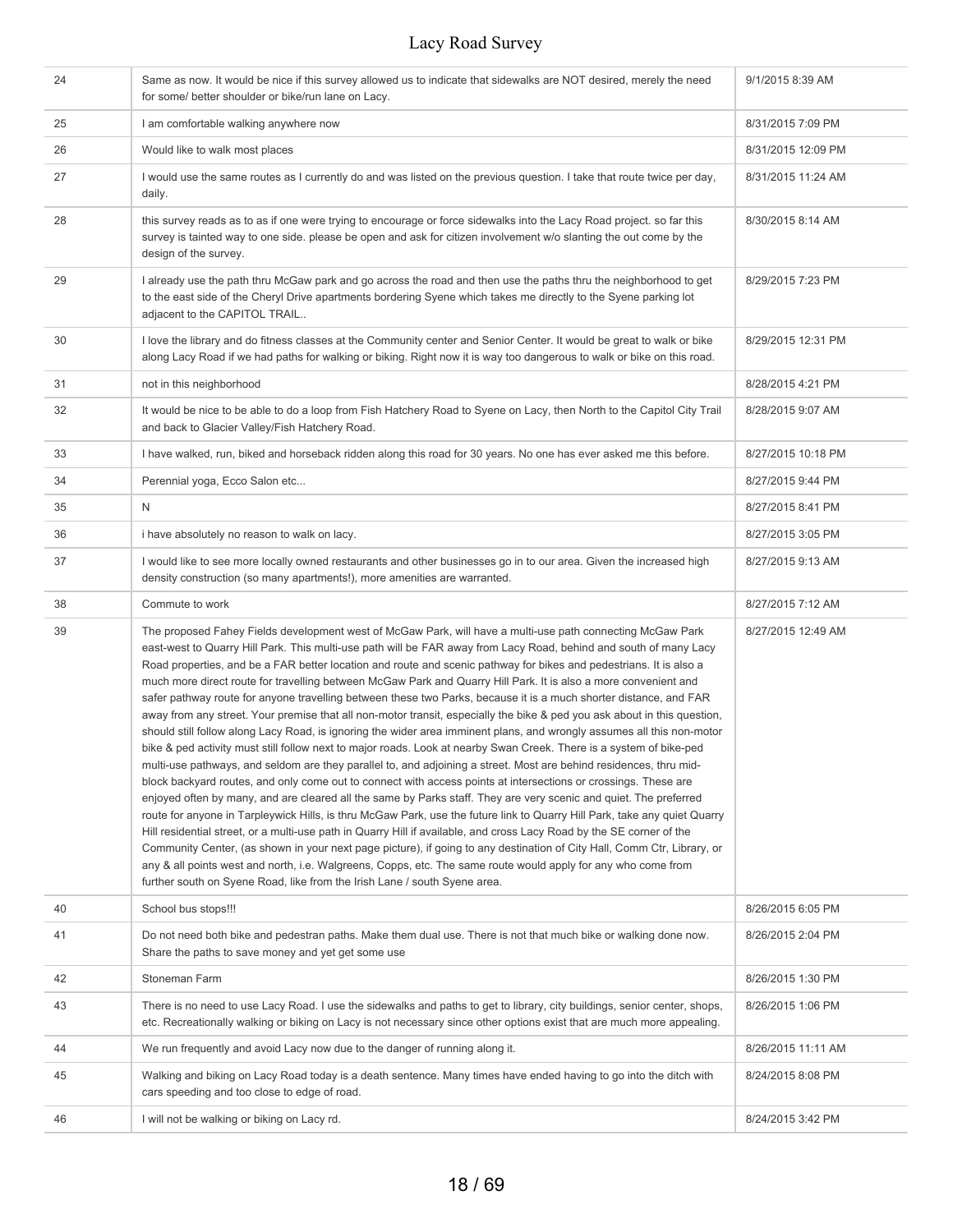| 47 | It would be wonderful to have dedicated bike lanes and/or a pedestrian path to run the entire length of Lacy Dr. I don't<br>like my children using Lacy to bike to the library or McKee Farms park due to lack of safety. If you could install a safer<br>pedestrian crossing near the library that would be great. | 8/24/2015 8:27 AM  |
|----|---------------------------------------------------------------------------------------------------------------------------------------------------------------------------------------------------------------------------------------------------------------------------------------------------------------------|--------------------|
| 48 | Shops along E Cheryl Pkwy, Fitchburg Farmers Market, restaurants and health care providers                                                                                                                                                                                                                          | 8/23/2015 8:21 PM  |
| 49 | don't need to walk along Lacy other than just to the bike trail and that starts about 150 ft away from my house.                                                                                                                                                                                                    | 8/23/2015 2:39 AM  |
| 50 | It's very hard to get to McGaw park without driving. Would walk between Quarry Hill, Waterford Glen, and Swan Creek<br>neighborhoods. Would walk to library, coffee shop, pizza, etc.                                                                                                                               | 8/22/2015 4:08 PM  |
| 51 | Eagle School                                                                                                                                                                                                                                                                                                        | 8/22/2015 8:11 AM  |
| 52 | I would bike to Copps Supermarket, Panera Bread and other businesses that are north of Lacy Road.                                                                                                                                                                                                                   | 8/22/2015 4:08 AM  |
| 53 | None                                                                                                                                                                                                                                                                                                                | 8/21/2015 6:46 PM  |
| 54 | Tuscany, Great Dane, Casa Del Sol                                                                                                                                                                                                                                                                                   | 8/21/2015 7:30 AM  |
| 55 | parks electric scooter                                                                                                                                                                                                                                                                                              | 8/20/2015 10:16 PM |
| 56 | Badger and Military Ridge Trails, both accessible via Lacy                                                                                                                                                                                                                                                          | 8/20/2015 6:38 PM  |
| 57 | Would walk or bike down Lacy, across Fish Hatchery, and to family/friends that live in those areas                                                                                                                                                                                                                  | 8/20/2015 5:52 PM  |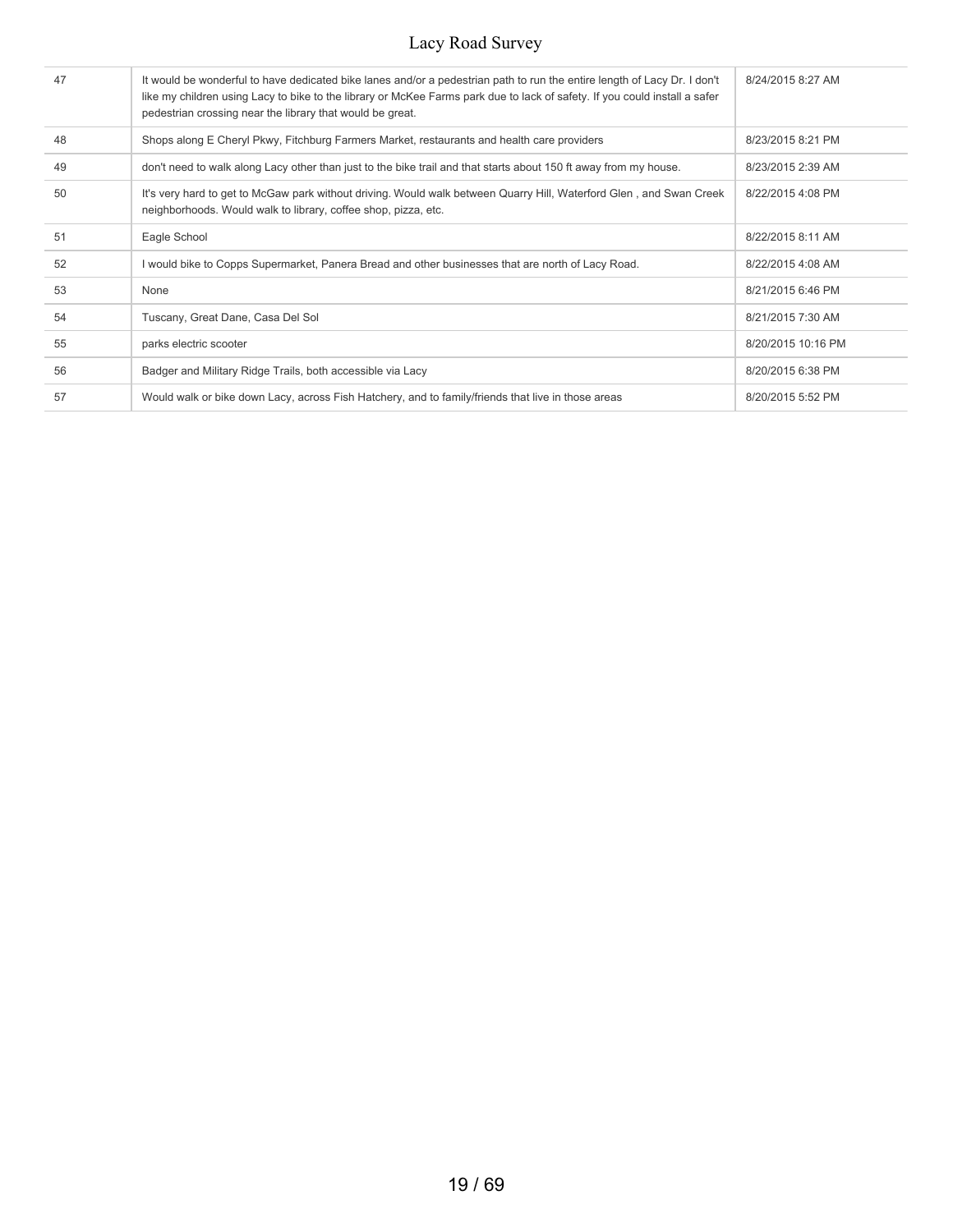# **Q9 Would you support a sidewalk on Lacy Road? (see description and photo below)**



**Yes**



| <b>Answer Choices</b> | <b>Responses</b> |
|-----------------------|------------------|
| Yes                   | 59.17%<br>200    |
| No                    | 34.62%<br>117    |
| No Opinion            | 6.21%<br>21      |
| <b>Total</b>          | 338              |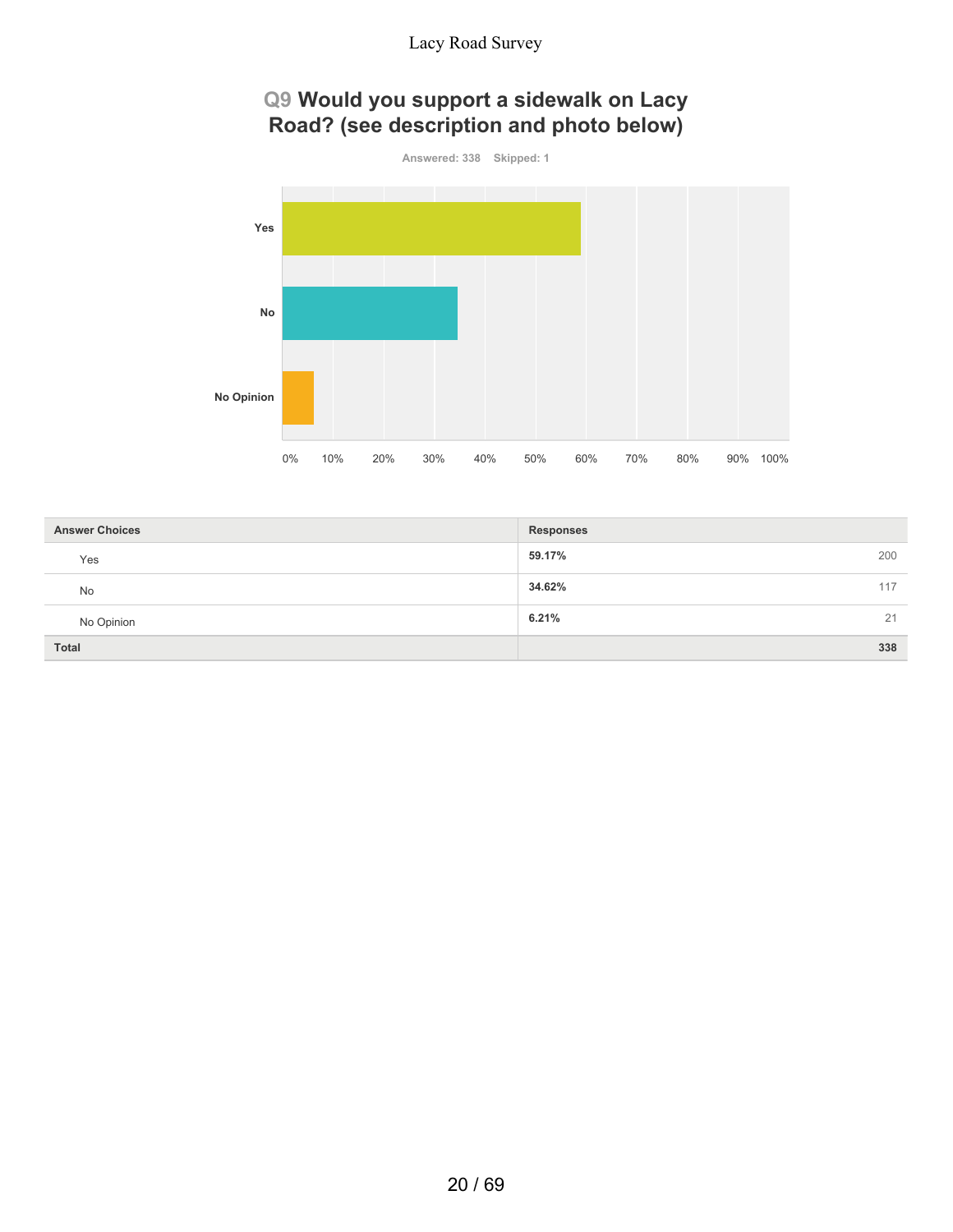## **Q10 Which side of Lacy Road would you like to see a sidewalk on?**



| <b>Answer Choices</b> | <b>Responses</b> |
|-----------------------|------------------|
| North side            | 18.45%<br>38     |
| South side            | 17.96%<br>37     |
| Either                | 63.59%<br>131    |
| <b>Total</b>          | 206              |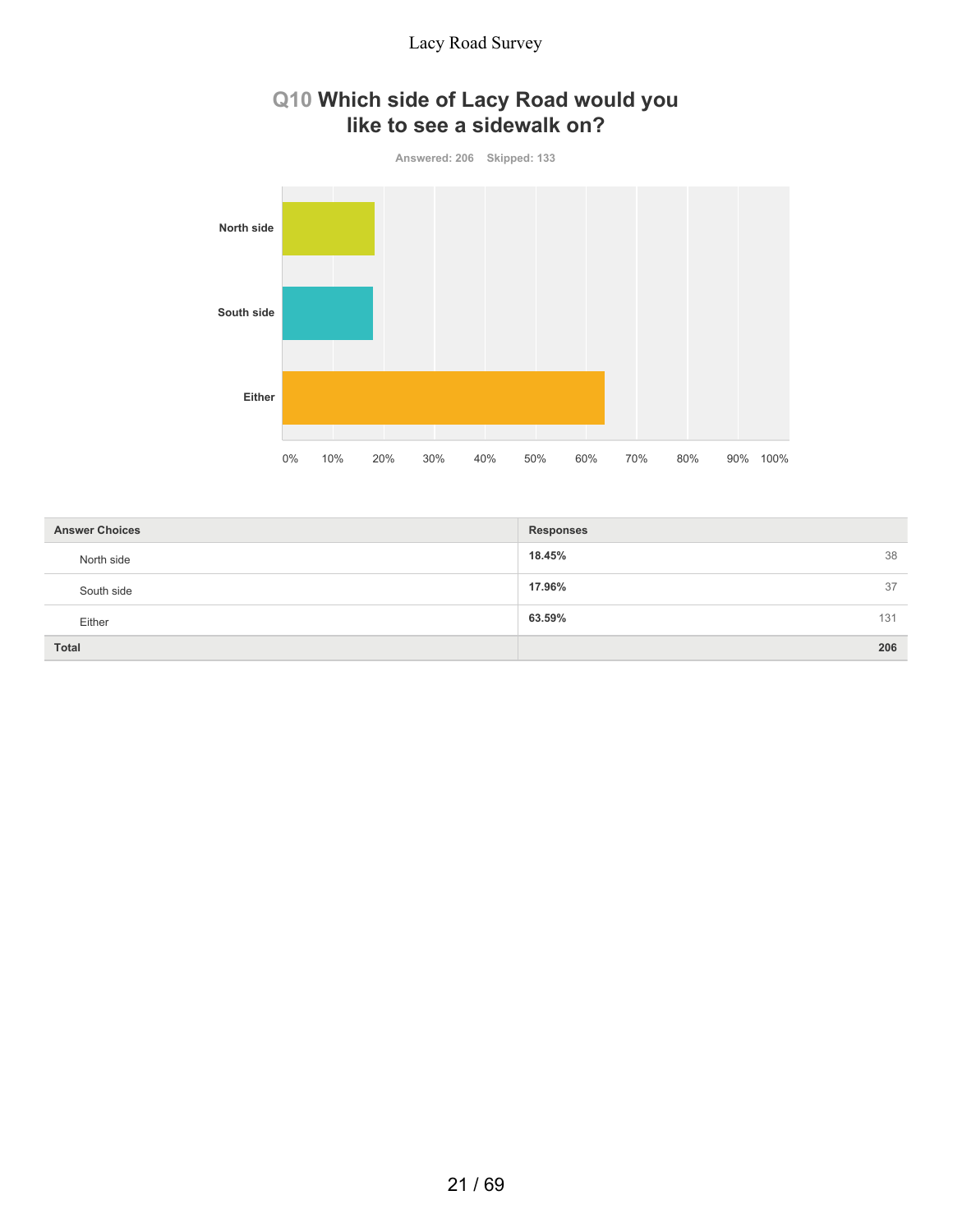# **Q11 If you do not support a sidewalk on Lacy Road, why? (Select all that apply)**



| <b>Answer Choices</b>                            | <b>Responses</b> |    |
|--------------------------------------------------|------------------|----|
| Do not want to maintain                          | 58.97%           | 69 |
| Right of way acquisition                         | 68.38%           | 80 |
| Concern for existing vegetation                  | 59.83%           | 70 |
| Users of the sidewalk will intrude on my privacy | 36.75%           | 43 |
| Concerned about the project cost                 | 78.63%           | 92 |
| <b>Total Respondents: 117</b>                    |                  |    |

| # | Other (please specify)                                                                                                                                                                                                                                                                                                                                                                                                                                                                                                                                                                                                                         | Date               |
|---|------------------------------------------------------------------------------------------------------------------------------------------------------------------------------------------------------------------------------------------------------------------------------------------------------------------------------------------------------------------------------------------------------------------------------------------------------------------------------------------------------------------------------------------------------------------------------------------------------------------------------------------------|--------------------|
|   | I would very much prefer to see a bike path, but a bike path and sidewalk would take up too much room                                                                                                                                                                                                                                                                                                                                                                                                                                                                                                                                          | 9/18/2015 3:38 PM  |
| 2 | A bike / pedestrian lane would suffice if traffic laws were inforced                                                                                                                                                                                                                                                                                                                                                                                                                                                                                                                                                                           | 9/18/2015 1:30 PM  |
| 3 | There is a very nice bike path on East Cheryl. People don't use it. Why spend money and increase taxes to fulfill a<br>vision of our mayor who wants everything bike friendly, at no expense. Improve the road. Great. If people want to bike<br>east-west, have them go 10th of a mile north and bike on the already built bike path.                                                                                                                                                                                                                                                                                                         | 9/18/2015 7:54 AM  |
|   | This neighborhood doesn't need to be covered in more concrete. There is ample space to serve the traffic (cars,<br>trucks, bicycles, pedestrians, etc.) as currently situated, while still preserving the character of this area. Speed and<br>warning lights are helpful reminders for cars to slow down, but it wouldn't hurt to see our police officers enforcing the<br>speed if cars accelerate past these reminders. Share the Road Yield/Warning Signs are great reminders as well; I<br>appreciate these signs on Whalen Road. As Fitchburg continues to grow, please keep our neighborhood improvement<br>plans fiscally responsible. | 9/17/2015 10:04 PM |
| 5 | A city maintained Ped/ Bike Path is preferable.                                                                                                                                                                                                                                                                                                                                                                                                                                                                                                                                                                                                | 9/17/2015 9:51 PM  |
| 6 | Don't think it is needed                                                                                                                                                                                                                                                                                                                                                                                                                                                                                                                                                                                                                       | 9/17/2015 9:31 PM  |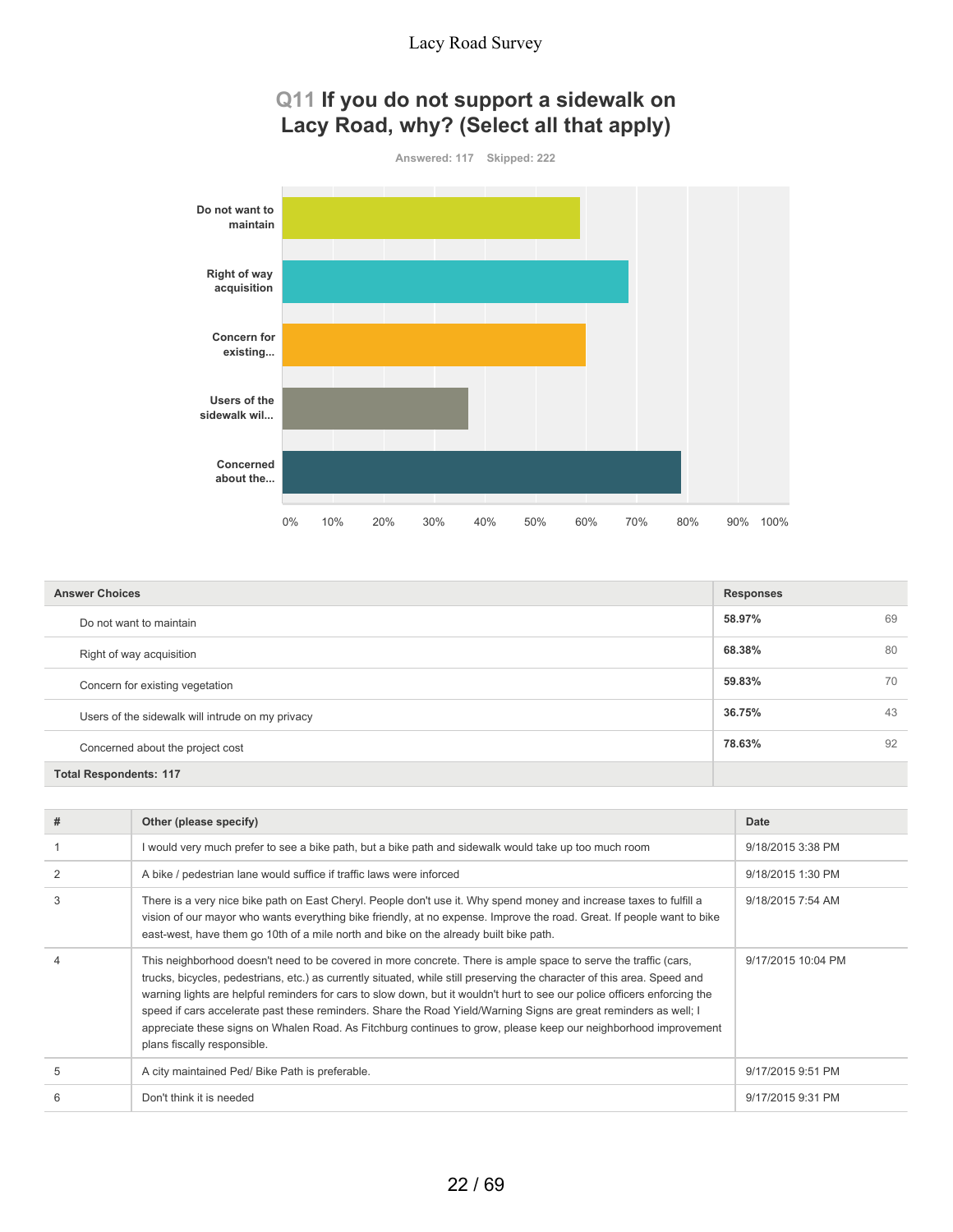| 7  | Prefer the old parts of Fitchburg remain sidewalk free as they have been for years. Leave that area open for more<br>water to soak into the ground water table. I'm not sure curb and gutters are an improvement. I'm saddened by the<br>modern philosophy by a few that sidewalks, bike paths and parks need to be every where.                                                                                                                                                                                                                                                                                                                                                                                                                                                                                            | 9/15/2015 6:47 PM  |
|----|-----------------------------------------------------------------------------------------------------------------------------------------------------------------------------------------------------------------------------------------------------------------------------------------------------------------------------------------------------------------------------------------------------------------------------------------------------------------------------------------------------------------------------------------------------------------------------------------------------------------------------------------------------------------------------------------------------------------------------------------------------------------------------------------------------------------------------|--------------------|
| 8  | No need for a sidewalk here. The new mayor thinks all of Fitchburg should have sidewalks which I am totally against.                                                                                                                                                                                                                                                                                                                                                                                                                                                                                                                                                                                                                                                                                                        | 9/15/2015 1:22 PM  |
| 9  | I disagree that there is a benefit to having a sidewalk along the proposed route, especially given the parallel sidewalk<br>on Research Park Drive, and most especially if a mixed-use path exists on the other side of the road.                                                                                                                                                                                                                                                                                                                                                                                                                                                                                                                                                                                           | 9/14/2015 12:36 PM |
| 10 | Lack of use andimpact on the land                                                                                                                                                                                                                                                                                                                                                                                                                                                                                                                                                                                                                                                                                                                                                                                           | 9/13/2015 10:02 AM |
| 11 | Look at alternates, including bike path connectors. There is little reason for adding sidewalks in a mostly rural area<br>with minimal destinations other than City Hall/Library and nearby shops at the Agora                                                                                                                                                                                                                                                                                                                                                                                                                                                                                                                                                                                                              | 9/13/2015 9:18 AM  |
| 12 | Would be a waste of taxpayer \$ due to lack of use                                                                                                                                                                                                                                                                                                                                                                                                                                                                                                                                                                                                                                                                                                                                                                          | 9/13/2015 8:02 AM  |
| 13 | The population density along the affected project area is low and "improvements" will result in few benefits to residents<br>on Lacy and in all likelihood reduce the value of their property from decreased lot sizes and loss of vegetation. The<br>library is not the destination it was once as the Internet is usurping those service demands. The very limited number of<br>retail opportunities which by the way are not within close proximity to most residents are unlikely to see increased<br>interest from walkers or bikers.                                                                                                                                                                                                                                                                                  | 9/13/2015 7:45 AM  |
| 14 | I don't believe it is necessary- most people seem to use the road only as a car thoroughfare to get to other areas. I do<br>not patronize nearby developments often enough to make the project worthwhile to me. I do not want the<br>sidewalk/development/strangers to encroach any nearer to my home than they already are.                                                                                                                                                                                                                                                                                                                                                                                                                                                                                               | 9/12/2015 3:43 PM  |
| 15 | I would not walk on it. I'd likely only use the bike lane on a street.                                                                                                                                                                                                                                                                                                                                                                                                                                                                                                                                                                                                                                                                                                                                                      | 9/12/2015 12:34 PM |
| 16 | not needed, not worth money for the usage                                                                                                                                                                                                                                                                                                                                                                                                                                                                                                                                                                                                                                                                                                                                                                                   | 9/12/2015 11:28 AM |
| 17 | One multi-use path is preferable to sidewalk that eats up land and mature trees.                                                                                                                                                                                                                                                                                                                                                                                                                                                                                                                                                                                                                                                                                                                                            | 9/8/2015 11:44 AM  |
| 18 | Sidewalk does not help bicyclists. Either need shared pathway or bike lanes. Bicyclists on sidewalks pose potential<br>harm to pedestrians                                                                                                                                                                                                                                                                                                                                                                                                                                                                                                                                                                                                                                                                                  | 9/8/2015 6:03 AM   |
| 19 | I don't like bicycles at all they think they own the road. Every chance we can keep them out of the city regardless of<br>sidewalks and designate them to specific designed paths out of my way is best.                                                                                                                                                                                                                                                                                                                                                                                                                                                                                                                                                                                                                    | 9/8/2015 12:17 AM  |
| 20 | a dedicated path for walkers/cyclists is more practical. Sidewalk is not usable by cyclists.                                                                                                                                                                                                                                                                                                                                                                                                                                                                                                                                                                                                                                                                                                                                | 9/7/2015 5:26 PM   |
| 21 | Simply would not get enough foot traffic to make it viable.                                                                                                                                                                                                                                                                                                                                                                                                                                                                                                                                                                                                                                                                                                                                                                 | 9/4/2015 11:49 AM  |
| 22 | Runners and bikers typically prefer road to sidewalk anyway, we have no need for sidewalk in this area. we don't want<br>to give up our yard, mature trees and have increased maintenance - and please keep in mind that many of the<br>homeowners on lacy are NOT in their 20's. cost, and increased burden in addition to loss of yard is not acceptable.                                                                                                                                                                                                                                                                                                                                                                                                                                                                 | 9/1/2015 8:42 AM   |
| 23 | It is unnecessary. There are means by which bicyclists and pedestrians can traverse in that general area. Creation of a<br>dedicated bike path or sidewalk on Lacy Road Is not warranted based on current usage and absence of data that<br>indicates that either or both would be used. Examples: bike lane along westbound Univeesity Avenue was intended to<br>accommodate existing bike traffic. Conversion of abandoned railroad bed in Dudgeon-Monroe neighborhood was<br>intended to create an alternative for existing high volume bike traffic into the campus and downtown Madison area. No<br>such existing needs for other than recreational purposes appear to be present that would support this proposed bike<br>path.                                                                                       | 8/30/2015 11:31 AM |
| 24 | see previous comment.                                                                                                                                                                                                                                                                                                                                                                                                                                                                                                                                                                                                                                                                                                                                                                                                       | 8/30/2015 8:14 AM  |
| 25 | R-75-10                                                                                                                                                                                                                                                                                                                                                                                                                                                                                                                                                                                                                                                                                                                                                                                                                     | 8/30/2015 6:53 AM  |
| 26 | Resolution 75-10 currently in effect prohibits the installation of sidewalks in neighborhoods currently not provided with<br>sidewalks unless the property owners petition for the installation of sidewalks for safety reasons. This issue was<br>considered in 2010 and a public hearing was held on 6/22/2010. Opposition to the installation of sidewalks in<br>neighborhoods not served by sidewalks was overwhelmingly opposed. Resolution 75-10 was the action taken by the<br>City Council to resolve the issue in recognition to that overwhelming opposition. The current Mayor promised during<br>the last campaign for Mayor that he supported Resolution 75-10 and indicated that he would "respect everyone's<br>voice". He should keep those promises and commitments or be held accountable if he does not. | 8/30/2015 12:21 AM |
| 27 | i CAN'TPAY ANYMORE TAXES THAN i ALREADY AM OR i WILL HAVE TO MOVE OUT OF fITCHBURG.                                                                                                                                                                                                                                                                                                                                                                                                                                                                                                                                                                                                                                                                                                                                         | 8/29/2015 7:27 PM  |
| 28 | Cost and tax increase impacts. Homeowners would be assessed for future sidewalk replacements. Existing concrete<br>drive ways would be replaced with cheap ashpalt. Steep embankments would be created at the sidewalk, which would<br>lead to freezing snow melt each day causing ice and safety hazards. Lacy has been a country road for 100 years and<br>now Fitchburg wants to make it a city street which would ruin the character of the neighborhood.                                                                                                                                                                                                                                                                                                                                                               | 8/29/2015 3:47 PM  |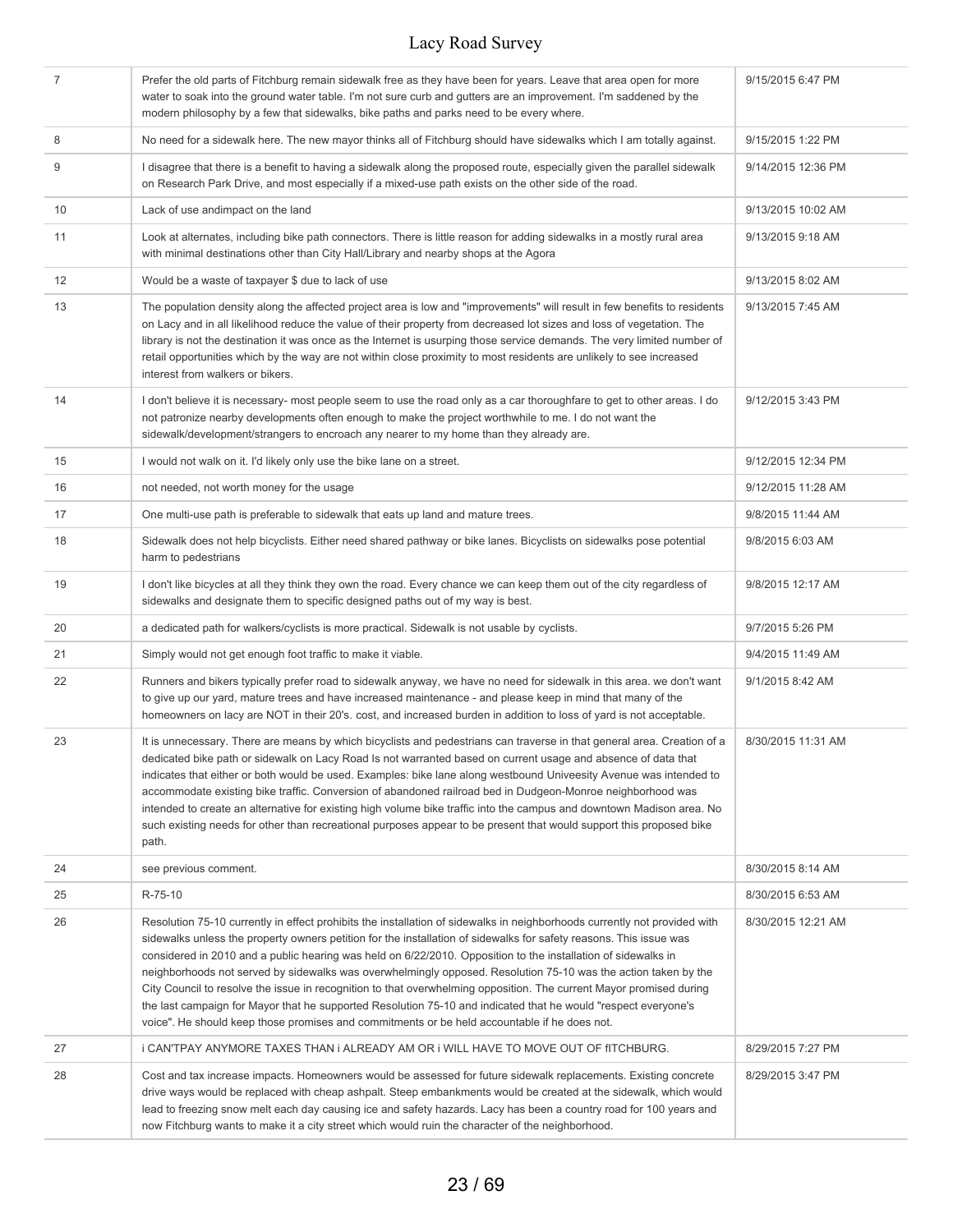| 29 | The Mayor campaigned that the desire was not to put sidewalks along old neighborhood streets. Many old<br>neighborhoods in Fitchburg do not have sidewalks, which pedestrians regularly use safely and comfortably. A wider<br>road will increase pedestrian safety without the added burdens to the residents.                                                                                                                                                                                                                                                                                                                                                                                                                                                                                                                                                                                                                                                                                 | 8/28/2015 5:22 PM  |
|----|-------------------------------------------------------------------------------------------------------------------------------------------------------------------------------------------------------------------------------------------------------------------------------------------------------------------------------------------------------------------------------------------------------------------------------------------------------------------------------------------------------------------------------------------------------------------------------------------------------------------------------------------------------------------------------------------------------------------------------------------------------------------------------------------------------------------------------------------------------------------------------------------------------------------------------------------------------------------------------------------------|--------------------|
| 30 | We are an older neighborhood, and do not want sidewalks. Our older trees and landscaping is much nicer than the<br>city's little trees that die on the side of the roads. Our trees are much nicer.                                                                                                                                                                                                                                                                                                                                                                                                                                                                                                                                                                                                                                                                                                                                                                                             | 8/28/2015 4:23 PM  |
| 31 | This is not a road that demands extensive sidewalks. The residents clearly do not support this.                                                                                                                                                                                                                                                                                                                                                                                                                                                                                                                                                                                                                                                                                                                                                                                                                                                                                                 | 8/28/2015 3:43 PM  |
| 32 | What a silly question. Other than biking for exercise why would anyone really care about sidewalks. building sidewalks<br>on lacy road is a major waste of time and money I am confident we can find other priorities in fitburg to use our<br>money.                                                                                                                                                                                                                                                                                                                                                                                                                                                                                                                                                                                                                                                                                                                                           | 8/27/2015 3:07 PM  |
| 33 | I don't see Lacy as a pedestrian throughway, except for residents of the subdivisions of Lacy                                                                                                                                                                                                                                                                                                                                                                                                                                                                                                                                                                                                                                                                                                                                                                                                                                                                                                   | 8/27/2015 2:40 PM  |
| 34 | It's ILLEGAL, based on Resolution R-75-10. It's also based on a seven year-old bike-ped plan of 2008 that is<br>OBSOLETE, based on R-75-10, has always been HIGHLY contentious for all these years, and is ONLY the voice of<br>TTC, but NOT of Fitchburg residents. Your question assumes this is still an accepted viable active supported plan. It is<br>NOT. It is UNNECESSARY. Because there are VERY FEW who would use a sidewalk, and you have been unable to<br>prove otherwise, although the obvious tone of this question and other survey questions on this sidewalk subject, clearly<br>is seeking to prove TTC right, counter to all public opinion and input. These questions also are attempting to<br>circumvent the Common Council of our elected representatives, who passed Resolution R-75-10, to protect existing<br>property owners from this TTC initiative. And, it's a waste of money on a redundant alternate transit route, - - IF - -<br>there is a multi-use path. | 8/27/2015 12:49 AM |
| 35 | I do not see a need for a sidewalk in that area.                                                                                                                                                                                                                                                                                                                                                                                                                                                                                                                                                                                                                                                                                                                                                                                                                                                                                                                                                | 8/26/2015 7:56 PM  |
| 36 | You can use a bike parh for disability people. We should one not both. If sidewalk, then no bike path too. Use only one<br>side of road to cut trees not both                                                                                                                                                                                                                                                                                                                                                                                                                                                                                                                                                                                                                                                                                                                                                                                                                                   | 8/26/2015 2:06 PM  |
| 37 | I do support a sidewalk but only if we can keep the existing trees, which seems impossible. When you drive down<br>Lacy Rd, the beauty of the trees near the road makes Fitchburg a beautiful place to live and visit. Clearing them away<br>for sidewalks will be a travesty.                                                                                                                                                                                                                                                                                                                                                                                                                                                                                                                                                                                                                                                                                                                  | 8/26/2015 2:00 PM  |
| 38 | There is no need. Cost is not really a concern of mine. It is simply a use of public funds, state, federal, local, whatever<br>which is unnecessary.                                                                                                                                                                                                                                                                                                                                                                                                                                                                                                                                                                                                                                                                                                                                                                                                                                            | 8/26/2015 1:08 PM  |
| 39 | Unnecessary                                                                                                                                                                                                                                                                                                                                                                                                                                                                                                                                                                                                                                                                                                                                                                                                                                                                                                                                                                                     | 8/26/2015 12:00 PM |
| 40 | I believe that the manner in which the idea of a sidewalk was presented was absolutely a one-sided and a sales job. It<br>did not address any of the negatives associated with the possibility of the project. And to make people justify it<br>Shocking.                                                                                                                                                                                                                                                                                                                                                                                                                                                                                                                                                                                                                                                                                                                                       | 8/26/2015 11:33 AM |
| 41 | I do not generally need sidewalk, as I find it acceptable to walk in the road. It is unclear if Fitchburg has a high<br>instance of vehicle to pedestrian or unpowered vehicle accidents or near misses. If that is the case, improving safety<br>and visibility doesn't seem necessary. I understand correlation is not causation, and without sidewalks, people may<br>drive more which could be why the number is low, but I am working with the police department to attempt to retrieve<br>the past two years of accident data along the Lacy road corridor.                                                                                                                                                                                                                                                                                                                                                                                                                               | 8/26/2015 11:19 AM |
| 42 | This is only a Steve Arnold idea. Steve Arnold has been less than transparent as Mayor, he needs to go. There should<br>be a recall of him. All he wants to do is tax and spend.                                                                                                                                                                                                                                                                                                                                                                                                                                                                                                                                                                                                                                                                                                                                                                                                                | 8/24/2015 10:26 PM |
| 43 | Continuation of ped/bike path is all we need.                                                                                                                                                                                                                                                                                                                                                                                                                                                                                                                                                                                                                                                                                                                                                                                                                                                                                                                                                   | 8/24/2015 3:45 PM  |
| 44 | If there is a continuation of the existing ped/bike path there is no need for a sidewalk, a sidewalk on Lacy road is<br>absolutely not necessary.                                                                                                                                                                                                                                                                                                                                                                                                                                                                                                                                                                                                                                                                                                                                                                                                                                               | 8/24/2015 2:59 PM  |
| 45 | city has provided no evidence that this is needed and residents do not want                                                                                                                                                                                                                                                                                                                                                                                                                                                                                                                                                                                                                                                                                                                                                                                                                                                                                                                     | 8/23/2015 10:34 AM |
| 46 | no need                                                                                                                                                                                                                                                                                                                                                                                                                                                                                                                                                                                                                                                                                                                                                                                                                                                                                                                                                                                         | 8/22/2015 9:27 AM  |
| 47 | Would prefer the multiuse path or sidewalk to get separation of vehicle traffic and pedestrians. No preference on either<br>one, just not both.                                                                                                                                                                                                                                                                                                                                                                                                                                                                                                                                                                                                                                                                                                                                                                                                                                                 | 8/22/2015 7:28 AM  |
| 48 | I think the bike path on the south side could accommodate both bikers and walkers.                                                                                                                                                                                                                                                                                                                                                                                                                                                                                                                                                                                                                                                                                                                                                                                                                                                                                                              | 8/21/2015 6:08 PM  |
| 49 | this is a solution in search of a problem. there are no destinations that people will be walking to with any regularity.<br>Usage will be minimal. The projected cost of this project is 20 times the cost of resurfacing the road. I believe that<br>there are more important ways to spend the city's money. No one in the neighborhood requested this. It is being<br>imposed by the city.                                                                                                                                                                                                                                                                                                                                                                                                                                                                                                                                                                                                   | 8/21/2015 5:34 PM  |
| 50 | It is just not needed or desirable.                                                                                                                                                                                                                                                                                                                                                                                                                                                                                                                                                                                                                                                                                                                                                                                                                                                                                                                                                             | 8/21/2015 4:10 PM  |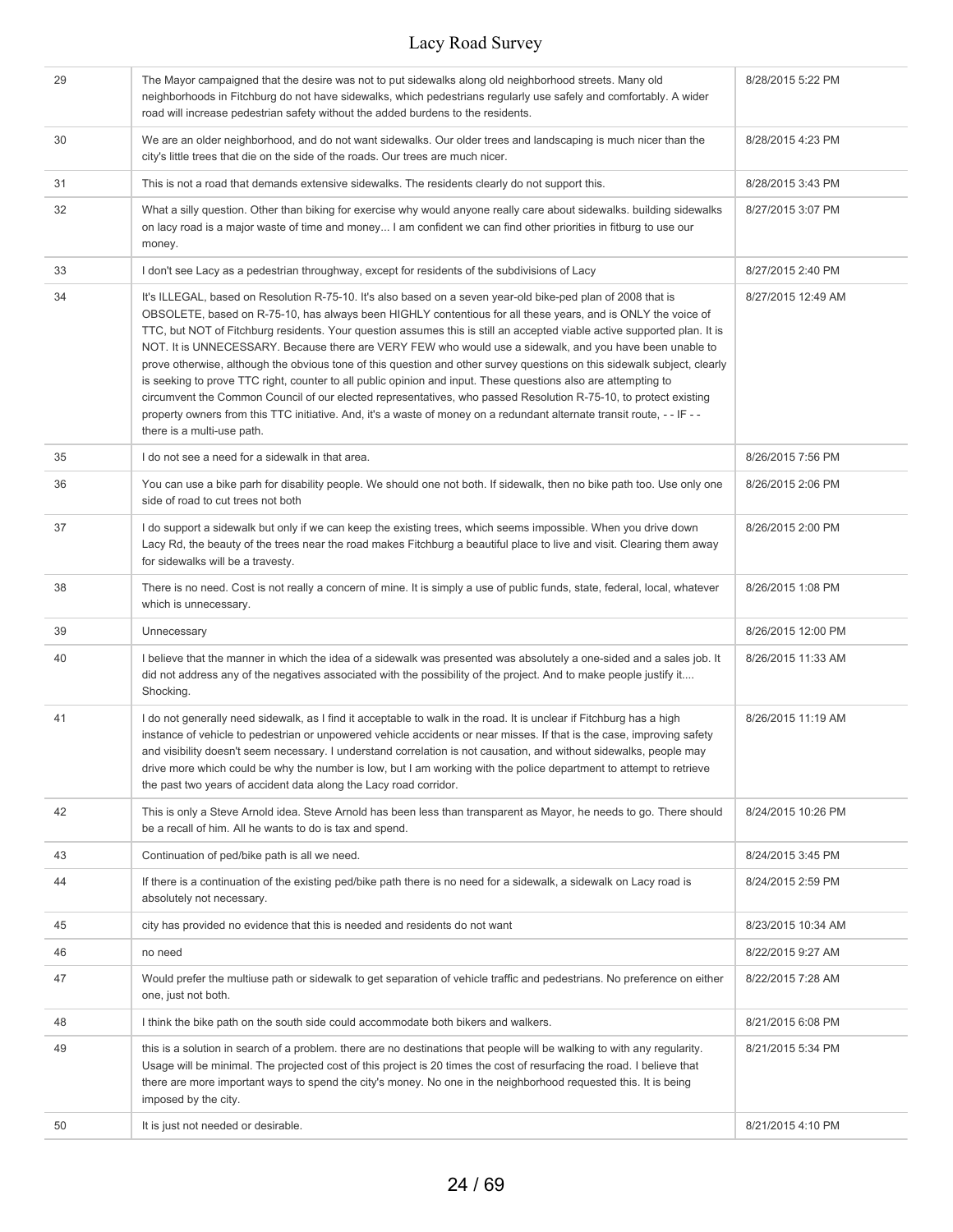| 51 | did not choose all of the concerns lightly. They ALL apply to my. In fact the photo showing the abrupt end of the<br>sidewalk was taken from MY property.                                                                                                  | 8/21/2015 1:06 PM  |
|----|------------------------------------------------------------------------------------------------------------------------------------------------------------------------------------------------------------------------------------------------------------|--------------------|
| 52 | Because there are so few houses on Lacy Road along this stretch, almost no one would use it.                                                                                                                                                               | 8/21/2015 11:08 AM |
| 53 | Why not traffic calming on Lacy? Average speed is 45 mph. If you put in two traffic circles, traffic will go on E. Cheryl.                                                                                                                                 | 8/21/2015 7:32 AM  |
| 54 | There are already more than enough areas to walk, bike, etc.                                                                                                                                                                                               | 8/20/2015 11:43 PM |
| 55 | strongly object to traffic along my entire back yard. My pets will be non-stop barking, upsetting the other neighbors<br>and I never would have purchased this property in 2010 had I been forewarned. I'm disabled and not able to move at<br>this point. | 8/20/2015 4:08 PM  |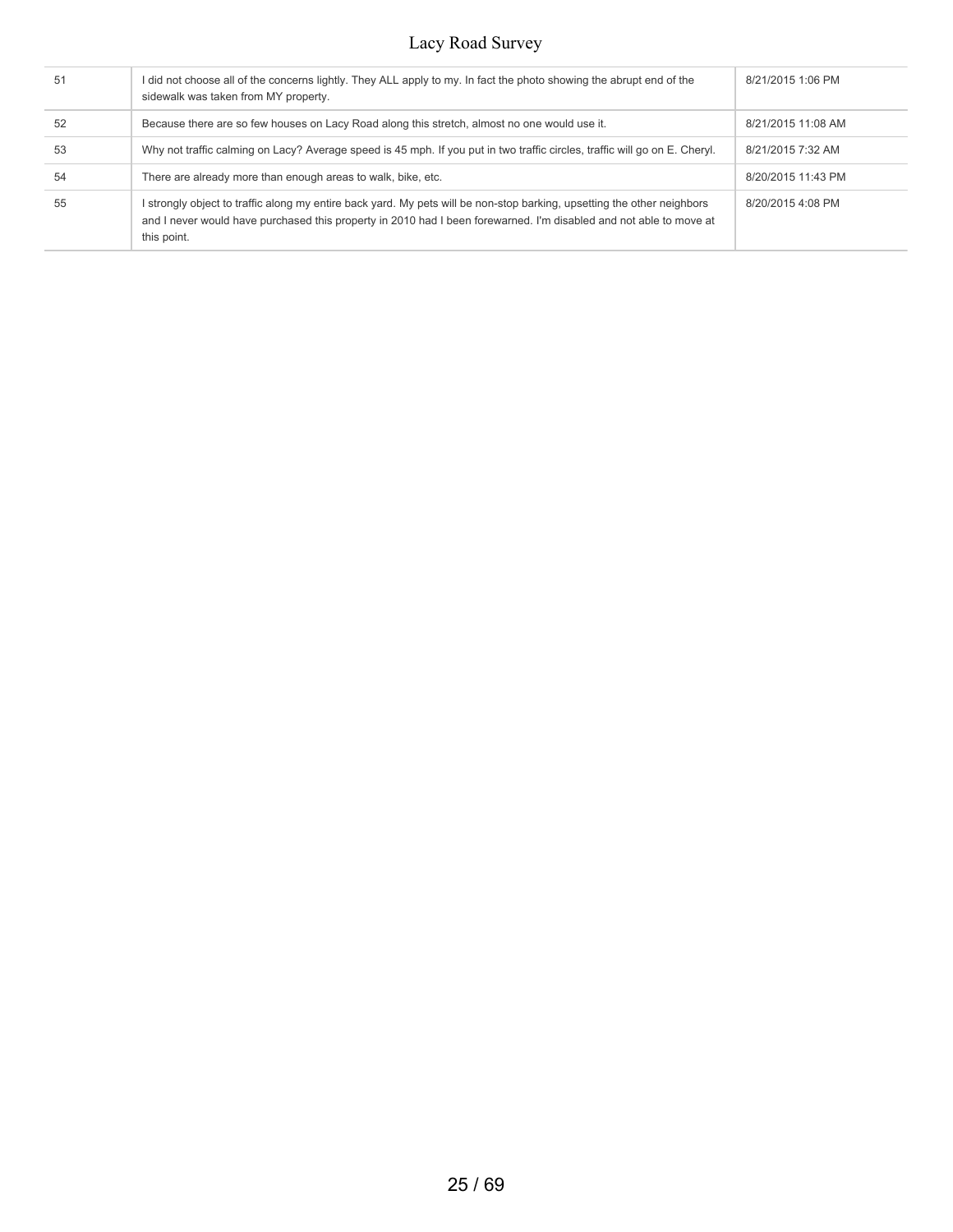## **Q12 Would you support a multi-use path on Lacy Road? (see description and photo below)**



| <b>Answer Choices</b> | <b>Responses</b> |
|-----------------------|------------------|
| Yes                   | 69.53%<br>235    |
| No                    | 23.37%<br>79     |
| No Opinion            | 7.10%<br>24      |
| Total                 | 338              |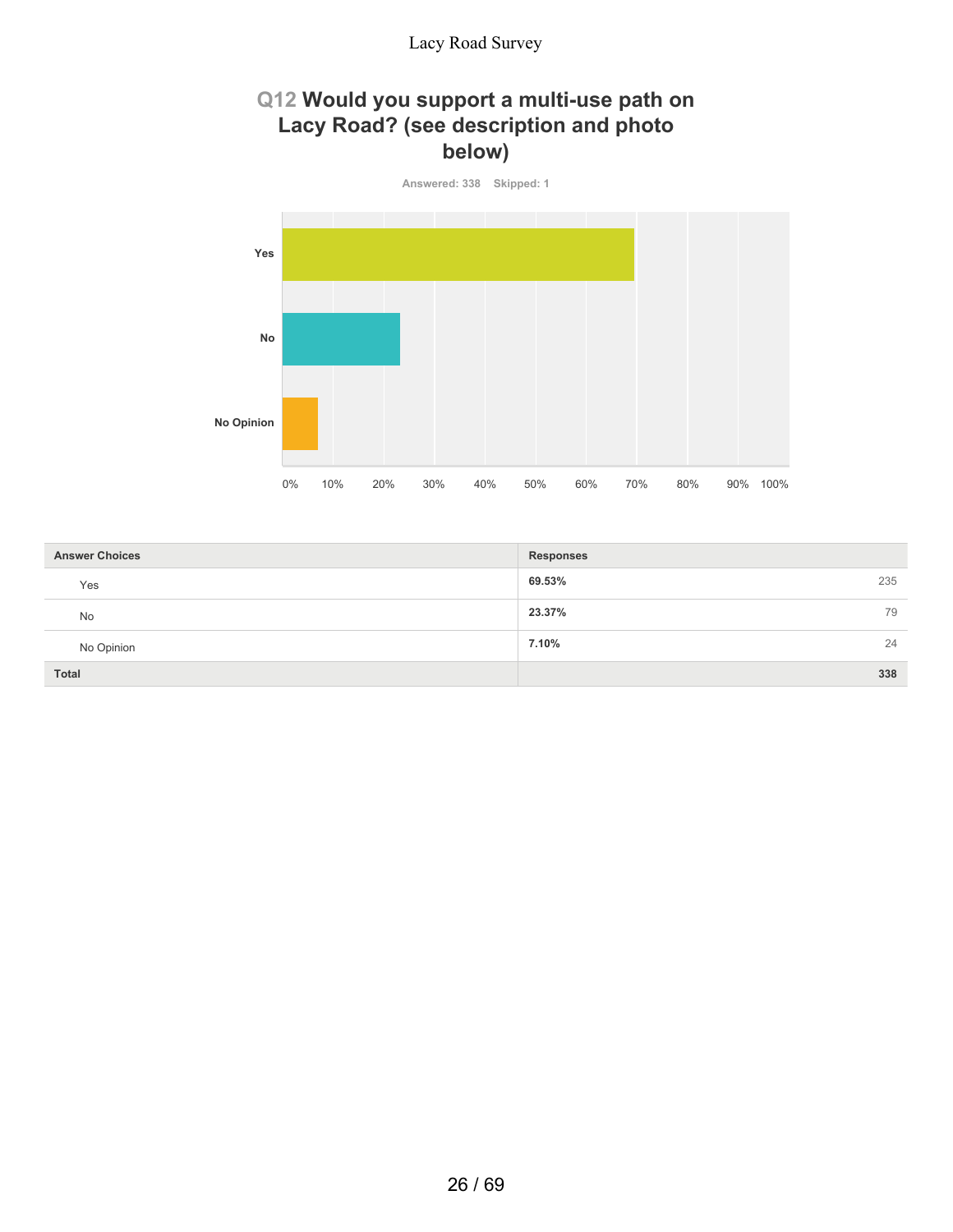# **Q13 Which side of Lacy Road would you like to see a multi-use path on?**



| <b>Answer Choices</b> | <b>Responses</b> |
|-----------------------|------------------|
| North side            | 27<br>11.44%     |
| South side            | 28.39%<br>67     |
| Either                | 60.17%<br>142    |
| <b>Total</b>          | 236              |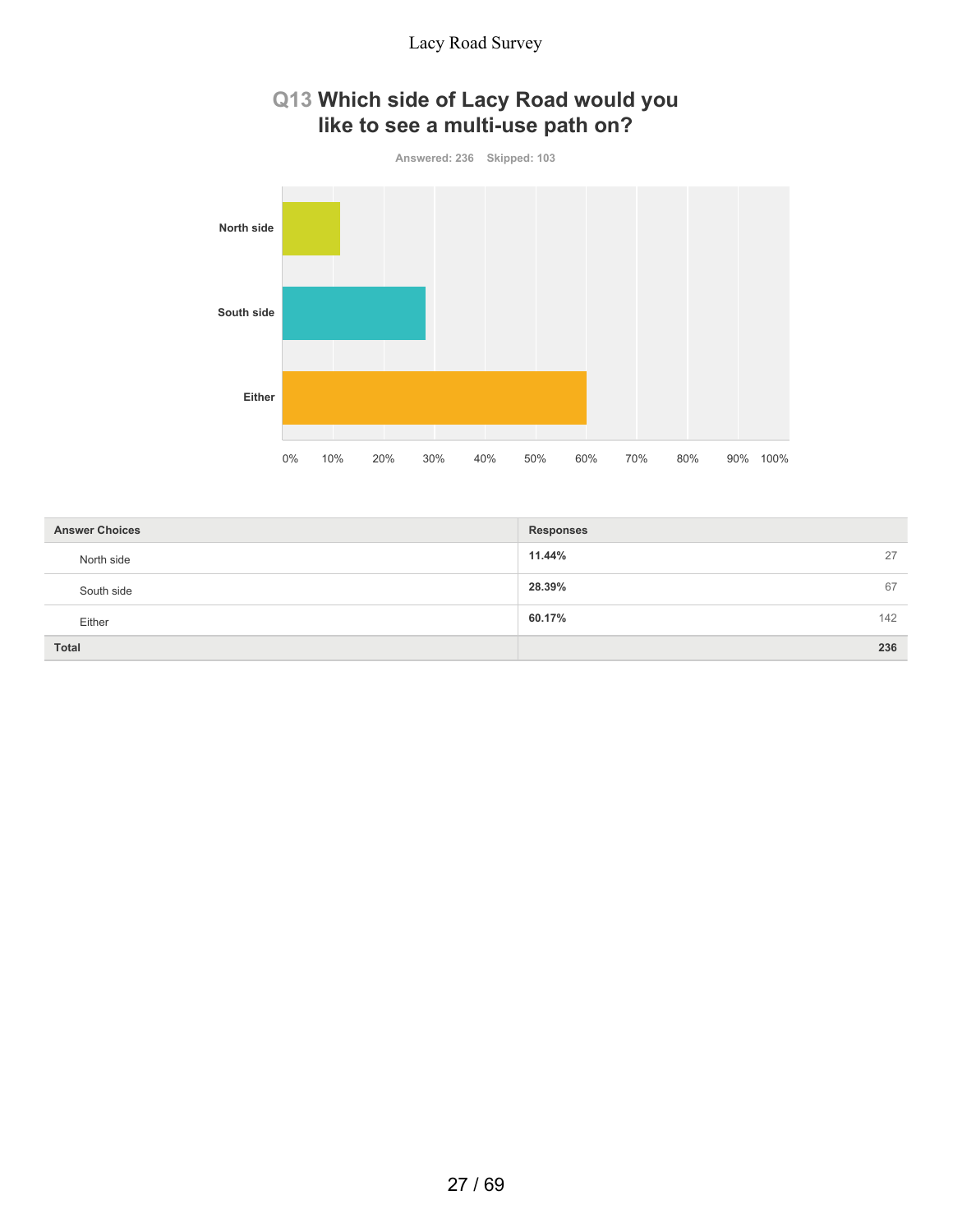# **Q14 If you do not support a multi-use path on Lacy Road, why? (Select all that apply)**



| <b>Answer Choices</b>                        | <b>Responses</b> |    |
|----------------------------------------------|------------------|----|
| Right of way acquisition                     | 70.89%           | 56 |
| Concern for existing vegetation              | 67.09%           | 53 |
| Users of the path will intrude on my privacy | 45.57%           | 36 |
| Concerned about the project cost             | 81.01%           | 64 |
| <b>Total Respondents: 79</b>                 |                  |    |

| # | Other (please specify)                                                                                                                                                                                                                                                                                                                                                                                                 | Date               |
|---|------------------------------------------------------------------------------------------------------------------------------------------------------------------------------------------------------------------------------------------------------------------------------------------------------------------------------------------------------------------------------------------------------------------------|--------------------|
|   | Capital City Bike trail runs parallel to Lacy Road. Should be a bike lane on the roadway.                                                                                                                                                                                                                                                                                                                              | 9/14/2015 5:43 PM  |
|   | A mixed-use path would be better than a sidewalk, which I think serves no purpose; but I think acquisition and<br>destruction of mature vegetation should also be reduced by adding an on-street bike lane. There is already an<br>excellent network of bike paths along Research Park Dr, so I think there is no need for a multi-use path along Lacy. I<br>also want the rural nature of Lacy Road to be maintained. | 9/14/2015 12:39 PM |
| 3 | Other less expensive options are available. I don't see the demand or the vision for this in the near term.                                                                                                                                                                                                                                                                                                            | 9/13/2015 9:19 AM  |
| 4 | The residents on Lacy do not appear to support such improvements and if there are few tangible benefits to the larger<br>area why is the project necessary?                                                                                                                                                                                                                                                            | 9/13/2015 7:49 AM  |
| 5 | I prefer to cycle on the road in a bike lane and walk on the sidewalk                                                                                                                                                                                                                                                                                                                                                  | 9/12/2015 2:00 PM  |
| b | waste of money and land, intrusion on residents                                                                                                                                                                                                                                                                                                                                                                        | 9/12/2015 11:28 AM |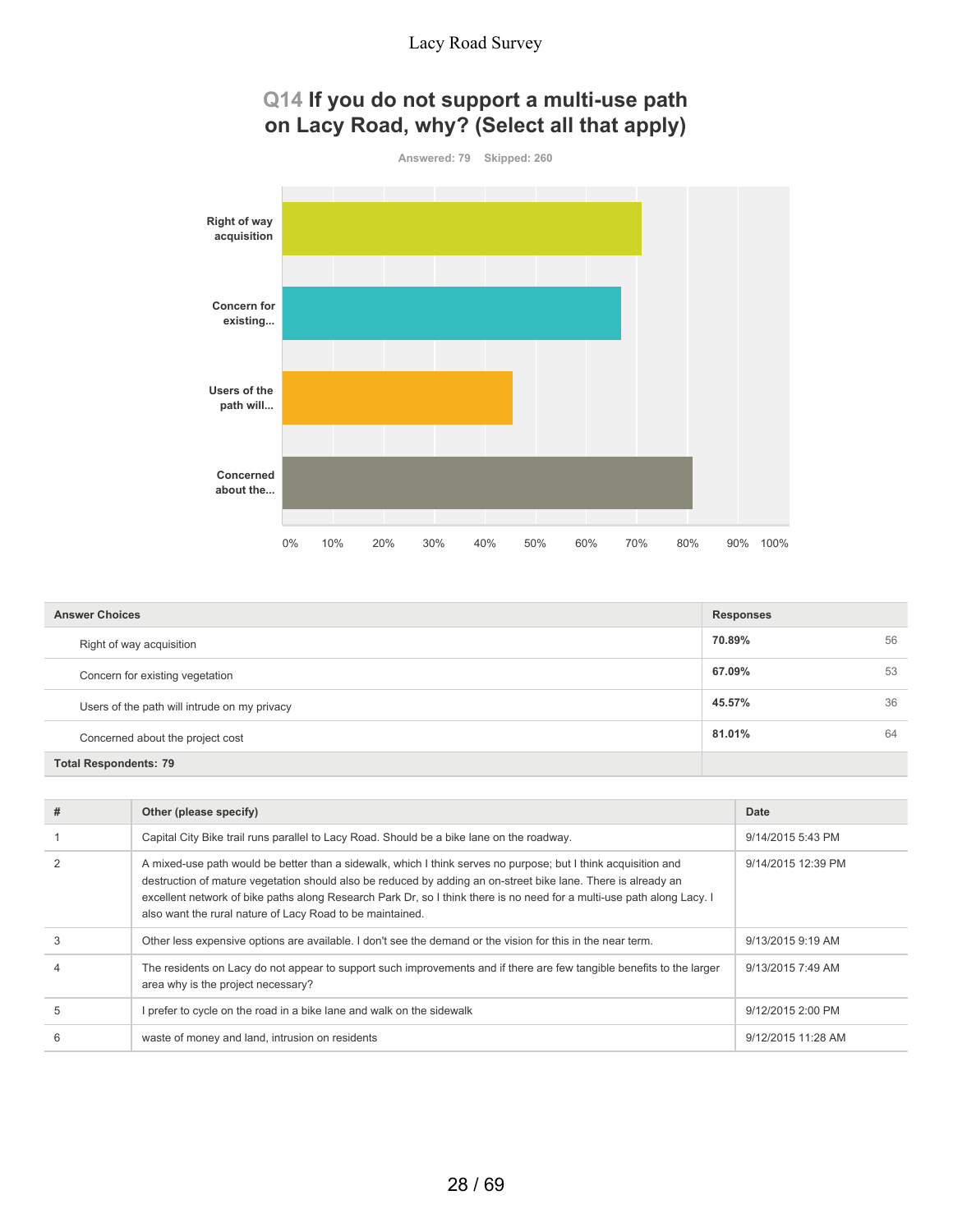| $\overline{7}$ | A multi-use path would likely take away the reason we bought our homea large amount of mature trees that<br>separate our home from Lacy Road. The proposed project appears that it would take away some of that area and put<br>in a retaining wall. There would be a minimal amount of room between our fence and that area for mature trees to stay<br>there (or at least be safe or not damaged from the construction). Other concerns are with who will maintain the path,<br>and what cost to us. We already have a sidewalk and curb and gutter on the front side of our home on Granite Circle.<br>We maintain that. We don't even know how we would go about maintaining another piece of sidewalk or pavement<br>beyond our fence on the other side.                                                               | 9/12/2015 10:54 AM |
|----------------|-----------------------------------------------------------------------------------------------------------------------------------------------------------------------------------------------------------------------------------------------------------------------------------------------------------------------------------------------------------------------------------------------------------------------------------------------------------------------------------------------------------------------------------------------------------------------------------------------------------------------------------------------------------------------------------------------------------------------------------------------------------------------------------------------------------------------------|--------------------|
| 8              | Bikers have enough places to go stop wasting money on them. Leave things NATURUAL. Stop developing and paving<br>everything humanly possible                                                                                                                                                                                                                                                                                                                                                                                                                                                                                                                                                                                                                                                                                | 9/8/2015 12:18 AM  |
| 9              | Current bike lanes are sufficient.                                                                                                                                                                                                                                                                                                                                                                                                                                                                                                                                                                                                                                                                                                                                                                                          | 9/4/2015 11:50 AM  |
| 10             | I could only support a sidewalk or a multi-use path. I much prefer the side-walk. I firmly believe that that the young and<br>the elderly would use the sidewalk. This limits much of the projects issues regarding cost, impact on trees, storm<br>water issues, etc. The issues of obeying the speed limits on the road is separate issue. An example is the McGaw<br>Park Road. A year ago the multi-use path was installed next to the Park's access road as you access it from Lacy<br>Road. The speed limit was and remains at 15 MPH. The average speed today is approximately 35 MPH and some<br>vehicles are well over 50 MPH on that road. The Multi-use path merely allowed the traffic to flow faster than it did in<br>the past.                                                                               | 8/31/2015 11:36 AM |
| 11             | Wow. This is a loaded, non-objective survey. The same "explanation" prefaces the questions and taints the response.<br>There is no legal requirement that these measures be pursued yet the "I tro" to these questions implies there is a<br>requirement of some sort. Responses received should not be construed to be based on objective information sought<br>in a neutral context.                                                                                                                                                                                                                                                                                                                                                                                                                                      | 8/30/2015 11:34 AM |
| 12             | pictures presented to "sell' this option are aimed at propagandaI don't support propaganda.                                                                                                                                                                                                                                                                                                                                                                                                                                                                                                                                                                                                                                                                                                                                 | 8/30/2015 6:54 AM  |
| 13             | Resolution 75-10 currently in effect prohibits the installation of sidewalks in neighborhoods currently not provided with<br>sidewalks unless the property owners petition for the installation of sidewalks for safety reasons. This issue was<br>considered in 2010 and a public hearing was held on 6/22/2010. Opposition to the installation of sidewalks in<br>neighborhoods not served by sidewalks was overwhelmingly opposed. Resolution 75-10 was the action taken by the<br>City Council to resolve the issue in recognition to that overwhelming opposition. The current Mayor promised during<br>the last campaign for Mayor that he supported Resolution 75-10 and indicated that he would "respect everyone's<br>voice". He should keep those promises and commitments or be held accountable if he does not. | 8/30/2015 12:22 AM |
| 14             | Cost and tax increases                                                                                                                                                                                                                                                                                                                                                                                                                                                                                                                                                                                                                                                                                                                                                                                                      | 8/29/2015 3:48 PM  |
| 15             | The street can be made safer for bicycles by widening the road, without having a completely separate path. This will<br>reduce impacts to property owners, while still satisfying bicycle safety concerns.                                                                                                                                                                                                                                                                                                                                                                                                                                                                                                                                                                                                                  | 8/28/2015 5:24 PM  |
| 16             | if you put a wider bike lane that would suffice.                                                                                                                                                                                                                                                                                                                                                                                                                                                                                                                                                                                                                                                                                                                                                                            | 8/28/2015 4:24 PM  |
| 17             | Lacy Road does not warrant this type of path. Not enough demand to warrant cost. Residents on Lacy do not support<br>this.                                                                                                                                                                                                                                                                                                                                                                                                                                                                                                                                                                                                                                                                                                  | 8/28/2015 3:44 PM  |
| 18             | i am fine with a bike path as bikers but see absolutely no tangible value of a sidewalk                                                                                                                                                                                                                                                                                                                                                                                                                                                                                                                                                                                                                                                                                                                                     | 8/27/2015 3:08 PM  |
| 19             | Lacy Road is a residential road, a former original farm road, and is not in an appropriate setting and situation to allow<br>drastic and significant widening, causing dramatic property acquisition for such a wide right-of-way. It's narrow at 66-<br>feet R-o-W at many places, and existing homeowners should be respected while they continue to live here and own<br>their property. When or if parcels are sold, such as has happened for Swan Creek, North Park, The Crossing,<br>Waterford Glen, for development, then, use that opportunity to fill in segments of a multi-use path, by requiring profit-<br>seeking developers to contribute some of their tracts of land to their future residents (probably renters) and the benefit<br>of nearby long-time family neighbors.                                 | 8/27/2015 12:50 AM |
| 20             | I do not see the need for this item.                                                                                                                                                                                                                                                                                                                                                                                                                                                                                                                                                                                                                                                                                                                                                                                        | 8/26/2015 7:57 PM  |
| 21             | Same concerns as previous comment. I would support a multi use over a sidewalk.                                                                                                                                                                                                                                                                                                                                                                                                                                                                                                                                                                                                                                                                                                                                             | 8/26/2015 2:01 PM  |
| 22             | Again, not really a cost concern. There are simply alternatives to Lacy Road. They may involve a longer route, but<br>Lacy is not the only way to get there.                                                                                                                                                                                                                                                                                                                                                                                                                                                                                                                                                                                                                                                                | 8/26/2015 1:09 PM  |
| 23             | Only Steve Arnold wants this and he will not listen to the people who are directly impacted. He has to go.                                                                                                                                                                                                                                                                                                                                                                                                                                                                                                                                                                                                                                                                                                                  | 8/24/2015 10:26 PM |
| 24             | existing paths are too far away from the road and into private property                                                                                                                                                                                                                                                                                                                                                                                                                                                                                                                                                                                                                                                                                                                                                     | 8/23/2015 10:35 AM |
| 25             | Don't need it. There are plenty of places to go for a walk or walk the dog that are not along Lacy Rd.                                                                                                                                                                                                                                                                                                                                                                                                                                                                                                                                                                                                                                                                                                                      | 8/23/2015 2:45 AM  |
|                |                                                                                                                                                                                                                                                                                                                                                                                                                                                                                                                                                                                                                                                                                                                                                                                                                             |                    |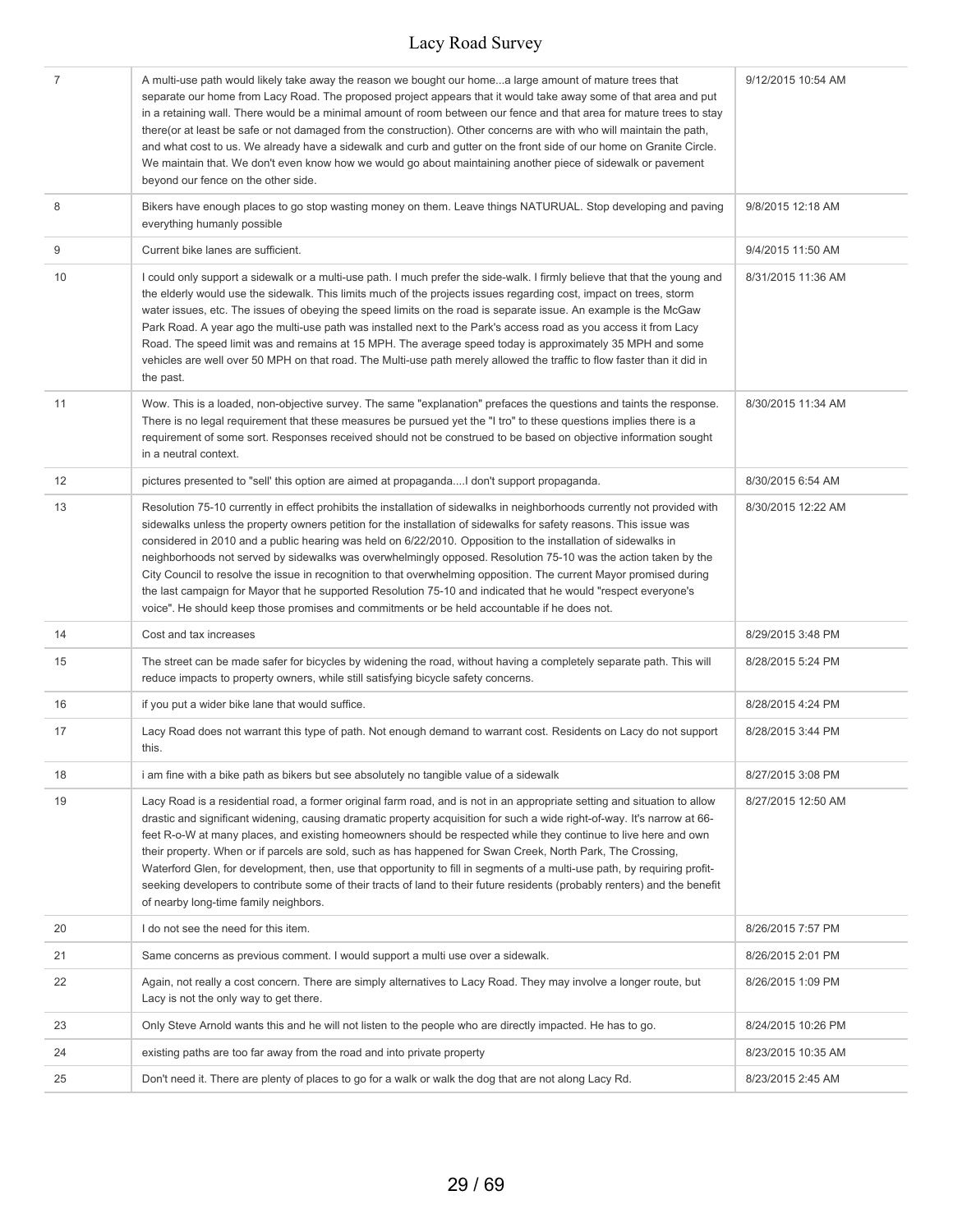| 26 | this is a solution in search of a problem, there are no destinations that people will be walking/biking to with any<br>reqularity. Usage will be minimal. The projected cost of this project is 20 times the cost of resurfacing the road. I<br>believe that there are more important ways to spend the city's money. No one in the neighborhood requested this. It is<br>being imposed by the city. | 8/21/2015 5:34 PM |
|----|------------------------------------------------------------------------------------------------------------------------------------------------------------------------------------------------------------------------------------------------------------------------------------------------------------------------------------------------------------------------------------------------------|-------------------|
| 27 | It is just not needed or desirable.                                                                                                                                                                                                                                                                                                                                                                  | 8/21/2015 4:12 PM |
| 28 | Same as stated earlier. Regarding those moms who want their kids to walk and bike on Lacy Rd., they are not the only<br>persons impacted by such decisions. This is parents believing their kids rights are violated and that's nonsensical.                                                                                                                                                         | 8/20/2015 4:12 PM |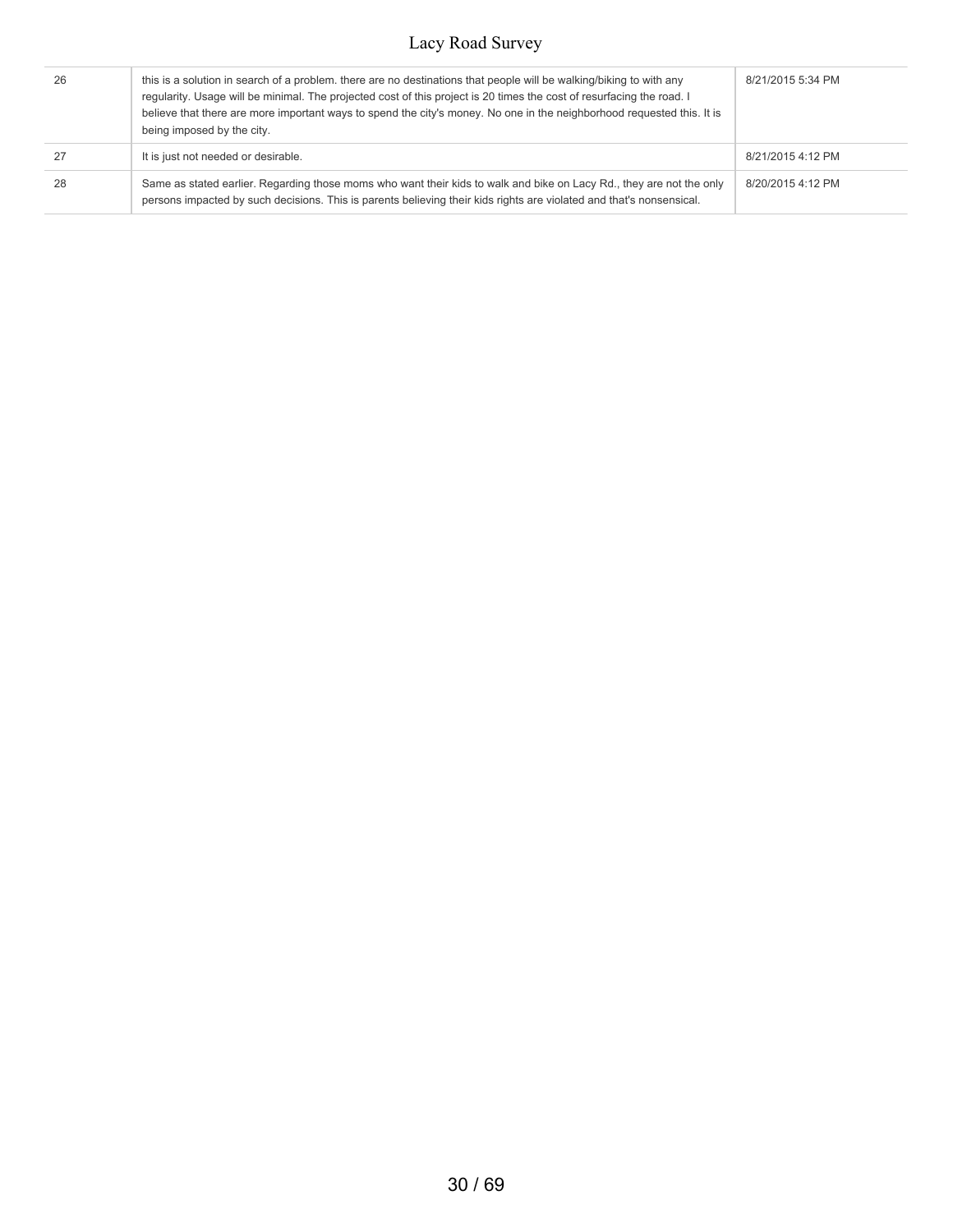# **Q15 Would you support sustainable stormwater treatment along Lacy Road, including bioretention swales? (see description and photo below)**

**Answered: 337 Skipped: 2 Yes No No Opinion** 0% 10% 20% 30% 40% 50% 60% 70% 80% 90% 100%

| <b>Answer Choices</b> | <b>Responses</b> |
|-----------------------|------------------|
| Yes                   | 62.31%<br>210    |
| No                    | 16.32%<br>55     |
| No Opinion            | 21.36%<br>72     |
| <b>Total</b>          | 337              |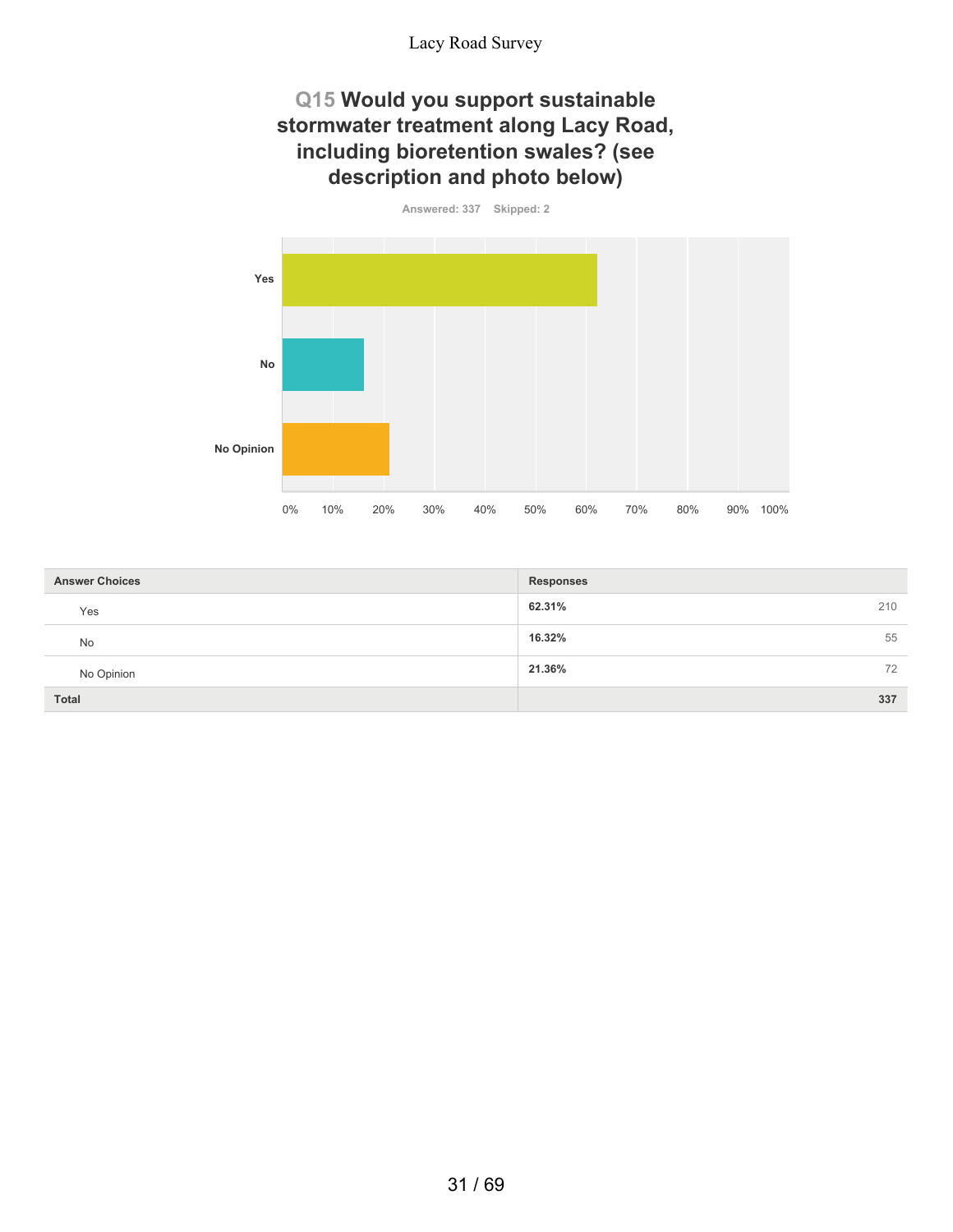# **Q16 If you do not support bioretention elements, why?**



| <b>Answer Choices</b>                                                  |        | <b>Responses</b> |  |
|------------------------------------------------------------------------|--------|------------------|--|
| Right of way acquisition                                               | 89.66% | 52               |  |
| I prefer stormwater to be managed in a central area off of the roadway | 51.72% | 30               |  |
| Concern for existing vegetation                                        | 68.97% | 40               |  |
| 63.79%<br>I don't like how this would look along Lacy Road             |        | 37               |  |
| Not the proper place                                                   |        | $\Omega$         |  |
| <b>Total Respondents: 58</b>                                           |        |                  |  |

| # | Other (please specify)                                                                                                                                                                                                                                                                                                                                                                                                                                                                            | Date               |
|---|---------------------------------------------------------------------------------------------------------------------------------------------------------------------------------------------------------------------------------------------------------------------------------------------------------------------------------------------------------------------------------------------------------------------------------------------------------------------------------------------------|--------------------|
|   | Place bike / pedestrian path next to traffic lane and enforce current speed limit                                                                                                                                                                                                                                                                                                                                                                                                                 | 9/18/2015 1:32 PM  |
| 2 | More transparent information on cost as well as environmental impact needs to be provided to the taxpayers before an<br>educated decision can be reached.                                                                                                                                                                                                                                                                                                                                         | 9/17/2015 10:09 PM |
| 3 | Ugly ugly ugly.                                                                                                                                                                                                                                                                                                                                                                                                                                                                                   | 9/17/2015 9:53 PM  |
|   | Cost                                                                                                                                                                                                                                                                                                                                                                                                                                                                                              | 9/14/2015 6:41 PM  |
| 5 | I want the rural nature of Lacy Road to be maintained, especially by Syene.                                                                                                                                                                                                                                                                                                                                                                                                                       | 9/14/2015 12:40 PM |
| 6 | the city isn't concerned about stormwater retention in my neighborhood or even runoff, so why should I pay for it there<br>when you didn't require the developers that made millions buying and reselling the properties to cover the cost for their<br>land turnover, do not raise my taxes for another damn bike path for our spandex mayor and the damn ironman that<br>uses and abuses our taxpayer provided roads and restricts the use from the people that paid for the public facilities. | 9/12/2015 11:33 AM |
|   | This addition is not necessary. If you are trying to create a thoroughfare, just improve the road condition. I have lived<br>here for 5 years and have never once come across water on this section of Lacy Road.                                                                                                                                                                                                                                                                                 | 9/12/2015 10:55 AM |
| 8 | Just seems unnecessary who will maintain years down the road?                                                                                                                                                                                                                                                                                                                                                                                                                                     | 9/8/2015 12:19 AM  |
| 9 | Also, much of east lacy is on a hill. drainage is away from most of the road already.                                                                                                                                                                                                                                                                                                                                                                                                             | 9/1/2015 8:44 AM   |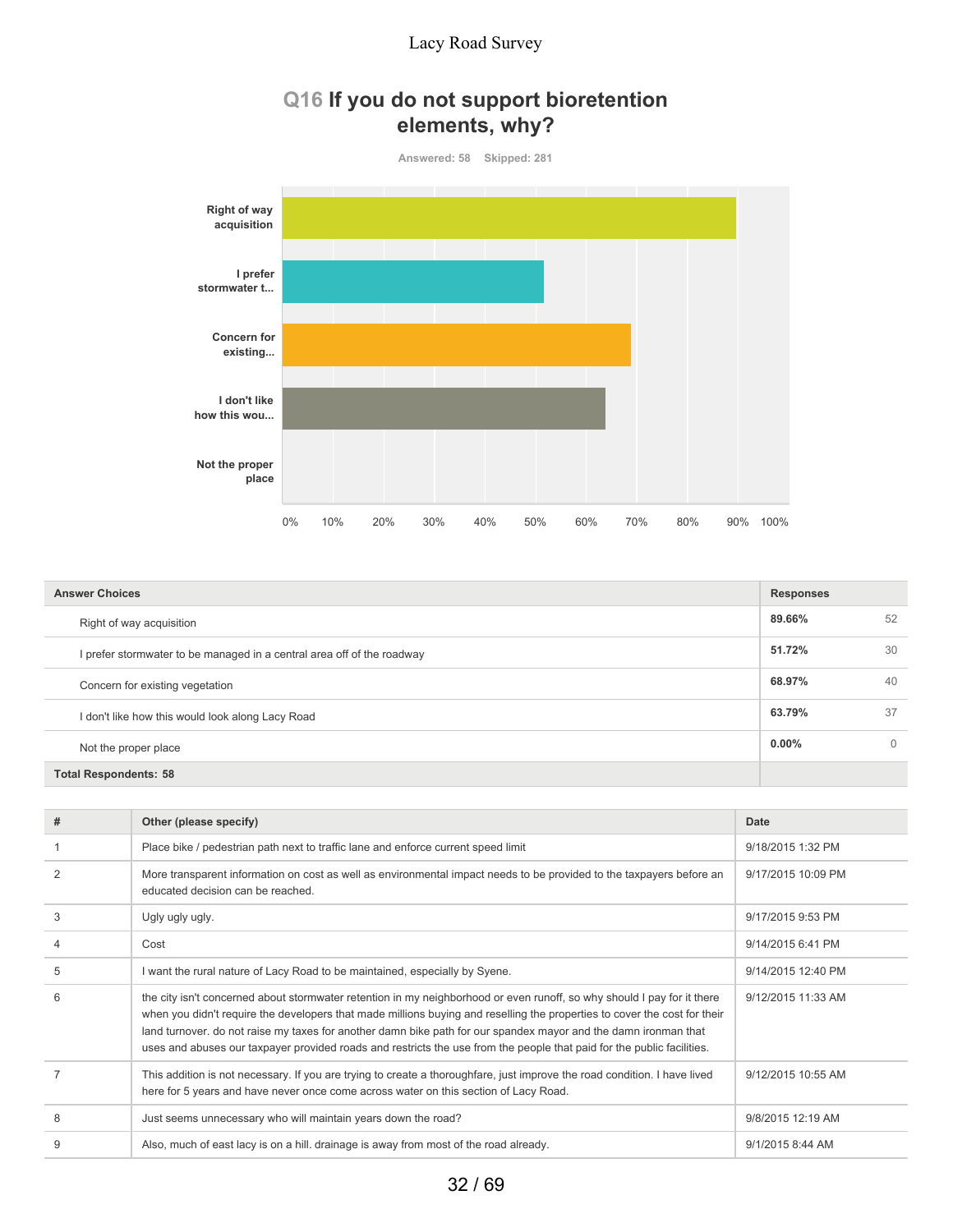| 10                | The management of the storm water can also be handled in other ways including as we did in the 'old days' with<br>sewer systems of pipes, curb and gutter using drainage into them, etc. Certainly the cost of the shrubs is huge. The<br>look of shrubbery may impair the sight-lines for travelers if it is high or wide and it's looks are usually not conducive to<br>softness for the eye but rather a harsher view for the eye.                                                            | 8/31/2015 11:40 AM |
|-------------------|--------------------------------------------------------------------------------------------------------------------------------------------------------------------------------------------------------------------------------------------------------------------------------------------------------------------------------------------------------------------------------------------------------------------------------------------------------------------------------------------------|--------------------|
| 11                | Who maintains these, what happens if this stops retaining water? Who pays for maint.                                                                                                                                                                                                                                                                                                                                                                                                             | 8/31/2015 8:33 AM  |
| $12 \overline{ }$ | It's a maintenance nightmare for the HOMEOWNER                                                                                                                                                                                                                                                                                                                                                                                                                                                   | 8/30/2015 6:55 AM  |
| 13                | I don't see a drainage problem now. Why do it and raise the cost even more. Plus it would take more property.                                                                                                                                                                                                                                                                                                                                                                                    | 8/29/2015 3:50 PM  |
| 14                | we were considered rural at one time, so why would we want this? So now, my storm water runoff cost me 3 times<br>more?                                                                                                                                                                                                                                                                                                                                                                          | 8/28/2015 4:26 PM  |
| 15                | Never have had a problem with storm water since living here.                                                                                                                                                                                                                                                                                                                                                                                                                                     | 8/28/2015 4:05 PM  |
| 16                | There are existing stormwater retention or detention ponds in this area. The Crossing, in Swan Creek, and in North<br>Park. Why are these existing facilities not enough? -IF- the stormwater runoff increases, due to a wider road with more<br>impervious surface, send the water to these already existing ponds, which should have been built to handle water from<br>this whole area.                                                                                                       | 8/27/2015 1:30 AM  |
| 17                | Where these have been installed in Madison along the sides of the roadway they are a disaster to navigate through,<br>are mosquito factories, and make the urban form more difficult for play for children and usually are not well maintained.                                                                                                                                                                                                                                                  | 8/26/2015 11:35 AM |
| 18                | Has Steve Arnold's name all over it, yuck.                                                                                                                                                                                                                                                                                                                                                                                                                                                       | 8/24/2015 10:27 PM |
| 19                | We already have enough water retention ponds in the area.                                                                                                                                                                                                                                                                                                                                                                                                                                        | 8/24/2015 3:48 PM  |
| 20                | We Have not had a problem with water run off in the past. There are storm water retention areas on Lacy and fish<br>hatchery also in McKee park.                                                                                                                                                                                                                                                                                                                                                 | 8/24/2015 3:04 PM  |
| 21                | no one will take care of them during tough budget times                                                                                                                                                                                                                                                                                                                                                                                                                                          | 8/24/2015 7:02 AM  |
| 22                | too much wasted land acquisition and in the past these areas do not get maintained, another chore for homeowners.<br>Empirical data has not been provided to demonstrate the need to do anything other than repave the road.                                                                                                                                                                                                                                                                     | 8/23/2015 10:59 AM |
| 23                | I don't think we have a problem with stormwater in front of my residence along Lacy. Water runs off the road without a<br>problem. to add curb & gutter or retention elements is not necessary in the section of Lacy road between Mica road<br>and Fahey Glen where I live. Curb and gutter is an expensive way to collect the water and then pool it somewhere<br>else to be dealt with. It is fine as it is right now, why go through all the expense of fixing something that is not broken? | 8/23/2015 2:56 AM  |
| 24                | Their is not a water problem on Lacy Road now. Do you plan on making one?If you have to do something isn't their a<br>city owned pond at the corner of Lacy and Syene and another by rthe crossing? Why couldn't they be used?                                                                                                                                                                                                                                                                   | 8/21/2015 6:52 PM  |
| 25                | What is the problem that we are attempting to solve?                                                                                                                                                                                                                                                                                                                                                                                                                                             | 8/21/2015 5:36 PM  |
| 26                | You have not done this in any other neighborhood. Apparently you do not treat Lacy Road with 42 driveways a<br>neighborhood but a main traffic corridor. Please look up the storm water run off, I was paying rural amount, now i am<br>in the urban area. I guess my storm water run off is smarter than i am.                                                                                                                                                                                  | 8/21/2015 7:39 AM  |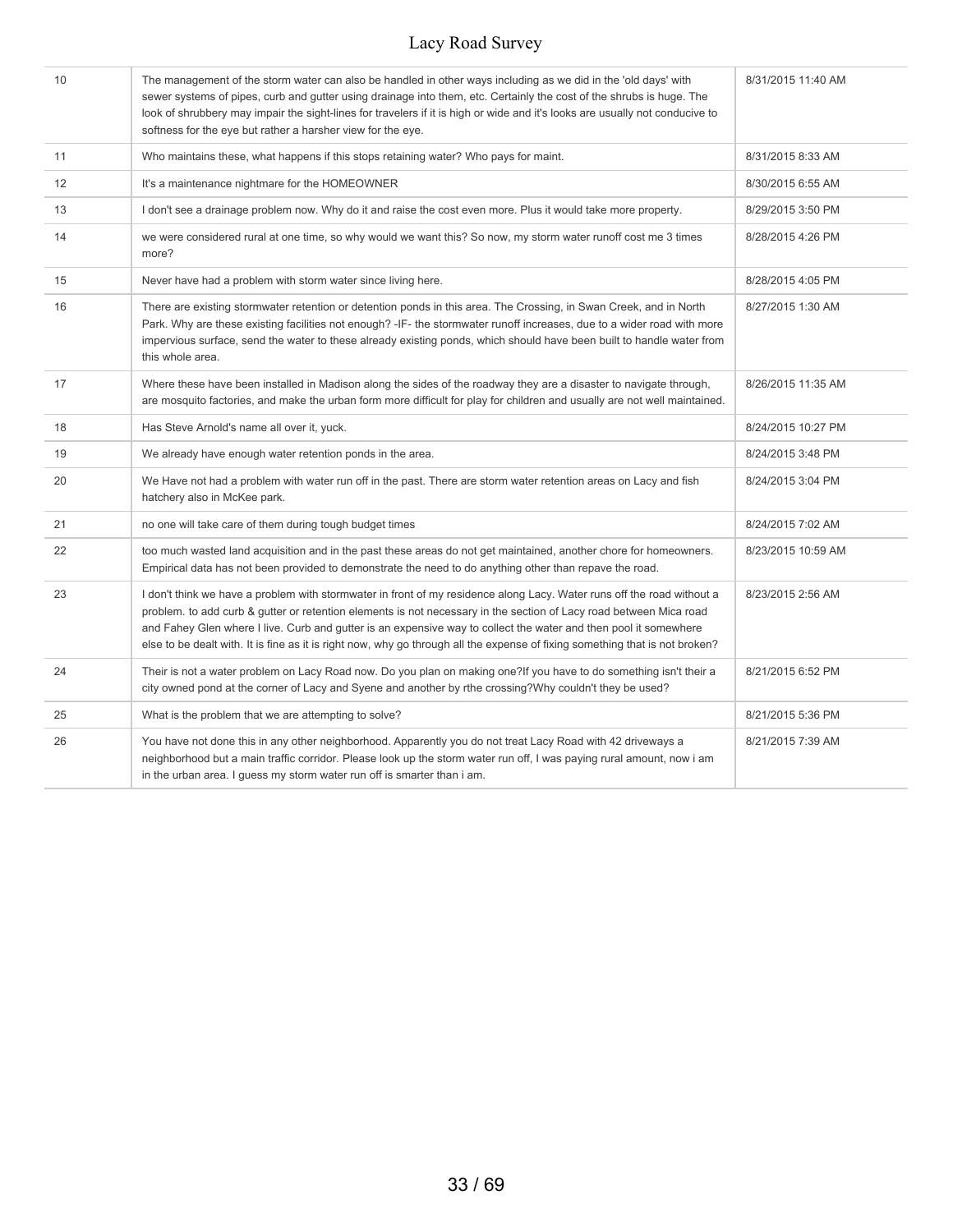# **Q17 Would you support curb and gutter additions along Lacy Road?**



| <b>Answer Choices</b> | <b>Responses</b> |
|-----------------------|------------------|
| Yes                   | 58.41%<br>198    |
| <b>No</b>             | 20.35%<br>69     |
| No Opinion            | 21.24%<br>72     |
| <b>Total</b>          | 339              |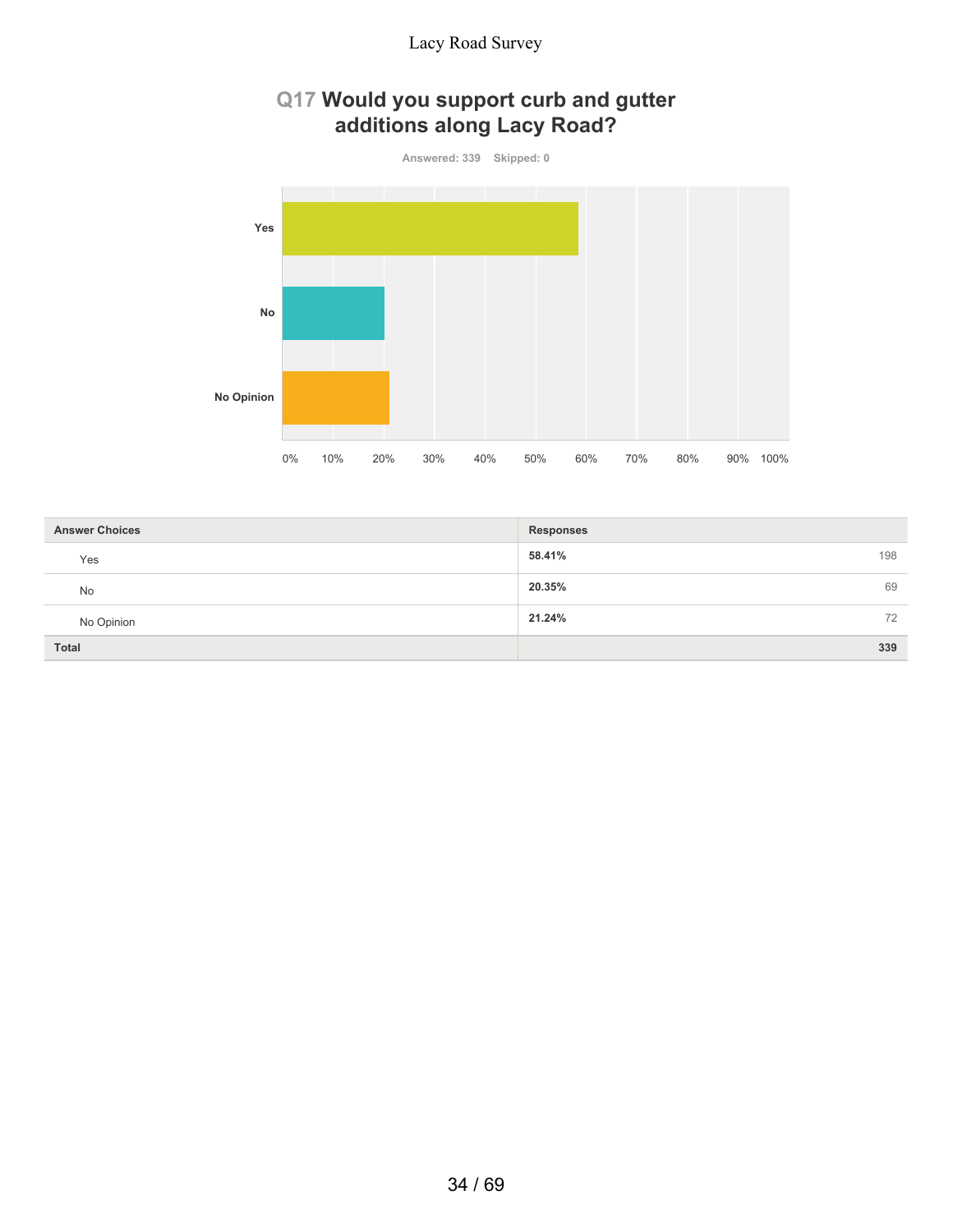# **Q18 If you do not support curb and gutter, why?**



| <b>Answer Choices</b>                                                  | <b>Responses</b> |    |
|------------------------------------------------------------------------|------------------|----|
| I like Lacy Road configured with ditches                               | 87.14%           | 61 |
| I own property on Lacy Road and don't want to be assessed for the cost | 42.86%           | 30 |
| Not the proper place                                                   | $0.00\%$         |    |
| <b>Total Respondents: 70</b>                                           |                  |    |

| #  | Other (please specify)                                                                                                                                                                                                                                       | <b>Date</b>        |
|----|--------------------------------------------------------------------------------------------------------------------------------------------------------------------------------------------------------------------------------------------------------------|--------------------|
| 1  | cost of the project (not included in this list - why not?)                                                                                                                                                                                                   | 9/18/2015 1:33 PM  |
| 2  | Other: The cost and environmental impact are not transparent enough to taxpayers to make educated decision. As<br>currently proposed, incorporating curbs and gutters to slow down traffic does not seem like the most effective<br>consideration.           | 9/17/2015 10:13 PM |
| 3  | need better information of type - cost                                                                                                                                                                                                                       | 9/17/2015 7:41 PM  |
| 4  | Not sure it's needed, but perhaps I don't know enough about this to have an opinion. Maybe an drawing would help to<br>show how it all comes together?                                                                                                       | 9/15/2015 9:24 AM  |
| 5  | Cost                                                                                                                                                                                                                                                         | 9/14/2015 6:42 PM  |
| 6  | I don't believe the assement cost have been released to the property owners                                                                                                                                                                                  | 9/14/2015 12:49 PM |
| 7  | Curb and gutter is a very expensive solution in search of a problem.                                                                                                                                                                                         | 9/13/2015 9:20 AM  |
| 8  | Curbs and gutters don't seem to do much to control speeding along Cheryl Creek but they will on Lacy? If the idea on<br>this project is to use curbs and gutters with parking and smaller lane sizes as along Cheryl by the condominiums, well<br>forget it! | 9/13/2015 8:00 AM  |
| 9  | Not fair to the residents that have lived there for a long time just because the city has infilled/intruded on them to<br>charge them or the rest of the city to pay for your shitty choices of restriction                                                  | 9/12/2015 11:35 AM |
| 10 | Unnecessary cost; eats up more land.                                                                                                                                                                                                                         | 9/8/2015 11:45 AM  |
| 11 | Stop the faster I can go up and down that road the easier it makes my day. Curbs are unnecessary and make it feel<br>more suburb like than it already does. LEAVE IT ALONE                                                                                   | 9/8/2015 12:20 AM  |
| 12 | curbs are dangerous for cyclists, if there was a path option, then curbs are ok                                                                                                                                                                              | 9/7/2015 5:28 PM   |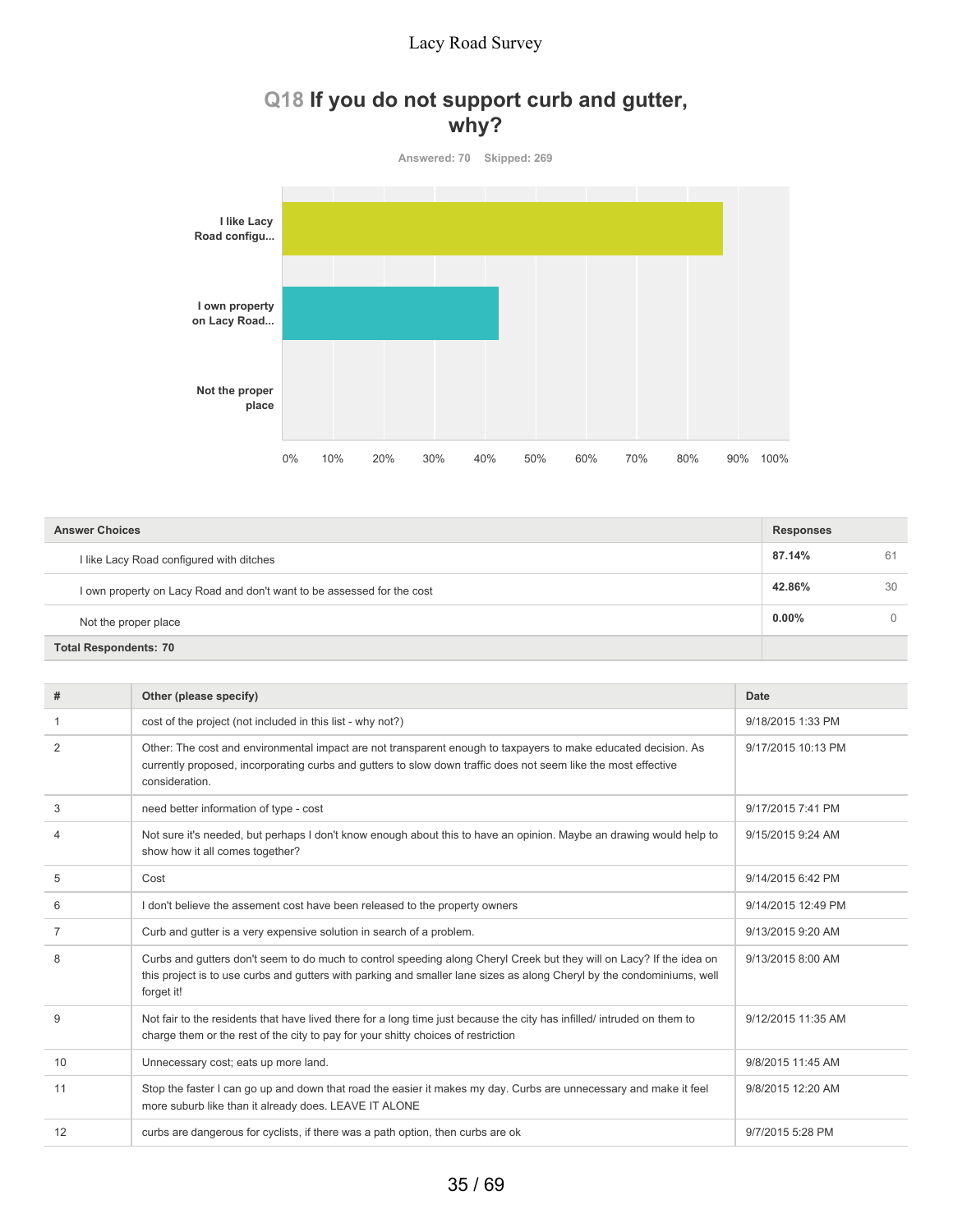| 13 | cost                                                                                                                                                                                                                                                                                                                                                                                                                                                                                                                                                                                                                                                                                                                                                                         | 8/31/2015 1:48 PM  |
|----|------------------------------------------------------------------------------------------------------------------------------------------------------------------------------------------------------------------------------------------------------------------------------------------------------------------------------------------------------------------------------------------------------------------------------------------------------------------------------------------------------------------------------------------------------------------------------------------------------------------------------------------------------------------------------------------------------------------------------------------------------------------------------|--------------------|
| 14 | The answer is not a 'yes' or 'no' but rather "yes and no". We could have some installed but the entire road does not<br>need to be curb and guttered. We need to look at the natural swales and dips to be incorporated into the proper<br>drainage system.                                                                                                                                                                                                                                                                                                                                                                                                                                                                                                                  | 8/31/2015 11:49 AM |
| 15 | The manner in which the question is asked along with the forced choices provided do not give adequate information<br>upon which to make a decision. And as with other questions, this "other" choice in this question is not accepted in ess<br>I select one pf the two stated choices above. Poor survey design.                                                                                                                                                                                                                                                                                                                                                                                                                                                            | 8/30/2015 11:37 AM |
| 16 | It's completely unnecessary.                                                                                                                                                                                                                                                                                                                                                                                                                                                                                                                                                                                                                                                                                                                                                 | 8/30/2015 6:56 AM  |
| 17 | There is no problem with Lacy Rd that would benefit from this. Let's' keep curb and gutter to a minimum. It's<br>unappeling, ruins the views and rural character, are a hassle to maintain,, and alot of people moved here to get WAY<br>FROM THAT.                                                                                                                                                                                                                                                                                                                                                                                                                                                                                                                          | 8/29/2015 7:40 PM  |
| 18 | cost, maintenance.                                                                                                                                                                                                                                                                                                                                                                                                                                                                                                                                                                                                                                                                                                                                                           | 8/29/2015 9:46 AM  |
| 19 | Glacier Valley does not have curb and gutter, why are we forced to have them? Do we have a double standard? The<br>downtown area, Promega does not have curb and gutter. East Cheryl should be the major east west corridor since Bill<br>Linton published articles that the Agora was going to be the next downtown area of Fitchburg. We put in traffic calming<br>devices in the East Cheryl Parkway and should take them out, so their average speed can be 45 mph, similar to Lacy<br>Road. I have not heard any traffic calming device talk on Lacy because that would decrease the traffic, and divert<br>traffic to East Cheryl where it should go since you built it with no driveways. We have an older neighborhood on East<br>Lacy road, not a traffic corridor. | 8/28/2015 4:33 PM  |
| 20 | Curbs and gutters will take away the country feel                                                                                                                                                                                                                                                                                                                                                                                                                                                                                                                                                                                                                                                                                                                            | 8/28/2015 4:07 PM  |
| 21 | i see no reason for worring about adding curbs on lacy road. I am sure we can use our money for other priorities.                                                                                                                                                                                                                                                                                                                                                                                                                                                                                                                                                                                                                                                            | 8/27/2015 3:09 PM  |
| 22 | Not clear on the necessity.                                                                                                                                                                                                                                                                                                                                                                                                                                                                                                                                                                                                                                                                                                                                                  | 8/26/2015 1:10 PM  |
| 23 | Need I say more, no!                                                                                                                                                                                                                                                                                                                                                                                                                                                                                                                                                                                                                                                                                                                                                         | 8/24/2015 10:27 PM |
| 24 | We have not needed curb and gutter in the past and I see no reason to have it now.                                                                                                                                                                                                                                                                                                                                                                                                                                                                                                                                                                                                                                                                                           | 8/24/2015 3:50 PM  |
| 25 | I do not see a reason to have curb and gutter on Lacy road!                                                                                                                                                                                                                                                                                                                                                                                                                                                                                                                                                                                                                                                                                                                  | 8/24/2015 3:05 PM  |
| 26 | the road as is works just fine for XX years - no need for additional concrete & costs to landowners. City staff and Mead<br>and Hunt have not provided empirical data to support the need for doing anything other than repaving current road.                                                                                                                                                                                                                                                                                                                                                                                                                                                                                                                               | 8/23/2015 10:59 AM |
| 27 | Why collect the storm water and move it somewhere else? Water runs off the road into the ditch beside the road in<br>front of my house. There is no culvert under my driveway and the rain never pools in my front yard. It is fine the way it<br>is.                                                                                                                                                                                                                                                                                                                                                                                                                                                                                                                        | 8/23/2015 3:00 AM  |
| 28 | I love the way the ditches maintain the rural look and feel that is a defining part of Fitchburg.                                                                                                                                                                                                                                                                                                                                                                                                                                                                                                                                                                                                                                                                            | 8/22/2015 9:29 AM  |
| 29 | Do not need it.                                                                                                                                                                                                                                                                                                                                                                                                                                                                                                                                                                                                                                                                                                                                                              | 8/21/2015 4:14 PM  |
| 30 | Where are your questions for traffic calming? Curb and gutter slow down traffic, but making curved roads with traffic<br>circles that go no where are what the city has set as a guide to follow. East Cheryl. The speed limit is the same on<br>East Cheryl and Lacy, yet following a truck on East Cheryl 25mph, following a truck on Lacy Road 45mph. Curb and<br>gutter will not slow anyone down. Look at the emergency vehicles driving on both East Cheryl and Lacy. The speed<br>difference is amazing. We would like a neighborhood, not a major traffic corridor.                                                                                                                                                                                                  | 8/21/2015 7:46 AM  |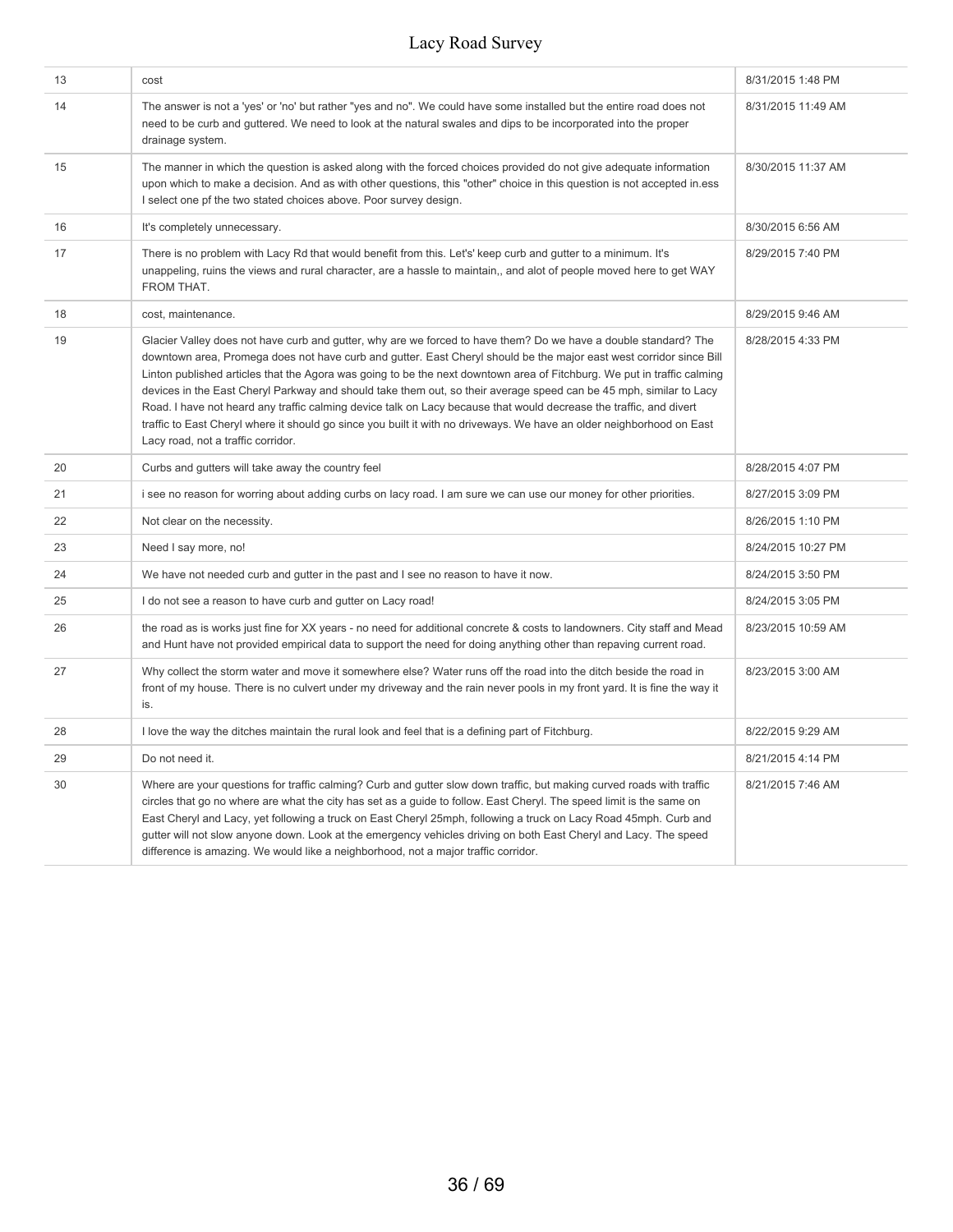# **Q19 What is your opinion of Alternative #1a - Urban Standard (66' right of way)?**

**Answered: 339 Skipped: 0 (no label)** 0 1 2 3 4 5 6 7 8 9 10

|            | <b>Strongly Dislike</b> | <b>Dislike</b>                | <b>Support</b> | Prefer                         | <b>Total</b> | <b>Weighted Average</b> |
|------------|-------------------------|-------------------------------|----------------|--------------------------------|--------------|-------------------------|
| (no label) | 12.68%                  | 21.53%                        | 54.87%         | 10.91%                         |              |                         |
|            | 43                      | $\overline{\phantom{a}}$<br>ు | 186            | $\sim$ $\rightarrow$<br>$\cup$ | 339          | 2.64                    |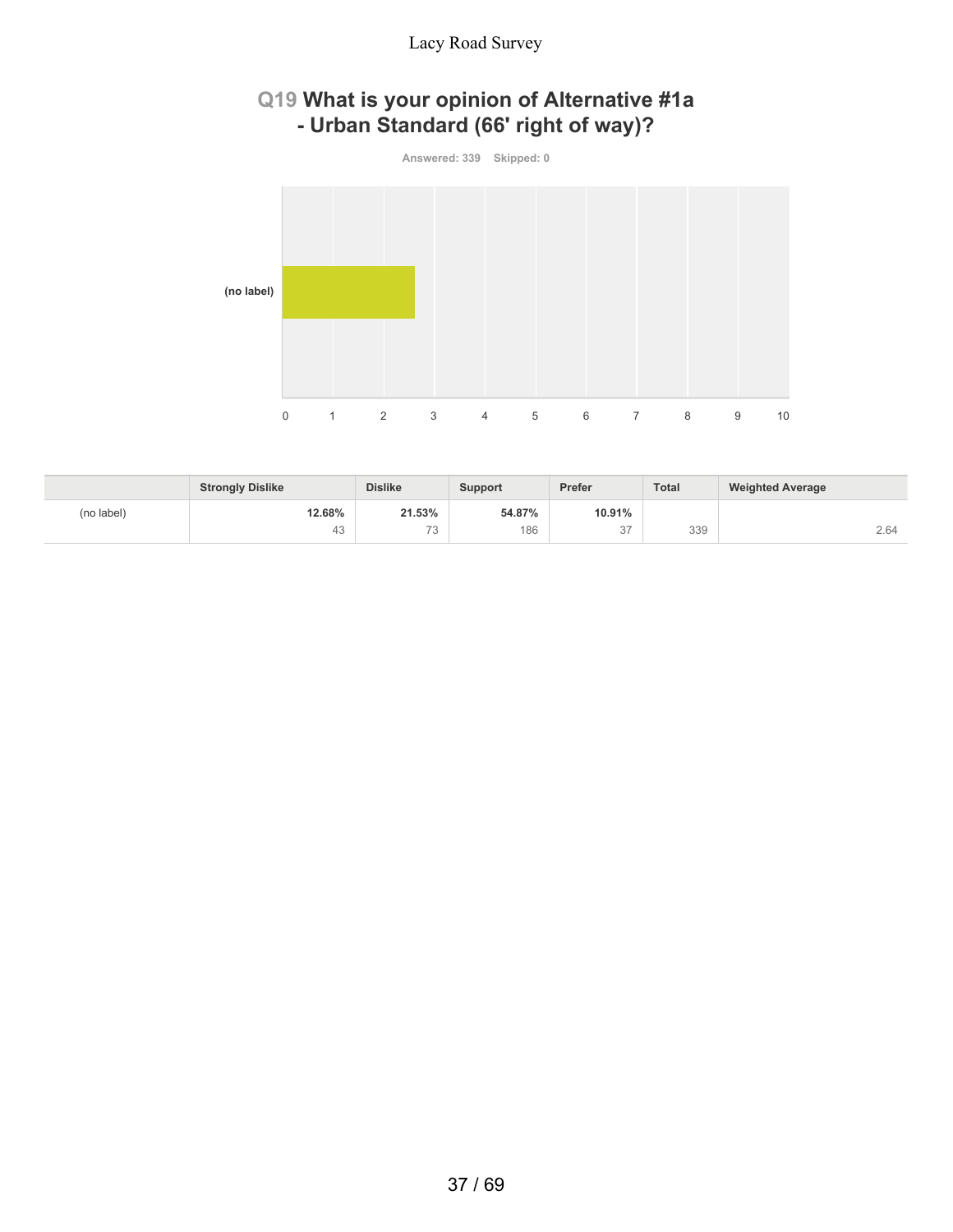

# **Q20 Which elements do you support for Alternative #1a?**

|                           | Support | Do not Support | <b>Total</b> | <b>Weighted Average</b> |
|---------------------------|---------|----------------|--------------|-------------------------|
| Multi-use Path            | 76.11%  | 23.89%         |              |                         |
|                           | 258     | 81             | 339          | 1.24                    |
| <b>Bike Lanes</b>         | 73.16%  | 26.84%         |              |                         |
|                           | 248     | 91             | 339          | 1.27                    |
| Trees in the Terrace area | 79.35%  | 20.65%         |              |                         |
|                           | 269     | 70             | 339          | 1.21                    |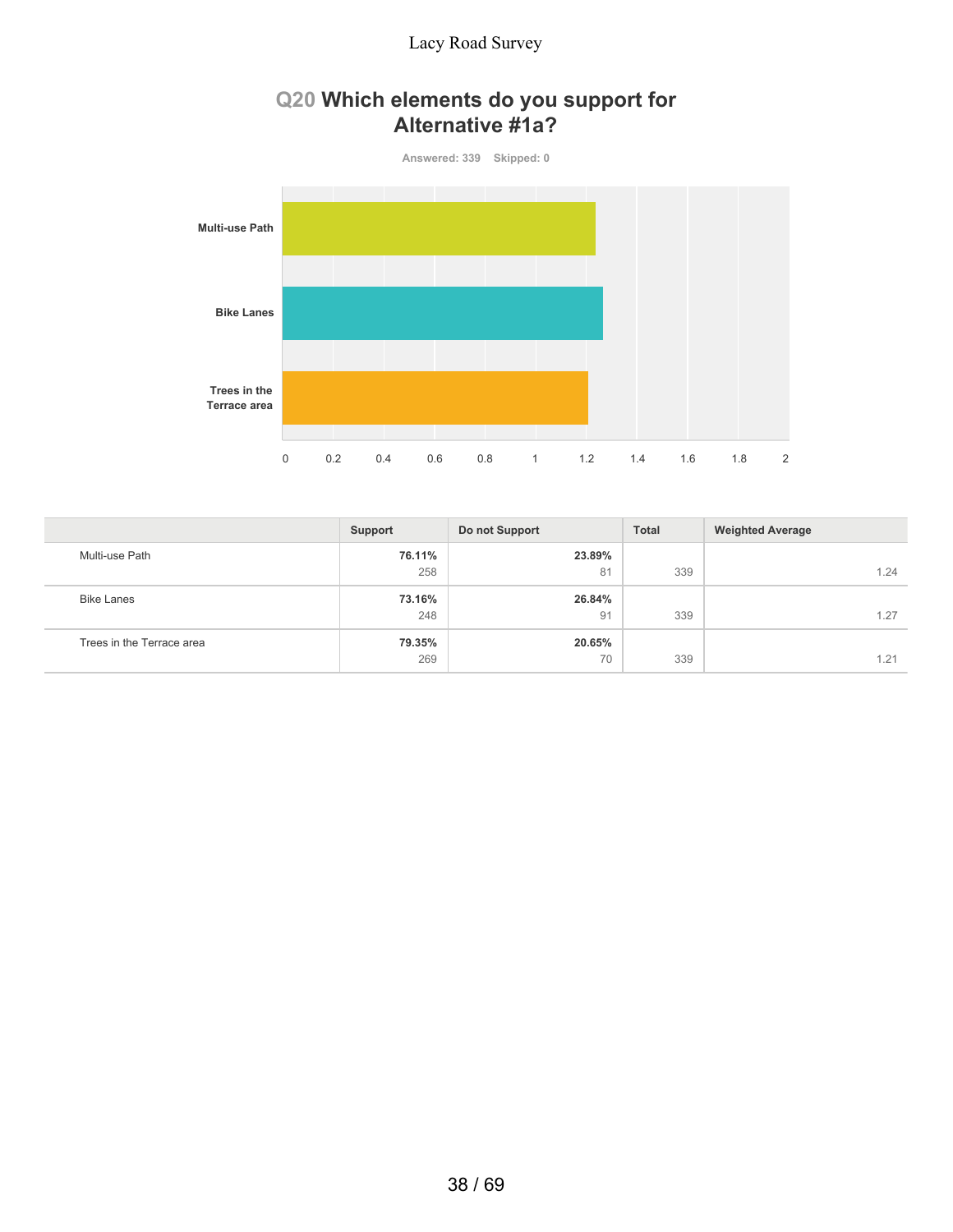# **Q21 Comments/desired changes about Alternative #1a - Urban Standard (66' right of way)**

**Answered: 81 Skipped: 258**

| 9/18/2015 1:36 PM  |
|--------------------|
| 9/18/2015 9:49 AM  |
| 9/17/2015 10:43 PM |
| 9/17/2015 9:11 PM  |
| 9/17/2015 8:35 PM  |
| 9/17/2015 7:44 PM  |
| 9/17/2015 3:56 PM  |
| 9/17/2015 11:58 AM |
| 9/16/2015 7:20 AM  |
| 9/15/2015 6:51 PM  |
| 9/14/2015 12:43 PM |
| 9/14/2015 12:40 PM |
| 9/14/2015 12:27 PM |
| 9/13/2015 9:22 AM  |
| 9/13/2015 8:08 AM  |
| 9/12/2015 10:49 PM |
| 9/12/2015 8:03 PM  |
| 9/12/2015 5:01 PM  |
| 9/12/2015 4:44 PM  |
| 9/12/2015 4:24 PM  |
| 9/12/2015 3:56 PM  |
| 9/12/2015 11:37 AM |
| 9/12/2015 11:00 AM |
| 9/12/2015 10:56 AM |
| 9/11/2015 10:47 PM |
|                    |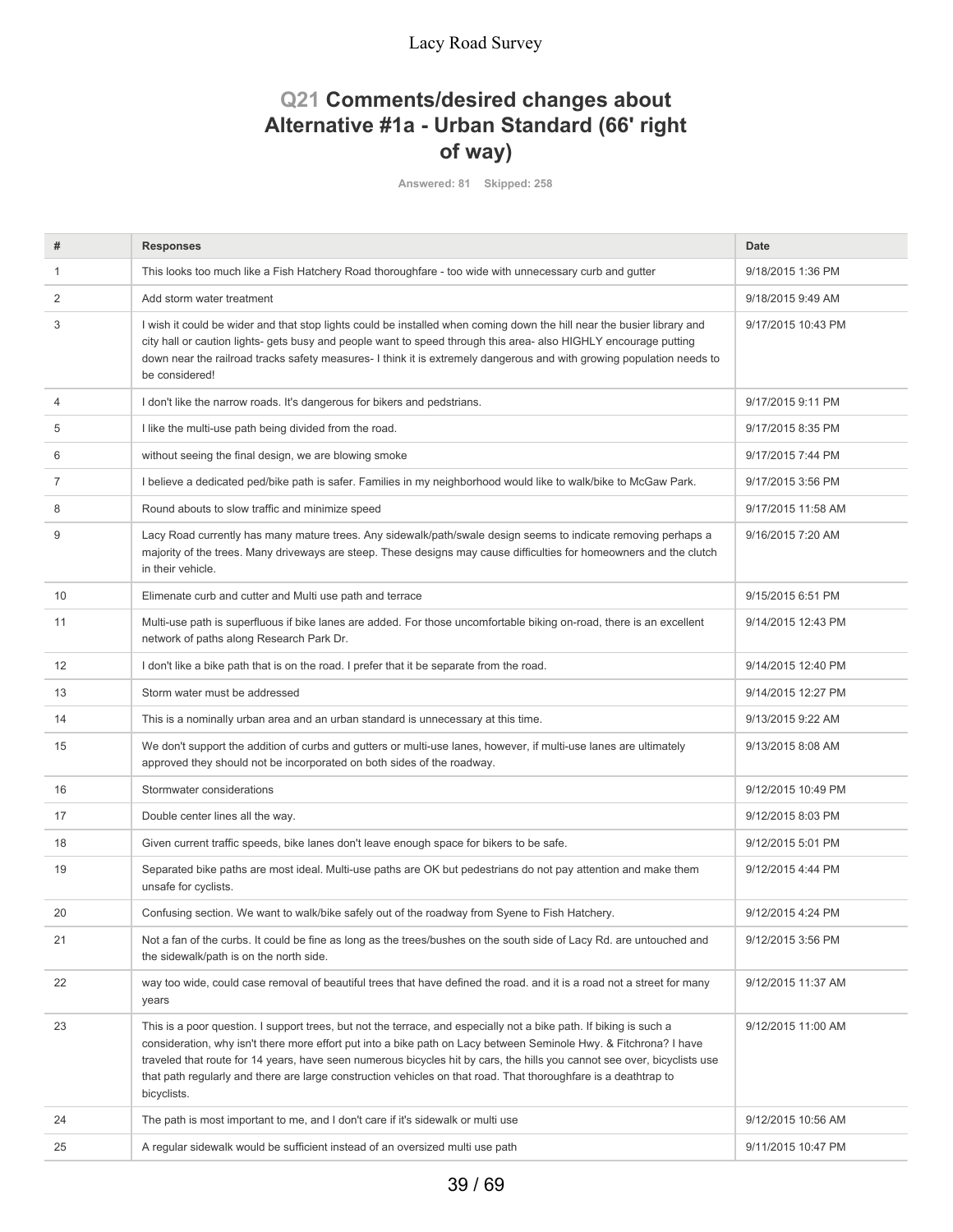| 26 | We need bike paths and multi-use pathways. I'm very nervous biking and walking down Lacy.                                                                                                                                                                                                                                                  | 9/11/2015 10:39 PM |
|----|--------------------------------------------------------------------------------------------------------------------------------------------------------------------------------------------------------------------------------------------------------------------------------------------------------------------------------------------|--------------------|
| 27 | I don't fully understand this. What is 66 vs 80 right of way? What does right of way mean in this context? I chose<br>Support because it seems to indicate space for bikes and pedestrians, and that is what's most important to me.                                                                                                       | 9/11/2015 9:52 PM  |
| 28 | Not much room within a 66' r/w for bike lanes, multi use path and terraces to fit trees, perhaps a smaller sidewalk<br>would be more appropriate in this alternative                                                                                                                                                                       | 9/9/2015 1:37 PM   |
| 29 | Bike Lanes would improve multi-modal transport and would connect with Fish Hatchery and new eastern<br>developments. Currently, cycling on this stretch of Lacy is very dangerous (particularly westbound), as there is minimal<br>or no curb and traffic moves at a high rate of speed over the hills.                                    | 9/9/2015 12:16 AM  |
| 30 | Add another traffic lane or two -- not the bike junk. What an expensive waste of space.                                                                                                                                                                                                                                                    | 9/8/2015 1:59 PM   |
| 31 | Curb and gutter not necessary; retain mature trees.                                                                                                                                                                                                                                                                                        | 9/8/2015 11:46 AM  |
| 32 | Like the trees and path. Would not feel comfortable biking next to the road, so we'd use the multi use path.                                                                                                                                                                                                                               | 9/8/2015 11:39 AM  |
| 33 | Don't want bike lane in the road.                                                                                                                                                                                                                                                                                                          | 9/7/2015 11:55 PM  |
| 34 | larger bike lanes of 6 feet and terrace of 8 feet is preferred                                                                                                                                                                                                                                                                             | 9/7/2015 2:12 PM   |
| 35 | nothing                                                                                                                                                                                                                                                                                                                                    | 9/1/2015 11:04 PM  |
| 36 | Wider bike lanes or better separation of use (bike vs car). With the hills and blind driveways it would be nice to feel<br>more protected while riding on the road, it is hard to see bikers/walkers currently on the road in these areas                                                                                                  | 9/1/2015 1:55 PM   |
| 37 | I don't truly support this, as it has an extra path I don't support. but it appears to be the least offensive of the choice<br>offered on the survey                                                                                                                                                                                       | 9/1/2015 1:05 PM   |
| 38 | Ought to have a multi-use path that will serve walkers/runners and bikes. That's what has happened on Fish Hatchery<br>- few if any bikers use the bike lane - they all ride on the path.                                                                                                                                                  | 8/31/2015 1:40 PM  |
| 39 | This survey just deleted my answer I had typed after I pressed Next. (: Basically, see my prior answers and decide do<br>we need that wide of a terrain? We may need some trees but use all existing trees. Is there parking on Lacy Road? I<br>supported the side walk even though I did not check that box on about six screens earlier. | 8/31/2015 11:51 AM |
| 40 | Why do we need multi-use paths if you already have a sidewalk and bike path?                                                                                                                                                                                                                                                               | 8/30/2015 5:16 PM  |
| 41 | I'd rather see bikes in path separated from car traffic, especially due to the visibility issues with the hill. I also don't like<br>it that this option doesn't help the stormwater issues                                                                                                                                                | 8/30/2015 2:22 PM  |
| 42 | How can one state a preference before being informed as to the other options? Poor survey design. And what about a<br>"no preference" or "inadequate information" choice? Poor survey design leads to inaccurate conclusions or<br>intentionally leads to a preferred outcome.                                                             | 8/30/2015 11:41 AM |
| 43 | Consistent with Resolution 75-10 and previous promises and commitments made by the city to its citizens/taxpayers                                                                                                                                                                                                                          | 8/30/2015 12:23 AM |
| 44 | We need walking paths that are not part of the street but as a regular sidewalk. Bike lanes can be part of the street.<br>Like tree planting for beautification.                                                                                                                                                                           | 8/29/2015 12:34 PM |
| 45 | missing stormwater retention option                                                                                                                                                                                                                                                                                                        | 8/29/2015 11:13 AM |
| 46 | lose the curb                                                                                                                                                                                                                                                                                                                              | 8/29/2015 9:47 AM  |
| 47 | Bike lanes are not needed and are a complete waste of money if sidewalks OR a multi use lane are provided!                                                                                                                                                                                                                                 | 8/29/2015 7:23 AM  |
| 48 | 1. Build/plant sustainable storm water treatment within right of way. 2. Widen bike lane and/or build multi-path that<br>serves needs of bicyclists. Bike lane width insufficient in 1a model!! 3. Be creative with current use of space, and avoid<br>disruption of undeveloped land use wherever possible!                               | 8/29/2015 7:09 AM  |
| 49 | I believe this can be accomplished without curbs                                                                                                                                                                                                                                                                                           | 8/28/2015 6:38 PM  |
| 50 | Your trees are very little and they all die. Fitchburg cut down a 500 year old OAK tree when you put in Research Park.<br>What makes you think your little trees will do anything?                                                                                                                                                         | 8/28/2015 4:35 PM  |
| 51 | If there is a multi-use path, the bike lanes would not be absolutely necessary, but I would still support them.                                                                                                                                                                                                                            | 8/28/2015 9:15 AM  |
| 52 | Unless there are going to be bike lanes *and* a multi-use path, I'd highly suggest adding a protected bike lane instead.<br>It's been shown to alleviate the fears that many non-confident riders have of riding with nothing more protective than a<br>painted line.                                                                      | 8/28/2015 8:12 AM  |
| 53 | Why not one-way, buffered/protected bike lanes and sidewalk? Would be better than Unbuffered Bike lanes and 2-<br>way multi-use side path.                                                                                                                                                                                                 | 8/27/2015 11:43 PM |
| 54 | Bike lanes need to be 1 foot wider                                                                                                                                                                                                                                                                                                         | 8/27/2015 4:45 PM  |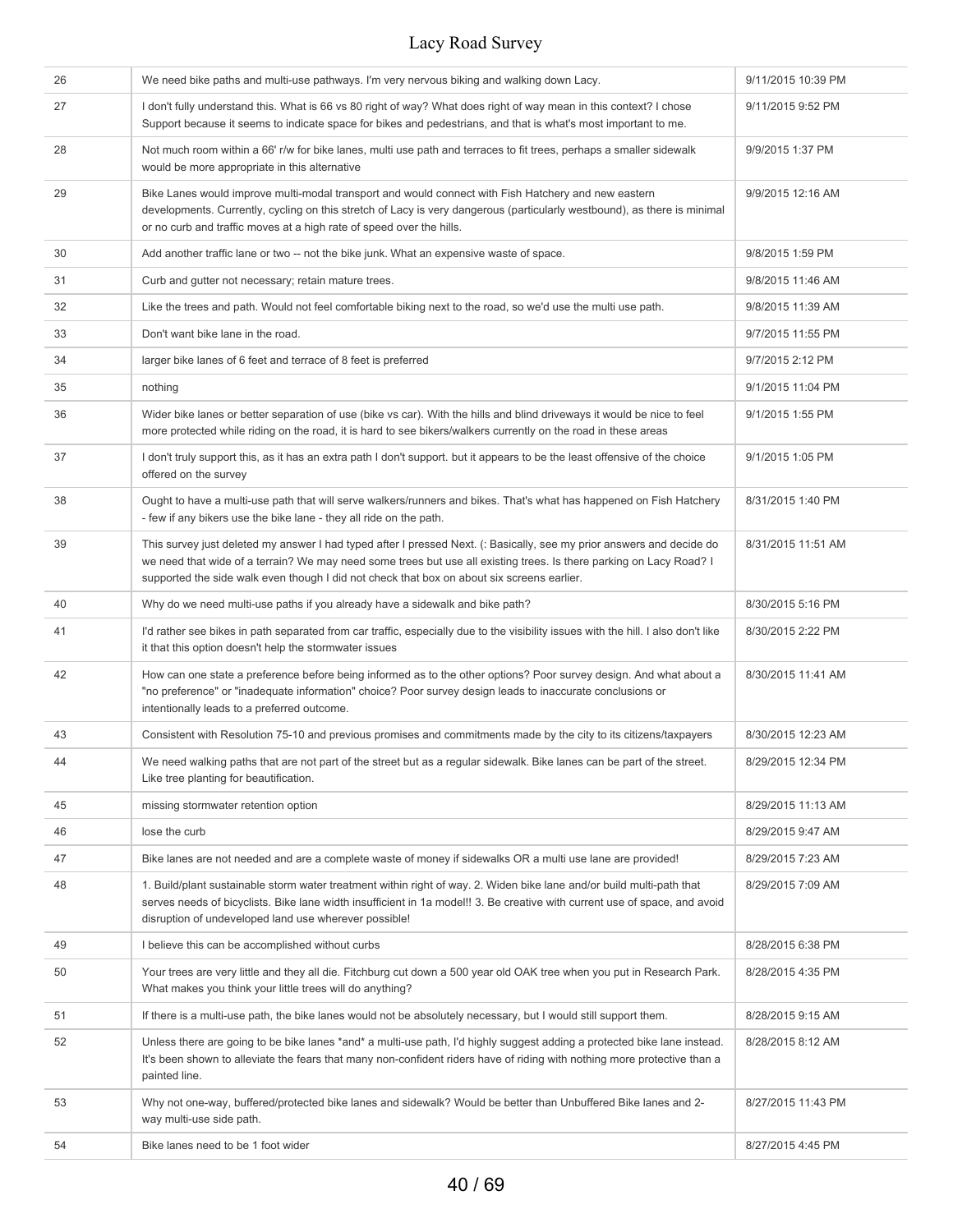| 55 | Need pedestrian accommodations on BOTH sides of street. Especially if this will be a transit corridor at some point or<br>will have great development density than now.                                                                                                                                                                                                                                                                                                                                                                                                   | 8/27/2015 3:00 PM  |
|----|---------------------------------------------------------------------------------------------------------------------------------------------------------------------------------------------------------------------------------------------------------------------------------------------------------------------------------------------------------------------------------------------------------------------------------------------------------------------------------------------------------------------------------------------------------------------------|--------------------|
| 56 | no multi-use path                                                                                                                                                                                                                                                                                                                                                                                                                                                                                                                                                         | 8/27/2015 1:42 PM  |
| 57 | Trees would be a nice extra but not of high priority.                                                                                                                                                                                                                                                                                                                                                                                                                                                                                                                     | 8/27/2015 9:37 AM  |
| 58 | Very narrow shoulder area, doesn't seem safe for biking given the hills on Lacy Rd. I would not bike with my child on<br>the shoulder. I like that this option has a multi use path and maintains the mature trees.                                                                                                                                                                                                                                                                                                                                                       | 8/27/2015 9:15 AM  |
| 59 | Have the bikes use the "multi use path"that is what makes it "multi-use".                                                                                                                                                                                                                                                                                                                                                                                                                                                                                                 | 8/27/2015 8:55 AM  |
| 60 | This road is going to get much busier. You need people and bikes off the street.                                                                                                                                                                                                                                                                                                                                                                                                                                                                                          | 8/27/2015 7:19 AM  |
| 61 | I dislike vertical 90-degree curbs. It prevents pulling off the road, for emergency breakdowns, or other unusual vehicle<br>parking, like contractors, UPS, Diggers-Hotline, or other truck or vehicles needing to get out of the way. It's also a<br>hazard to hit a 90-deg curb-stop. It can either break a car's wheels, or bounce a car back into the traffic lane. All curbs<br>should be sloped, at some 30-deg to no more than 45-deg angle of the backing part. NO curbs should be built with 90-<br>degree back-stops anymore. Why is this comment box so small? | 8/27/2015 1:30 AM  |
| 62 | seems that it needs to be wider for safety                                                                                                                                                                                                                                                                                                                                                                                                                                                                                                                                | 8/26/2015 8:44 PM  |
| 63 | Terrace of 10 feet is not needed.                                                                                                                                                                                                                                                                                                                                                                                                                                                                                                                                         | 8/26/2015 6:52 PM  |
| 64 | If the path is indeed multi-use, then I see no need for a separate bike path                                                                                                                                                                                                                                                                                                                                                                                                                                                                                              | 8/26/2015 1:26 PM  |
| 65 | Improve Lacy without bike and pedestrian lanes which are inappropriate in consideration of heavy auto vehicle traffic.                                                                                                                                                                                                                                                                                                                                                                                                                                                    | 8/26/2015 1:12 PM  |
| 66 | Need better bike/ped accomodation. Complete lack of stormwater aspects is unacceptable                                                                                                                                                                                                                                                                                                                                                                                                                                                                                    | 8/26/2015 12:36 PM |
| 67 | Add sidewalk                                                                                                                                                                                                                                                                                                                                                                                                                                                                                                                                                              | 8/26/2015 11:39 AM |
| 68 | Boring, not as attractive as other alternatives.                                                                                                                                                                                                                                                                                                                                                                                                                                                                                                                          | 8/26/2015 10:59 AM |
| 69 | Lacy road should retain a rural look not a urban design. Lacy road residents have never asked for or demanded to<br>have our neighborhood changed to a rural design.                                                                                                                                                                                                                                                                                                                                                                                                      | 8/24/2015 3:54 PM  |
| 70 | I support multi use path and 5 foot bike lanes on the sides of Lacy rd                                                                                                                                                                                                                                                                                                                                                                                                                                                                                                    | 8/24/2015 3:10 PM  |
| 71 | People who walk to/from destinations without sidewalk must cross road mid-block--seems dangerous at 35 (and 44!)<br>MPH. Needs sidewalk. Improve bike lanes by using 1' curb header and 1' gutter instead of 6" curb header and 2'<br>gutter. Use 10' travel lanes to calm traffic and reduce need for r.o.w.                                                                                                                                                                                                                                                             | 8/23/2015 8:27 PM  |
| 72 | don't like the multi-use path particularly, but since it would be across the street from my house it would be tolerable. I<br>certainly wouldn't want it in front of my house.                                                                                                                                                                                                                                                                                                                                                                                            | 8/23/2015 3:06 AM  |
| 73 | Don't see need for multi use path.                                                                                                                                                                                                                                                                                                                                                                                                                                                                                                                                        | 8/22/2015 8:35 PM  |
| 74 | I am concerned about flooding and also the impact to the existing trees                                                                                                                                                                                                                                                                                                                                                                                                                                                                                                   | 8/22/2015 8:27 PM  |
| 75 | We need turn lanes into all the neighborhoods that are off of Lacy Road.                                                                                                                                                                                                                                                                                                                                                                                                                                                                                                  | 8/22/2015 4:13 PM  |
| 76 | No comment                                                                                                                                                                                                                                                                                                                                                                                                                                                                                                                                                                | 8/22/2015 1:58 PM  |
| 77 | I support the bike lanes but not the curb and gutter. I don't think that their is a need for a multi use path the whole<br>length of Lacy                                                                                                                                                                                                                                                                                                                                                                                                                                 | 8/21/2015 6:58 PM  |
| 78 | repave with bike lanes only                                                                                                                                                                                                                                                                                                                                                                                                                                                                                                                                               | 8/21/2015 4:58 PM  |
| 79 | The trees you plant will die from road salt. What about the 500 year old tree the city cut down at the corner of Lacy<br>and Reseach Park?                                                                                                                                                                                                                                                                                                                                                                                                                                | 8/21/2015 7:48 AM  |
| 80 | If there is a multi use path, then I disagree that you need 2 bike lanes on the road.                                                                                                                                                                                                                                                                                                                                                                                                                                                                                     | 8/20/2015 11:48 PM |
| 81 | Wider is better; this is a major east-west corridor                                                                                                                                                                                                                                                                                                                                                                                                                                                                                                                       | 8/20/2015 6:41 PM  |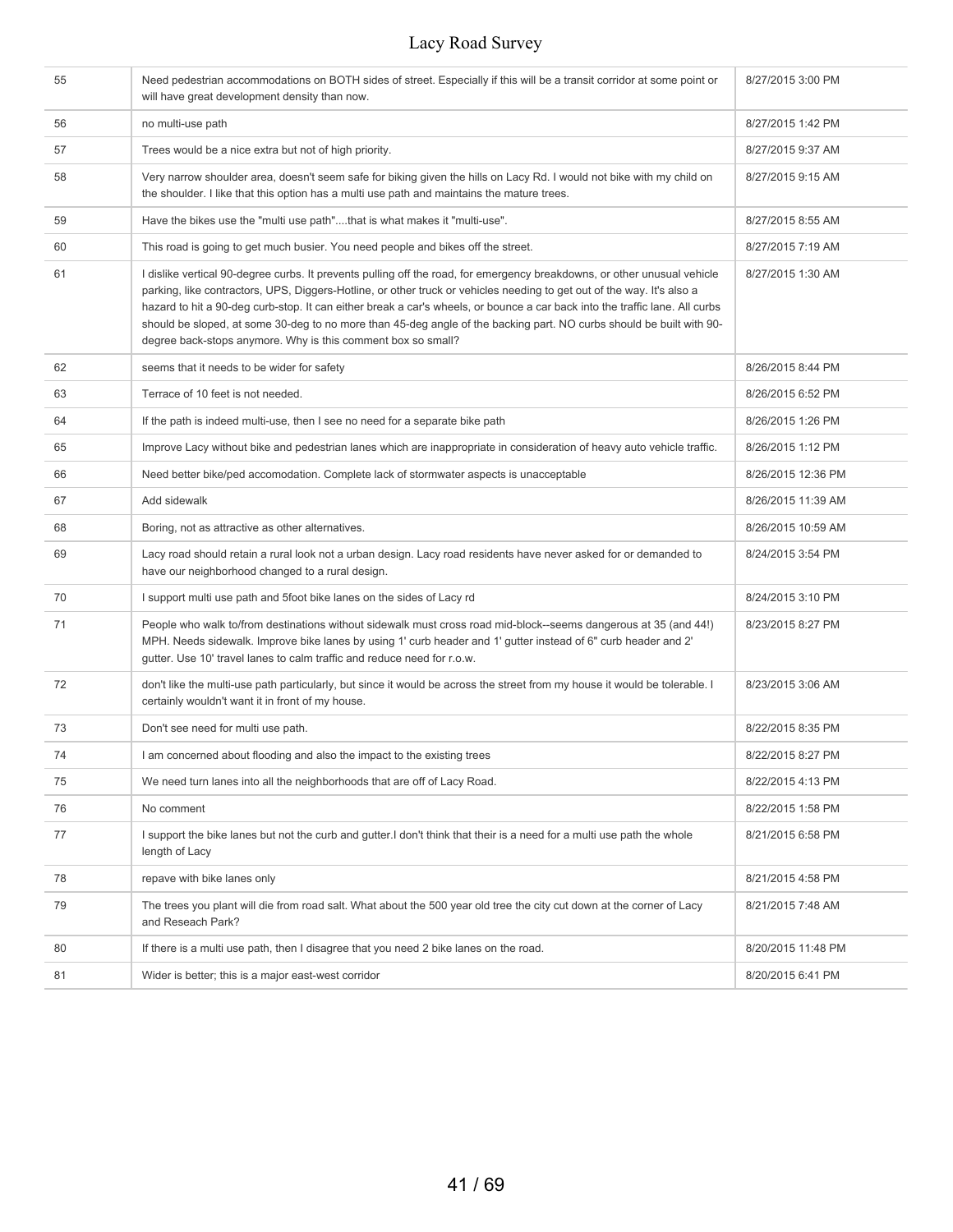# **Q22 What is your opinion of Alternative #1 - Urban Standard (66' right of way)?**



|            | <b>Strongly Dislike</b> | <b>Dislike</b> | <b>Support</b> | Prefer | Total | <b>Weighted Average</b> |
|------------|-------------------------|----------------|----------------|--------|-------|-------------------------|
| (no label) | 16.81%                  | 23.01%         | 50.74%         | 9.44%  |       |                         |
|            | $- -$<br>5/             | 78             | 172            | 32     | 339   | 2.53                    |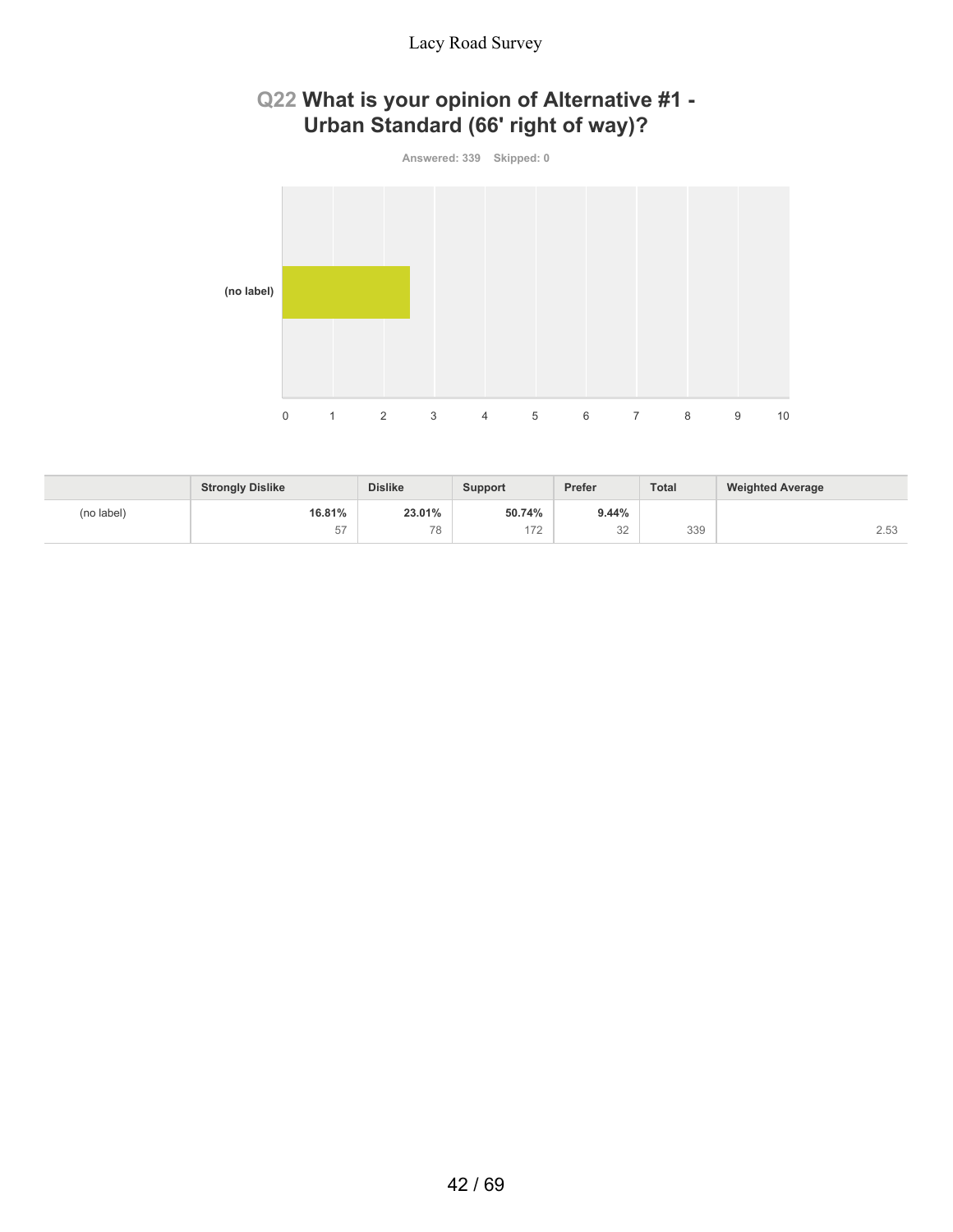

# **Q23 Which elements do you support for Alternative #1?**

|                           | Support | Do not Support | <b>Total</b> | <b>Weighted Average</b> |
|---------------------------|---------|----------------|--------------|-------------------------|
| Sidewalk                  | 55.75%  | 44.25%         |              |                         |
|                           | 189     | 150            | 339          | 1.44                    |
| Multi-use Path            | 74.34%  | 25.66%         |              |                         |
|                           | 252     | 87             | 339          | 1.26                    |
| <b>Bike Lanes</b>         | 69.62%  | $30.38\%$      |              |                         |
|                           | 236     | 103            | 339          | 1.30                    |
| Trees in the Terrace area | 78.47%  | 21.53%         |              |                         |
|                           | 266     | 73             | 339          | 1.22                    |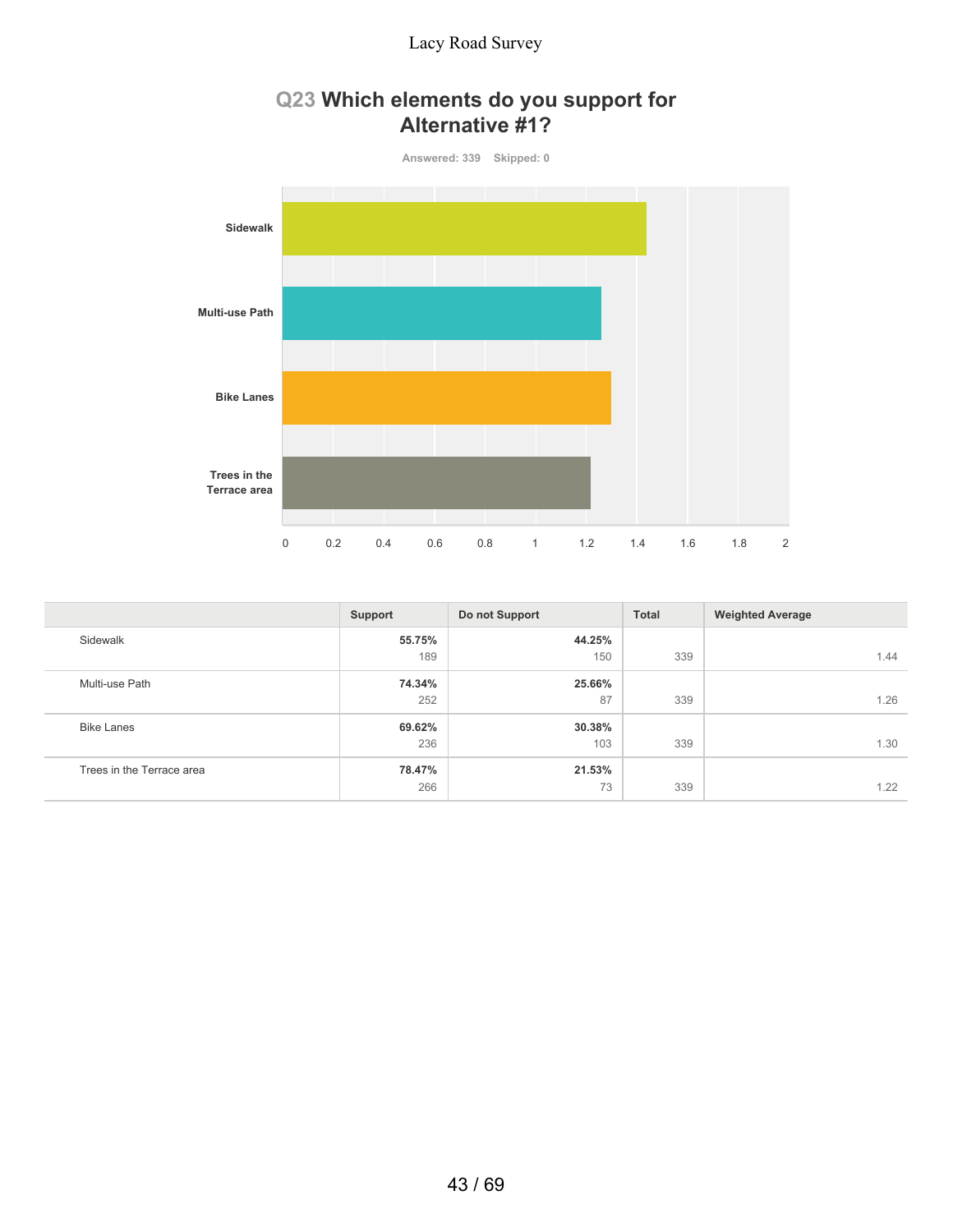# **Q24 Comments/desired changes about Alternative #1 - Urban Standard (66' right of way)**

**Answered: 73 Skipped: 266**

| #              | <b>Responses</b>                                                                                                                                                                                                                                                                                                                                                                                         | <b>Date</b>        |
|----------------|----------------------------------------------------------------------------------------------------------------------------------------------------------------------------------------------------------------------------------------------------------------------------------------------------------------------------------------------------------------------------------------------------------|--------------------|
| 1              | This is very challenging because it seems to me that there is not room for any of these if we do not take part of<br>people's property                                                                                                                                                                                                                                                                   | 9/18/2015 4:44 PM  |
| 2              | Implies curb and gutter, too wide, would eliminate too many existing trees                                                                                                                                                                                                                                                                                                                               | 9/18/2015 1:38 PM  |
| 3              | Keep roads wide for safety and no bike lanes. Keep bikers on the paths and away from cars!                                                                                                                                                                                                                                                                                                               | 9/17/2015 9:13 PM  |
| $\overline{4}$ | I think this option is safer than Alternative #1a because there is a sidewalk included so that pedestrians are able to<br>walk on both sides of the street. This accommodates the surrounding neighborhoods that are on the north and south<br>sides of Lacy.                                                                                                                                            | 9/17/2015 8:35 PM  |
| 5              | Bike Lanes are not safe for children. Period.                                                                                                                                                                                                                                                                                                                                                            | 9/17/2015 3:58 PM  |
| 6              | It seems unnecessary to have both a sidewalk and a multi-use path, though it would be nice to have something on<br>each side of the road. I prefer the multi-use path over the sidewalk.                                                                                                                                                                                                                 | 9/16/2015 2:06 PM  |
| 7              | The placement of the path, particularly near city hall, needs to minimize impact on homeowners.                                                                                                                                                                                                                                                                                                          | 9/16/2015 10:16 AM |
| 8              | The path/sidewalk are optional. How they are determined to be placed will be key. While I like paths and support<br>putting them in new construction (Swan Creek), the area was designed with them in mind. Retrofitting them can be<br>problematic and I see disruption to the Lacy Road corridor if this choice is made.                                                                               | 9/16/2015 7:22 AM  |
| 9              | Eliminate curb &gutter, sidewalk, terrace and multi use path                                                                                                                                                                                                                                                                                                                                             | 9/15/2015 6:52 PM  |
| 10             | I don't think you need both a sidewalk and multi-use path along the same route.                                                                                                                                                                                                                                                                                                                          | 9/15/2015 9:27 AM  |
| 11             | If a multi-use path is included, I don't think a sidewalk is necessary.                                                                                                                                                                                                                                                                                                                                  | 9/14/2015 6:51 PM  |
| 12             | Not sure I'm understanding the question but I do support a multimodal trail for walking or biking because it feels safer<br>than walking on the edge of the road with cars zipping by. If the tree line can be fit in, fine, but ok if not                                                                                                                                                               | 9/14/2015 1:23 PM  |
| 13             | Way too much acquisition and expense for a sidewalk that is completely superfluous given on-road biking or multi-use<br>path                                                                                                                                                                                                                                                                             | 9/14/2015 12:44 PM |
| 14             | Having separate byways for pedestrians, bicycles and motor vehicles seems like the safest option.                                                                                                                                                                                                                                                                                                        | 9/13/2015 11:50 AM |
| 15             | Stormwater concerns.                                                                                                                                                                                                                                                                                                                                                                                     | 9/12/2015 10:50 PM |
| 16             | Double center lines all the way.                                                                                                                                                                                                                                                                                                                                                                         | 9/12/2015 8:08 PM  |
| 17             | Sidewalk and multi-use path can accommodate both pedestrians and bikes. Most casual bikers would not use the bike<br>lanes because they don't provide enough space.                                                                                                                                                                                                                                      | 9/12/2015 5:04 PM  |
| 18             | Sidewalk on one side, bike path on other side would be good.                                                                                                                                                                                                                                                                                                                                             | 9/12/2015 4:46 PM  |
| 19             | Multi-use path and/or sidewalk needs to be OUT of the street. Car speed is too fast. Increased de-velopment means<br>even more traffic                                                                                                                                                                                                                                                                   | 9/12/2015 4:26 PM  |
| 20             | Same as before. Not a fan of the curbs, but it could be fine as long as the trees/bushes on the south side the 54XX<br>address block are untouched.                                                                                                                                                                                                                                                      | 9/12/2015 4:02 PM  |
| 21             | Again, another poorly worded question. Lesser of all evils would be having a sidewalk, then bike path, but definitely<br>keeping the trees. QuestionIf there is so much concern about all the new traffic coming, why encourage bikers,<br>especially on a road with roundabouts, stop areas, etc? It's already hard to pull out of Mica onto Lacy road. Bikes<br>would be in more danger I would think. | 9/12/2015 11:02 AM |
| 22             | How beneficial are the trees besides aesthetics? It seems like unnecessary spending on landscaping                                                                                                                                                                                                                                                                                                       | 9/11/2015 10:48 PM |
| 23             | Same comments as previous, 66' is not wide enough to accommodate all these things.                                                                                                                                                                                                                                                                                                                       | 9/9/2015 1:38 PM   |
| 24             | Sidewalks would require greater right of way acquisition from property owners and seem to be redundant if there is a<br>MUP.                                                                                                                                                                                                                                                                             | 9/9/2015 12:18 AM  |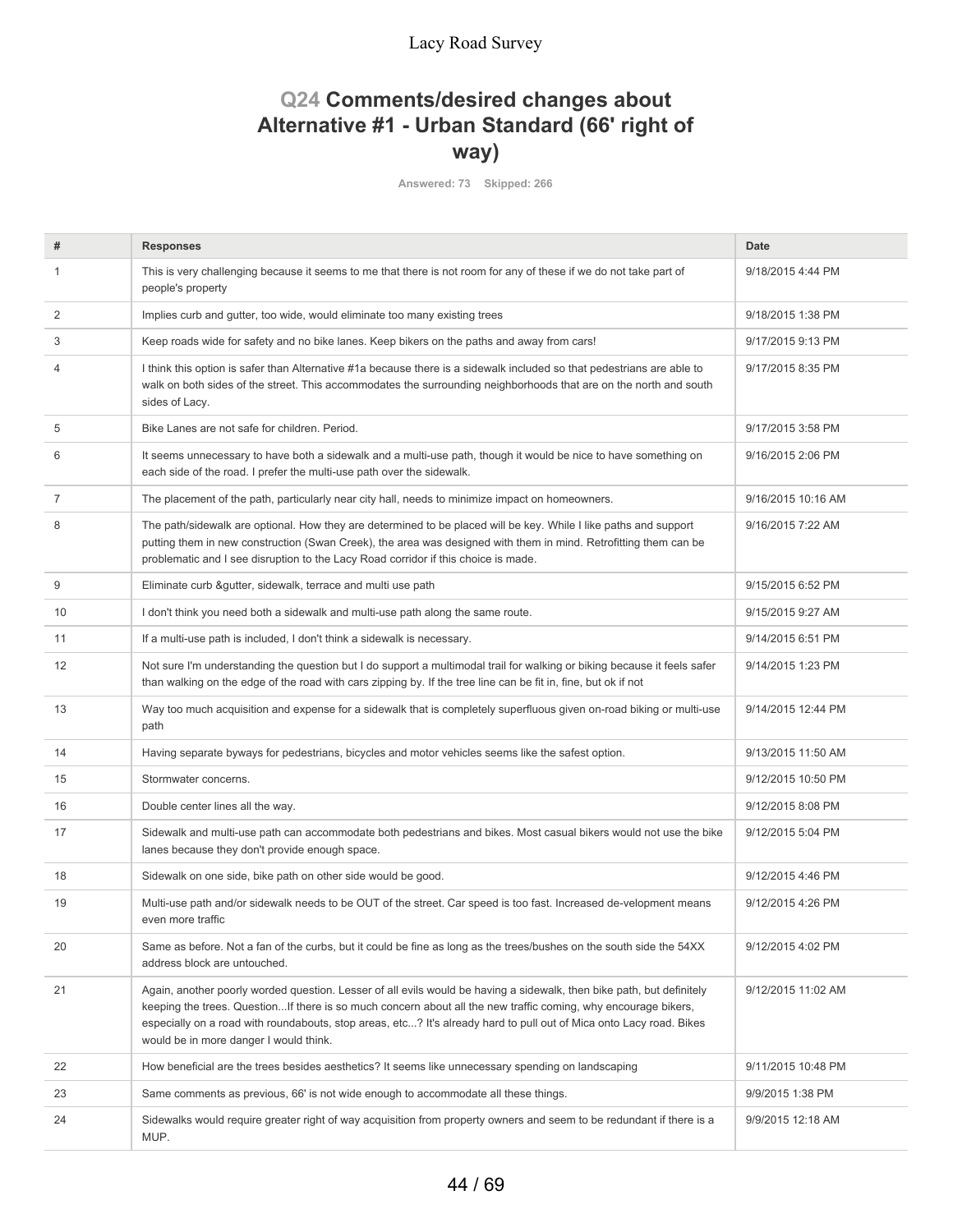| 25 | What is being achieved here? Again, the City is going to make improvements to a roadway -- THAT DON'T IMPROVE<br>THE ROADWAY!! Reminds me of the horrible decision to not add lanes to Fish Hatchery south of Lacy Road. A real<br>idiot designed that debacle.                                                                                                                                                    | 9/8/2015 2:01 PM   |
|----|--------------------------------------------------------------------------------------------------------------------------------------------------------------------------------------------------------------------------------------------------------------------------------------------------------------------------------------------------------------------------------------------------------------------|--------------------|
| 26 | Sidewalk not necessary if there is a multi-use path.                                                                                                                                                                                                                                                                                                                                                               | 9/8/2015 11:47 AM  |
| 27 | Like but don't see the need for sidewalk AND path AND bike lanes.                                                                                                                                                                                                                                                                                                                                                  | 9/8/2015 11:39 AM  |
| 28 | Want bike path that is safe - not in the road                                                                                                                                                                                                                                                                                                                                                                      | 9/7/2015 11:56 PM  |
| 29 | wider bike lanes. Narrower terrace. Create narrower view line, reducing traffic speeds                                                                                                                                                                                                                                                                                                                             | 9/7/2015 2:14 PM   |
| 30 | I like that there is a multiuse path to separate bikers and cars                                                                                                                                                                                                                                                                                                                                                   | 9/1/2015 1:56 PM   |
| 31 | You do not need a bike lane, a sidewalk, and a multi-use path - the path will work for all three                                                                                                                                                                                                                                                                                                                   | 8/31/2015 1:42 PM  |
| 32 | All okay                                                                                                                                                                                                                                                                                                                                                                                                           | 8/31/2015 12:12 PM |
| 33 | The survey keeps deleting my text.                                                                                                                                                                                                                                                                                                                                                                                 | 8/31/2015 11:53 AM |
| 34 | would prefer multi-use path to include bikes and peds, prefer stormwater features of other alternatives                                                                                                                                                                                                                                                                                                            | 8/30/2015 2:23 PM  |
| 35 | see previous responses--stating preferences without knowledge of the full set of choices is a flawed approach. In<br>addition, no cost factors or parameters have been identified for any of these choices. In the real world, choices are<br>generally influenced by a cost. For example, one might prefer a Lexus SUV over a Kia Soul but the cost might be too<br>high for the former, or the garage too small. | 8/30/2015 11:45 AM |
| 36 | Contrary to Resolution 75-10 and previous promises and commitments made by the city to its citizens/taxpayers                                                                                                                                                                                                                                                                                                      | 8/30/2015 12:23 AM |
| 37 | Cost                                                                                                                                                                                                                                                                                                                                                                                                               | 8/29/2015 3:58 PM  |
| 38 | Do not like this alternative as much as the other option                                                                                                                                                                                                                                                                                                                                                           | 8/29/2015 12:36 PM |
| 39 | missing rainwater retention option                                                                                                                                                                                                                                                                                                                                                                                 | 8/29/2015 11:14 AM |
| 40 | lose the curb                                                                                                                                                                                                                                                                                                                                                                                                      | 8/29/2015 9:48 AM  |
| 41 | Bike lanes are not needed and are a complete waste of money if sidewalks OR a multi use lane are provided!                                                                                                                                                                                                                                                                                                         | 8/29/2015 7:23 AM  |
| 42 | If there is multi-use there is not a pressing need for a sidewalk. Curbs are not essential                                                                                                                                                                                                                                                                                                                         | 8/28/2015 6:39 PM  |
| 43 | Why not consider speed bumps?                                                                                                                                                                                                                                                                                                                                                                                      | 8/28/2015 4:35 PM  |
| 44 | Side walk seems unnecessary, but if it can be done without too much impact on private property, I would be in favor of<br>it.                                                                                                                                                                                                                                                                                      | 8/28/2015 9:15 AM  |
| 45 | more grass to mow and maintain                                                                                                                                                                                                                                                                                                                                                                                     | 8/28/2015 8:42 AM  |
| 46 | One thing to note would be that pedestrians and bicycles should be separated somehow. The speed difference<br>between a cyclist traveling at 17mph and a pedestrian at 3mph is just as big as between a cyclist traveling at 17 and a<br>car traveling at 30.                                                                                                                                                      | 8/28/2015 8:14 AM  |
| 47 | I'm not sure how much this differs from the prior question                                                                                                                                                                                                                                                                                                                                                         | 8/28/2015 12:30 AM |
| 48 | Bike lanes need to be 1 foot wider                                                                                                                                                                                                                                                                                                                                                                                 | 8/27/2015 4:45 PM  |
| 49 | either sidewalk or multi-purpose path. I don't think both are needed and path would seem to be better option                                                                                                                                                                                                                                                                                                       | 8/27/2015 9:39 AM  |
| 50 | Again, narrow bike lines though I do support them in general. I prefer the multi-use path to the sidewalk and I don't feel<br>that both are needed. Multi-use path makes more sense than sidewalks.                                                                                                                                                                                                                | 8/27/2015 9:17 AM  |
| 51 | It has the very undesirable - hated SIDEWALK. A sidewalk and a multi-use bike-ped path are redundant. Another tiny<br>box, is this to limit comments?                                                                                                                                                                                                                                                              | 8/27/2015 1:31 AM  |
| 52 | seems like it needs to be wider for safety                                                                                                                                                                                                                                                                                                                                                                         | 8/26/2015 8:44 PM  |
| 53 | Terrace is more reasonable in size                                                                                                                                                                                                                                                                                                                                                                                 | 8/26/2015 6:53 PM  |
| 54 | I don't know if we need the sidewalk and multi-use path.                                                                                                                                                                                                                                                                                                                                                           | 8/26/2015 5:15 PM  |
| 55 | To minimize tree loss and disruption to homeowners along Lacy Rd., I don't see a need for a sidewalk and a multi-use<br>path.                                                                                                                                                                                                                                                                                      | 8/26/2015 1:28 PM  |
| 56 | See previous comments                                                                                                                                                                                                                                                                                                                                                                                              | 8/26/2015 1:13 PM  |
| 57 | Need to address stormwater                                                                                                                                                                                                                                                                                                                                                                                         | 8/26/2015 12:37 PM |
| 58 | If there is a multi-use path, eliminate bike lanes. Safer to have bikers off the main road anyway.                                                                                                                                                                                                                                                                                                                 | 8/26/2015 11:23 AM |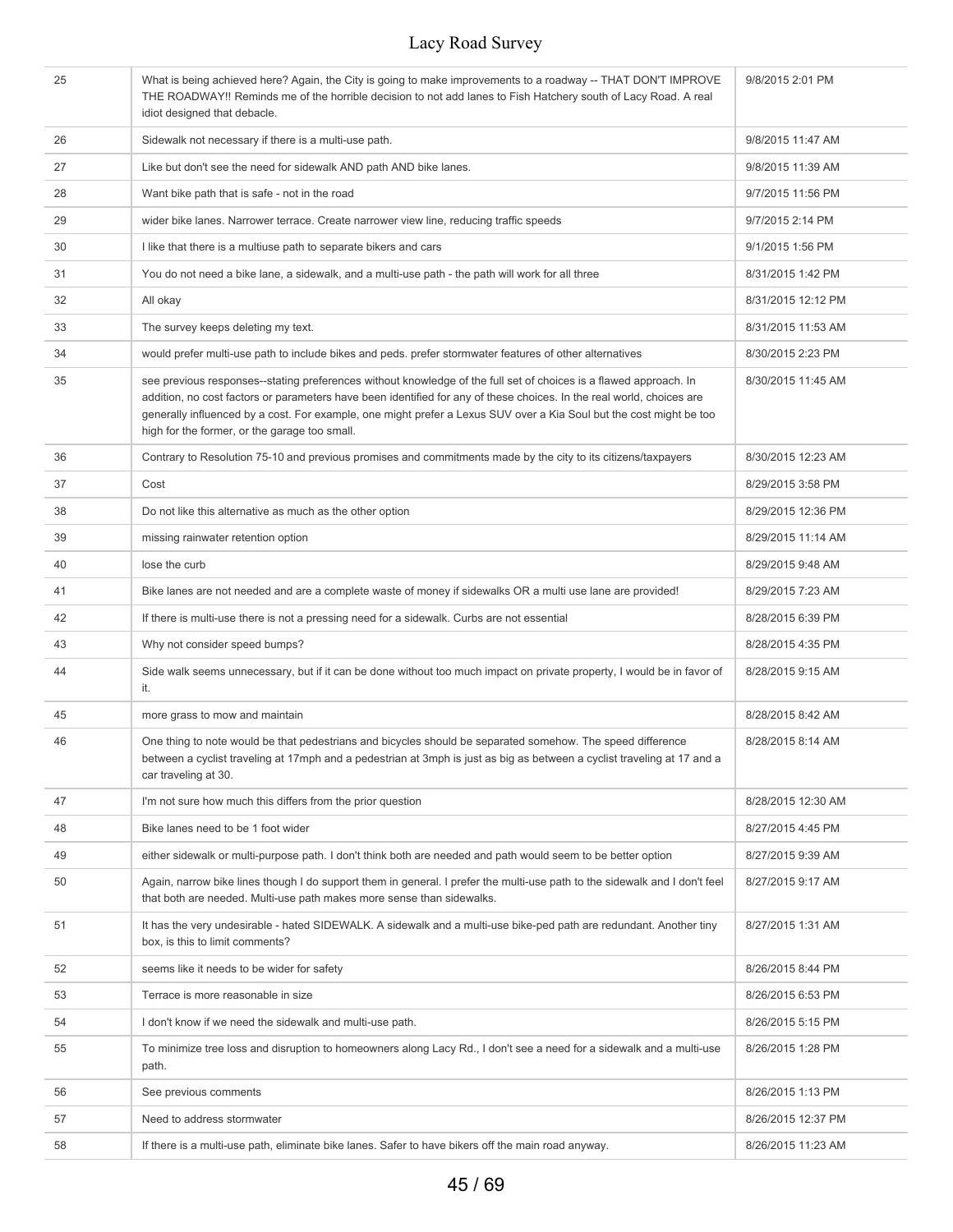| 59 | sidewalk or multi-use path is sufficient, don't need both                                                                                                                                                                                                                                                     | 8/26/2015 11:07 AM |
|----|---------------------------------------------------------------------------------------------------------------------------------------------------------------------------------------------------------------------------------------------------------------------------------------------------------------|--------------------|
| 60 | Prefer multi-use path to bike lane because I feel it is much safer. Would like a bike lane if no multi use path was<br>available. Sidewalk is crucial!                                                                                                                                                        | 8/25/2015 2:09 PM  |
| 61 | i don't think we need both a sidewalk and a multi-use path. the multi-use path would be more friendly to families or<br>small children on bikes or disabled adults with mobility devices.                                                                                                                     | 8/24/2015 8:47 PM  |
| 62 | I am not supporting anything because I do not like this design at all.                                                                                                                                                                                                                                        | 8/24/2015 3:55 PM  |
| 63 | Multi use ped/bike path 5 foot bike lane on each side of road. No sidewalks                                                                                                                                                                                                                                   | 8/24/2015 3:12 PM  |
| 64 | People who walk to/from destinations without sidewalk must cross road mid-block--seems dangerous at 35 (and 44!)<br>MPH. Needs sidewalk. Improve bike lanes by using 1' curb header and 1' gutter instead of 6" curb header and 2'<br>gutter. Use 10' travel lanes to calm traffic and reduce need for r.o.w. | 8/23/2015 8:28 PM  |
| 65 | this is awful, complete waste of property & space                                                                                                                                                                                                                                                             | 8/23/2015 10:59 AM |
| 66 | I like the additional trees in this design, but it needs either the sidewalk or the path to keep it functional. I don't think it<br>needs both if that would result in more downed trees.                                                                                                                     | 8/22/2015 8:27 PM  |
| 67 | If I had to choose based on space, I'd rather have the multi- use path than bike lanes.                                                                                                                                                                                                                       | 8/22/2015 4:15 PM  |
| 68 | I like that there is path/sidewalk on either side of the road.                                                                                                                                                                                                                                                | 8/22/2015 8:14 AM  |
| 69 | Without the sidewalk or multi use path I don't see a difference to the previous                                                                                                                                                                                                                               | 8/21/2015 7:00 PM  |
| 70 | repave with bike lanes only                                                                                                                                                                                                                                                                                   | 8/21/2015 4:59 PM  |
| 71 | Again, this survey does not contain any traffic calming devices. Why not?                                                                                                                                                                                                                                     | 8/21/2015 7:50 AM  |
| 72 | There is no need for a multi use path, sidewalk, and 2 bike lanes. That is extremely redundant, expensive, and<br>disturbing to residents.                                                                                                                                                                    | 8/20/2015 11:51 PM |
| 73 | This needs to be done right. People move to Fitchburg because of it's excellent accommodation of pedestrian-bicycle<br>transportation. Research shows property values along bike trails go up, benefiting adjacent landowners.                                                                                | 8/20/2015 6:45 PM  |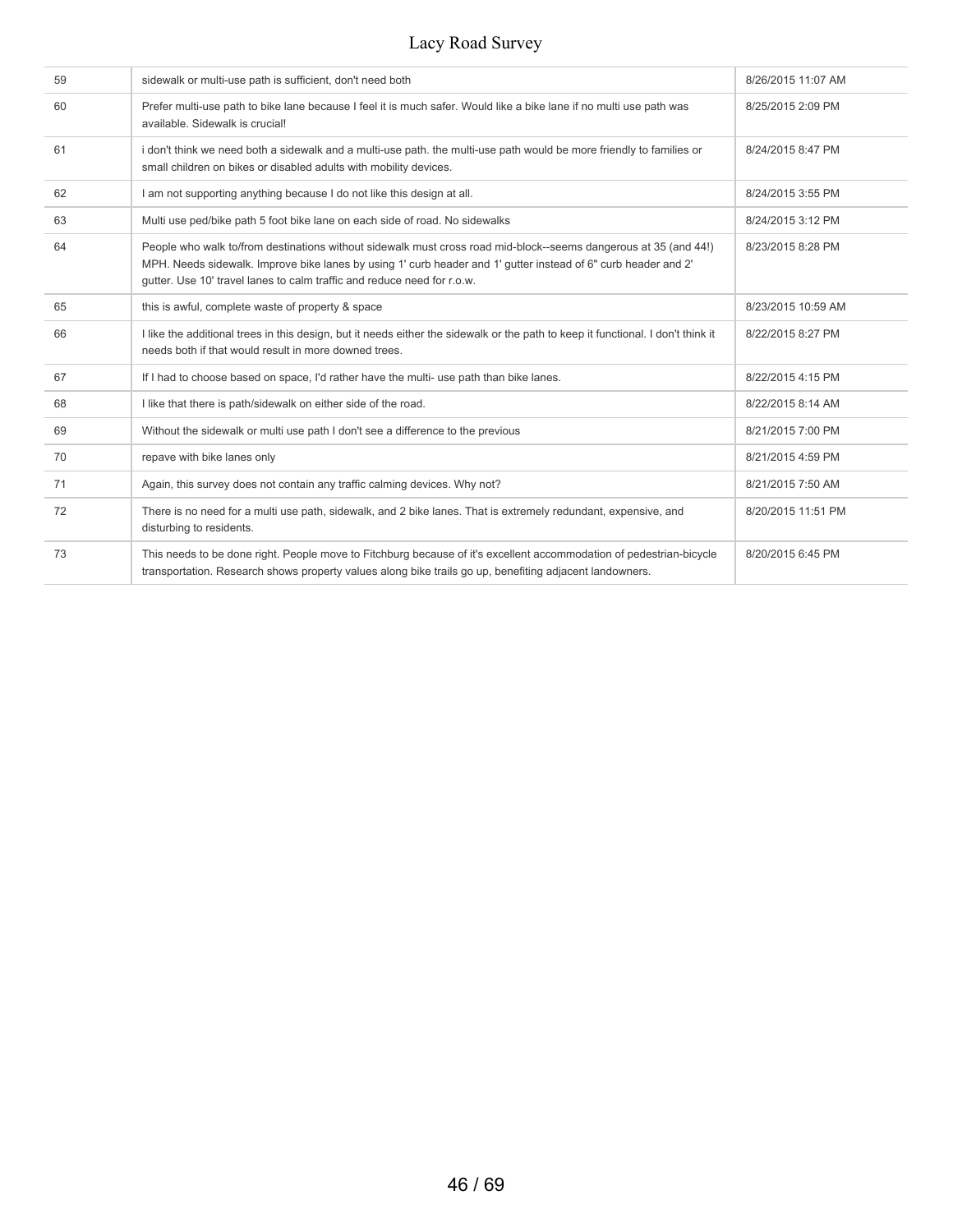# **Q25 What is your opinion of Alternative #2 - Stormwater Terraces (73' right of way)?**

**Answered: 339 Skipped: 0**



|            | <b>Strongly Dislike</b> | <b>Dislike</b> | <b>Support</b> | Prefer | <b>Total</b> | <b>Weighted Average</b> |
|------------|-------------------------|----------------|----------------|--------|--------------|-------------------------|
| (no label) | 20.06%                  | 21.83%         | 39.82%         | 18.29% |              |                         |
|            | 68                      | 74             | 135            | 62     | 339          | 2.56                    |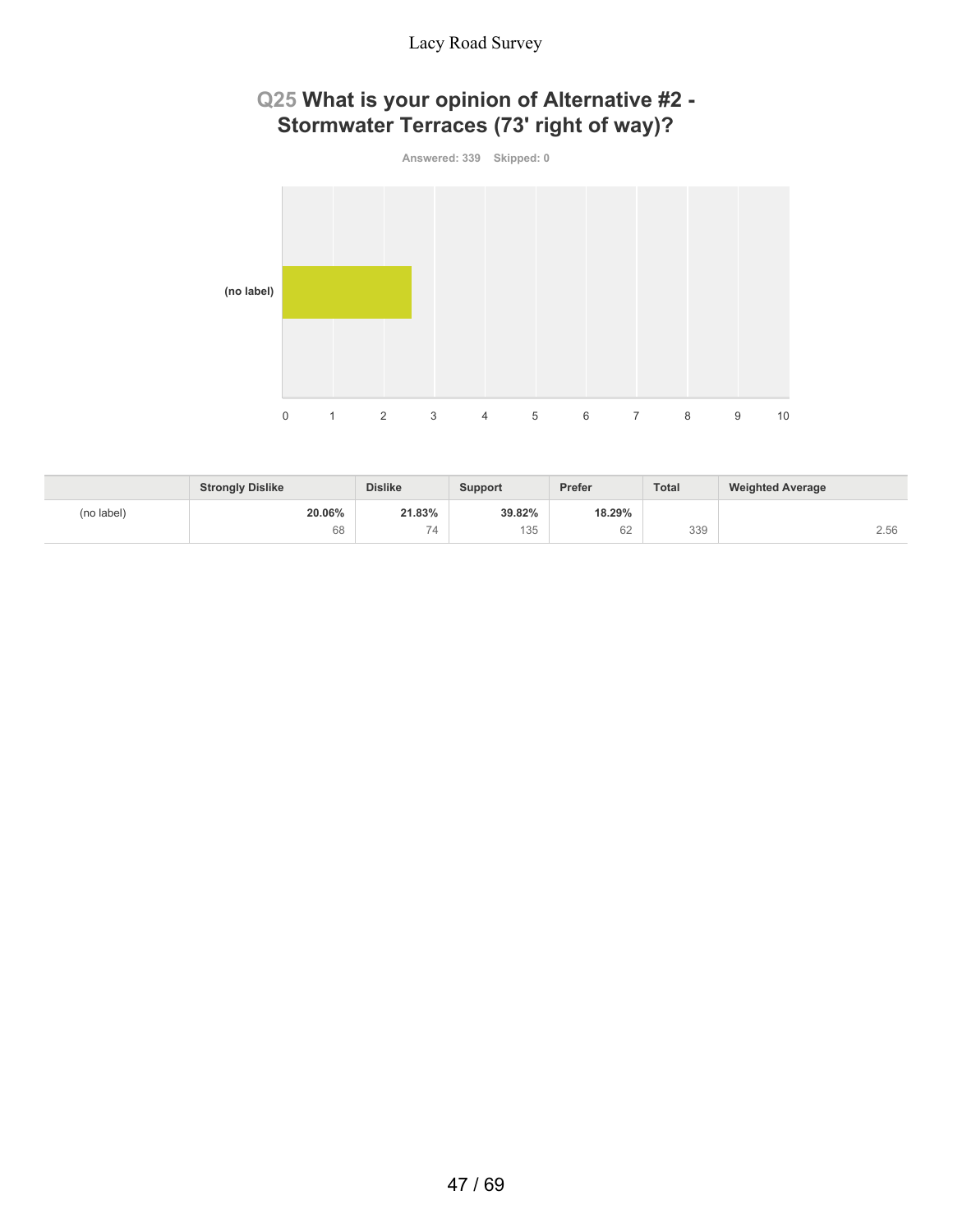

# **Q26 Which elements do you support for Alternative #2?**

|                                          | Support | Do Not Support | Total | <b>Weighted Average</b> |
|------------------------------------------|---------|----------------|-------|-------------------------|
| Sidewalk                                 | 54.57%  | 45.43%         |       |                         |
|                                          | 185     | 154            | 339   | 1.45                    |
| Multi-use Path                           | 71.98%  | 28.02%         |       |                         |
|                                          | 244     | 95             | 339   | 1.28                    |
| <b>Bike Lanes</b>                        | 68.44%  | 31.56%         |       |                         |
|                                          | 232     | 107            | 339   | 1.32                    |
| <b>Sustainable Bioretention Elements</b> | 66.67%  | 33.33%         |       |                         |
|                                          | 226     | 113            | 339   | 1.33                    |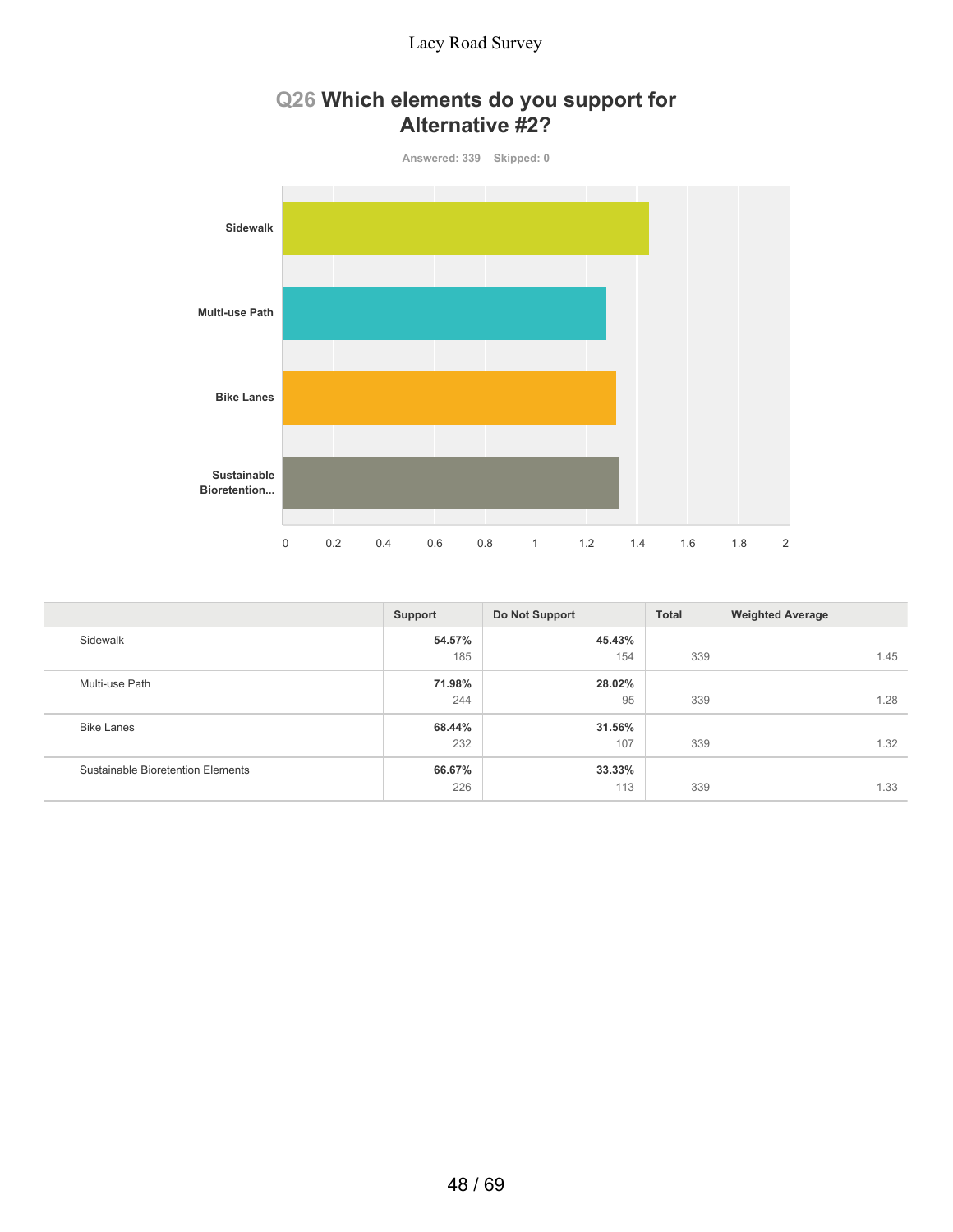# **Q27 Comments/desired changes about Alternative #2 - Stormwater Terraces (73' right of way)**

**Answered: 68 Skipped: 271**

| #            | <b>Responses</b>                                                                                                                                                                                                                                   | <b>Date</b>        |
|--------------|----------------------------------------------------------------------------------------------------------------------------------------------------------------------------------------------------------------------------------------------------|--------------------|
| $\mathbf{1}$ | More acquisition than necessary, still implies building curb and gutter with terraces                                                                                                                                                              | 9/18/2015 1:40 PM  |
| 2            | Try to minimize tree removal                                                                                                                                                                                                                       | 9/18/2015 9:50 AM  |
| 3            | No ugly bioretention sections. No one wants ugly weeds and a collector for trash thrown from of cars.                                                                                                                                              | 9/17/2015 10:01 PM |
| 4            | Water retention would be nice but it seems like a lot                                                                                                                                                                                              | 9/17/2015 9:14 PM  |
| 5            | The sustainable bioretention is a new concept for me. I'm not sure I like it as much as Alternative #1, but if it is better<br>for the environment, then I support this option as well.                                                            | 9/17/2015 8:35 PM  |
| 6            | Why can't the bioretention be between the multiuse path and the road and leave the other side of the road alone?                                                                                                                                   | 9/16/2015 10:18 AM |
| 7            | Half of the residents have their mature trees removed. Small trees in the terrace are no substitute.                                                                                                                                               | 9/16/2015 7:24 AM  |
| 8            | eliminate curb & gutter, sidewalk, multi use path and bike lanes. Bikes can use other roads and multi use pathes rather<br>than Lacy Rd.                                                                                                           | 9/15/2015 6:55 PM  |
| 9            | I think you need both a multi-use path and a bike lane as some bikers refuse to use a multi-path lane. I don't think a<br>side walk is needed. I like the bioretention ponds. I think Fitchburg does a great job managing it's bioretention areas. | 9/15/2015 9:29 AM  |
| 10           | Again, I don't think a sidewalk is necessary if a multi-use path is there. Like the storm retention system.                                                                                                                                        | 9/14/2015 6:52 PM  |
| 11           | Way too much acquisition when needs could be met with bike lanes. I don't know enough about the stormwater<br>terraces (who maintains them? who pays for them?) to comment.                                                                        | 9/14/2015 12:46 PM |
| 12           | Unnecessary currently and expensive with concerns about project maintenance long-term                                                                                                                                                              | 9/13/2015 9:23 AM  |
| 13           | Double center lines all the way.                                                                                                                                                                                                                   | 9/12/2015 8:09 PM  |
| 14           | Need both sidewalk and multi-use path to accommodate pedestrians and bikers.                                                                                                                                                                       | 9/12/2015 5:06 PM  |
| 15           | Biking is best on multi-use trail, not on lane-side bike lanes.                                                                                                                                                                                    | 9/12/2015 4:47 PM  |
| 16           | People should NOT be walking in the street. People should be able to USE the corridor SAFELY.                                                                                                                                                      | 9/12/2015 4:28 PM  |
| 17           | Seems fine as long as the trees/bushes on the south side the 54XX address block are untouched.                                                                                                                                                     | 9/12/2015 4:03 PM  |
| 18           | Too wide                                                                                                                                                                                                                                           | 9/12/2015 2:03 PM  |
| 19           | Are the terraces necessary?                                                                                                                                                                                                                        | 9/12/2015 12:39 PM |
| 20           | Another poorly worded question.                                                                                                                                                                                                                    | 9/12/2015 11:03 AM |
| 21           | Lots of money for how much real use and necessity?                                                                                                                                                                                                 | 9/11/2015 10:49 PM |
| 22           | Make sure landscaping in the stormwater terraces don't impact visibility                                                                                                                                                                           | 9/9/2015 1:39 PM   |
| 23           | YOU COULD MAKE LACY A FOUR LANE ROADWAY FOR LESS SPACE AND COST                                                                                                                                                                                    | 9/8/2015 2:03 PM   |
| 24           | I *support* this, but I don't really need the Sustainable Bioretention Elements.                                                                                                                                                                   | 9/8/2015 12:04 PM  |
| 25           | Again, no need for curb and gutter and a sidewalk if there is a multi-use path. Not on Survey, but bury the power lines.                                                                                                                           | 9/8/2015 11:48 AM  |
| 26           | wider bike lanes and narrower bioswale                                                                                                                                                                                                             | 9/7/2015 2:15 PM   |
| 27           | I like the multiuse path separated from cars, as well as the bioswales for stormwater management                                                                                                                                                   | 9/1/2015 1:57 PM   |
| 28           | Green space will never be kept up                                                                                                                                                                                                                  | 8/31/2015 12:13 PM |
| 29           | I prefer this only if it includes the multi-use path option; concern for giving safe place for bikes                                                                                                                                               | 8/30/2015 2:25 PM  |
| 30           | See previous comments.                                                                                                                                                                                                                             | 8/30/2015 11:46 AM |
| 31           | passing the burden of maintaining the stormwater catchment to the homeowner                                                                                                                                                                        | 8/30/2015 6:58 AM  |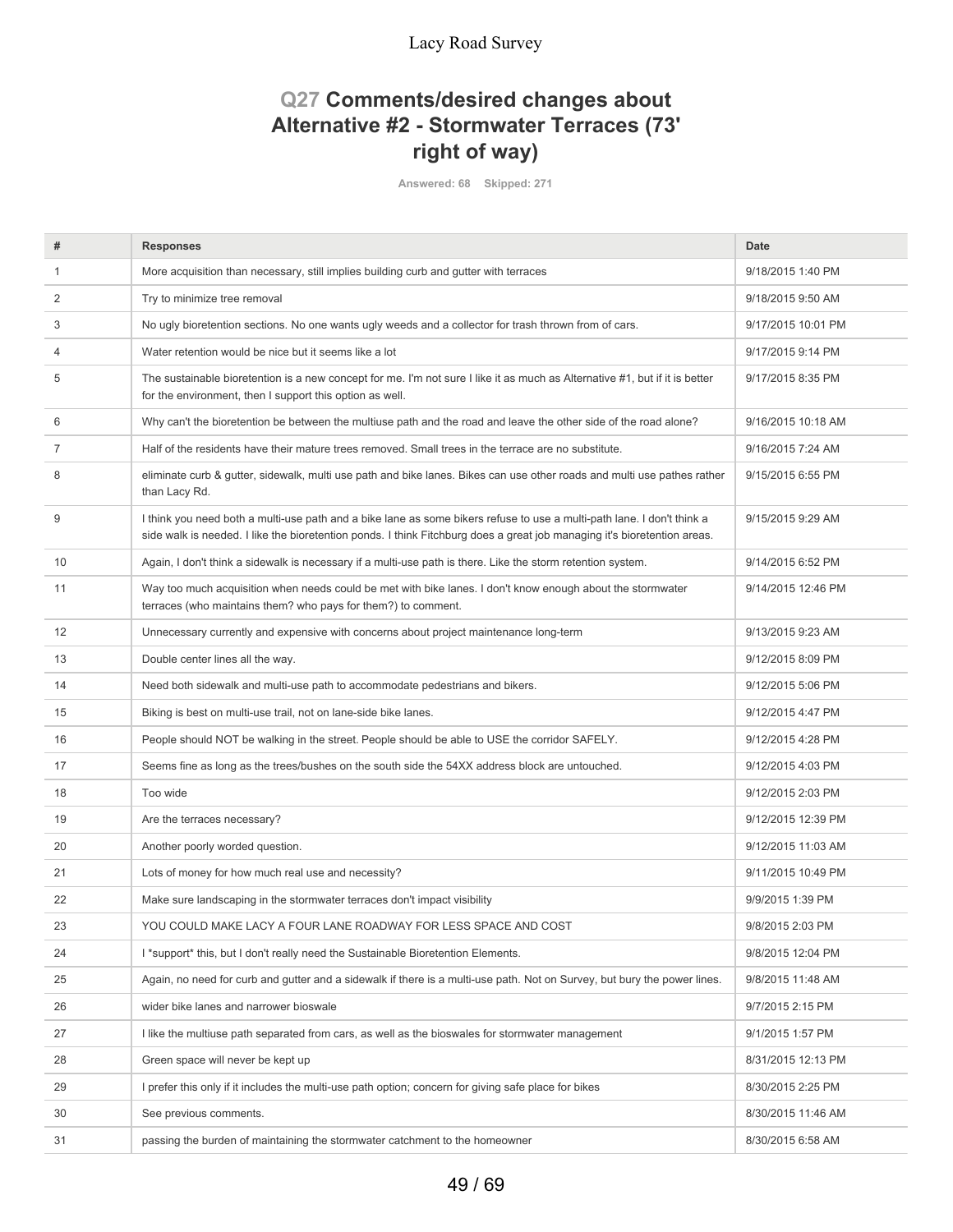| 32 | Contrary to Resolution 75-10 and previous promises and commitments made by the city to its citizens/taxpayers                                                                                                                                                                                                                                                                                                                                                                                                    | 8/30/2015 12:23 AM |
|----|------------------------------------------------------------------------------------------------------------------------------------------------------------------------------------------------------------------------------------------------------------------------------------------------------------------------------------------------------------------------------------------------------------------------------------------------------------------------------------------------------------------|--------------------|
| 33 | This would be wonderful but seems excessive for our ability to fund. The one I prefer may also fall in that category.                                                                                                                                                                                                                                                                                                                                                                                            | 8/29/2015 4:40 PM  |
| 34 | Costs                                                                                                                                                                                                                                                                                                                                                                                                                                                                                                            | 8/29/2015 3:59 PM  |
| 35 | Like the storm water terraces. We need this as we have problems here at the Crossing!                                                                                                                                                                                                                                                                                                                                                                                                                            | 8/29/2015 12:37 PM |
| 36 | my #2 choice after median stormwater retention, alternative #3                                                                                                                                                                                                                                                                                                                                                                                                                                                   | 8/29/2015 11:15 AM |
| 37 | Bike lanes are not needed and are a complete waste of money if sidewalks OR a multi use lane are provided!                                                                                                                                                                                                                                                                                                                                                                                                       | 8/29/2015 7:23 AM  |
| 38 | Preference for trees on both sides of the road!                                                                                                                                                                                                                                                                                                                                                                                                                                                                  | 8/29/2015 7:12 AM  |
| 39 | Only Promega can build and maintain Bioretention elements. They are not for a neighborhood. What are you thinking?<br>Who in their right mind would consider this? Is this a trick question?                                                                                                                                                                                                                                                                                                                     | 8/28/2015 4:38 PM  |
| 40 | not sure about advantages/disadvantages of this bioretention elements                                                                                                                                                                                                                                                                                                                                                                                                                                            | 8/28/2015 12:31 AM |
| 41 | Bike lanes need to be 1 foot wider                                                                                                                                                                                                                                                                                                                                                                                                                                                                               | 8/27/2015 4:46 PM  |
| 42 | This is it                                                                                                                                                                                                                                                                                                                                                                                                                                                                                                       | 8/27/2015 3:48 PM  |
| 43 | Would be nice to have trees on both sides of the roadway. Also concerned that the bioretention swales would not be<br>be attractive without above -average maintenance attention. If these are used, rain-garden plants should be<br>established and ongoing maintenance planned.                                                                                                                                                                                                                                | 8/27/2015 3:07 PM  |
| 44 | Again, I don't feel that a sidewalk and muti-use path are necessary. On a side note, I don't know anyone that would<br>want to buy a house directly across from what appears to be industrial or commercial storage on the rendering.                                                                                                                                                                                                                                                                            | 8/27/2015 9:18 AM  |
| 45 | get ride of sidewalks and bike lanesthat is what a multi-use path is for.                                                                                                                                                                                                                                                                                                                                                                                                                                        | 8/27/2015 8:57 AM  |
| 46 | Combines natural elements with the bike path and sidewalk. Storm drain option seems most logical.                                                                                                                                                                                                                                                                                                                                                                                                                | 8/27/2015 6:59 AM  |
| 47 | It has the very undesirable - hated SIDEWALK. A sidewalk and a multi-use bike-ped path are redundant. It has the<br>unnecessary bioretention ditch. Almost ALL of Lacy road has a downhill pitch to the west or to the east. Put some<br>water in this ditch, and it will flow downhill, and the water stream will dig and channel and erode and pick up soil as it<br>flows down to a pond or whatever destination you think of to use. The pond, or any destination will be accumulating all<br>this sediment. | 8/27/2015 1:31 AM  |
| 48 | Takes too much property from owners along Lacy Road,                                                                                                                                                                                                                                                                                                                                                                                                                                                             | 8/26/2015 6:54 PM  |
| 49 | Retention ponds versus ditch.                                                                                                                                                                                                                                                                                                                                                                                                                                                                                    | 8/26/2015 3:50 PM  |
| 50 | I support the biorentention elements if they are needed along Lacy. If not, I support trees in the terrace.                                                                                                                                                                                                                                                                                                                                                                                                      | 8/26/2015 1:30 PM  |
| 51 | I am unclear on the variability of this option                                                                                                                                                                                                                                                                                                                                                                                                                                                                   | 8/26/2015 1:14 PM  |
| 52 | Need trees on both sides                                                                                                                                                                                                                                                                                                                                                                                                                                                                                         | 8/26/2015 12:37 PM |
| 53 | i would like to save more of the mature trees than is shown in this model, do not need both a sidewalk and a multi-use<br>path and multi-use path is more functional for a variety of traffic.                                                                                                                                                                                                                                                                                                                   | 8/24/2015 8:48 PM  |
| 54 | I did not support anything because I do not like this design at all.                                                                                                                                                                                                                                                                                                                                                                                                                                             | 8/24/2015 3:57 PM  |
| 55 | you can still put trees in areas between/amongst the terraces, right?                                                                                                                                                                                                                                                                                                                                                                                                                                            | 8/24/2015 2:32 PM  |
| 56 | The upkeep looks like it would be prohibitive.                                                                                                                                                                                                                                                                                                                                                                                                                                                                   | 8/24/2015 8:30 AM  |
| 57 | Depressed terrace ("bioretention swale") does not need to be 14' wide. Reduce width to 6-10'. People who walk<br>to/from destinations without sidewalk must cross road mid-block--seems dangerous at 35 (and 44!) MPH. Needs<br>sidewalk. Needs multi-use path. Improve bike lanes by using 1' curb header and 1' gutter instead of 6" curb header<br>and 2' gutter. Use 10' travel lanes to calm traffic and reduce need for r.o.w.                                                                             | 8/23/2015 8:30 PM  |
| 58 | complete waste of property & space                                                                                                                                                                                                                                                                                                                                                                                                                                                                               | 8/23/2015 10:59 AM |
| 59 | keep trees on both sides of the road                                                                                                                                                                                                                                                                                                                                                                                                                                                                             | 8/23/2015 3:09 AM  |
| 60 | I like the sustainable flooding aspect, and I do think it needs at least one path. I would pick the multi use path under<br>the trees since then it would be a nicer, shady walk.                                                                                                                                                                                                                                                                                                                                | 8/22/2015 8:36 PM  |
| 61 | I would prioritize safe walking path above everything else.                                                                                                                                                                                                                                                                                                                                                                                                                                                      | 8/22/2015 4:17 PM  |
| 62 | Storm water terraces are an important feature without which residents may experience flooding problems in the future.                                                                                                                                                                                                                                                                                                                                                                                            | 8/22/2015 9:13 AM  |
| 63 | While losing trees is never great, the Swales seem to be an attractive way to deal with storm water.                                                                                                                                                                                                                                                                                                                                                                                                             | 8/22/2015 8:15 AM  |
|    |                                                                                                                                                                                                                                                                                                                                                                                                                                                                                                                  |                    |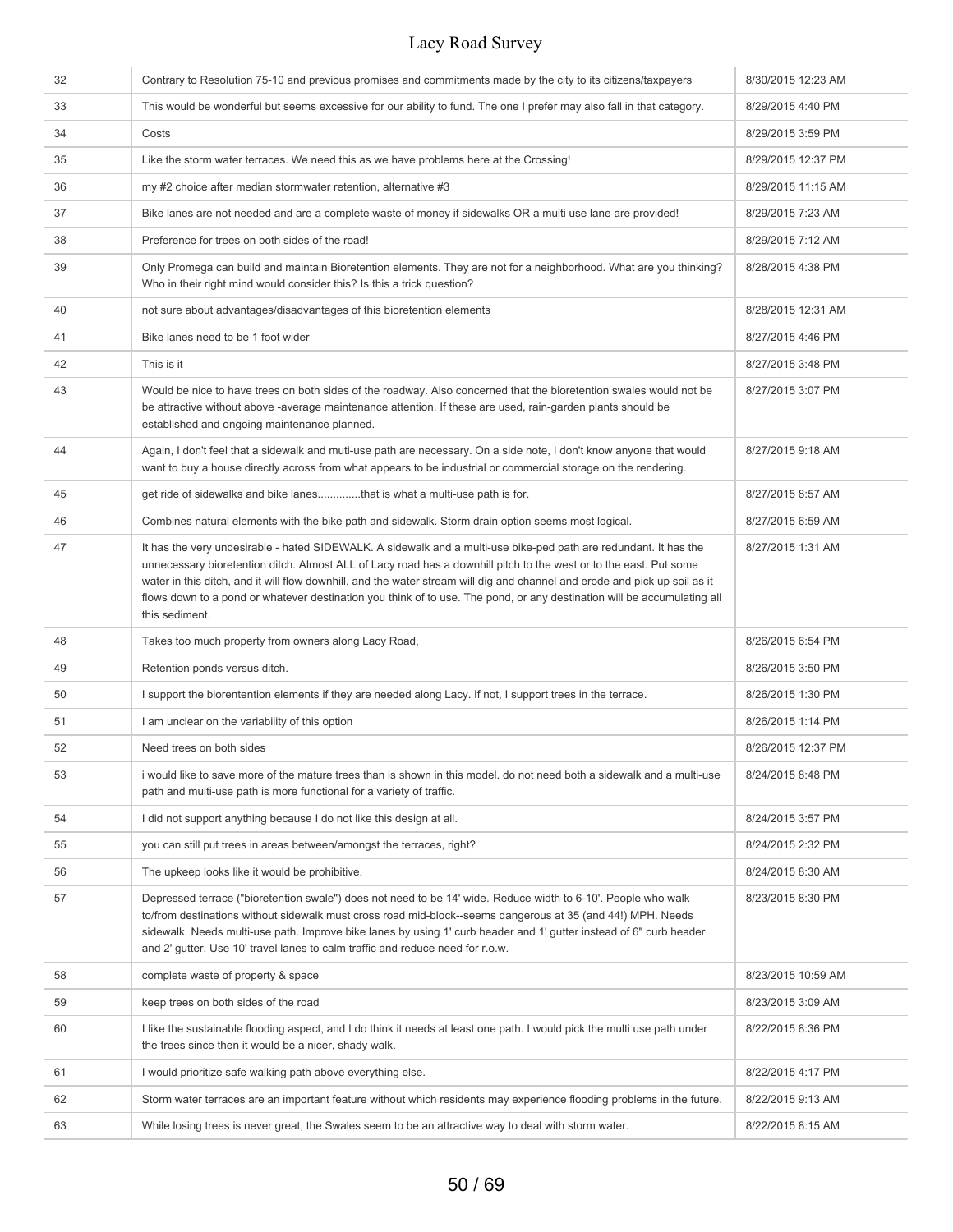| 64 | Too big                                                                                                                                                                                                                                 | 8/22/2015 7:33 AM  |
|----|-----------------------------------------------------------------------------------------------------------------------------------------------------------------------------------------------------------------------------------------|--------------------|
| 65 | they will not be sustainable. They will become weed beds not maintained by anyone.                                                                                                                                                      | 8/21/2015 5:39 PM  |
| 66 | repave with bike lanes only                                                                                                                                                                                                             | 8/21/2015 5:00 PM  |
| 67 | Have you considered buying all the houses on Lacy Road and then you could build your major corridor?                                                                                                                                    | 8/21/2015 7:51 AM  |
| 68 | There is no need for a multi use path, sidewalk, and 2 bike lanes. That is extremely redundant, expensive, and<br>disturbing to residents. The storm water terraces also add unnecessary right of way accusations and do not look good. | 8/20/2015 11:53 PM |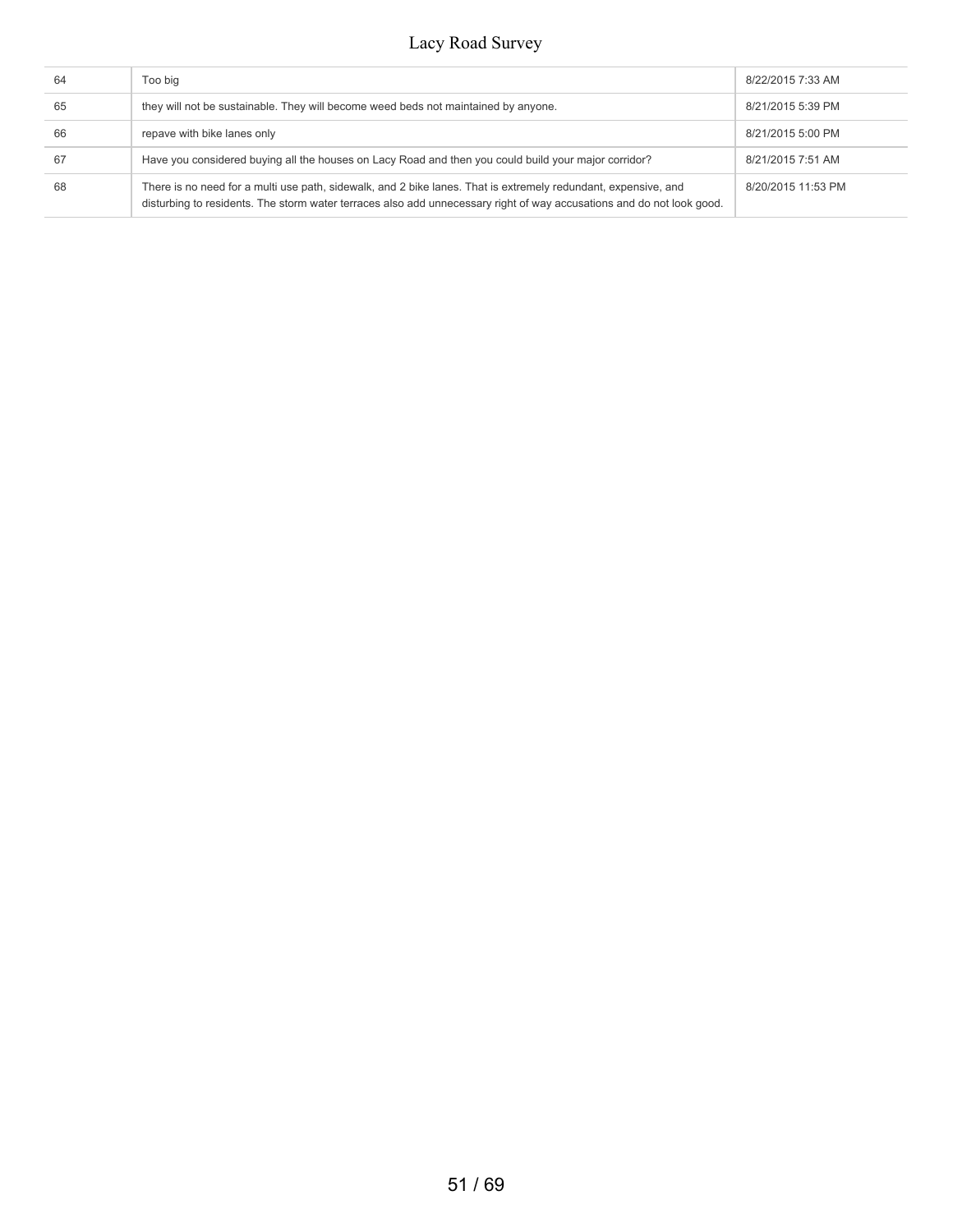# **Q28 What is your opinion of Alternative #3 - Stormwater Median (86' right of way)?**



|            | <b>Strongly Dislike</b> | <b>Dislike</b> | <b>Support</b> | Prefer | <b>Total</b> | <b>Weighted Average</b> |
|------------|-------------------------|----------------|----------------|--------|--------------|-------------------------|
| (no label) | 32.45%                  | 25.96%         | 26.84%         | 14.75% |              |                         |
|            | 110                     | 88             | 91             | 50     | 339          | 2.24                    |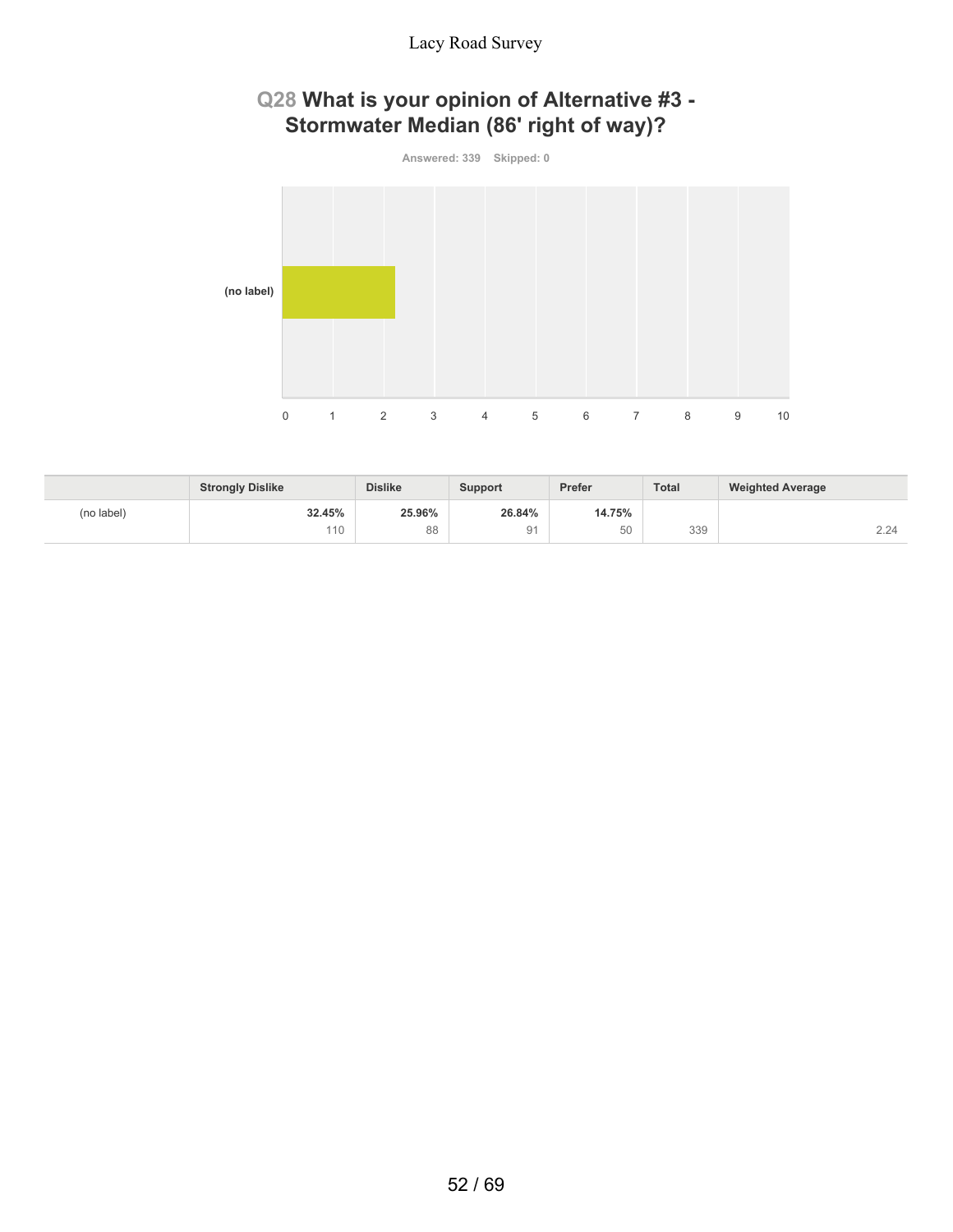

# **Q29 Which elements do you support for Alternative #3?**

|                                                 | Support       | Do Not Support | <b>Total</b> | <b>Weighted Average</b> |
|-------------------------------------------------|---------------|----------------|--------------|-------------------------|
| Sidewalk                                        | 53.69%<br>182 | 46.31%<br>157  | 339          | 1.46                    |
| Multi-use Path                                  | 70.50%<br>239 | 29.50%<br>100  | 339          | 1.29                    |
| <b>Bike Lanes</b>                               | 67.26%<br>228 | 32.74%<br>111  | 339          | 1.33                    |
| Sustainable Bioretention Elements in the Median | 49.26%<br>167 | 50.74%<br>172  | 339          | 1.51                    |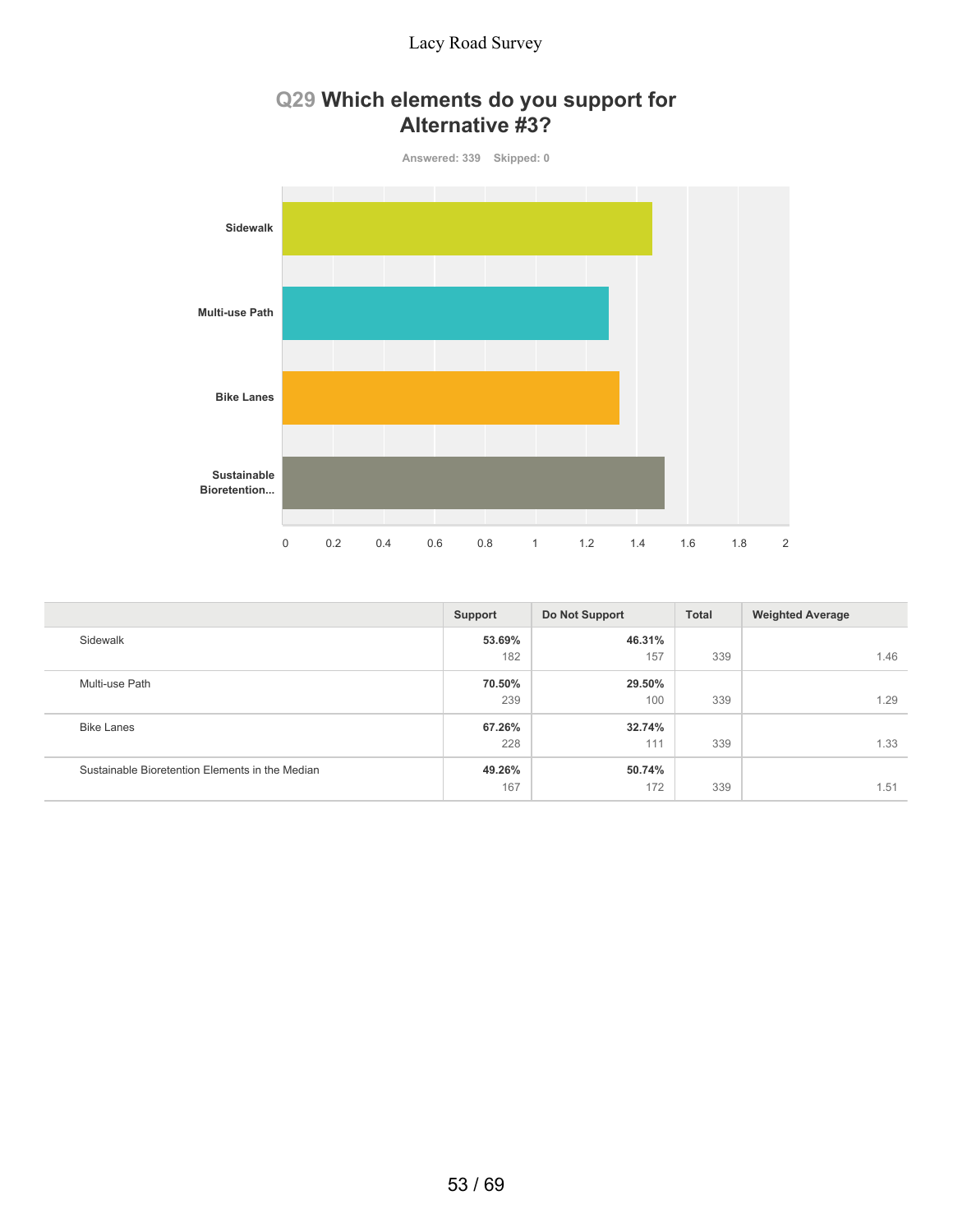# **Q30 Comments/desired changes about Alternative #3 - Stormwater Median (86' right of way)**

**Answered: 87 Skipped: 252**

| #  | <b>Responses</b>                                                                                                                                                                                                                                                                                                                                                                                         | <b>Date</b>        |
|----|----------------------------------------------------------------------------------------------------------------------------------------------------------------------------------------------------------------------------------------------------------------------------------------------------------------------------------------------------------------------------------------------------------|--------------------|
| 1  | I do not think that there is room for all these things or any of them without taking away people's property.                                                                                                                                                                                                                                                                                             | 9/18/2015 4:48 PM  |
| 2  | This seems like too significant an increase in the right of way. Eliminating the sidewalk would be one way to help<br>address this.                                                                                                                                                                                                                                                                      | 9/18/2015 3:45 PM  |
| 3  | Kinda looks pretty, but W A A A Y too wide and disruptive and costly                                                                                                                                                                                                                                                                                                                                     | 9/18/2015 1:41 PM  |
| 4  | This is not needed                                                                                                                                                                                                                                                                                                                                                                                       | 9/17/2015 10:02 PM |
| 5  | Keep stuff out of the middle of the road                                                                                                                                                                                                                                                                                                                                                                 | 9/17/2015 9:14 PM  |
| 6  | This option seems to create a much slower speed than currently allowed on Lacy. With the increase in development<br>over in the Uptown area, there is an increase in traffic from Fish Hatchery. There is already way too much traffic on<br>East Cheryl for the design of this road. I don't support another version of East Cheryl if we are going to continue<br>development over in the Uptown area. | 9/17/2015 8:36 PM  |
| 7  | The Cadillac Model is beautiful, but undoubtedly the most expensive and most disruptive to the current environment<br>and most encroachful upon adjacent properties.                                                                                                                                                                                                                                     | 9/17/2015 4:02 PM  |
| 8  | I feel like it's harder for cars to give bicyclists comfortable clearance when there's a median.                                                                                                                                                                                                                                                                                                         | 9/16/2015 2:07 PM  |
| 9  | This option takes more space, more trees lost, already steep driveways made more difficult. I question the need for<br>paths on both sides of the road.                                                                                                                                                                                                                                                  | 9/16/2015 7:26 AM  |
| 10 | Absolutely hate this plan.                                                                                                                                                                                                                                                                                                                                                                               | 9/15/2015 6:56 PM  |
| 11 | Very nice design. It would be safer for both drivers and bikers with having median strip down the middle. I often think<br>about head on collisions on Lacy. This deals with this issue. This is my favorite design, minus the sidewalk.                                                                                                                                                                 | 9/15/2015 9:31 AM  |
| 12 | No sidewalk needed. Downside of this plan is destruction of existing elements (trees, e.g) as the plan is so wide.                                                                                                                                                                                                                                                                                       | 9/14/2015 6:54 PM  |
| 13 | Way, way too much acquisition, and a total departure from rural nature of Lacy Road.                                                                                                                                                                                                                                                                                                                     | 9/14/2015 12:46 PM |
| 14 | I like the look of this with the trees.                                                                                                                                                                                                                                                                                                                                                                  | 9/14/2015 12:43 PM |
| 15 | This seems to me to be the best option.                                                                                                                                                                                                                                                                                                                                                                  | 9/13/2015 11:52 AM |
| 16 | Acquisition costs                                                                                                                                                                                                                                                                                                                                                                                        | 9/12/2015 10:51 PM |
| 17 | Nice median.                                                                                                                                                                                                                                                                                                                                                                                             | 9/12/2015 8:10 PM  |
| 18 | Too wide. Would take too much from residences on Lacy Road.                                                                                                                                                                                                                                                                                                                                              | 9/12/2015 5:07 PM  |
| 19 | WHY ARE SIDEWALKS/MULTI-USE PATHS ALWAYS OPTIONAL? MANDITORY, then decide the rest.                                                                                                                                                                                                                                                                                                                      | 9/12/2015 4:30 PM  |
| 20 | Seems like you'd have to widen the road too much. Could make it difficult to make left turns out of driveways.                                                                                                                                                                                                                                                                                           | 9/12/2015 4:05 PM  |
| 21 | I believe any widening of the road and bike lane infrastructure would damage trees and encroach too closely to my<br>home                                                                                                                                                                                                                                                                                | 9/12/2015 3:46 PM  |
| 22 | Seems to require too much change and costs                                                                                                                                                                                                                                                                                                                                                               | 9/12/2015 12:40 PM |
| 23 | What are you thinking? this is ridiculous                                                                                                                                                                                                                                                                                                                                                                | 9/12/2015 11:38 AM |
| 24 | Too wide. Takes away too much from current homes along Lacy.                                                                                                                                                                                                                                                                                                                                             | 9/12/2015 11:04 AM |
| 25 | I would want to see studies demonstrating the safety of introducing a new, wide median before supporting this option.                                                                                                                                                                                                                                                                                    | 9/12/2015 8:53 AM  |
| 26 | Ridiculously involved. Unnecessary and expensive.                                                                                                                                                                                                                                                                                                                                                        | 9/11/2015 10:49 PM |
| 27 | I worry the median will make cars drive too fast                                                                                                                                                                                                                                                                                                                                                         | 9/11/2015 9:54 PM  |
| 28 | Too wide for the existing development. Would have major impacts to adjacent properties                                                                                                                                                                                                                                                                                                                   | 9/9/2015 1:40 PM   |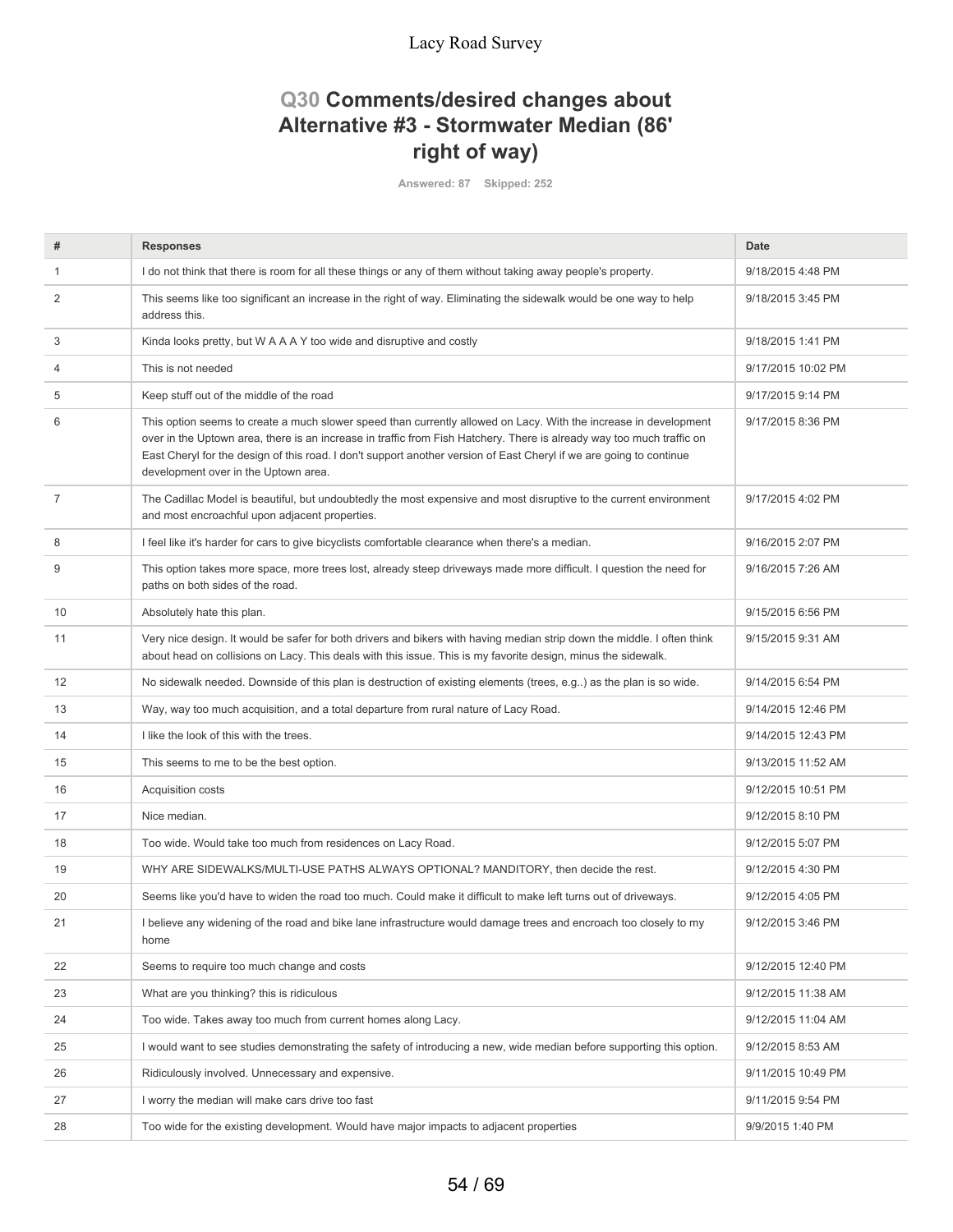| 29 | Although I'm sure this is the most costly of the options I think it is also one of the safest options. I would want to see<br>actual costs before making a final decision. Also since I do not own property on Lacy Rd it would not impact me<br>directly as it would residents along Lacy Rd. | 9/9/2015 10:18 AM  |
|----|------------------------------------------------------------------------------------------------------------------------------------------------------------------------------------------------------------------------------------------------------------------------------------------------|--------------------|
| 30 | Dislike the overall plan as opposed to individual elements. I believe the median is unnecessary, would require<br>acquisition of private property, and may lead to increased speeds, as it seems to create a boulevard.                                                                        | 9/9/2015 12:20 AM  |
| 31 | This survey is so slanted -- which do you prefer: the bad option, really bad option, or the one that a room full of chain-<br>smoking monkeys with typewriters dreamt up? What a money wasting joke!                                                                                           | 9/8/2015 2:04 PM   |
| 32 | Again, I *support* this, but don't need the Sustainable Bioretention Elements.                                                                                                                                                                                                                 | 9/8/2015 12:05 PM  |
| 33 | Way too much going on there.                                                                                                                                                                                                                                                                   | 9/8/2015 11:49 AM  |
| 34 | Visually this alternative is the best!                                                                                                                                                                                                                                                         | 9/8/2015 8:28 AM   |
| 35 | Best of the options so far but still just want it left alone if possible                                                                                                                                                                                                                       | 9/8/2015 12:23 AM  |
| 36 | wider bike lanes and narrower median bioswale                                                                                                                                                                                                                                                  | 9/7/2015 2:16 PM   |
| 37 | I like the separation of bikers and cars, as well as the bioswale between the lanes, but it does expand the road more<br>than alternative #2                                                                                                                                                   | 9/1/2015 2:00 PM   |
| 38 | Just won't be kept up                                                                                                                                                                                                                                                                          | 8/31/2015 12:14 PM |
| 39 | bioretention in the median would have visibility issues in summer when grasses, etc are tall.                                                                                                                                                                                                  | 8/30/2015 2:26 PM  |
| 40 | See previous comments.                                                                                                                                                                                                                                                                         | 8/30/2015 11:46 AM |
| 41 | Contrary to Resolution 75-10 and previous promises and commitments made by the city to its citizens/taxpayers                                                                                                                                                                                  | 8/30/2015 12:24 AM |
| 42 | Way over our ability to fund!!!                                                                                                                                                                                                                                                                | 8/29/2015 4:41 PM  |
| 43 | Unnecessary costs                                                                                                                                                                                                                                                                              | 8/29/2015 3:59 PM  |
| 44 | This takes up too much space-                                                                                                                                                                                                                                                                  | 8/29/2015 12:37 PM |
| 45 | The best option. Each option should have been reviewed first then ask for input. This method may skew results toward<br>the first option.                                                                                                                                                      | 8/29/2015 12:11 PM |
| 46 | Having the bioretention element in the median adds safety, lowers glare from oncoming traffic, an increasing problem<br>for aging eyes for our aging population.                                                                                                                               | 8/29/2015 11:16 AM |
| 47 | Bike lanes are not needed and are a complete waste of money if sidewalks OR a multi use lane are provided!                                                                                                                                                                                     | 8/29/2015 7:23 AM  |
| 48 | Alternative #3 superior design! Where right of way acquisition is necessary, prefer as little disruption to undeveloped<br>land as possible--modifying pathways/plantings to fit current landscape wherever possible.                                                                          | 8/29/2015 7:15 AM  |
| 49 | Curbs are not essential. A bermed median would be adequate                                                                                                                                                                                                                                     | 8/28/2015 6:41 PM  |
| 50 | This would be an option, only if you bought all the houses on Lacy road, then you would not have any driveways. That<br>is what you want, right?                                                                                                                                               | 8/28/2015 4:39 PM  |
| 51 | I very much like the appearance of this option, but I don't want to ruin the front yards of the homes on Lacy Road.                                                                                                                                                                            | 8/28/2015 9:17 AM  |
| 52 | more grass to mow and maintain                                                                                                                                                                                                                                                                 | 8/28/2015 8:44 AM  |
| 53 | not sure about advantages/disadvantages of bioretention elements                                                                                                                                                                                                                               | 8/28/2015 12:33 AM |
| 54 | Bike lanes need to be 1 foot wider                                                                                                                                                                                                                                                             | 8/27/2015 4:46 PM  |
| 55 | Median creates lack of cross-traffic movement that could hinder bicycle and pedestrian movement                                                                                                                                                                                                | 8/27/2015 3:48 PM  |
| 56 | Concerned that the medians would not be be attractive without above -average maintenance attention. If these are<br>used, rain-garden plants should be established and ongoing maintenance planned. Just grass or mud/muck/weeds not<br>acceptable.                                            | 8/27/2015 3:07 PM  |
| 57 | This design might encourage higher vehicular speeds                                                                                                                                                                                                                                            | 8/27/2015 2:29 PM  |
| 58 | I appreciate the additional green space in this option. I still don't think a sidewalk and path are necessary if budget<br>constraints don't allow for both.                                                                                                                                   | 8/27/2015 9:19 AM  |
| 59 | Safe and pretty. Lasting value to the community.                                                                                                                                                                                                                                               | 8/27/2015 7:25 AM  |
| 60 | This will require pass throughs and limits options in emergency situations. With the firehouse on Lacy, it seems this<br>would limit their ability to get thru traffic.                                                                                                                        | 8/27/2015 7:00 AM  |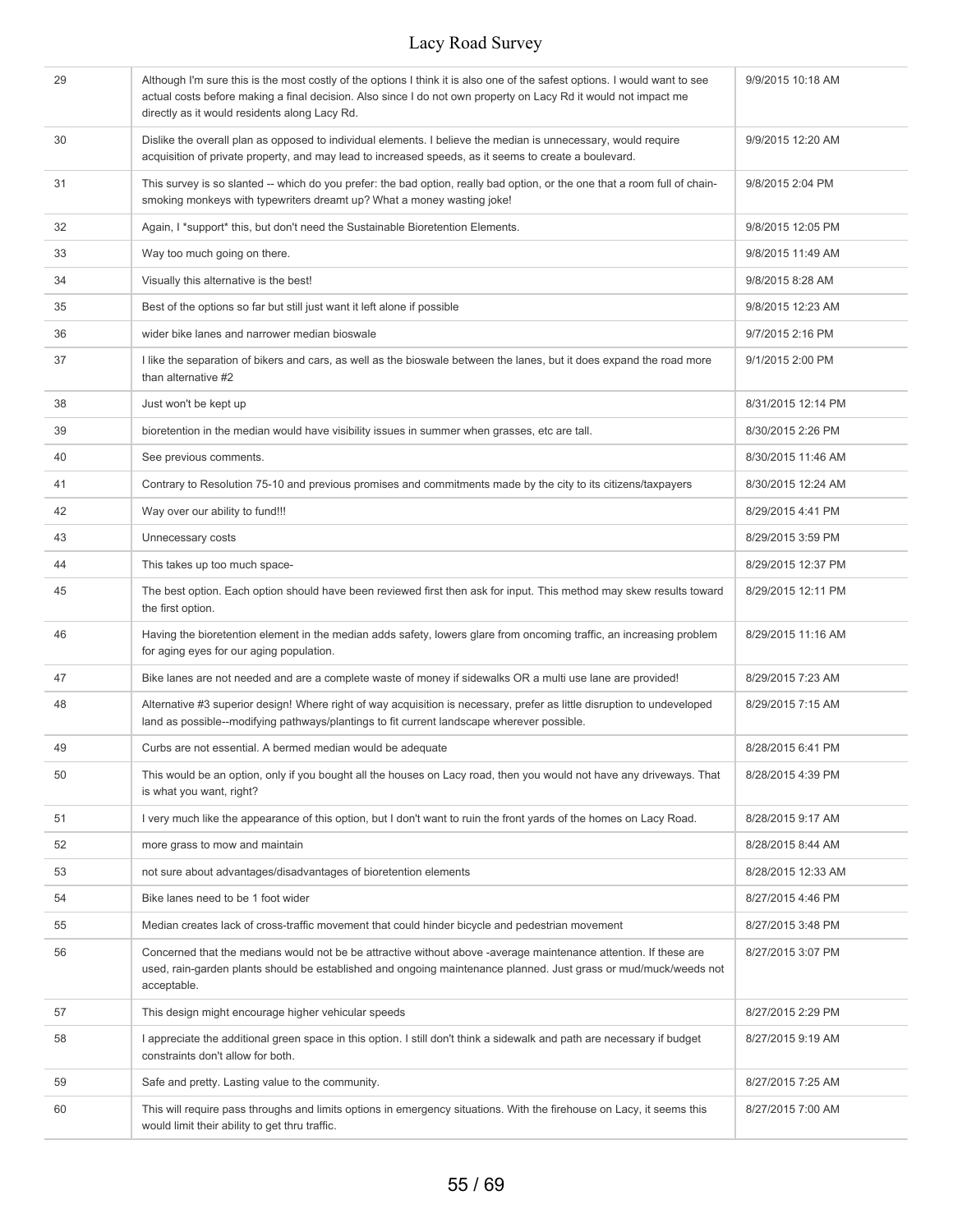| 61 | It has the very undesirable - hated SIDEWALK. A sidewalk and a multi-use bike-ped path are redundant. It has SO<br>MANY curbs, and they are ALL 90-degree back-stop curbs. It has the unnecessary bioretention ditch. But NOW, it's in<br>the middle, and all center medians were ALREADY derided as a waste of R-o-W and property acquisition. Almost ALL<br>of Lacy road has a downhill pitch to the west or to the east. Put some water in this ditch, and it will flow downhill, and<br>the water stream will dig and channel and erode and pick up soil as it flows down to a pond or whatever destination<br>you think of to use. The pond, or any destination will be accumulating all this sediment. | 8/27/2015 1:31 AM  |
|----|--------------------------------------------------------------------------------------------------------------------------------------------------------------------------------------------------------------------------------------------------------------------------------------------------------------------------------------------------------------------------------------------------------------------------------------------------------------------------------------------------------------------------------------------------------------------------------------------------------------------------------------------------------------------------------------------------------------|--------------------|
| 62 | seems safest so far                                                                                                                                                                                                                                                                                                                                                                                                                                                                                                                                                                                                                                                                                          | 8/26/2015 8:46 PM  |
| 63 | This is the most unreasonable suggestion, period.                                                                                                                                                                                                                                                                                                                                                                                                                                                                                                                                                                                                                                                            | 8/26/2015 6:55 PM  |
| 64 | It would become over grown with weeds over time                                                                                                                                                                                                                                                                                                                                                                                                                                                                                                                                                                                                                                                              | 8/26/2015 4:07 PM  |
| 65 | Too wide                                                                                                                                                                                                                                                                                                                                                                                                                                                                                                                                                                                                                                                                                                     | 8/26/2015 3:52 PM  |
| 66 | Could block if plants grow too tall in meriden                                                                                                                                                                                                                                                                                                                                                                                                                                                                                                                                                                                                                                                               | 8/26/2015 2:15 PM  |
| 67 | Looks like something our mayor came up with in order to spend more money.                                                                                                                                                                                                                                                                                                                                                                                                                                                                                                                                                                                                                                    | 8/26/2015 1:35 PM  |
| 68 | This alternative has a much larger impact on people living along Lacy Rd. as well as being more expensive. If there<br>were no houses along Lacy, this would be a very nice street. However, there are houses and I think the City needs to<br>minimize the impact to these residents.                                                                                                                                                                                                                                                                                                                                                                                                                       | 8/26/2015 1:32 PM  |
| 69 | Wow. These options are overdone \$\$\$\$\$ and makes me wonder if we are expecting traffic for the new sports arena in<br>Milwaukee. Overkill here.                                                                                                                                                                                                                                                                                                                                                                                                                                                                                                                                                          | 8/26/2015 1:15 PM  |
| 70 | This is the best option worthy of a growing metropolitian suburb like Fitchburg. If the politicians currently in place can't<br>advocate for the city and get this done, they should be resign and be replaced with true leaders.                                                                                                                                                                                                                                                                                                                                                                                                                                                                            | 8/26/2015 12:38 PM |
| 71 | It's very nice, but requires too much right-of-way acquisition                                                                                                                                                                                                                                                                                                                                                                                                                                                                                                                                                                                                                                               | 8/26/2015 11:55 AM |
| 72 | I would prefer a multi use path especially if Fitchburg is concerned about annexing land. However since bicyclist don't<br>always use the multi-use path I would support a bike lane and a sidwalk as well, as long as there is an easy way to<br>avoid bicyclist on Lacy.                                                                                                                                                                                                                                                                                                                                                                                                                                   | 8/26/2015 11:17 AM |
| 73 | I like incorporating all elements. I do not have a strong preference on whether the stormwater median is placed in the<br>median or to one side. I prefer a multi-use path and side walk as the safest option for bikers and pedestrians but would<br>additionally support bi directional bike lanes.                                                                                                                                                                                                                                                                                                                                                                                                        | 8/25/2015 2:13 PM  |
| 74 | do not like layout                                                                                                                                                                                                                                                                                                                                                                                                                                                                                                                                                                                                                                                                                           | 8/25/2015 12:01 PM |
| 75 | would lose way too many trees and yards by almost doubling the size of the roadway. do not need both a sidewalk and<br>a multi-use path and prefer multi-use path.                                                                                                                                                                                                                                                                                                                                                                                                                                                                                                                                           | 8/24/2015 8:50 PM  |
| 76 | I did not support anything because this design is way out of line for what us residence on Lacy road want or need.                                                                                                                                                                                                                                                                                                                                                                                                                                                                                                                                                                                           | 8/24/2015 3:59 PM  |
| 77 | Nice idea where ample r.o.w. is available. Needs sidewalk. Needs multi-use path. Improve bike lanes by using 1' curb<br>header and 1' gutter instead of 6" curb header and 2' gutter. Use 10' travel lanes to calm traffic and reduce need for<br>r.o.w.                                                                                                                                                                                                                                                                                                                                                                                                                                                     | 8/23/2015 8:32 PM  |
| 78 | unnecessary                                                                                                                                                                                                                                                                                                                                                                                                                                                                                                                                                                                                                                                                                                  | 8/23/2015 11:00 AM |
| 79 | not in favor of any property acquisition                                                                                                                                                                                                                                                                                                                                                                                                                                                                                                                                                                                                                                                                     | 8/23/2015 3:10 AM  |
| 80 | Way too wide, and not liking the median especially since it is only a two lane road.                                                                                                                                                                                                                                                                                                                                                                                                                                                                                                                                                                                                                         | 8/22/2015 8:36 PM  |
| 81 | I think that having storm water terraces on each side makes more sense.                                                                                                                                                                                                                                                                                                                                                                                                                                                                                                                                                                                                                                      | 8/22/2015 9:14 AM  |
| 82 | Having a median is nice and would probably improve safety.                                                                                                                                                                                                                                                                                                                                                                                                                                                                                                                                                                                                                                                   | 8/22/2015 8:17 AM  |
| 83 | Too big                                                                                                                                                                                                                                                                                                                                                                                                                                                                                                                                                                                                                                                                                                      | 8/22/2015 7:33 AM  |
| 84 | repave with bike lanes only                                                                                                                                                                                                                                                                                                                                                                                                                                                                                                                                                                                                                                                                                  | 8/21/2015 5:00 PM  |
| 85 | NO MEDIANS Please. There are WAY too many residences that would require cuts. The alternative would be to<br>restrict the residents of Lacy Road to one way in or out of their homes.                                                                                                                                                                                                                                                                                                                                                                                                                                                                                                                        | 8/21/2015 1:24 PM  |
| 86 | What is the safety factor when walking out of your house into traffic? Who would want to live here?                                                                                                                                                                                                                                                                                                                                                                                                                                                                                                                                                                                                          | 8/21/2015 7:52 AM  |
| 87 | There is no need for a multi use path, sidewalk, and 2 bike lanes. That is extremely redundant, expensive, and<br>disturbing to residents. The median adds nothing except cost, maintenance, and width to the road.                                                                                                                                                                                                                                                                                                                                                                                                                                                                                          | 8/20/2015 11:55 PM |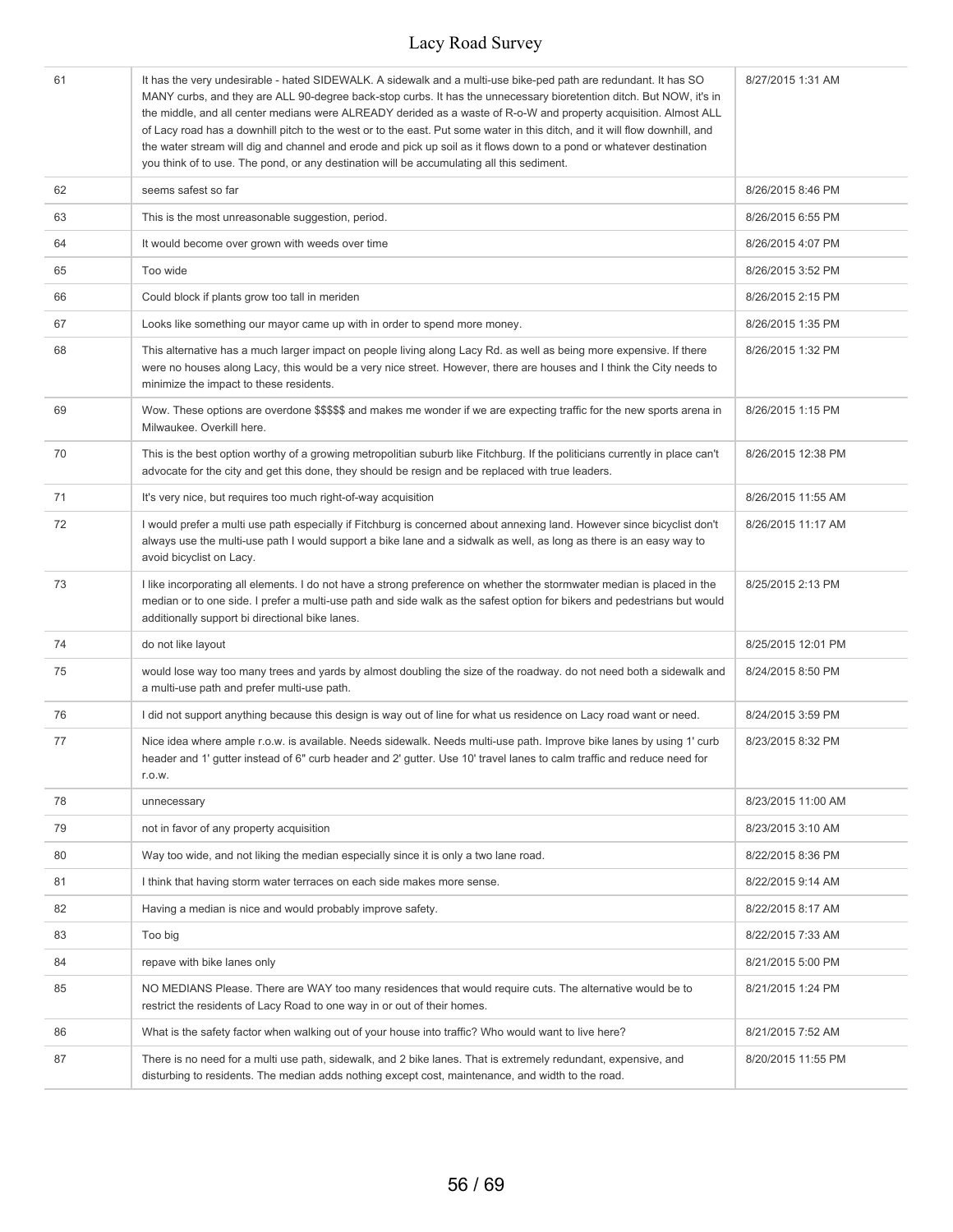# **Q31 What is your opinion of Alternative #4 - Rural Stormwater (80' right of way)?**



|            | <b>Strongly Dislike</b> | <b>Dislike</b> | <b>Support</b> | Prefer | <b>Total</b> | <b>Weighted Average</b> |
|------------|-------------------------|----------------|----------------|--------|--------------|-------------------------|
| (no label) | 28.02%                  | 34.51%         | 32.74%         | 4.72%  |              |                         |
|            | 95                      | 117            | 44/            | 16     | 339          | $\sim$                  |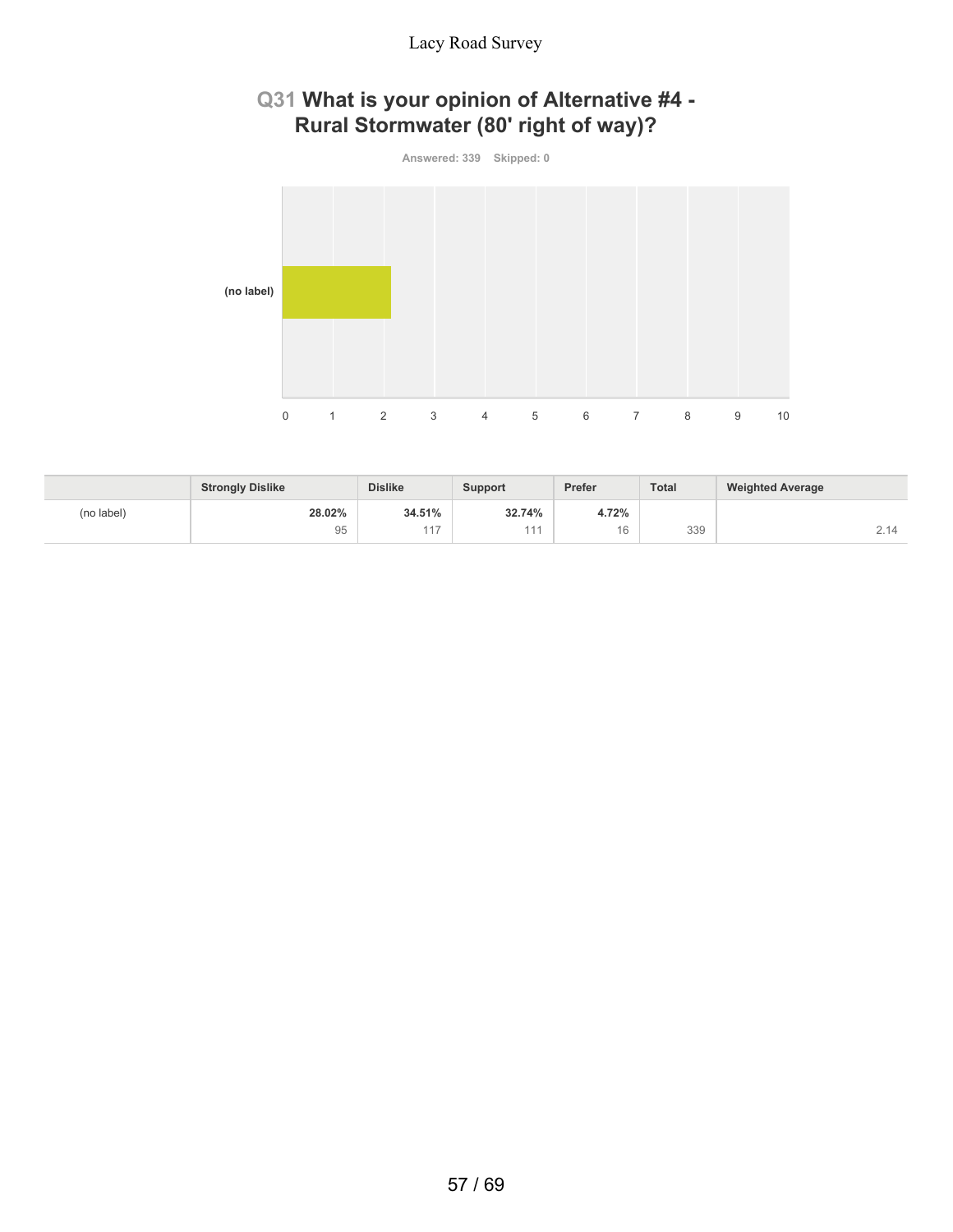

# **Q32 Which elements do you support for Alternative #4?**

|                           | Support | Do Not Support | Total | <b>Weighted Average</b> |
|---------------------------|---------|----------------|-------|-------------------------|
| Sidewalk                  | 52.80%  | 47.20%         |       |                         |
|                           | 179     | 160            | 339   | 1.47                    |
| Multi-use Path            | 69.91%  | 30.09%         |       |                         |
|                           | 237     | 102            | 339   | 1.30                    |
| <b>Bike Lanes</b>         | 66.96%  | 33.04%         |       |                         |
|                           | 227     | 112            | 339   | 1.33                    |
| <b>Rural Bioretention</b> | 46.90%  | 53.10%         |       |                         |
|                           | 159     | 180            | 339   | 1.53                    |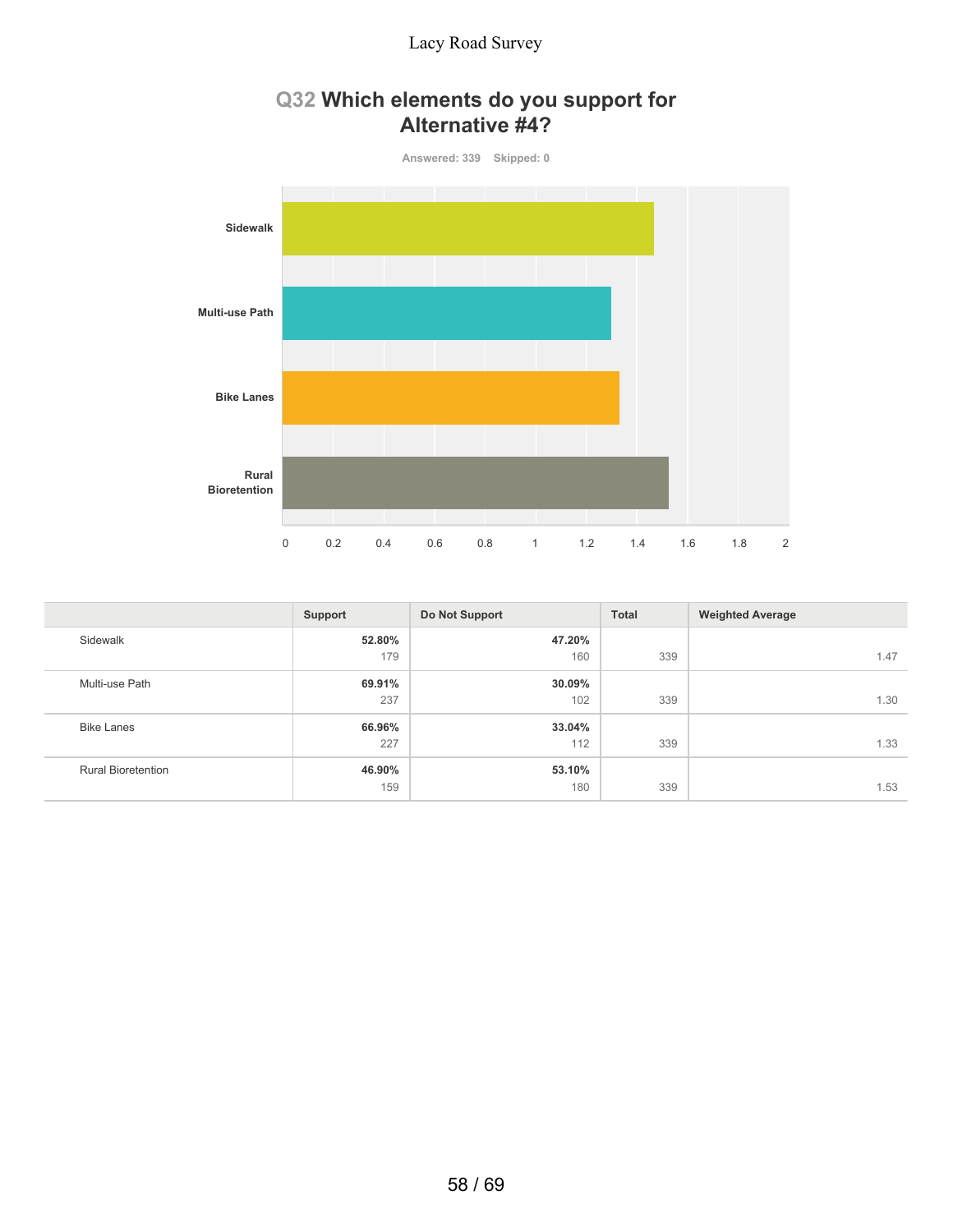# **Q33 Comments/desired changes about Alternative #4 - Rural Stormwater (80' right of way)**

**Answered: 62 Skipped: 277**

| $\mathbf{1}$<br>I would like all these things but I don't think there is room for any of them without taking away people's property.<br>9/18/2015 4:51 PM<br>2<br>Once again, W A A A Y too wide<br>9/18/2015 1:42 PM<br>3<br>I am not sure why this option would be chosen if the option #2 could also result in the same bioretention design while<br>9/17/2015 8:37 PM<br>also using less right of way.<br>9/17/2015 4:04 PM<br>$\overline{4}$<br>I like it. All the desired elements and nothing more.<br>5<br>Support bioretention but NO sidewalk on north side!<br>9/16/2015 10:20 AM<br>6<br>Once again half the residents get shade. Mature trees gone. Property owners lose part of their yard, bad driveway<br>9/16/2015 7:27 AM<br>access.<br>7<br>Eliminated curb and gutter, multi use path, bike lanes, and sidewalk<br>9/15/2015 6:57 PM<br>8<br>The rural bioretention seems really big and overdone.<br>9/15/2015 9:32 AM<br>Way, way too much acquisition/cost and departure from rural nature of Lacy Road.<br>9<br>9/14/2015 12:47 PM<br>Prefer trees on both sides of the road<br>10<br>9/14/2015 12:44 PM<br>11<br>The only reason I don't support the bike lanes is that I think it is much safer to have the bikes on a separate path.<br>9/13/2015 11:53 AM<br>Why are we focusing City resources on this project???<br>12<br>9/13/2015 9:24 AM<br>13<br>Cost of acquisition<br>9/12/2015 10:51 PM<br>Too much bioretention.<br>14<br>9/12/2015 8:11 PM<br>15<br>Too wide. Need both sidewalk and multi-use path<br>9/12/2015 5:10 PM<br>16<br>Add water-tolerant trees to retention strip. Black ash and eastern larch would be unique.<br>9/12/2015 4:49 PM<br>17<br>Always optional for sidewalk & multi-use path? Trees, swales, etc. won't get people safely up Lacy to use city<br>9/12/2015 4:32 PM<br>bldgs., library, businesses. People 1st!<br>18<br>Seems like the rural bioretention would cut too far into people's properties.<br>9/12/2015 4:07 PM<br>still stupid, you can't fix stupid. which properties lose much of their value to this pile of s_t<br>19<br>9/12/2015 11:39 AM<br>Too wide<br>20<br>9/12/2015 11:04 AM<br>Keeps some of the character of the existing roadway. Could have major impacts to adjacent properties.<br>21<br>9/9/2015 1:41 PM<br>This would be my second preferred option since I'm guessing it is less expensive than option 3 but still incorporates<br>22<br>9/9/2015 10:21 AM<br>the goals. Also I'm not sure if you need both a sidewalk and a multi-use path.<br>9/9/2015 12:22 AM<br>23<br>Rural bio-detention is inconsistent with suburban nature of the area and high traffic. Sidewalk is redundant with MUP<br>24<br>This is moronic. That's literally the best thing (without swear words) that I can say about this.<br>9/8/2015 2:05 PM<br>25<br>Support multi-use path and bike lanes and bioretention, but the illustration as too much going on. No curb and gutter<br>9/8/2015 11:50 AM<br>needed.<br>wider bike lanes and narrower bioswale<br>26<br>9/7/2015 2:17 PM<br>27<br>this would be fine if include multi use path<br>8/30/2015 2:26 PM<br>Did I miss it on a previous question, or did this not include a description of "rural storm water bio detention?"<br>28<br>8/30/2015 11:48 AM<br>29<br>Contrary to Resolution 75-10 and previous promises and commitments made by the city to its citizens/taxpayers<br>8/30/2015 12:24 AM<br>30<br>Money is still the deciding factor. This is beautiful but overdone.<br>8/29/2015 4:43 PM | # | <b>Responses</b> | Date |
|-------------------------------------------------------------------------------------------------------------------------------------------------------------------------------------------------------------------------------------------------------------------------------------------------------------------------------------------------------------------------------------------------------------------------------------------------------------------------------------------------------------------------------------------------------------------------------------------------------------------------------------------------------------------------------------------------------------------------------------------------------------------------------------------------------------------------------------------------------------------------------------------------------------------------------------------------------------------------------------------------------------------------------------------------------------------------------------------------------------------------------------------------------------------------------------------------------------------------------------------------------------------------------------------------------------------------------------------------------------------------------------------------------------------------------------------------------------------------------------------------------------------------------------------------------------------------------------------------------------------------------------------------------------------------------------------------------------------------------------------------------------------------------------------------------------------------------------------------------------------------------------------------------------------------------------------------------------------------------------------------------------------------------------------------------------------------------------------------------------------------------------------------------------------------------------------------------------------------------------------------------------------------------------------------------------------------------------------------------------------------------------------------------------------------------------------------------------------------------------------------------------------------------------------------------------------------------------------------------------------------------------------------------------------------------------------------------------------------------------------------------------------------------------------------------------------------------------------------------------------------------------------------------------------------------------------------------------------------------------------------------------------------------------------------------------------------------------------------------------------------------------------------------------------------------------------------------------------------------------------------------------------------------------------------------------------------------------------------------------------------------------------------------------------------------------------------------------------------------------------------------------------------------------------------|---|------------------|------|
|                                                                                                                                                                                                                                                                                                                                                                                                                                                                                                                                                                                                                                                                                                                                                                                                                                                                                                                                                                                                                                                                                                                                                                                                                                                                                                                                                                                                                                                                                                                                                                                                                                                                                                                                                                                                                                                                                                                                                                                                                                                                                                                                                                                                                                                                                                                                                                                                                                                                                                                                                                                                                                                                                                                                                                                                                                                                                                                                                                                                                                                                                                                                                                                                                                                                                                                                                                                                                                                                                                                                                 |   |                  |      |
|                                                                                                                                                                                                                                                                                                                                                                                                                                                                                                                                                                                                                                                                                                                                                                                                                                                                                                                                                                                                                                                                                                                                                                                                                                                                                                                                                                                                                                                                                                                                                                                                                                                                                                                                                                                                                                                                                                                                                                                                                                                                                                                                                                                                                                                                                                                                                                                                                                                                                                                                                                                                                                                                                                                                                                                                                                                                                                                                                                                                                                                                                                                                                                                                                                                                                                                                                                                                                                                                                                                                                 |   |                  |      |
|                                                                                                                                                                                                                                                                                                                                                                                                                                                                                                                                                                                                                                                                                                                                                                                                                                                                                                                                                                                                                                                                                                                                                                                                                                                                                                                                                                                                                                                                                                                                                                                                                                                                                                                                                                                                                                                                                                                                                                                                                                                                                                                                                                                                                                                                                                                                                                                                                                                                                                                                                                                                                                                                                                                                                                                                                                                                                                                                                                                                                                                                                                                                                                                                                                                                                                                                                                                                                                                                                                                                                 |   |                  |      |
|                                                                                                                                                                                                                                                                                                                                                                                                                                                                                                                                                                                                                                                                                                                                                                                                                                                                                                                                                                                                                                                                                                                                                                                                                                                                                                                                                                                                                                                                                                                                                                                                                                                                                                                                                                                                                                                                                                                                                                                                                                                                                                                                                                                                                                                                                                                                                                                                                                                                                                                                                                                                                                                                                                                                                                                                                                                                                                                                                                                                                                                                                                                                                                                                                                                                                                                                                                                                                                                                                                                                                 |   |                  |      |
|                                                                                                                                                                                                                                                                                                                                                                                                                                                                                                                                                                                                                                                                                                                                                                                                                                                                                                                                                                                                                                                                                                                                                                                                                                                                                                                                                                                                                                                                                                                                                                                                                                                                                                                                                                                                                                                                                                                                                                                                                                                                                                                                                                                                                                                                                                                                                                                                                                                                                                                                                                                                                                                                                                                                                                                                                                                                                                                                                                                                                                                                                                                                                                                                                                                                                                                                                                                                                                                                                                                                                 |   |                  |      |
|                                                                                                                                                                                                                                                                                                                                                                                                                                                                                                                                                                                                                                                                                                                                                                                                                                                                                                                                                                                                                                                                                                                                                                                                                                                                                                                                                                                                                                                                                                                                                                                                                                                                                                                                                                                                                                                                                                                                                                                                                                                                                                                                                                                                                                                                                                                                                                                                                                                                                                                                                                                                                                                                                                                                                                                                                                                                                                                                                                                                                                                                                                                                                                                                                                                                                                                                                                                                                                                                                                                                                 |   |                  |      |
|                                                                                                                                                                                                                                                                                                                                                                                                                                                                                                                                                                                                                                                                                                                                                                                                                                                                                                                                                                                                                                                                                                                                                                                                                                                                                                                                                                                                                                                                                                                                                                                                                                                                                                                                                                                                                                                                                                                                                                                                                                                                                                                                                                                                                                                                                                                                                                                                                                                                                                                                                                                                                                                                                                                                                                                                                                                                                                                                                                                                                                                                                                                                                                                                                                                                                                                                                                                                                                                                                                                                                 |   |                  |      |
|                                                                                                                                                                                                                                                                                                                                                                                                                                                                                                                                                                                                                                                                                                                                                                                                                                                                                                                                                                                                                                                                                                                                                                                                                                                                                                                                                                                                                                                                                                                                                                                                                                                                                                                                                                                                                                                                                                                                                                                                                                                                                                                                                                                                                                                                                                                                                                                                                                                                                                                                                                                                                                                                                                                                                                                                                                                                                                                                                                                                                                                                                                                                                                                                                                                                                                                                                                                                                                                                                                                                                 |   |                  |      |
|                                                                                                                                                                                                                                                                                                                                                                                                                                                                                                                                                                                                                                                                                                                                                                                                                                                                                                                                                                                                                                                                                                                                                                                                                                                                                                                                                                                                                                                                                                                                                                                                                                                                                                                                                                                                                                                                                                                                                                                                                                                                                                                                                                                                                                                                                                                                                                                                                                                                                                                                                                                                                                                                                                                                                                                                                                                                                                                                                                                                                                                                                                                                                                                                                                                                                                                                                                                                                                                                                                                                                 |   |                  |      |
|                                                                                                                                                                                                                                                                                                                                                                                                                                                                                                                                                                                                                                                                                                                                                                                                                                                                                                                                                                                                                                                                                                                                                                                                                                                                                                                                                                                                                                                                                                                                                                                                                                                                                                                                                                                                                                                                                                                                                                                                                                                                                                                                                                                                                                                                                                                                                                                                                                                                                                                                                                                                                                                                                                                                                                                                                                                                                                                                                                                                                                                                                                                                                                                                                                                                                                                                                                                                                                                                                                                                                 |   |                  |      |
|                                                                                                                                                                                                                                                                                                                                                                                                                                                                                                                                                                                                                                                                                                                                                                                                                                                                                                                                                                                                                                                                                                                                                                                                                                                                                                                                                                                                                                                                                                                                                                                                                                                                                                                                                                                                                                                                                                                                                                                                                                                                                                                                                                                                                                                                                                                                                                                                                                                                                                                                                                                                                                                                                                                                                                                                                                                                                                                                                                                                                                                                                                                                                                                                                                                                                                                                                                                                                                                                                                                                                 |   |                  |      |
|                                                                                                                                                                                                                                                                                                                                                                                                                                                                                                                                                                                                                                                                                                                                                                                                                                                                                                                                                                                                                                                                                                                                                                                                                                                                                                                                                                                                                                                                                                                                                                                                                                                                                                                                                                                                                                                                                                                                                                                                                                                                                                                                                                                                                                                                                                                                                                                                                                                                                                                                                                                                                                                                                                                                                                                                                                                                                                                                                                                                                                                                                                                                                                                                                                                                                                                                                                                                                                                                                                                                                 |   |                  |      |
|                                                                                                                                                                                                                                                                                                                                                                                                                                                                                                                                                                                                                                                                                                                                                                                                                                                                                                                                                                                                                                                                                                                                                                                                                                                                                                                                                                                                                                                                                                                                                                                                                                                                                                                                                                                                                                                                                                                                                                                                                                                                                                                                                                                                                                                                                                                                                                                                                                                                                                                                                                                                                                                                                                                                                                                                                                                                                                                                                                                                                                                                                                                                                                                                                                                                                                                                                                                                                                                                                                                                                 |   |                  |      |
|                                                                                                                                                                                                                                                                                                                                                                                                                                                                                                                                                                                                                                                                                                                                                                                                                                                                                                                                                                                                                                                                                                                                                                                                                                                                                                                                                                                                                                                                                                                                                                                                                                                                                                                                                                                                                                                                                                                                                                                                                                                                                                                                                                                                                                                                                                                                                                                                                                                                                                                                                                                                                                                                                                                                                                                                                                                                                                                                                                                                                                                                                                                                                                                                                                                                                                                                                                                                                                                                                                                                                 |   |                  |      |
|                                                                                                                                                                                                                                                                                                                                                                                                                                                                                                                                                                                                                                                                                                                                                                                                                                                                                                                                                                                                                                                                                                                                                                                                                                                                                                                                                                                                                                                                                                                                                                                                                                                                                                                                                                                                                                                                                                                                                                                                                                                                                                                                                                                                                                                                                                                                                                                                                                                                                                                                                                                                                                                                                                                                                                                                                                                                                                                                                                                                                                                                                                                                                                                                                                                                                                                                                                                                                                                                                                                                                 |   |                  |      |
|                                                                                                                                                                                                                                                                                                                                                                                                                                                                                                                                                                                                                                                                                                                                                                                                                                                                                                                                                                                                                                                                                                                                                                                                                                                                                                                                                                                                                                                                                                                                                                                                                                                                                                                                                                                                                                                                                                                                                                                                                                                                                                                                                                                                                                                                                                                                                                                                                                                                                                                                                                                                                                                                                                                                                                                                                                                                                                                                                                                                                                                                                                                                                                                                                                                                                                                                                                                                                                                                                                                                                 |   |                  |      |
|                                                                                                                                                                                                                                                                                                                                                                                                                                                                                                                                                                                                                                                                                                                                                                                                                                                                                                                                                                                                                                                                                                                                                                                                                                                                                                                                                                                                                                                                                                                                                                                                                                                                                                                                                                                                                                                                                                                                                                                                                                                                                                                                                                                                                                                                                                                                                                                                                                                                                                                                                                                                                                                                                                                                                                                                                                                                                                                                                                                                                                                                                                                                                                                                                                                                                                                                                                                                                                                                                                                                                 |   |                  |      |
|                                                                                                                                                                                                                                                                                                                                                                                                                                                                                                                                                                                                                                                                                                                                                                                                                                                                                                                                                                                                                                                                                                                                                                                                                                                                                                                                                                                                                                                                                                                                                                                                                                                                                                                                                                                                                                                                                                                                                                                                                                                                                                                                                                                                                                                                                                                                                                                                                                                                                                                                                                                                                                                                                                                                                                                                                                                                                                                                                                                                                                                                                                                                                                                                                                                                                                                                                                                                                                                                                                                                                 |   |                  |      |
|                                                                                                                                                                                                                                                                                                                                                                                                                                                                                                                                                                                                                                                                                                                                                                                                                                                                                                                                                                                                                                                                                                                                                                                                                                                                                                                                                                                                                                                                                                                                                                                                                                                                                                                                                                                                                                                                                                                                                                                                                                                                                                                                                                                                                                                                                                                                                                                                                                                                                                                                                                                                                                                                                                                                                                                                                                                                                                                                                                                                                                                                                                                                                                                                                                                                                                                                                                                                                                                                                                                                                 |   |                  |      |
|                                                                                                                                                                                                                                                                                                                                                                                                                                                                                                                                                                                                                                                                                                                                                                                                                                                                                                                                                                                                                                                                                                                                                                                                                                                                                                                                                                                                                                                                                                                                                                                                                                                                                                                                                                                                                                                                                                                                                                                                                                                                                                                                                                                                                                                                                                                                                                                                                                                                                                                                                                                                                                                                                                                                                                                                                                                                                                                                                                                                                                                                                                                                                                                                                                                                                                                                                                                                                                                                                                                                                 |   |                  |      |
|                                                                                                                                                                                                                                                                                                                                                                                                                                                                                                                                                                                                                                                                                                                                                                                                                                                                                                                                                                                                                                                                                                                                                                                                                                                                                                                                                                                                                                                                                                                                                                                                                                                                                                                                                                                                                                                                                                                                                                                                                                                                                                                                                                                                                                                                                                                                                                                                                                                                                                                                                                                                                                                                                                                                                                                                                                                                                                                                                                                                                                                                                                                                                                                                                                                                                                                                                                                                                                                                                                                                                 |   |                  |      |
|                                                                                                                                                                                                                                                                                                                                                                                                                                                                                                                                                                                                                                                                                                                                                                                                                                                                                                                                                                                                                                                                                                                                                                                                                                                                                                                                                                                                                                                                                                                                                                                                                                                                                                                                                                                                                                                                                                                                                                                                                                                                                                                                                                                                                                                                                                                                                                                                                                                                                                                                                                                                                                                                                                                                                                                                                                                                                                                                                                                                                                                                                                                                                                                                                                                                                                                                                                                                                                                                                                                                                 |   |                  |      |
|                                                                                                                                                                                                                                                                                                                                                                                                                                                                                                                                                                                                                                                                                                                                                                                                                                                                                                                                                                                                                                                                                                                                                                                                                                                                                                                                                                                                                                                                                                                                                                                                                                                                                                                                                                                                                                                                                                                                                                                                                                                                                                                                                                                                                                                                                                                                                                                                                                                                                                                                                                                                                                                                                                                                                                                                                                                                                                                                                                                                                                                                                                                                                                                                                                                                                                                                                                                                                                                                                                                                                 |   |                  |      |
|                                                                                                                                                                                                                                                                                                                                                                                                                                                                                                                                                                                                                                                                                                                                                                                                                                                                                                                                                                                                                                                                                                                                                                                                                                                                                                                                                                                                                                                                                                                                                                                                                                                                                                                                                                                                                                                                                                                                                                                                                                                                                                                                                                                                                                                                                                                                                                                                                                                                                                                                                                                                                                                                                                                                                                                                                                                                                                                                                                                                                                                                                                                                                                                                                                                                                                                                                                                                                                                                                                                                                 |   |                  |      |
|                                                                                                                                                                                                                                                                                                                                                                                                                                                                                                                                                                                                                                                                                                                                                                                                                                                                                                                                                                                                                                                                                                                                                                                                                                                                                                                                                                                                                                                                                                                                                                                                                                                                                                                                                                                                                                                                                                                                                                                                                                                                                                                                                                                                                                                                                                                                                                                                                                                                                                                                                                                                                                                                                                                                                                                                                                                                                                                                                                                                                                                                                                                                                                                                                                                                                                                                                                                                                                                                                                                                                 |   |                  |      |
|                                                                                                                                                                                                                                                                                                                                                                                                                                                                                                                                                                                                                                                                                                                                                                                                                                                                                                                                                                                                                                                                                                                                                                                                                                                                                                                                                                                                                                                                                                                                                                                                                                                                                                                                                                                                                                                                                                                                                                                                                                                                                                                                                                                                                                                                                                                                                                                                                                                                                                                                                                                                                                                                                                                                                                                                                                                                                                                                                                                                                                                                                                                                                                                                                                                                                                                                                                                                                                                                                                                                                 |   |                  |      |
|                                                                                                                                                                                                                                                                                                                                                                                                                                                                                                                                                                                                                                                                                                                                                                                                                                                                                                                                                                                                                                                                                                                                                                                                                                                                                                                                                                                                                                                                                                                                                                                                                                                                                                                                                                                                                                                                                                                                                                                                                                                                                                                                                                                                                                                                                                                                                                                                                                                                                                                                                                                                                                                                                                                                                                                                                                                                                                                                                                                                                                                                                                                                                                                                                                                                                                                                                                                                                                                                                                                                                 |   |                  |      |
|                                                                                                                                                                                                                                                                                                                                                                                                                                                                                                                                                                                                                                                                                                                                                                                                                                                                                                                                                                                                                                                                                                                                                                                                                                                                                                                                                                                                                                                                                                                                                                                                                                                                                                                                                                                                                                                                                                                                                                                                                                                                                                                                                                                                                                                                                                                                                                                                                                                                                                                                                                                                                                                                                                                                                                                                                                                                                                                                                                                                                                                                                                                                                                                                                                                                                                                                                                                                                                                                                                                                                 |   |                  |      |
|                                                                                                                                                                                                                                                                                                                                                                                                                                                                                                                                                                                                                                                                                                                                                                                                                                                                                                                                                                                                                                                                                                                                                                                                                                                                                                                                                                                                                                                                                                                                                                                                                                                                                                                                                                                                                                                                                                                                                                                                                                                                                                                                                                                                                                                                                                                                                                                                                                                                                                                                                                                                                                                                                                                                                                                                                                                                                                                                                                                                                                                                                                                                                                                                                                                                                                                                                                                                                                                                                                                                                 |   |                  |      |
|                                                                                                                                                                                                                                                                                                                                                                                                                                                                                                                                                                                                                                                                                                                                                                                                                                                                                                                                                                                                                                                                                                                                                                                                                                                                                                                                                                                                                                                                                                                                                                                                                                                                                                                                                                                                                                                                                                                                                                                                                                                                                                                                                                                                                                                                                                                                                                                                                                                                                                                                                                                                                                                                                                                                                                                                                                                                                                                                                                                                                                                                                                                                                                                                                                                                                                                                                                                                                                                                                                                                                 |   |                  |      |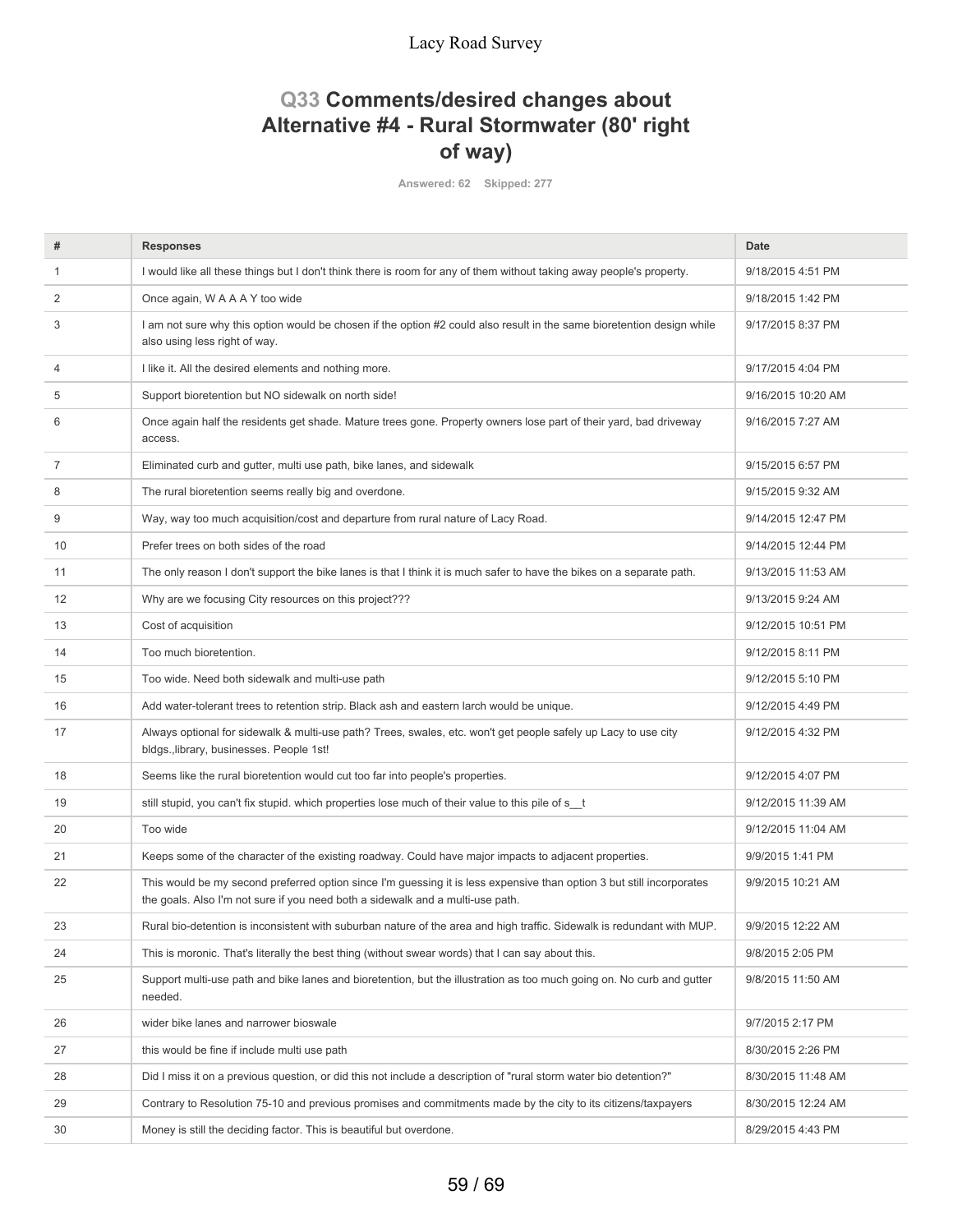Lacy Road Survey

| 31 | Costs to much.                                                                                                                                                                                                                                                                                                                                                                                                                                                                                                                                                                                                                                                                                                                                                                    | 8/29/2015 4:00 PM  |
|----|-----------------------------------------------------------------------------------------------------------------------------------------------------------------------------------------------------------------------------------------------------------------------------------------------------------------------------------------------------------------------------------------------------------------------------------------------------------------------------------------------------------------------------------------------------------------------------------------------------------------------------------------------------------------------------------------------------------------------------------------------------------------------------------|--------------------|
| 32 | This is nice too if we can do it!                                                                                                                                                                                                                                                                                                                                                                                                                                                                                                                                                                                                                                                                                                                                                 | 8/29/2015 12:38 PM |
| 33 | I like it but prefer the stormwater retention in the median                                                                                                                                                                                                                                                                                                                                                                                                                                                                                                                                                                                                                                                                                                                       | 8/29/2015 11:17 AM |
| 34 | Bike lanes are not needed and are a complete waste of money if sidewalks OR a multi use lane are provided!                                                                                                                                                                                                                                                                                                                                                                                                                                                                                                                                                                                                                                                                        | 8/29/2015 7:23 AM  |
| 35 | This design functionally & aesthetically inadequate!                                                                                                                                                                                                                                                                                                                                                                                                                                                                                                                                                                                                                                                                                                                              | 8/29/2015 7:16 AM  |
| 36 | you could build another road for this cost. Why not extend PD to McCoy? You have no driveways or tax payers to deal<br>with.                                                                                                                                                                                                                                                                                                                                                                                                                                                                                                                                                                                                                                                      | 8/28/2015 4:41 PM  |
| 37 | This just keeps getting worse way out of hand                                                                                                                                                                                                                                                                                                                                                                                                                                                                                                                                                                                                                                                                                                                                     | 8/28/2015 4:15 PM  |
| 38 | Narrow car lanes 1 foot                                                                                                                                                                                                                                                                                                                                                                                                                                                                                                                                                                                                                                                                                                                                                           | 8/27/2015 4:47 PM  |
| 39 | Don't like the look of the ditch in a suburban area                                                                                                                                                                                                                                                                                                                                                                                                                                                                                                                                                                                                                                                                                                                               | 8/27/2015 3:49 PM  |
| 40 | guys, lets not boil the ocean here. all we need is a safe passage for bikers. all we need is a bike path and call it a day.                                                                                                                                                                                                                                                                                                                                                                                                                                                                                                                                                                                                                                                       | 8/27/2015 3:12 PM  |
| 41 | Would be nice to have trees on both sides of the roadway. Also concerned that the bioretention swales would not be<br>be attractive without above -average maintenance attention. If these are used, rain-garden plants should be<br>established and ongoing maintenance planned. Also, not clear what (car) lane width would be. 10.5 foot should be<br>used to encourage slower speeds as area develops. Also makes walking and biking feel safer and more pleasant.                                                                                                                                                                                                                                                                                                            | 8/27/2015 3:08 PM  |
| 42 | It has the very undesirable - hated SIDEWALK. A sidewalk and a multi-use bike-ped path are redundant. It has SO<br>MANY curbs, and they are ALL 90-degree back-stop curbs. It has the unnecessary bioretention ditch. But NOW, it's at<br>one side, requiring a stormwater culvert system, just to get water from the far side over to the bioretention side. Almost<br>ALL of Lacy road has a downhill pitch to the west or to the east. Put some water in this ditch, and it will flow downhill,<br>and the water stream will dig and channel and erode and pick up soil as it flows down to a pond or whatever<br>destination you think of to use. The pond, or any destination will be accumulating all this sediment. It has only half the<br>tree canopy, only on one side. | 8/27/2015 1:32 AM  |
| 43 | seems less safe than #3                                                                                                                                                                                                                                                                                                                                                                                                                                                                                                                                                                                                                                                                                                                                                           | 8/26/2015 8:47 PM  |
| 44 | Again this is too unreasonable.                                                                                                                                                                                                                                                                                                                                                                                                                                                                                                                                                                                                                                                                                                                                                   | 8/26/2015 6:55 PM  |
| 45 | Too much land acquisition.                                                                                                                                                                                                                                                                                                                                                                                                                                                                                                                                                                                                                                                                                                                                                        | 8/26/2015 3:53 PM  |
| 46 | I see no reason for the apparent increased size of the bioretention area.                                                                                                                                                                                                                                                                                                                                                                                                                                                                                                                                                                                                                                                                                                         | 8/26/2015 1:33 PM  |
| 47 | Again, overkill. I have used Lacy Road for 40 years. This is really necessary? Not buying it.                                                                                                                                                                                                                                                                                                                                                                                                                                                                                                                                                                                                                                                                                     | 8/26/2015 1:16 PM  |
| 48 | Need trees on both sides. Fitchburg is a suburb now, not a farming township. Make it so                                                                                                                                                                                                                                                                                                                                                                                                                                                                                                                                                                                                                                                                                           | 8/26/2015 12:40 PM |
| 49 | It's nice, but requires too much right-of-way acquisition                                                                                                                                                                                                                                                                                                                                                                                                                                                                                                                                                                                                                                                                                                                         | 8/26/2015 11:56 AM |
| 50 | too wide and losing too many trees in this model compared to previous.                                                                                                                                                                                                                                                                                                                                                                                                                                                                                                                                                                                                                                                                                                            | 8/24/2015 8:51 PM  |
| 51 | I did not support anything again because we do not want or need sidewalks or biotention swales on Lacy road. All we<br>need or want is the road redone with 5 foot bike lanes & ped/bike path continued on the south side if necessary.                                                                                                                                                                                                                                                                                                                                                                                                                                                                                                                                           | 8/24/2015 4:07 PM  |
| 52 | This is an urban street and needs an urban section. Swales require too much r.o.w. People who walk to/from<br>destinations without sidewalk must cross road mid-block--seems dangerous at 35 (and 44!) MPH. Needs sidewalk.<br>Needs multi-use path. Improve bike lanes by using 1' curb header and 1' gutter instead of 6" curb header and 2' gutter.<br>Use 10' travel lanes to calm traffic and reduce need for r.o.w.                                                                                                                                                                                                                                                                                                                                                         | 8/23/2015 8:33 PM  |
| 53 | completely unnecessarycostly and poor use of land. Destroys neighborhood and negatively impacts property values<br>along the corridor.                                                                                                                                                                                                                                                                                                                                                                                                                                                                                                                                                                                                                                            | 8/23/2015 11:00 AM |
| 54 | too much of my front yard would have to be acquired I don.t want the street any closer to my house                                                                                                                                                                                                                                                                                                                                                                                                                                                                                                                                                                                                                                                                                | 8/23/2015 3:13 AM  |
| 55 | I don't like that it requires acquisitions and that the bioretention area is so much bigger with no trees.                                                                                                                                                                                                                                                                                                                                                                                                                                                                                                                                                                                                                                                                        | 8/22/2015 8:36 PM  |
| 56 | I would prefer saving trees on both sides of the road.                                                                                                                                                                                                                                                                                                                                                                                                                                                                                                                                                                                                                                                                                                                            | 8/22/2015 9:16 AM  |
| 57 | The bioretention Swales seem much more efficient.                                                                                                                                                                                                                                                                                                                                                                                                                                                                                                                                                                                                                                                                                                                                 | 8/22/2015 8:18 AM  |
| 58 | Too big                                                                                                                                                                                                                                                                                                                                                                                                                                                                                                                                                                                                                                                                                                                                                                           | 8/22/2015 7:33 AM  |
| 59 | repave with bike lanes only                                                                                                                                                                                                                                                                                                                                                                                                                                                                                                                                                                                                                                                                                                                                                       | 8/21/2015 5:01 PM  |
| 60 | Why is there not a Glacier Valley option?                                                                                                                                                                                                                                                                                                                                                                                                                                                                                                                                                                                                                                                                                                                                         | 8/21/2015 7:55 AM  |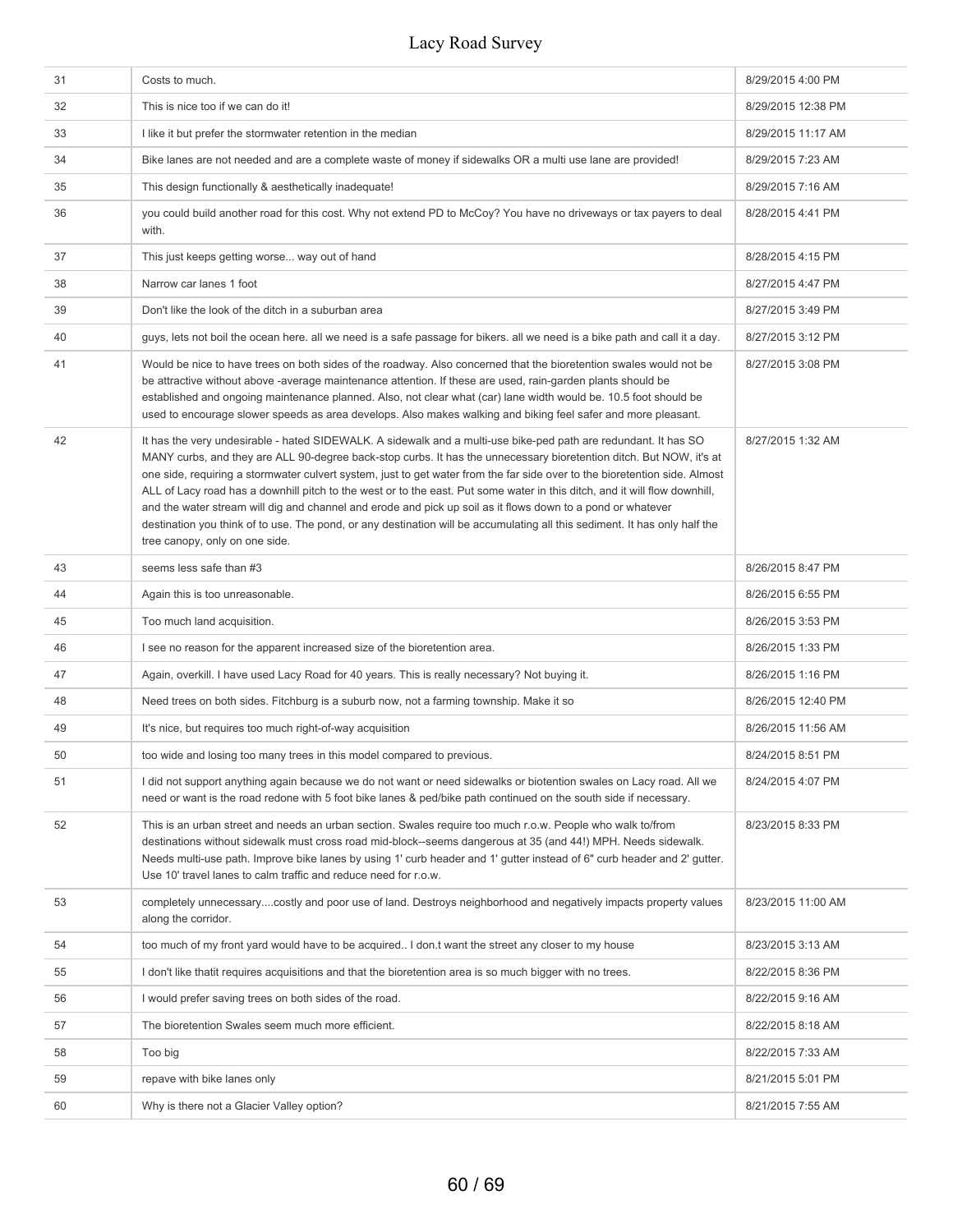| 61 | There is no need for a multi use path, sidewalk, and 2 bike lanes. That is extremely redundant, expensive, and<br>disturbing to residents. The rural storm water area does not look good, adds unnecessary cost and right of way<br>accusations. | 8/20/2015 11:57 PM |
|----|--------------------------------------------------------------------------------------------------------------------------------------------------------------------------------------------------------------------------------------------------|--------------------|
| 62 | This is probably pushing the reconstruction to a point where Lacy Road resident opposition will be overwhelming. I<br>would however prefer this if it was possible.                                                                              | 8/20/2015 6:48 PM  |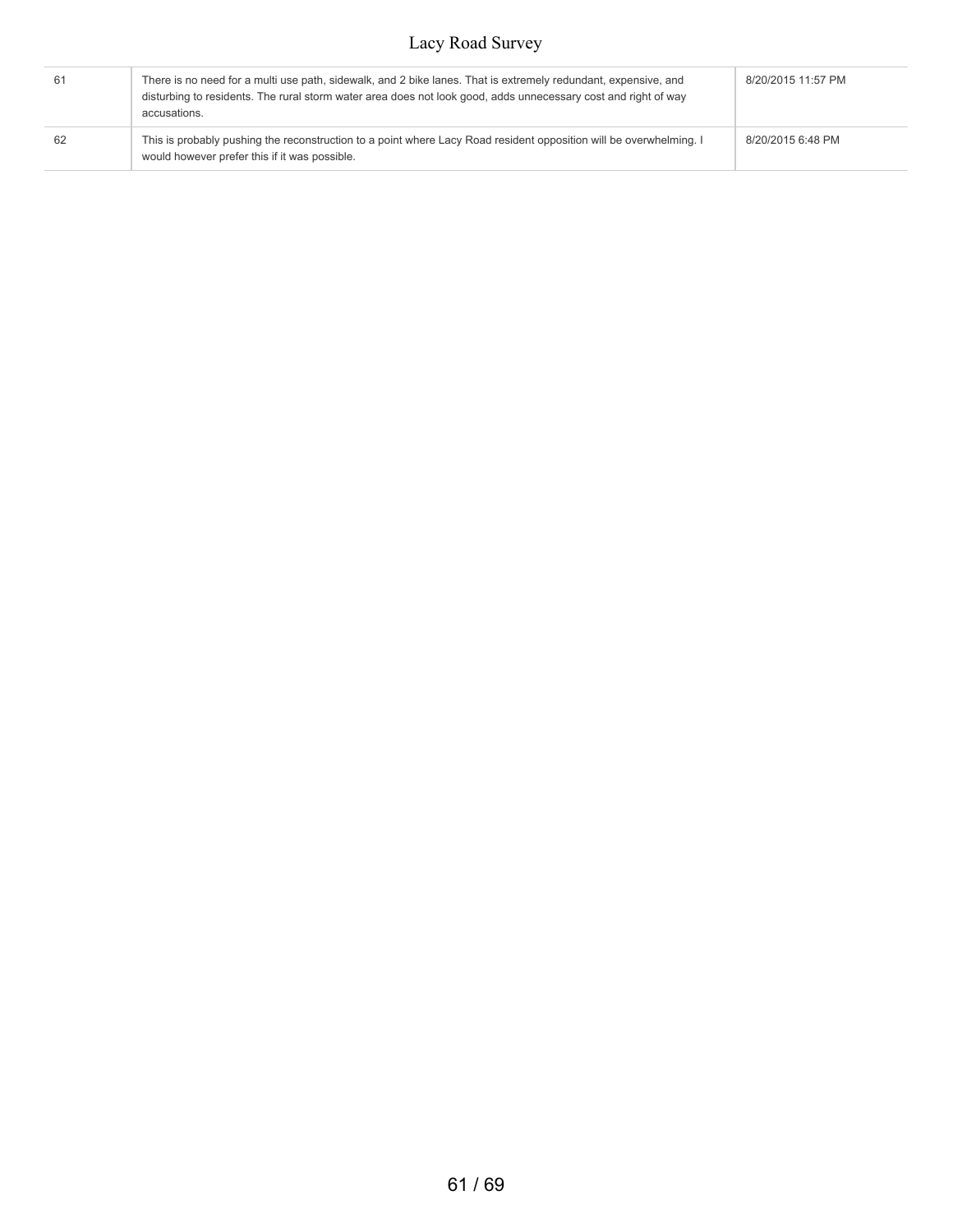

# **Q34 How did you hear about this project? (Select all that apply)**

| <b>Answer Choices</b>                | <b>Responses</b> |
|--------------------------------------|------------------|
| City of Fitchburg Website            | 56<br>16.82%     |
| City of Fitchburg "Notify Me" system | 60<br>18.02%     |
| City of Fitchburg Staff              | 37<br>11.11%     |
| <b>Mail Notification</b>             | 53<br>15.92%     |
| Word of Mouth                        | 94<br>28.23%     |
| Group or Neighborhood Association    | 42.34%<br>141    |
| <b>Public Meeting</b>                | 56<br>16.82%     |
| Newspaper/online news source         | 31.53%<br>105    |
| Other (please specify)               | 40<br>12.01%     |
| <b>Total Respondents: 333</b>        |                  |

| # | Other (please specify)      | Date               |
|---|-----------------------------|--------------------|
|   | Facebook                    | 9/19/2015 8:33 AM  |
| 2 | Facebook neighborhood group | 9/18/2015 9:32 AM  |
| 3 | swan creek Facebook page    | 9/17/2015 10:45 PM |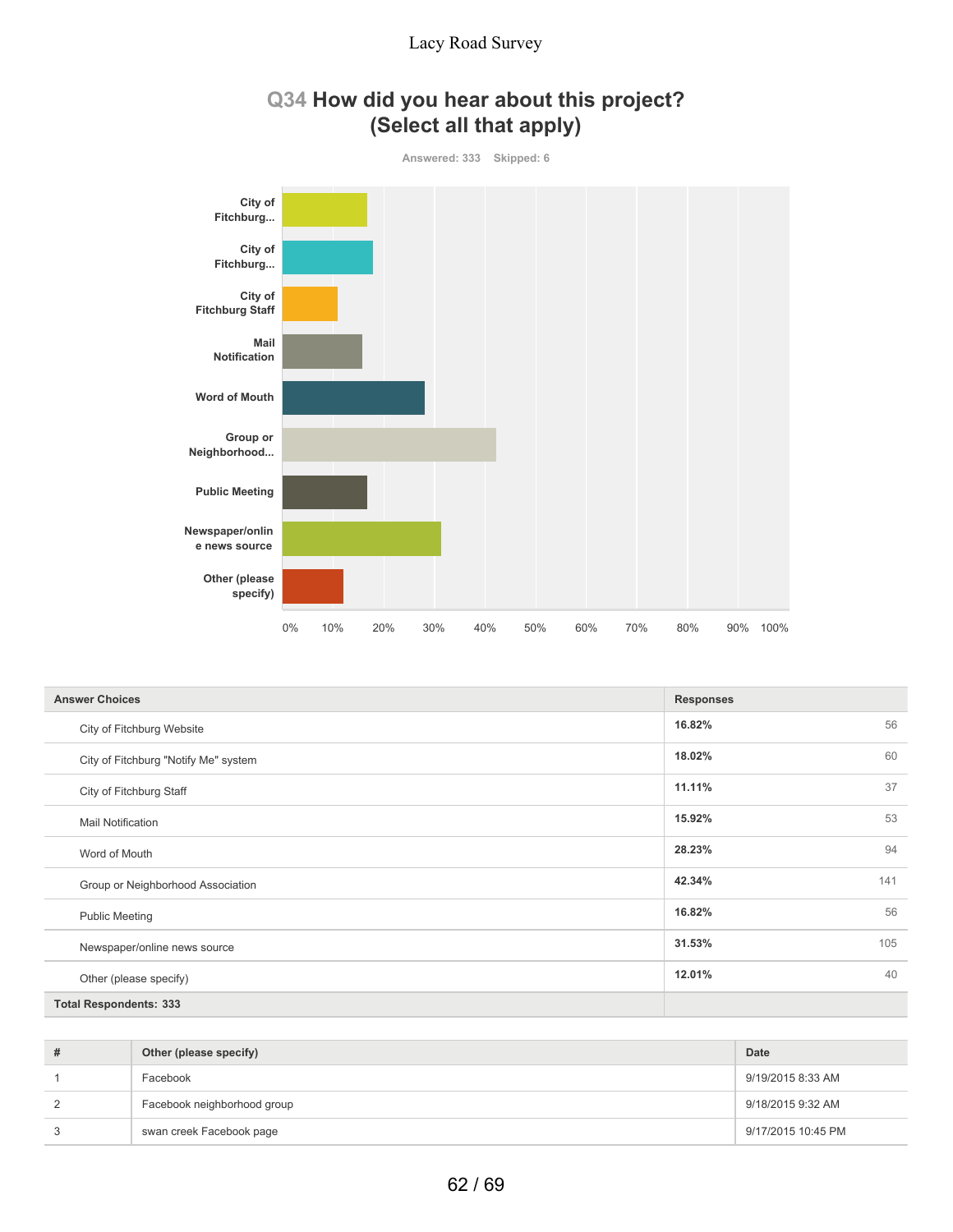| 4  | Swan creek Facebook page                                                                                                                                              | 9/17/2015 9:15 PM  |
|----|-----------------------------------------------------------------------------------------------------------------------------------------------------------------------|--------------------|
| 5  | <b>City Alder</b>                                                                                                                                                     | 9/15/2015 7:02 PM  |
| 6  | Fitchburg Chamber newsletter                                                                                                                                          | 9/9/2015 10:23 AM  |
| 7  | Email to Fitchburg cyclists newsgroup                                                                                                                                 | 9/9/2015 12:23 AM  |
| 8  | Email from Mayor Moron                                                                                                                                                | 9/8/2015 2:06 PM   |
| 9  | Facebook                                                                                                                                                              | 9/8/2015 6:08 AM   |
| 10 | Facebook                                                                                                                                                              | 9/8/2015 5:50 AM   |
| 11 | iPhone app                                                                                                                                                            | 9/2/2015 3:07 PM   |
| 12 | Fitchburg Chamber                                                                                                                                                     | 9/1/2015 2:01 PM   |
| 13 | This issue was poorly communicated by the city. The Lacy Road Survey title does not indicate that sidewalk<br>construction on other streets is part of the proposal.c | 8/30/2015 12:24 AM |
| 14 | E-mail from another Fitchburg resident                                                                                                                                | 8/29/2015 4:05 PM  |
| 15 | The crossing association                                                                                                                                              | 8/29/2015 12:15 PM |
| 16 | Email from Mayor to the Fitchburg biking mail list                                                                                                                    | 8/28/2015 9:25 AM  |
| 17 | Mad City Velo                                                                                                                                                         | 8/27/2015 8:40 PM  |
| 18 | message on "Nextdoor" neighborhood site                                                                                                                               | 8/27/2015 2:41 PM  |
| 19 | <b>Steve Arnold</b>                                                                                                                                                   | 8/27/2015 2:39 PM  |
| 20 | email                                                                                                                                                                 | 8/27/2015 9:39 AM  |
| 21 | Many years of following City meetings, participating in City government, and reading/following/commenting on the<br>annual CIP.                                       | 8/27/2015 1:45 AM  |
| 22 | Nextdoor                                                                                                                                                              | 8/26/2015 11:04 PM |
| 23 | Facebook                                                                                                                                                              | 8/26/2015 9:57 PM  |
| 24 | Facebook                                                                                                                                                              | 8/26/2015 8:31 PM  |
| 25 | facebook                                                                                                                                                              | 8/26/2015 2:45 PM  |
| 26 | Maybe fitchburg meeting minutes                                                                                                                                       | 8/26/2015 2:20 PM  |
| 27 | e-mail                                                                                                                                                                | 8/26/2015 1:37 PM  |
| 28 | CIP discussion, staff planning discussions, resident requests                                                                                                         | 8/26/2015 1:34 PM  |
| 29 | Fitchburg Twitter account                                                                                                                                             | 8/26/2015 1:33 PM  |
| 30 | Email                                                                                                                                                                 | 8/26/2015 1:03 PM  |
| 31 | Facebook                                                                                                                                                              | 8/26/2015 11:56 AM |
| 32 | Twitter                                                                                                                                                               | 8/26/2015 11:18 AM |
| 33 | <b>Council Meetings</b>                                                                                                                                               | 8/24/2015 8:14 PM  |
| 34 | Lacy road project has been around for many a years.                                                                                                                   | 8/24/2015 4:13 PM  |
| 35 | The Lacy rd project has been in the works for years and we have given our views on the project for years                                                              | 8/24/2015 3:16 PM  |
| 36 | Fitchburg Star                                                                                                                                                        | 8/23/2015 8:35 PM  |
| 37 | Have been following this project for over 20 years                                                                                                                    | 8/23/2015 3:17 AM  |
| 38 | Survey was forwarded by a neighbor.                                                                                                                                   | 8/22/2015 9:21 AM  |
| 39 | Accidently informed by staff, when asking about right of way.                                                                                                         | 8/21/2015 5:42 PM  |
| 40 | From the previous owner of my home (on Lacy Rd) before I purchased my house                                                                                           | 8/21/2015 1:38 PM  |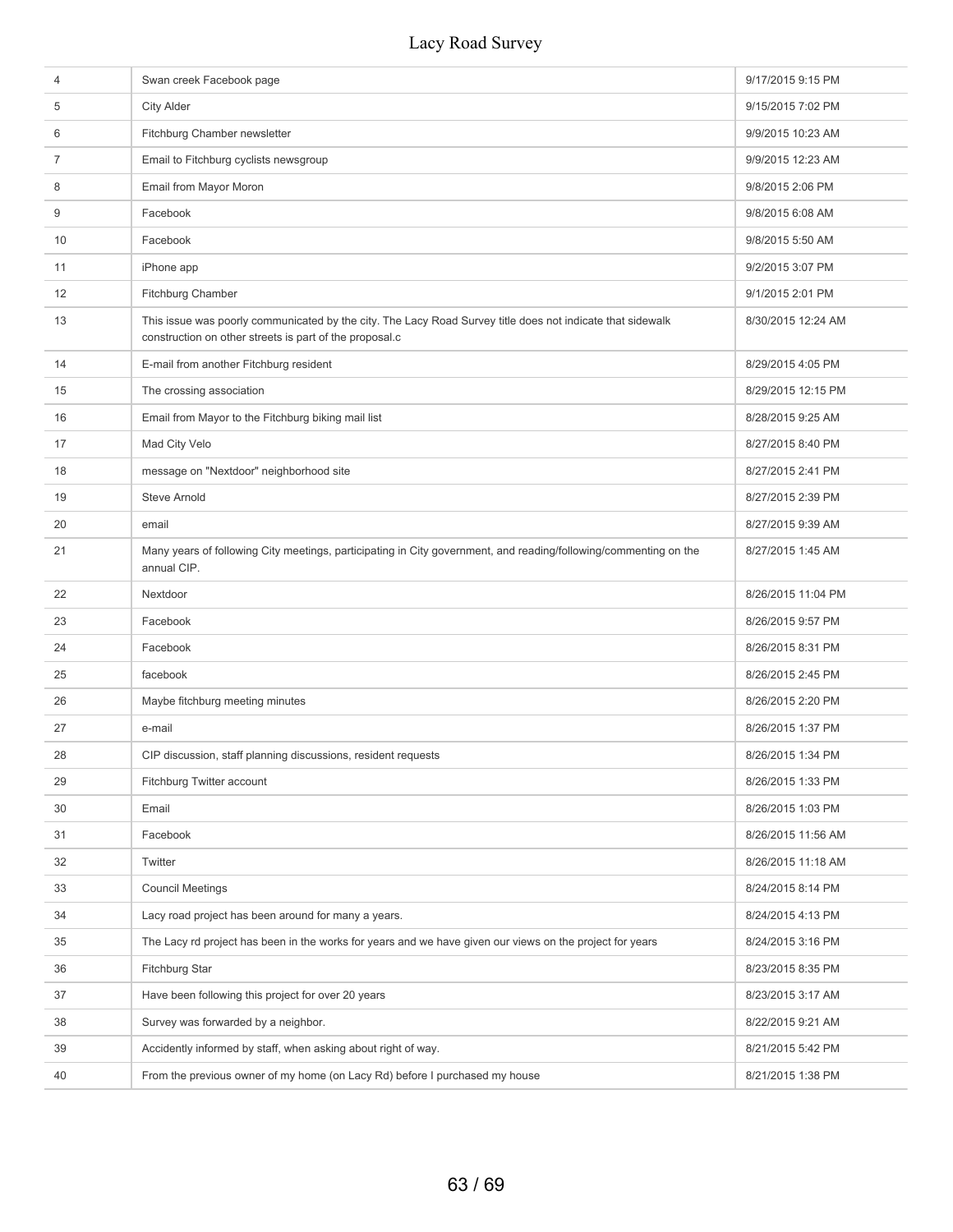# **Q36 Do you have any other comments, questions, or concerns?**

**Answered: 94 Skipped: 245**

| #              | <b>Responses</b>                                                                                                                                                                                                                                                                                                                                                                                                                                                                                                                                                                                                                           | <b>Date</b>        |
|----------------|--------------------------------------------------------------------------------------------------------------------------------------------------------------------------------------------------------------------------------------------------------------------------------------------------------------------------------------------------------------------------------------------------------------------------------------------------------------------------------------------------------------------------------------------------------------------------------------------------------------------------------------------|--------------------|
|                | If you want Fitchburg to look like new-subdivision Madison, keep building the obnoxious-looking apartment mega-<br>complexes like the one on the SW corner of Lacy and Syene Roads, rip out the existing trees and put in an east-west<br>Fish Hatchery Road - aka South Beltline. If you do a survey, make it complete enough to be objective - with option<br>costs.                                                                                                                                                                                                                                                                     | 9/18/2015 1:48 PM  |
| 2              | I'm delighted to actually be a part of this process. Grateful for social media. Interesting to be at the council meetings<br>and neighborhood meetings.                                                                                                                                                                                                                                                                                                                                                                                                                                                                                    | 9/17/2015 10:06 PM |
| 3              | What's wrong with Lacy Road the way it is? It does not get a lot of traffic.                                                                                                                                                                                                                                                                                                                                                                                                                                                                                                                                                               | 9/17/2015 9:22 PM  |
| 4              | Let's get it done!                                                                                                                                                                                                                                                                                                                                                                                                                                                                                                                                                                                                                         | 9/17/2015 4:05 PM  |
| 5              | I own land that will be directly affected by the plan.                                                                                                                                                                                                                                                                                                                                                                                                                                                                                                                                                                                     | 9/16/2015 10:21 AM |
| 6              | Retrofitting neighborhoods is difficult. Folks who want sidewalks generally purchase homes in places with sidewalks.<br>Forcing maintenance of a path/sidewalk on a property owner is not appreciated. Bike lanes and speed enforcement<br>are high on my priority list, both as a driver and as a cyclist.                                                                                                                                                                                                                                                                                                                                | 9/16/2015 7:31 AM  |
| $\overline{7}$ | Quit trying to change old neighbor hoods into a more modern ones. Put our taxes toward other needs that serve the<br>community better, such as the future new fire stations, Police station without inside parking for all their vehicles,<br>needed road work and such.                                                                                                                                                                                                                                                                                                                                                                   | 9/15/2015 7:02 PM  |
| 8              | The mayor is on a mission to add sidewalks in Fitchburg. The reason I moved to Fitchburg is because of its rural<br>setting, which includes no sidewalks.                                                                                                                                                                                                                                                                                                                                                                                                                                                                                  | 9/15/2015 1:28 PM  |
| 9              | Walk/bike-ability is absolutely essential. There is no point in re-doing a roadway without increasing access and giving<br>folks ways to cut vehicle travel. It is imperative that all Fitchburg children/residents can safely walk/bike to their library!                                                                                                                                                                                                                                                                                                                                                                                 | 9/15/2015 12:16 PM |
| 10             | Any plan that incorporates only bike lanes isn't one we'll use heavily, as we have small children. I bike commuted for<br>years in Madison and had many near misses/and even was clipped by cars in bike lanes. My "dislike" on the later<br>plans was the labeling of the multi use path as optional, not so much the plan.                                                                                                                                                                                                                                                                                                               | 9/15/2015 10:24 AM |
| 11             | Thanks for doing this survey. It's an outstanding survey. I'm a market researcher.                                                                                                                                                                                                                                                                                                                                                                                                                                                                                                                                                         | 9/15/2015 9:33 AM  |
| 12             | I strongly urge a multi-use path as we walk daily, and feel it's important to connect us to services like the library, city<br>building, coffee shop, etc. When we do walk along Lacy, it's extremely dangerous. With a multi-use path, a sidewalk<br>isn't necessary.                                                                                                                                                                                                                                                                                                                                                                     | 9/14/2015 6:57 PM  |
| 13             | I am glad for the survey and request for input, but I take some issue with the biased wording of the questions about<br>sidewalk and mixed-use path. There are purported benefits listed, but none of the drawbacks. Thank you seeking<br>public input on this proposed project.                                                                                                                                                                                                                                                                                                                                                           | 9/14/2015 12:50 PM |
| 14             | I don't think this is a necessary project for Lacy Rd. There are many ares for people to bike and walk in the area.                                                                                                                                                                                                                                                                                                                                                                                                                                                                                                                        | 9/14/2015 10:00 AM |
| 15             | The Lacy Rd people are the same ones who voted to run a hwy exit onto E Cheryl Prkwy and rename some streets to<br>get it approved. This was before 9 Springs was fully developed and it had a small voice. Even though Lacy is the<br>quickest for my kids to get to the Library, etc, I make them go the long way around to be safe. It's about time Lacy is<br>upgraded and shares in the increased traffic from the East developments. It needs to be improved to be safe, even<br>just to support the new development at Syene/Lacy. It is the main road leading to public and government buildings and<br>should be designed as such | 9/13/2015 6:43 PM  |
| 16             | I am very concerned about the destruction of current vegetation, widening of the road and encroachment of my<br>privacy.                                                                                                                                                                                                                                                                                                                                                                                                                                                                                                                   | 9/13/2015 9:58 AM  |
| 17             | This is not the time or place to consider this project. Drop it in favor of other more impactful initiatives.                                                                                                                                                                                                                                                                                                                                                                                                                                                                                                                              | 9/13/2015 9:24 AM  |
| 18             | It would be easier to make comparisons if the various plans were available on one page.                                                                                                                                                                                                                                                                                                                                                                                                                                                                                                                                                    | 9/12/2015 10:54 PM |
| 19             | I respect the wishes of the residents that live on or near Lacy Road, and hope that the outcome is not a financial<br>burden to them.                                                                                                                                                                                                                                                                                                                                                                                                                                                                                                      | 9/12/2015 8:15 PM  |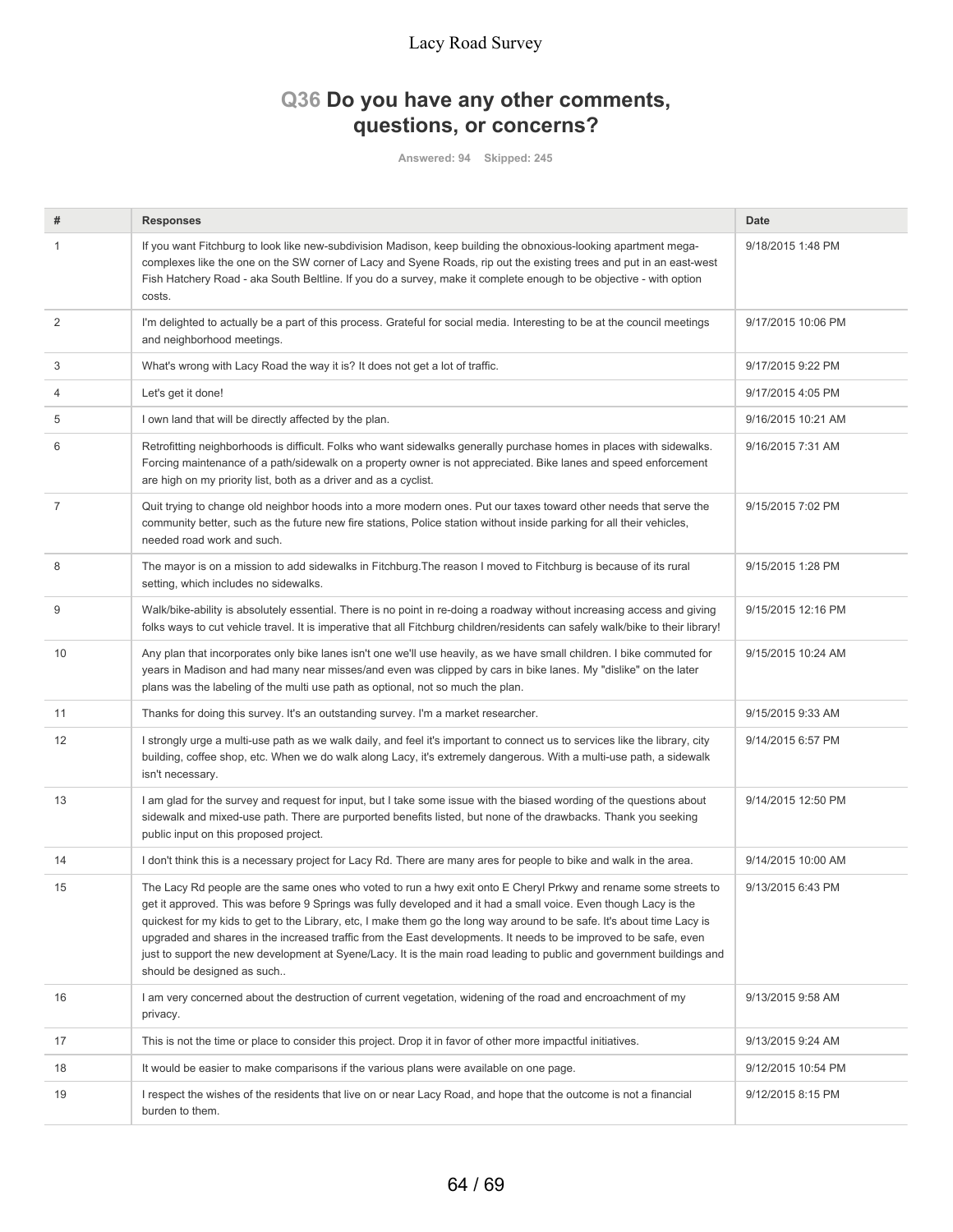| 20 | Collins A sidewalk and multi =use trail are both vital. My wife and I walk on Lacy from our condo to the library once<br>in a great while. The fact is it's dangerous. If there are no walking and biking facilities as part of the reconstruction,<br>people will still walk and bike on the road and will be at risk. Let's recognize that this is an urban corridor, and as<br>such should be built to meet the needs of all users, not just those in motor vehicles.                                                                                                                                                                                                                                                                                                                                                                                                                                                                                                                                                                                                                                                                                                                                                                                                                                                                                                                                                                                                                                                                                                                                                                                                                                                                                                                                                                                                                                                                                                                                                                                                                                                                                                                                                                                                                | 9/12/2015 8:15 PM  |
|----|-----------------------------------------------------------------------------------------------------------------------------------------------------------------------------------------------------------------------------------------------------------------------------------------------------------------------------------------------------------------------------------------------------------------------------------------------------------------------------------------------------------------------------------------------------------------------------------------------------------------------------------------------------------------------------------------------------------------------------------------------------------------------------------------------------------------------------------------------------------------------------------------------------------------------------------------------------------------------------------------------------------------------------------------------------------------------------------------------------------------------------------------------------------------------------------------------------------------------------------------------------------------------------------------------------------------------------------------------------------------------------------------------------------------------------------------------------------------------------------------------------------------------------------------------------------------------------------------------------------------------------------------------------------------------------------------------------------------------------------------------------------------------------------------------------------------------------------------------------------------------------------------------------------------------------------------------------------------------------------------------------------------------------------------------------------------------------------------------------------------------------------------------------------------------------------------------------------------------------------------------------------------------------------------|--------------------|
| 21 | The intersection with Mica needs to be made safer. With high speeds and limited visibility, it is very difficult to safely<br>enter Lacy Road from Mica or to turn left from Lacy onto Mica. The amount of and speed of traffic on Mica has<br>increased significantly now that it is the shortcut/race track to the technology park. As a bike rider and pedestrian I<br>avoid Lacy road because it is so dangerous. So current usage count (during the work day - not when I usually walk or<br>bike) does not reflect how much a safe arrangement would be used. As a driver, it is very scary encountering a biker,<br>pedestrian, or person in a motorized wheel chair on the most narrow portion of Lacy.                                                                                                                                                                                                                                                                                                                                                                                                                                                                                                                                                                                                                                                                                                                                                                                                                                                                                                                                                                                                                                                                                                                                                                                                                                                                                                                                                                                                                                                                                                                                                                         | 9/12/2015 5:20 PM  |
| 22 | I would to see better bike accommodation throughout Fitchburg, and on Lacy Road done in less than an 80-foot ROW.                                                                                                                                                                                                                                                                                                                                                                                                                                                                                                                                                                                                                                                                                                                                                                                                                                                                                                                                                                                                                                                                                                                                                                                                                                                                                                                                                                                                                                                                                                                                                                                                                                                                                                                                                                                                                                                                                                                                                                                                                                                                                                                                                                       | 9/12/2015 4:51 PM  |
| 23 | Speed inforcement. Safe walking/biking corridor from Syene to Fish Hatchery up Lacy. Recognize increased traffic of<br>cars & pedestians with current development eg The Crossing (62 units) & corner of Syene & Lacy.                                                                                                                                                                                                                                                                                                                                                                                                                                                                                                                                                                                                                                                                                                                                                                                                                                                                                                                                                                                                                                                                                                                                                                                                                                                                                                                                                                                                                                                                                                                                                                                                                                                                                                                                                                                                                                                                                                                                                                                                                                                                  | 9/12/2015 4:36 PM  |
| 24 | We really don't think a sidewalk is necessary as it wouldn't be used much and would require regular upkeep by both<br>residents (shoveling snow) and the city (doing repairs). If it's going to happen, it should at least be on the north side of<br>the street. As residents of the affected area, our primary concern is disruption to the greenery in our area. The line of<br>trees and bushes that separates our home from the street is very important to us.                                                                                                                                                                                                                                                                                                                                                                                                                                                                                                                                                                                                                                                                                                                                                                                                                                                                                                                                                                                                                                                                                                                                                                                                                                                                                                                                                                                                                                                                                                                                                                                                                                                                                                                                                                                                                    | 9/12/2015 4:14 PM  |
| 25 | I believe that widening the road any more than it is would damage the landscaping and mature trees in my yard, as<br>well as encroach upon my property too closely to my home, lessening my privacy even further and increasing noise. I<br>believe these things would damage my property values significantly. Even with sidewalks and ped lanes, I don't<br>believe Lacy Rd wold be pleasant to walk on. There are few destinations I would care to go to, and the heavy volume<br>of traffic doesn't contribute to a peaceful atmosphere. I would however support reduced speed limits and more<br>enforcement. I also think reducing the weight of the trucks allowed to travel along Lacy (or banning them altogether)<br>would keep the road in better shape and make it less nerve wracking to traverse.                                                                                                                                                                                                                                                                                                                                                                                                                                                                                                                                                                                                                                                                                                                                                                                                                                                                                                                                                                                                                                                                                                                                                                                                                                                                                                                                                                                                                                                                         | 9/12/2015 3:53 PM  |
| 26 | repave the road and leave the rest alone. do not narrow the lanes for the damn bikes that don't obey the laws nor stop<br>for stop signs or do pedal 2 and 3 wide and refuse to let cars pass, that don't use the damn multi use paths that we<br>have already paid too much money to install and maintain. Nor do they pay for the roads through gas tax or annual<br>licensing. Maybe it wouldn't bother me as much if bicycles paid \$100 a year that would pay some toward road repair<br>Tell that to the spandex wearing non-listening mayor. The one that talks to developers secretly out of one side of his<br>mouth and talks AT the taxpayer residents out of the other side of his mouth. He hasn't heard a damn word we have<br>said since he became king council member let alone since he became supreme being- dictator-mayor. He should be<br>drug behind a farmers plow through the fields he has sold out to infill high rises. He was part of the reason we don't<br>have EPIC. Just their bedrooms                                                                                                                                                                                                                                                                                                                                                                                                                                                                                                                                                                                                                                                                                                                                                                                                                                                                                                                                                                                                                                                                                                                                                                                                                                                                 | 9/12/2015 11:47 AM |
| 27 | We bought our home because it was in a nice rural neighborhood with a good amount of trees to block the traffic<br>sound from Lacy Road, and provide us privacy. This construction project would increase the noise level on Lacy and<br>reduce our trees. I don't think adding bike lanes to this area with increasing traffic will help safety. The side streets like<br>Mica that pull onto Lacy are already difficult enough, let alone looking for bikers. If you pull out from Mica onto Lacy<br>during sunset and turning West, it would be nearly impossible to see some bikers at certain times. A better use of<br>expanding bike lanes would be on Lacy between Seminol Hwy and Fitchrona Road, which is a death trap for bikers,<br>especially at sunset. Curb and gutter without a sidewalk would be our first preference for Lacy road, if we were forced<br>to choose one. I don't know how many people from Quarry Hill would actually use the sidewalk, as we have a lovely<br>neighborhood to walk through, with less traffic. Another concern is that the residents of Quarry Hill may use the inside<br>streets more to avoid Lacy Road, increase traffic and reducing safety within the neighborhood. It would make more<br>sense to have a roundabout or some type of traffic control at Mica seeing that more homes and offices are going in<br>down that way. If there were to be a sidewalk or multi-use path that we were required to pay for or maintain, we do<br>NOT support that. We already maintain a sidewalk in front of our home on Granite Circle. We would not support<br>shoveling or paying for a multi-use path along Lacy road. Our yard along Lacy road is quite wide and we do not have<br>the funds to support a government project that we do not feel is necessary. One last itemit is beyond bothersome to<br>read the articles in the Fitchburg Star about how to spend millions of dollars on Lacy and create a beautiful<br>environment for our residents and a place for them to walk and play when in the same paper there is an article about<br>how our own local public school has "73 percent of students at the school who are low-income". If we want to make<br>Fitchburg a "safer" place to live, how about we start there. | 9/12/2015 11:17 AM |
| 28 | Just have some off street path that goes the duration from Seminole to Seyene                                                                                                                                                                                                                                                                                                                                                                                                                                                                                                                                                                                                                                                                                                                                                                                                                                                                                                                                                                                                                                                                                                                                                                                                                                                                                                                                                                                                                                                                                                                                                                                                                                                                                                                                                                                                                                                                                                                                                                                                                                                                                                                                                                                                           | 9/12/2015 10:58 AM |
| 29 | As a commuter cyclist, I worry that much of Fitchburg's cycling infrastructure supports hobbyist cyclists rather than<br>cyclists who are trying to run errands and get around town.                                                                                                                                                                                                                                                                                                                                                                                                                                                                                                                                                                                                                                                                                                                                                                                                                                                                                                                                                                                                                                                                                                                                                                                                                                                                                                                                                                                                                                                                                                                                                                                                                                                                                                                                                                                                                                                                                                                                                                                                                                                                                                    | 9/12/2015 8:33 AM  |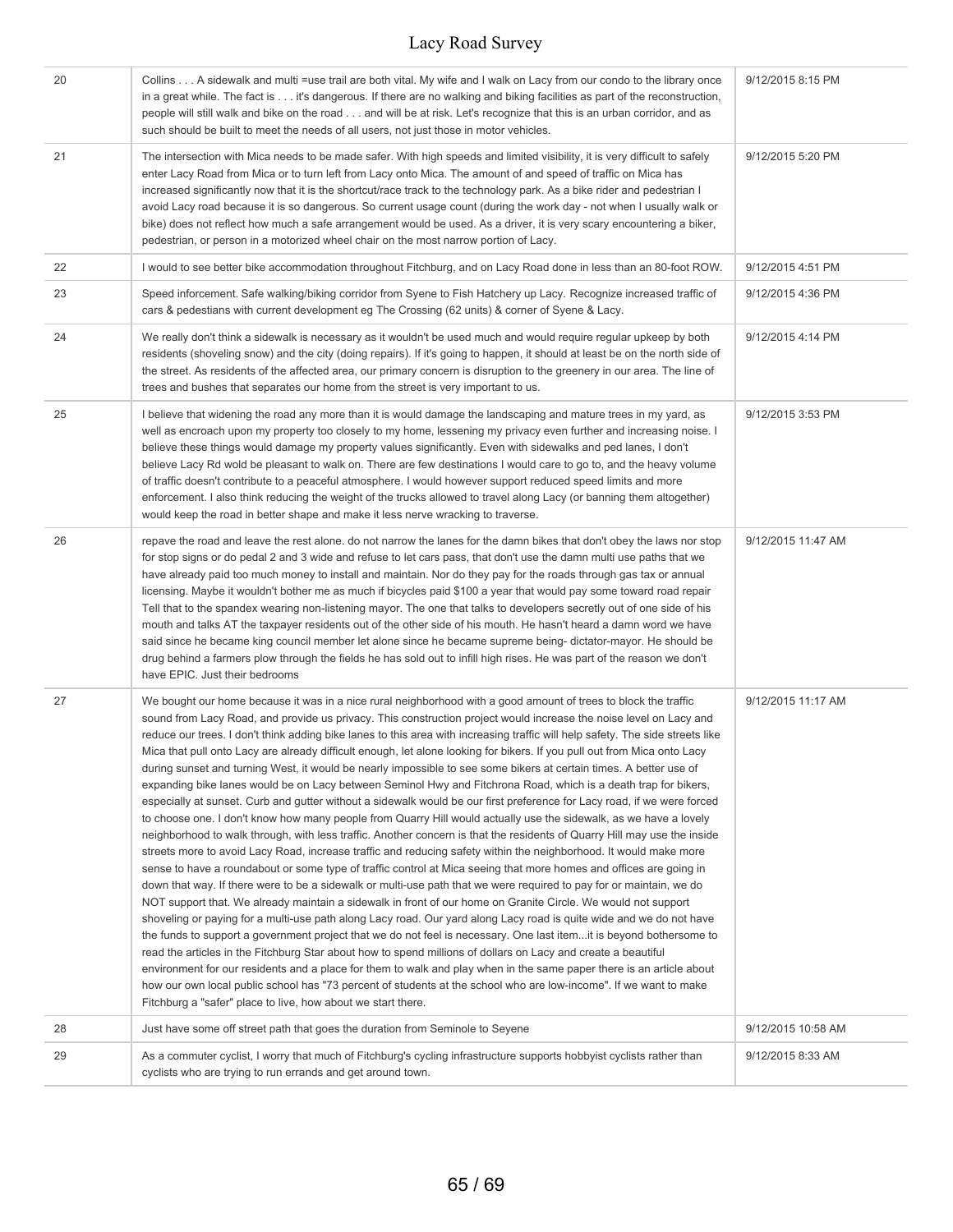| 30 | I am strongly in favor of sidewalks, bike lanes, and mixed use paths. I fully support Mayor Arnold's efforts to improve<br>Fitchburg by improving this sort of mixed use infrastructure. I spent about 2 months biking on Lacy between<br>Osmundsen to Syene twice a day on my commute to/from work. It was dangerous and frightening. The cars are too<br>fast and don't pay attention, the street it terrible. I now find alternate routes specifically to avoid this stretch of Lacy.<br>My hope is that Lacy becomes safe to bike on between Fitchrona and Syene, all the way to MM. Right now I only feel<br>comfortable biking on Lacy between Fish Hatchery and Seminole. And I don't feel great about walking on Lacy at all.                                                                                                                                                                                                                                                                                                                                                                                                                                                                                                                                                                                                                                                                                                                                                                                                                      | 9/11/2015 10:00 PM |
|----|------------------------------------------------------------------------------------------------------------------------------------------------------------------------------------------------------------------------------------------------------------------------------------------------------------------------------------------------------------------------------------------------------------------------------------------------------------------------------------------------------------------------------------------------------------------------------------------------------------------------------------------------------------------------------------------------------------------------------------------------------------------------------------------------------------------------------------------------------------------------------------------------------------------------------------------------------------------------------------------------------------------------------------------------------------------------------------------------------------------------------------------------------------------------------------------------------------------------------------------------------------------------------------------------------------------------------------------------------------------------------------------------------------------------------------------------------------------------------------------------------------------------------------------------------------|--------------------|
| 31 | I fully support the installation of dedicated bike lanes, sidewalks, and/or multi-use paths.                                                                                                                                                                                                                                                                                                                                                                                                                                                                                                                                                                                                                                                                                                                                                                                                                                                                                                                                                                                                                                                                                                                                                                                                                                                                                                                                                                                                                                                               | 9/11/2015 9:56 PM  |
| 32 | I have huge concerns about the direction of this city.                                                                                                                                                                                                                                                                                                                                                                                                                                                                                                                                                                                                                                                                                                                                                                                                                                                                                                                                                                                                                                                                                                                                                                                                                                                                                                                                                                                                                                                                                                     | 9/8/2015 2:06 PM   |
| 33 | Listen to the long-time residents who actually live along Lacy Road.                                                                                                                                                                                                                                                                                                                                                                                                                                                                                                                                                                                                                                                                                                                                                                                                                                                                                                                                                                                                                                                                                                                                                                                                                                                                                                                                                                                                                                                                                       | 9/8/2015 11:51 AM  |
| 34 | I am very concerned about the increasing density in Fitchburg, specifically in the corridor around this project. I agree<br>that wider roads and bike accommodations are needed, but I fundamentally disagree with turning this area of<br>Fitchburg into a "new urban" area. I also have not seen an influx of services and amenities commiserate with the<br>number of new apartments being added. Where are the new, additional parks and green spaces? Where are the<br>restaurants? Grocery stores/ Locally owned businesses (eg not big chains)? What about the increased traffic that will<br>certainly come when all these big apartment buildings are built - is Lacy going to be wide enough? What about the<br>intersection of Lacy/Syene, will that be a street light? Also, why aren't there more single family homes being built? If<br>the town wants people to stick around the area when the decide to start a family, they will probably want a home<br>rather than an apartment, but there aren't many new houses being built in the better school districts. I have to imagine<br>homes/owner occupied units are better for the tax base than more giant apartment buildings. There is also an element<br>of pride that owners take in their space and in their community that is lost with so many apartments. If we want to see<br>better community engagement, which can be tied to increased safety (a growing issue in our town - every week I hear<br>about a robbery, shooting, etc), we need more HOMEOWNERS and less RENTERS. | 9/8/2015 11:50 AM  |
| 35 | No                                                                                                                                                                                                                                                                                                                                                                                                                                                                                                                                                                                                                                                                                                                                                                                                                                                                                                                                                                                                                                                                                                                                                                                                                                                                                                                                                                                                                                                                                                                                                         | 9/7/2015 11:26 PM  |
| 36 | -Types of trees placed on terrace should be chosen as to not out grow the confines of the terrace, which would<br>possible cause rising sidewalks and pavement. -Bike safe storm water inlet covers -fully-established zebra crossing<br>sections for pedestrians                                                                                                                                                                                                                                                                                                                                                                                                                                                                                                                                                                                                                                                                                                                                                                                                                                                                                                                                                                                                                                                                                                                                                                                                                                                                                          | 9/7/2015 2:22 PM   |
| 37 | Yes - I'm concerned that we're overblowing this project beyond the resurfacing, burying of electrical, and bike line that<br>is actually needed, or desired by the residents of East Lacy Rd.                                                                                                                                                                                                                                                                                                                                                                                                                                                                                                                                                                                                                                                                                                                                                                                                                                                                                                                                                                                                                                                                                                                                                                                                                                                                                                                                                              | 9/1/2015 1:08 PM   |
| 38 | I strongly prefer not having a round a bout on lacy road. I drive it twice daily and too many fender benders there.                                                                                                                                                                                                                                                                                                                                                                                                                                                                                                                                                                                                                                                                                                                                                                                                                                                                                                                                                                                                                                                                                                                                                                                                                                                                                                                                                                                                                                        | 8/31/2015 3:39 PM  |
| 39 | I stopped writing comments because the survey deleted them every time I pressed the continue button. You get a very<br>limited response with this survey because of that.                                                                                                                                                                                                                                                                                                                                                                                                                                                                                                                                                                                                                                                                                                                                                                                                                                                                                                                                                                                                                                                                                                                                                                                                                                                                                                                                                                                  | 8/31/2015 11:57 AM |
| 40 | hoping that this would help create a safe route to commute to madison daily on bike for my job.                                                                                                                                                                                                                                                                                                                                                                                                                                                                                                                                                                                                                                                                                                                                                                                                                                                                                                                                                                                                                                                                                                                                                                                                                                                                                                                                                                                                                                                            | 8/30/2015 2:28 PM  |
| 41 | I have designed surveys for many different purposes, including federally funded research on student achievement as it<br>may correlate to an individual teacher's contribution this is a poorly designed survey. It forces a choice even if the<br>respondent may think there is inadequate dats or information. The narrative to the questions is not neutral and is<br>weighted towards a response in favor of the desired outcome, ped path. There is no option to factor in cost, even to<br>the extent of phrasing questions along the lines of "if cost were not a factor, I would prefer" There is no response<br>option in any of these questions for "do not have enough Information to state a preference" or "none" or "no<br>preference."                                                                                                                                                                                                                                                                                                                                                                                                                                                                                                                                                                                                                                                                                                                                                                                                      | 8/30/2015 11:53 AM |
| 42 | as i mentioned this survey reads to the support of sidewalks. i was under the impression that there was a resolution<br>passed a few years back that said only if the immediate area requested them would they be considered. to do a survey<br>like this at tax payers cost to get the results that are predetermined by a few, is not a democratic type of government.                                                                                                                                                                                                                                                                                                                                                                                                                                                                                                                                                                                                                                                                                                                                                                                                                                                                                                                                                                                                                                                                                                                                                                                   | 8/30/2015 8:20 AM  |
| 43 | I live in wildwood south and do not support sidewalks                                                                                                                                                                                                                                                                                                                                                                                                                                                                                                                                                                                                                                                                                                                                                                                                                                                                                                                                                                                                                                                                                                                                                                                                                                                                                                                                                                                                                                                                                                      | 8/30/2015 7:47 AM  |
| 44 | The City of Fitchburg, the Mayor and the City Council are obligated to keep previous promises and commitments made<br>to the citizens of the city and to listen to the views and opinions of those citizens including when they are different than<br>those held by the elected officials.                                                                                                                                                                                                                                                                                                                                                                                                                                                                                                                                                                                                                                                                                                                                                                                                                                                                                                                                                                                                                                                                                                                                                                                                                                                                 | 8/30/2015 12:24 AM |
| 45 | Fitchburg is rated a a great place to live. Why ruin its character. Stop with all the condos and apartments that<br>detracting from the rural character of this city. If I wanted to live in the city I would have stayed in Madison.                                                                                                                                                                                                                                                                                                                                                                                                                                                                                                                                                                                                                                                                                                                                                                                                                                                                                                                                                                                                                                                                                                                                                                                                                                                                                                                      | 8/29/2015 7:51 PM  |
| 46 | Input from the affected property owners must receive 25 times more decision making weight than others. Other<br>Fitchburg residents or employed here should receive a weight of 3 and non- Fitchburg residents should receive a<br>weight of 1 residents should receive little weight. All they are doing is driving thru                                                                                                                                                                                                                                                                                                                                                                                                                                                                                                                                                                                                                                                                                                                                                                                                                                                                                                                                                                                                                                                                                                                                                                                                                                  | 8/29/2015 4:05 PM  |
| 47 | We have a MAYOR who does not understand living within the City's income. Because he is rich he does not<br>understand living without luxuries. We cannot afford Steve Arnold any longer. I am using someone else's computer as<br>we cannot afford a phone or a computer anymore.                                                                                                                                                                                                                                                                                                                                                                                                                                                                                                                                                                                                                                                                                                                                                                                                                                                                                                                                                                                                                                                                                                                                                                                                                                                                          | 8/29/2015 4:03 PM  |
|    |                                                                                                                                                                                                                                                                                                                                                                                                                                                                                                                                                                                                                                                                                                                                                                                                                                                                                                                                                                                                                                                                                                                                                                                                                                                                                                                                                                                                                                                                                                                                                            |                    |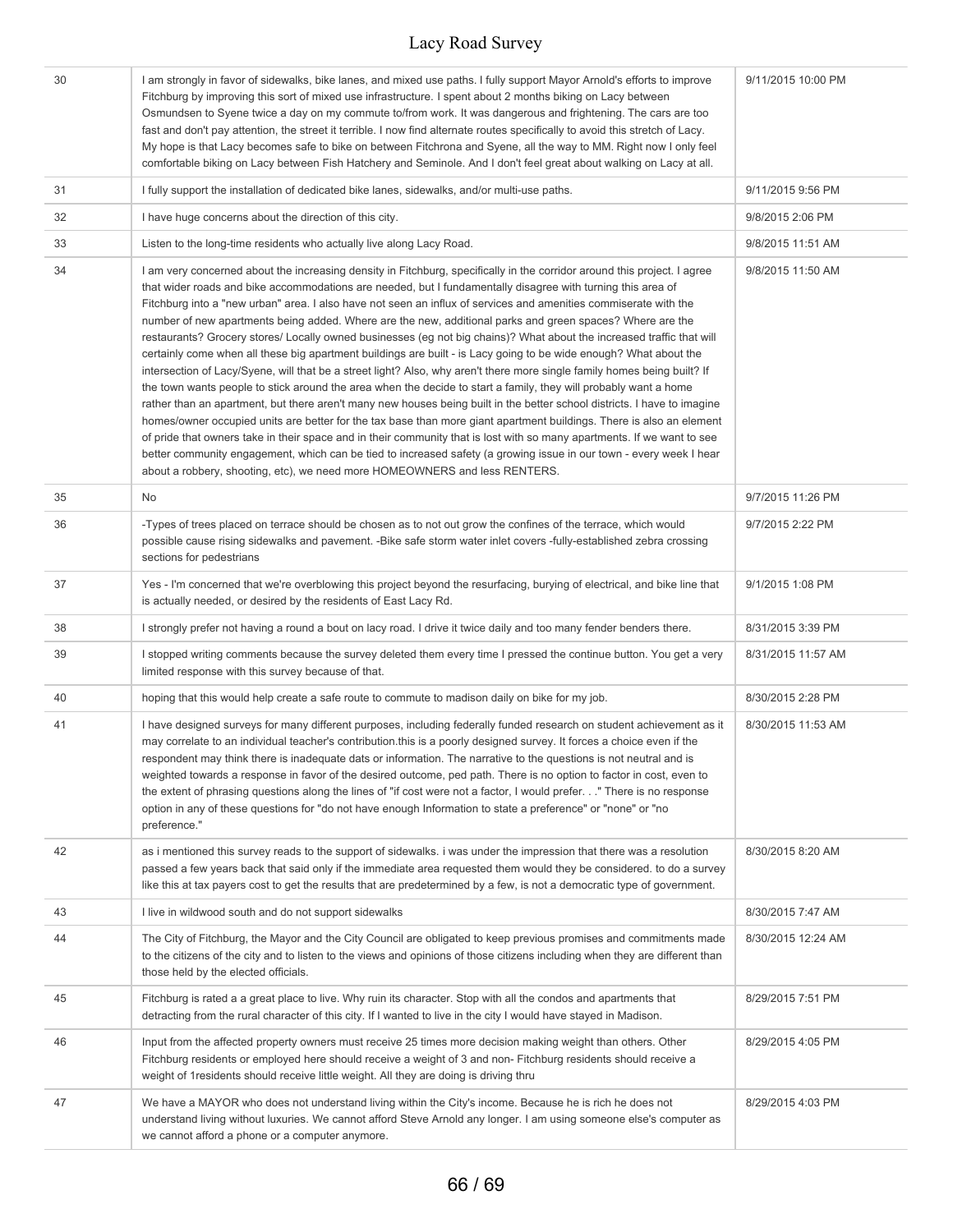| 48 | Thank you for letting us submit our opinions on this important issue!                                                                                                                                                                                                                                                                                                                                                                                                                                                                                                                                                                                                                                                                                                                                                                 | 8/29/2015 12:38 PM |
|----|---------------------------------------------------------------------------------------------------------------------------------------------------------------------------------------------------------------------------------------------------------------------------------------------------------------------------------------------------------------------------------------------------------------------------------------------------------------------------------------------------------------------------------------------------------------------------------------------------------------------------------------------------------------------------------------------------------------------------------------------------------------------------------------------------------------------------------------|--------------------|
| 49 | It is very difficult to see cars coming from the west when turning off of motre dame. Someone is going to get seriously<br>hurt.                                                                                                                                                                                                                                                                                                                                                                                                                                                                                                                                                                                                                                                                                                      | 8/29/2015 12:15 PM |
| 50 | Hamrick Alternative #3 is my first choice. I would also like to see a roundabout for Seyne Rd. Roundabouts decrease<br>traffic accidents by 40%, injuries by 80% and fatalities by 95%. They also save time and fuel by avoiding stops,<br>lowering our carbon footprint.                                                                                                                                                                                                                                                                                                                                                                                                                                                                                                                                                             | 8/29/2015 11:20 AM |
| 51 | 1) These developments will impact the quality of life in surrounding homes. Keep speed limit as low as possible.<br>2) Create and preserve trees & vegetation. Use models for viable urban forestry. 3) Research whether or not a bike<br>path on the road is needed if a multi-use path can be efficiently designed to meet needs of wide array of bicyclists<br>(e.g., commuters, recreational, competitive). I often see sidewalks and urban bike lanes under-used. Minneapolis has<br>some magnificently designed, highly volume, safe multi-use paths (including the design used around Lake Harriet).                                                                                                                                                                                                                           | 8/29/2015 7:24 AM  |
| 52 | Bike lanes are not needed and are a complete waste of money if sidewalks OR a multi use lane are provided!                                                                                                                                                                                                                                                                                                                                                                                                                                                                                                                                                                                                                                                                                                                            | 8/29/2015 7:24 AM  |
| 53 | Should we all consider moving now? Maybe the employees of the city would like to live on Lacy road then they could<br>walk to work.                                                                                                                                                                                                                                                                                                                                                                                                                                                                                                                                                                                                                                                                                                   | 8/28/2015 4:42 PM  |
| 54 | E. Lacy Rd should be left alone except for repaving and and two speed flash signs as reminders to drivers.                                                                                                                                                                                                                                                                                                                                                                                                                                                                                                                                                                                                                                                                                                                            | 8/28/2015 4:21 PM  |
| 55 | I strongly support some kind of accommodation for bikers and walkers along this important corridor. I am sensitive to<br>the property owners concerns, but feel the benefit to the community outweighs their concerns. Consider how many<br>people will be encouraged to take advantage of these accommodations if and attractive alternative to driving is<br>provided, thereby improving their health.                                                                                                                                                                                                                                                                                                                                                                                                                              | 8/28/2015 9:25 AM  |
| 56 | looks good. I would minimize the amount of grass that needs to be mowed. That is man hours and gas. More tax<br>money. Hopefully a bike lane will go in along Lacy Road all the way to Fitchrona.                                                                                                                                                                                                                                                                                                                                                                                                                                                                                                                                                                                                                                     | 8/28/2015 8:46 AM  |
| 57 | Consider one-way, buffered/protected bike lanes with grade separated sidewalks. On-street Unbuffered lanes and 2-<br>way MUP is not as good here. 2-way paths work better in rail corridors and areas with restricted access on at least<br>one side like along rivers and lakes. They don't integrate well with the rest of the traffic infra in this sort of application.<br>And if you're gonna put bikes next to cars, they need at least 3 (but ideally 4 or 5 ft of buffer--bollards or concrete or<br>what have you is less important than the distance. Would be a great space for your green water filters and double as a<br>place for snow in the winter.                                                                                                                                                                  | 8/27/2015 11:52 PM |
| 58 | i feel the city is boiling the ocean here. keep is simple and reasonable and lets not spend lots of tax payer money<br>building things we don't need. While I am not a biker, I do see value in making sure they can bike safely on our roads.<br>Anything else is a complete waste of money and time.                                                                                                                                                                                                                                                                                                                                                                                                                                                                                                                                | 8/27/2015 3:14 PM  |
| 59 | Car lane widths should be no more than 10.5 feet to discourage speeding. Bike lanes should be minimum of 5 feet<br>including gutter pan. 6 feet if cement gutter of 2 feet (such as on McKee Rd). Have you thought about a protected bike<br>lane on both sides or a 2-way cycle track on one side? Off-street path is vulnerable to turning traffic and those pulling<br>out of side streets who are looking for bike traffic. Also, side paths have the problem of pedestrian-bicycle conflict if<br>they become popular and/or congested during peak travel times. Protected bike lanes or cycle tracks would both<br>separate pedestrians from bicyclists and also provide comfortable accommodations for timid/novice bicyclists. South<br>side sidewalk could be narrower to accommodate better bicycle facilities on the road. | 8/27/2015 3:13 PM  |
| 60 | Why are so many large apartment buildings being constructed *so close* to the roads and bike paths?! Where are the<br>single family/owner occupied homes?? Fitchburg is starting to feel like downtown for all the wrong reasons.                                                                                                                                                                                                                                                                                                                                                                                                                                                                                                                                                                                                     | 8/27/2015 9:21 AM  |
| 61 | This survey clearly shows bias and a pre-determined intent to install a sidewalk, and a bioretention ditch, possibly in<br>the center in a median strip, which ignores the earlier complete rejection of any center median. How is this considered<br>as a way to work through this design process, when previous comments and strong opinions are discounted and<br>ignored, and the same rejected features come back alive again? If this survey is intended to gather comments, then<br>these comment boxes should be a lot larger, to facilitate writing a meaningful response. The smaller the box, the more<br>it appears to hinder and restrict written comments.                                                                                                                                                              | 8/27/2015 1:45 AM  |
| 62 | thank you, good luck                                                                                                                                                                                                                                                                                                                                                                                                                                                                                                                                                                                                                                                                                                                                                                                                                  | 8/26/2015 8:47 PM  |
| 63 | I do not believe anything needs to change on Lacy Rd.                                                                                                                                                                                                                                                                                                                                                                                                                                                                                                                                                                                                                                                                                                                                                                                 | 8/26/2015 8:00 PM  |
| 64 | I do but this is not the place. I have expressed my thoughts in a private meeting with staff and it did not go well.                                                                                                                                                                                                                                                                                                                                                                                                                                                                                                                                                                                                                                                                                                                  | 8/26/2015 6:57 PM  |
| 65 | PLEASE SEE PREVIOUS COMMENTS. I feel there are people more qualified than me to figure out the how's I just<br>know the why's. Please give the families living along and off of Lacy a way to enjoy the neighborhoods, parks, library<br>and city rec. center that allows us and our childrens to walk outside and enjoy the city.                                                                                                                                                                                                                                                                                                                                                                                                                                                                                                    | 8/26/2015 6:11 PM  |
| 66 | It would be great to see a bike path on the south side of Lacy Road that allowed connection to McGaw Park for events<br>and recreation.                                                                                                                                                                                                                                                                                                                                                                                                                                                                                                                                                                                                                                                                                               | 8/26/2015 4:08 PM  |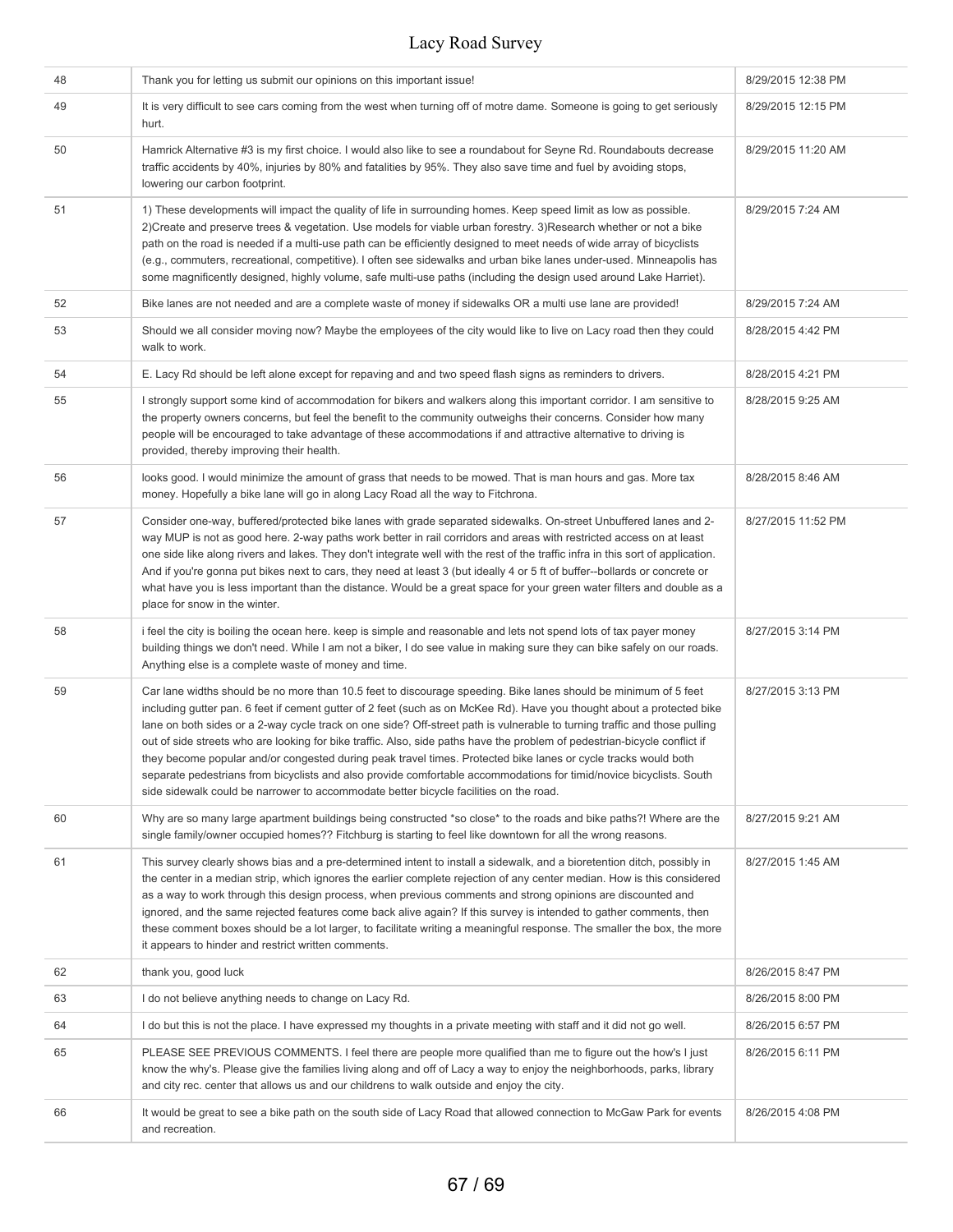| 67 | thanks for providing this survey. Great job                                                                                                                                                                                                                                                                                                                                                                                                                                                                                                                                                                                                                                                                                                                                                                                                                                                              | 8/26/2015 4:08 PM  |
|----|----------------------------------------------------------------------------------------------------------------------------------------------------------------------------------------------------------------------------------------------------------------------------------------------------------------------------------------------------------------------------------------------------------------------------------------------------------------------------------------------------------------------------------------------------------------------------------------------------------------------------------------------------------------------------------------------------------------------------------------------------------------------------------------------------------------------------------------------------------------------------------------------------------|--------------------|
| 68 | Good survey!                                                                                                                                                                                                                                                                                                                                                                                                                                                                                                                                                                                                                                                                                                                                                                                                                                                                                             | 8/26/2015 4:04 PM  |
| 69 | I have a hard time imagining Lacy being as wide as 86 feet.                                                                                                                                                                                                                                                                                                                                                                                                                                                                                                                                                                                                                                                                                                                                                                                                                                              | 8/26/2015 2:53 PM  |
| 70 | I do not think bike lanes or sidewalks are necessary on both sides. The storm water collection is a great idea but it<br>may consume a lot of space and land purchases. I want to keep costs down                                                                                                                                                                                                                                                                                                                                                                                                                                                                                                                                                                                                                                                                                                        | 8/26/2015 2:52 PM  |
| 71 | Thanks for survey. Pictures were very helpful.                                                                                                                                                                                                                                                                                                                                                                                                                                                                                                                                                                                                                                                                                                                                                                                                                                                           | 8/26/2015 2:20 PM  |
| 72 | Thank you for preparing this survey! I'm looking forward to seeing the results. Great job!                                                                                                                                                                                                                                                                                                                                                                                                                                                                                                                                                                                                                                                                                                                                                                                                               | 8/26/2015 1:03 PM  |
| 73 | The new construction on the southwest corner of Lacy & Syene is forcing this on everyone else. They should pay the<br>full cost.                                                                                                                                                                                                                                                                                                                                                                                                                                                                                                                                                                                                                                                                                                                                                                         | 8/25/2015 7:00 PM  |
| 74 | Strong support for multi-use and side walk! I want bike and walking access to Fitchburg town center. I have children<br>who I would like to be able to walk to the library safely. Sidewalks make neighborhoods healthier and more<br>connected. If snow removal is a barrier to people supporting sidewalks we should address that barrier.                                                                                                                                                                                                                                                                                                                                                                                                                                                                                                                                                             | 8/25/2015 2:17 PM  |
| 75 | we need to make the road safer for pedestrian traffic. the bike lanes are too narrow and falling apart for kids to ride<br>bikes safely along the road. going all the way around to East Cheryl to get to the library or research park area adds<br>over a mile of travel which is not reasonable for kids or running/walking traffic. we should embrace the cycling<br>community and continue to make fitchburg a place people want to move to by creating roadways that are safe for all<br>kinds of traffic. i don't think we need both a sidewalk and a multi-use path and would prefer to extend the partially<br>completed multi-use path on the south side of the road for the length of the project.                                                                                                                                                                                             | 8/24/2015 8:54 PM  |
| 76 | All we need is the road to be redone with a 5 foot bike lane on each edge of the road. If need be extension of the<br>ped/bike path on the south side of Lacy road.                                                                                                                                                                                                                                                                                                                                                                                                                                                                                                                                                                                                                                                                                                                                      | 8/24/2015 4:13 PM  |
| 77 | My Byrnewood Neighborhood Association was not listed. Please fix the survey! (I selected Oak Meadow NA as the<br>nearest proxy.)                                                                                                                                                                                                                                                                                                                                                                                                                                                                                                                                                                                                                                                                                                                                                                         | 8/23/2015 8:35 PM  |
| 78 | All alternatives presented are not supported by any empirical data that indicates any are necessary. Even projected<br>vehicle count has been tainted as described in public meeting by city staff. Paser rating(5 or 6 depending who you are<br>talking to) indicates that the road surface is approaching the need for repavement not reconstruction. Repave it and<br>add on road 5 ft. bicycle lanes. Prohibit heavy trucks and equipment from using the roadthey are used for the<br>development projects and are contributing to the rapid deterioration of the road surface and will continue to do so.<br>Without vital data related to the impact of soil sampling on the need to vertically realign the road, this survey is<br>useless. Cart-before- the-horse planning in my estimation. Provide cost effective alternative that uses only current R-<br>O-W and present to folks to review. | 8/23/2015 11:00 AM |
| 79 | We need to reroute all the trucks that are tearing up the road to an alternate road that can support such weight and<br>wear and tear on the road.                                                                                                                                                                                                                                                                                                                                                                                                                                                                                                                                                                                                                                                                                                                                                       | 8/23/2015 3:17 AM  |
| 80 | Please don't cut down all the trees along the road, but I would love a nicer road and walking path! ^ ^                                                                                                                                                                                                                                                                                                                                                                                                                                                                                                                                                                                                                                                                                                                                                                                                  | 8/22/2015 8:37 PM  |
| 81 | Please connect Quarry Hill Neighborhood and Waterford Glen Neighborhood via the unfinished Quarry Hill Drive by<br>Quarry Hill Park. There is only one way in/out of Waterford Glen Neighborhood, and that needs to change before the<br>Lacy Road construction begins. We need an alternate route out of our neighborhood if Lacy Rd. Is under construction.                                                                                                                                                                                                                                                                                                                                                                                                                                                                                                                                            | 8/22/2015 4:23 PM  |
| 82 | Thank you for all the outreach and communication about this project!                                                                                                                                                                                                                                                                                                                                                                                                                                                                                                                                                                                                                                                                                                                                                                                                                                     | 8/22/2015 12:52 PM |
| 83 | very angry that this project is forced on us. How stupid and expensive to destroty venerable mature trees in "tree city".                                                                                                                                                                                                                                                                                                                                                                                                                                                                                                                                                                                                                                                                                                                                                                                | 8/22/2015 9:35 AM  |
| 84 | Please add Waterford glen to you list of associations. Thanks                                                                                                                                                                                                                                                                                                                                                                                                                                                                                                                                                                                                                                                                                                                                                                                                                                            | 8/22/2015 9:32 AM  |
| 85 | I live in the Waterford Glen neighborhood, which is immediately adjacent to Lacy Road, but which was not included in<br>the list of neighborhood associations at the beginning of this survey! I selected "Quarry Hill" because it's kind of close.                                                                                                                                                                                                                                                                                                                                                                                                                                                                                                                                                                                                                                                      | 8/22/2015 9:21 AM  |
| 86 | I sincerely hope the reconstruction happens as soon as possible!                                                                                                                                                                                                                                                                                                                                                                                                                                                                                                                                                                                                                                                                                                                                                                                                                                         | 8/22/2015 8:20 AM  |
| 87 | It is important that all people's concerns and voices be heard, not just those who don't like sidewalks or multi-use<br>paths. Safety of pedestrians and bikers of all ages needs to be part of this project. Please do the right thing and include<br>what is needed to accommodate current and future bike/pedestrian needs. Thank you.                                                                                                                                                                                                                                                                                                                                                                                                                                                                                                                                                                | 8/22/2015 4:20 AM  |
| 88 | My concerns are minimal acquisition, preserving trees, impact of widening the road on my neighbors.                                                                                                                                                                                                                                                                                                                                                                                                                                                                                                                                                                                                                                                                                                                                                                                                      | 8/21/2015 5:04 PM  |
| 89 | This project needs to go ahead NOW or as soon as possible. The infrastructure needs to catch up with increased<br>traffic and new development. Further, the objections of a few selfish vocal minority should not drown out the needs of<br>the majority and the long term growth and sustainability of the city.                                                                                                                                                                                                                                                                                                                                                                                                                                                                                                                                                                                        | 8/21/2015 4:53 PM  |
| 90 | Please, in-street bike lanes, no curb and gutter, no cutting of old beautiful trees, no sidewalk and no property<br>acquisition. I like the way Lacy Road looks right now. Bike lanes on the sides of the road are all that is needed.                                                                                                                                                                                                                                                                                                                                                                                                                                                                                                                                                                                                                                                                   | 8/21/2015 4:22 PM  |